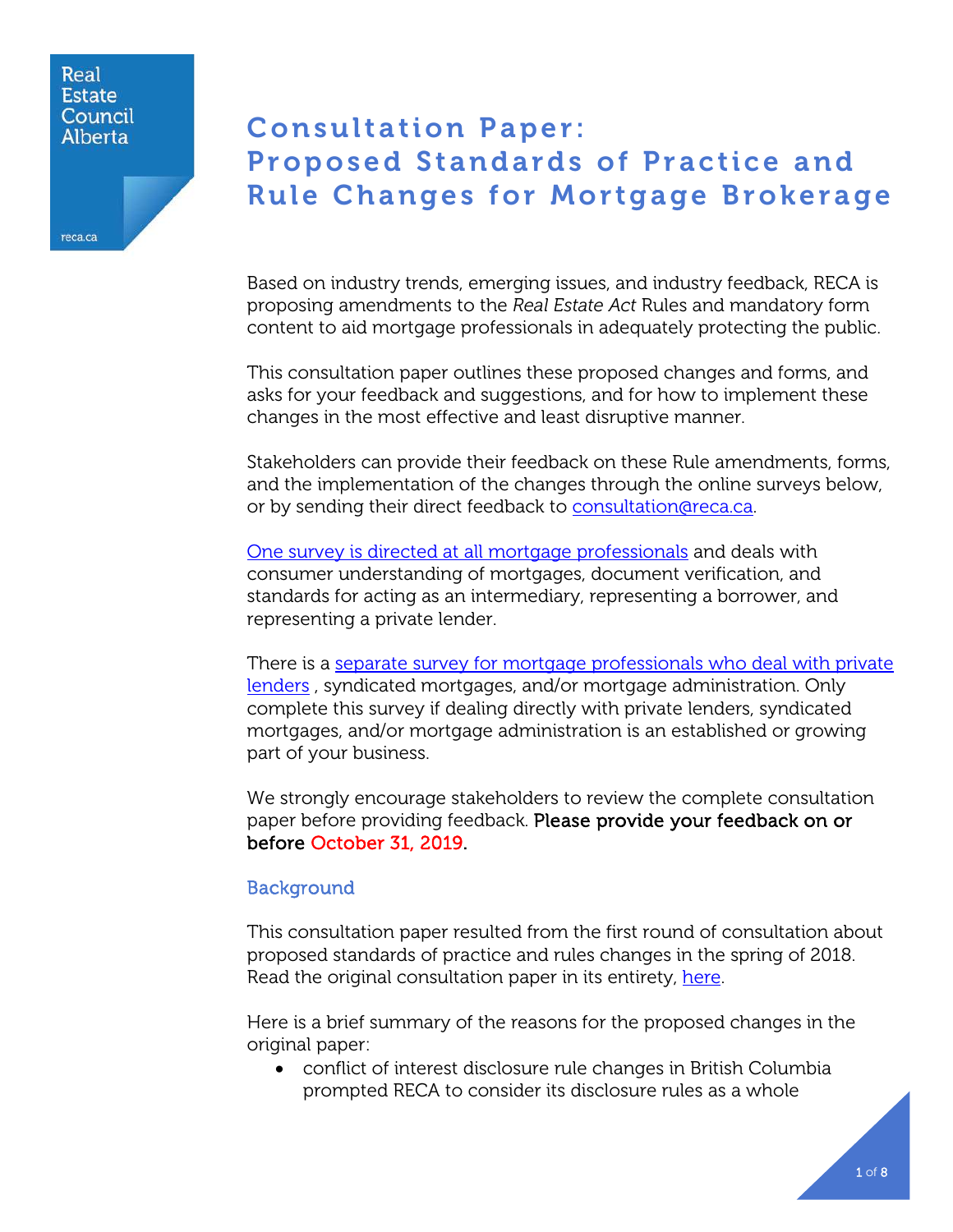- increased scrutiny from governments, the media, and consumers have led to the possibility of the loss of self-regulation. RECA must ensure our standards of practice adequately protect consumers
- RECA is committed to harmonizing its regulatory practices, when possible and practical, with other provincial mortgage broker regulators, some of whom have standards in place that Alberta does not. There is a gap between consumer expectations and RECA's Rules and standards of practice
- Private lenders have filled the void in the market left by stricter federal mortgage rules. The rules regulating private lending in Alberta need updating, and many mortgage brokerages professionals may not have any experience dealing with private lenders, and look to the Rules for direction.
- The increase in consumer-driven mortgage fraud since the federal mortgage rules made qualification more difficult has meant mortgage professionals must be more diligent in their document verification

How we got here:

- The Mortgage Broker Regulators' Council of Canada (MBRCC) and RECA's Mortgage Brokers' Advisory Committee (MBAC) researched disclosure rules across the country and MBAC made a number of recommendations to Council for revised standards of practice and Rule changes.
- Council directed RECA Administration to consult with stakeholders on these important topics.

The first consultation paper asked stakeholders for input on:

- 1. Disclosures of material risk and product suitability to consumers
- 2. Removal of intermediary relationship option
- 3. Document and Information Verification: Mortgage Fraud
- 4. Private lending procedures

# Feedback from first round of consultation

# Material Mortgage Risk and Product Suitability Disclosure

- The vast majority of professionals indicated they discussed material risks with borrowers, and were generally supportive of a requirement to have an informed consumer with enough information to select a suitable mortgage product.
- Respondents felt the proposed disclosure form was too long and duplicated content from other forms and documents
- Material risk and product suitability disclosures are not a good fit for the commercial mortgage sector, and should not be mandatory for commercial mortgage practitioners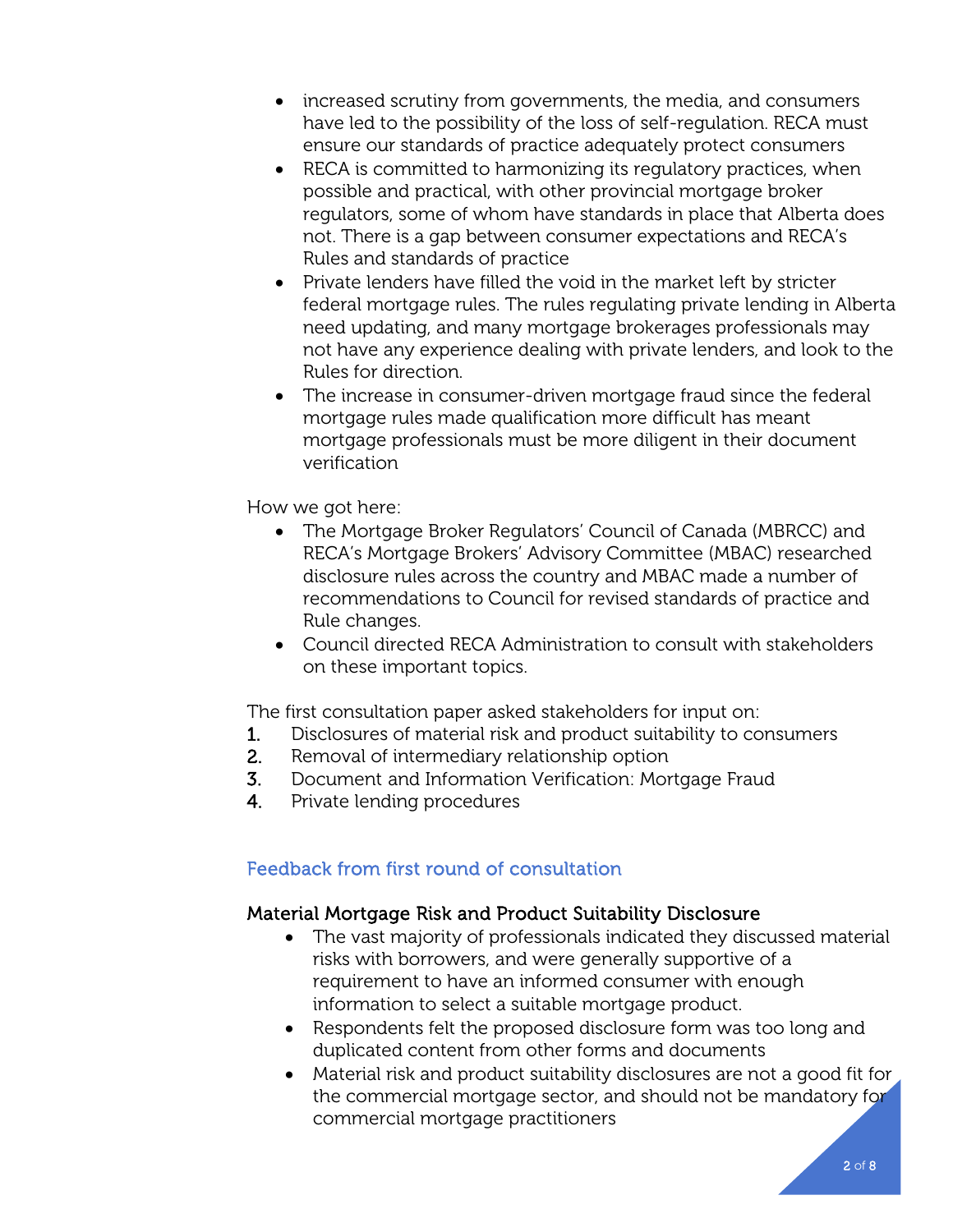# Removal of the Intermediary Option

- Most professionals disagreed with removing this option
- There is concern that agency creates increased legal liability
- Responses indicated confusion with definition of acting as an intermediary vs. responsibilities of an agent

# Document Verification

- Most professionals agreed they have a role in suppressing mortgage fraud and an obligation to verify information in an application
- Some disagreement over fraud checklist provided by RECA and the potential increase in workload for mortgage professionals
- Support for more tools for professionals, but not necessarily for a mandatory checklist or tool

# Private Lenders

- Brokerages whose activity requires Alberta Securities Commission (ASC) Exempt Market Dealer status already use forms similar to those proposed by RECA and find them useful
- Professionals acknowledge that inexperienced brokers dealing with inexperienced private lenders is a concern
- Those new to private lending found the forms useful
- No consensus on best route forward for best protecting the public

# Assessing and Including the Feedback

The RECA Mortgage Brokers Advisory Committee (MBAC) and the MBAC forms sub-committee reviewed industry feedback from the first round of consultation, and agreed in principle on Rule changes.

MBAC amended the proposed Rules and mandatory forms including:

- RECA heard the feedback that "material risks" and "forms" have negative connotations for consumers. In response, RECA has changed the *Material Risks Disclosure Form* to the more consumerfriendly *Understanding Your Mortgage*
- Condensing the forms
- Eliminating the need to initial each section of the Understanding Your Mortgage Form
- Adding guides to some of the forms to better explain their purpose and use

# New Consultation Topics

Based on the feedback from the first round of consultations, RECA has revised or expanded the proposed standards, Rules, and forms, and is soliciting feedback on these and on the most efficient and effective methods to implement these proposed changes.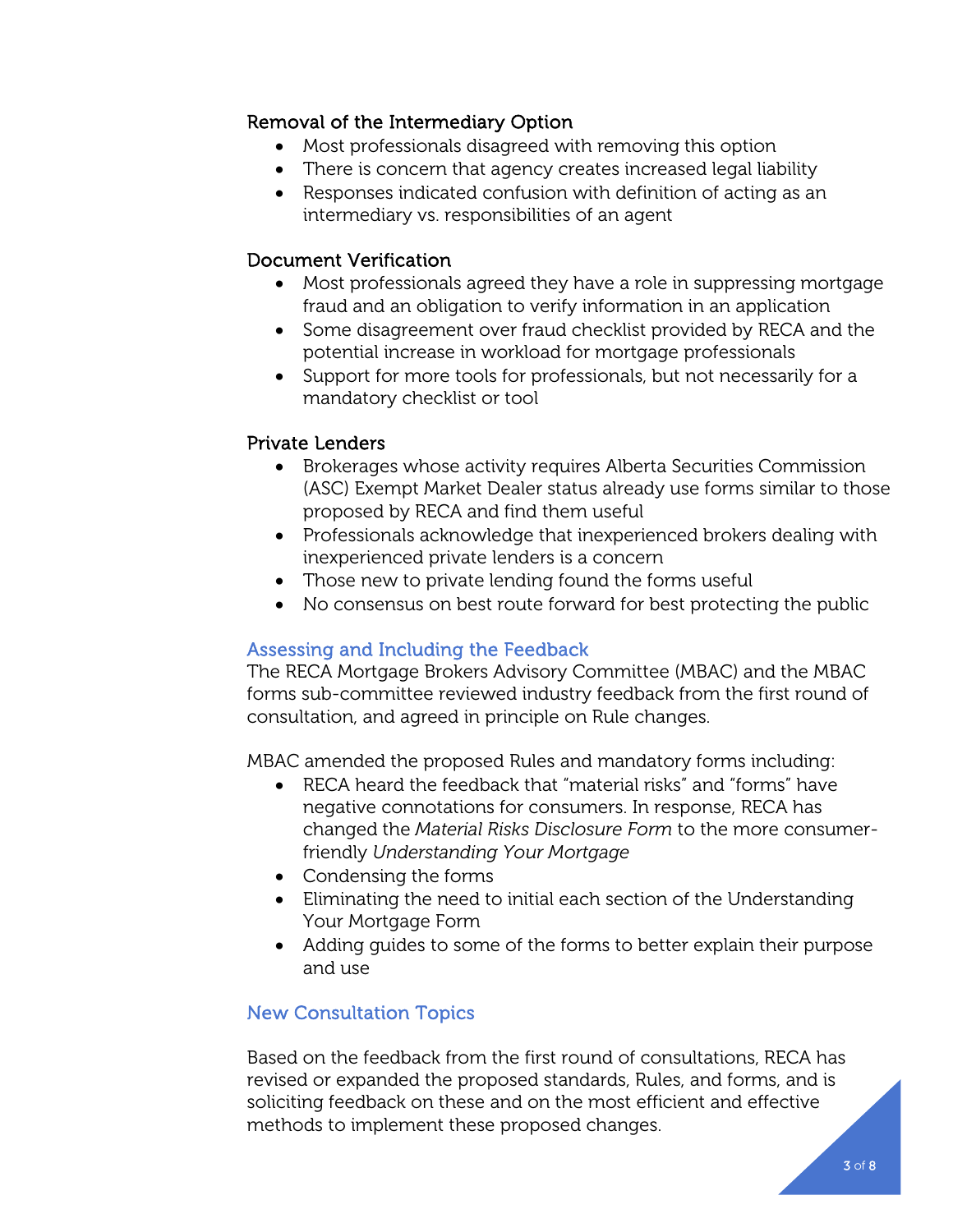The complete proposed Rules are in Schedule A, forms with the mandatory content are in Schedule B, and the Explanation Guides and Checklists for the Forms are in Schedule C. Please refer to them as you provide feedback.

# A. Disclosures of material risk and product suitability to consumers

Research shows that many Alberta mortgage brokerage professionals are often talking to borrowers about mortgage features, options, and risks, and product suitability, but they are not documenting those discussions, and it creates inconsistencies in the industry.

Rule Changes: Part 2, Division 3, 72 (c) (i) and 75.3 (a) of the *Real Estate Act* Rules require mortgage brokerages to disclose in writing, and seek written confirmation from the borrower, of the risks, issues, and options of the borrower's mortgage using a new consumer-oriented form, [Understanding](http://www.reca.ca/industry/legislation/PDF/Draft-Understanding-Your-Mortgage-Material-Risks.pdf)  [Your Mortgage,](http://www.reca.ca/industry/legislation/PDF/Draft-Understanding-Your-Mortgage-Material-Risks.pdf) with mandatory content.

Additionally, Part 2, Division 3, 72 (c)(ii) and 75.3(b) of the Rules to require mortgage brokerages to:

- disclose in writing a suitable mortgage for a borrower and the reason for the selection
- seek written confirmation from the borrower using a [Mortgage Suitability](http://www.reca.ca/industry/legislation/PDF/Draft-Mortgage-Product-Suitability-Disclosure.pdf)  [Disclosure document](http://www.reca.ca/industry/legislation/PDF/Draft-Mortgage-Product-Suitability-Disclosure.pdf) that contains mandatory content.

# Questions:

- 1. Does the wording in the proposed Rules in Schedule A adequately explain the necessary disclosures and requirements for mortgage professionals when discussing mortgage features, options, risks and product suitability?
- 2. Is there anything missing from the explanations in the Understanding [Your Mortgage](file://fileserver02/common/Communications/Consultations/Mortgage%20Rule%20Changes/sdf) document in Schedule B?
- 3. Is there anything missing from the draft Mortgage Suitability Disclosure [document](http://www.reca.ca/industry/legislation/PDF/Draft-Mortgage-Product-Suitability-Disclosure.pdf) in Schedule B?
- 4. Are there additional tools (checklists, brochures, etc.) you would like RECA to provide to assist you in discussing material risks, mortgage options, and product suitability with borrowers?
- 5. What is a reasonable time frame for brokerages to adjust their procedures to include the mandatory content and documents?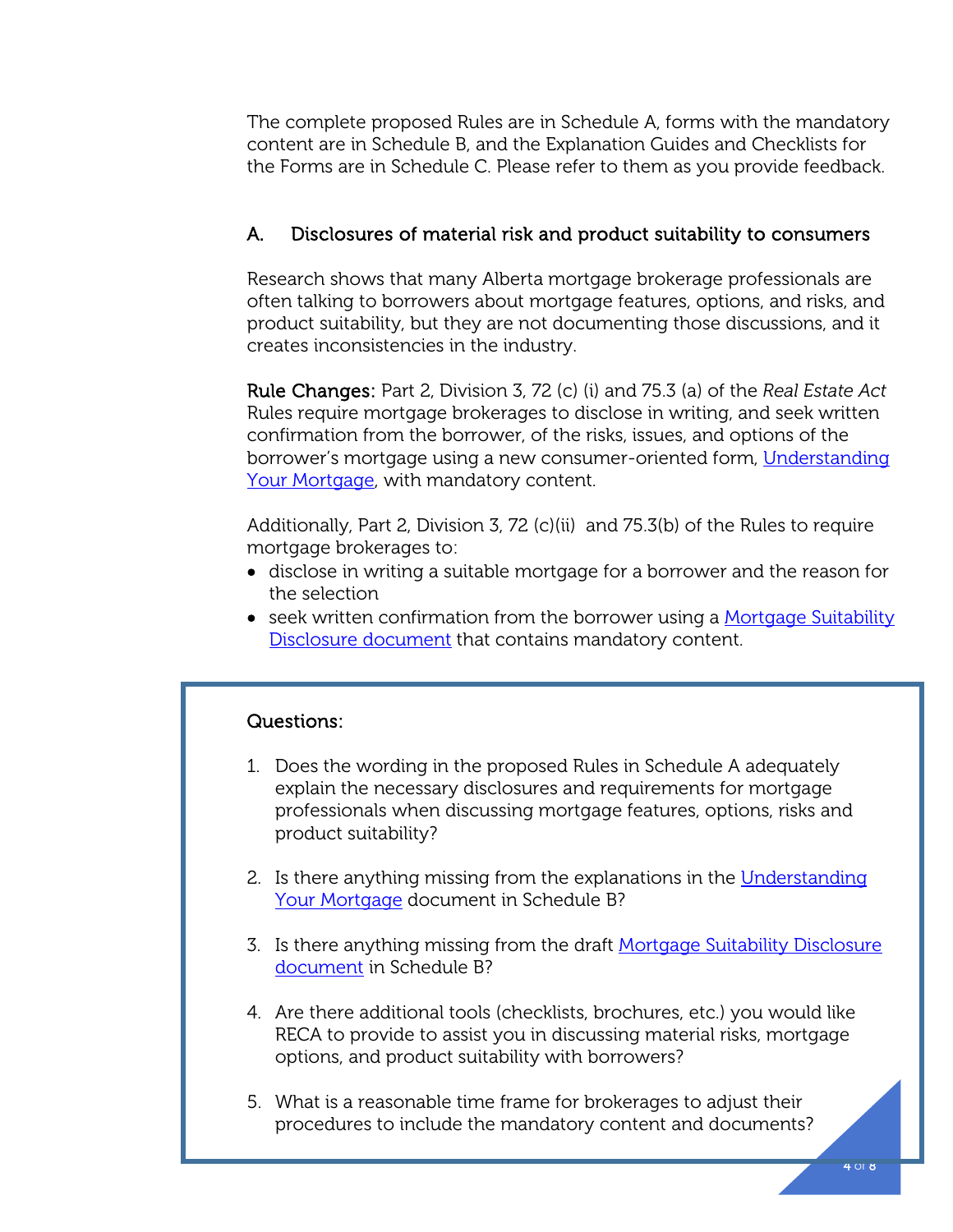# B. When are certain types of relationships formed and what are a mortgage professional's duties and responsibilities for each type of relationship?

Making the required disclosures in Part A creates a fiduciary relationship between that borrower and the mortgage broker. MBAC previously recommended eliminating the intermediary status for this reason. Feedback from stakeholders indicated opposition to the recommendation. The new rules provide an Intermediary Relationship option and clarify the roles and responsibilities of each available relationship option.

Rule Changes: Interpretation (r.1), (r.2), (ee.1), (ee.2) add definitions of intermediary and agency and respective relationships. Part 2, Division 3, 65(b)(d), 66(c), 72, 75.01, 75.06, 75.07, 75.08, 75.09, and 75.1, 75.3 of the *Real Estate Act* Rules ensure a mortgage professional's role is understood implicitly by a consumer, and mortgage professionals understand when certain relationships are created.

RECA would amend the Rules and create mandatory content within the following documents:

- Sole Agency with a Borrower Service Agreement
- Sole Agency with a Private Lender Service Agreement
- Intermediary Relationship with a Borrower Service Agreement
- Customer Acknowledgement & Consent Form

RECA would also provide explanation documents to guide professionals on how to use these forms.

## Questions:

- 1. Does the wording in the proposed Rules in Schedule A adequately explain when relationships are created between the professional and borrowers?
- 2. Does the wording in the proposed Rules in Schedule A adequately explain the standards of practice expected of a mortgage professional?
- 3. Is there anything missing from the explanations in the relationship agreements in Schedule C?
- 4. Are there additional tools (checklists, brochures, etc.) you would like RECA to provide to assist you in using these agreements?
- 5. What is a reasonable time frame for brokerages to adjust their procedures to include the mandatory content in these agreements?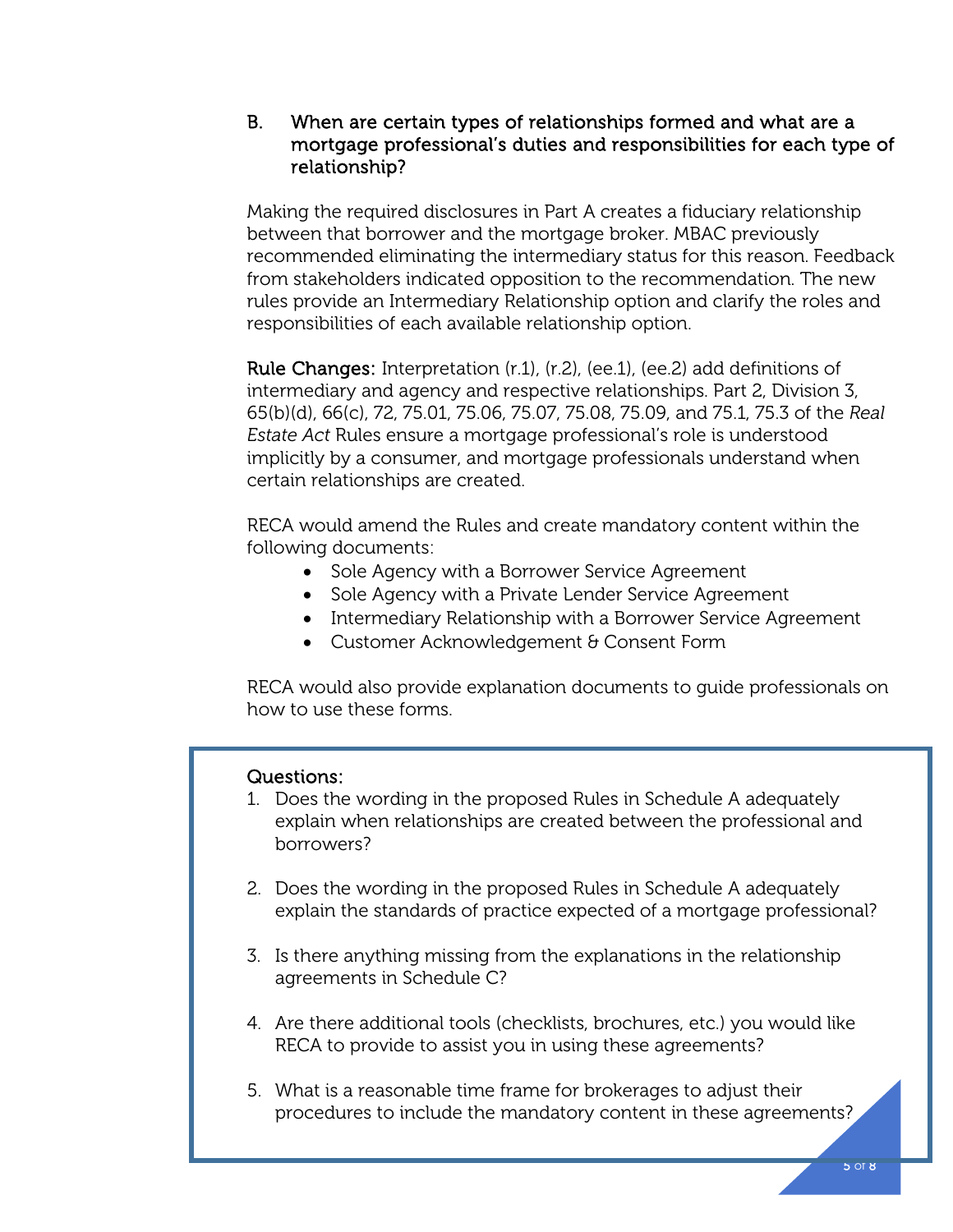# C. Document and Information Verification: Mortgage Fraud

Currently, mortgage brokerages must disclose in writing what steps, if any, they have taken to verify the information contained in the mortgage application, but they are not required to verify the information.

Rule Change: RECA will amend Part 2, Division 3, section 72 (now 75.05) of the *Real Estate Act* Rules to require mortgage brokers to take reasonable steps to determine the accuracy of information included in a mortgage application.

# Questions:

L

- 1. Does the wording in the proposed Rules in Schedule A adequately explain a mortgage professional's requirement to take reasonable steps to determine the accuracy of information included in a mortgage application?
- 2. Are there tools (checklists, brochures, etc.) you would like RECA to provide to assist you in using these agreements?
- 3. What is a reasonable time frame for brokerages to adjust their procedures to include the verification requirements in the proposed Rules?

# D. Private Lending Procedures and Syndicated Mortgage Administration

Only review this section if dealing directly with private lenders, syndicated mortgages, or performing mortgage administration is an established or growing part of your business.

Private lenders often lack the knowledge to properly asses the risks of lending proposals. Strengthening the rules around brokerage practices when dealing with private lending and syndicated mortgages will clarify roles and responsibilities, provide a consistent standard of practice within the industry, and give private lenders better information.

Rule Change: Rule Change: Clarify various private lending terms in Interpretations (n.2), (p.1), (s.1), (u.1), (v.1), (ff.1). Part 2, Division 3, 73, 75.01, 75.02, 75.03, 75.07, 75.1, 75.2, 75.4, 75.5, 75.6, 75.7 of the *Real Estate Act* Rules include new requirements for mortgage brokers when representing lender clients and administering mortgages. Part 4, Division 4, 118 (3)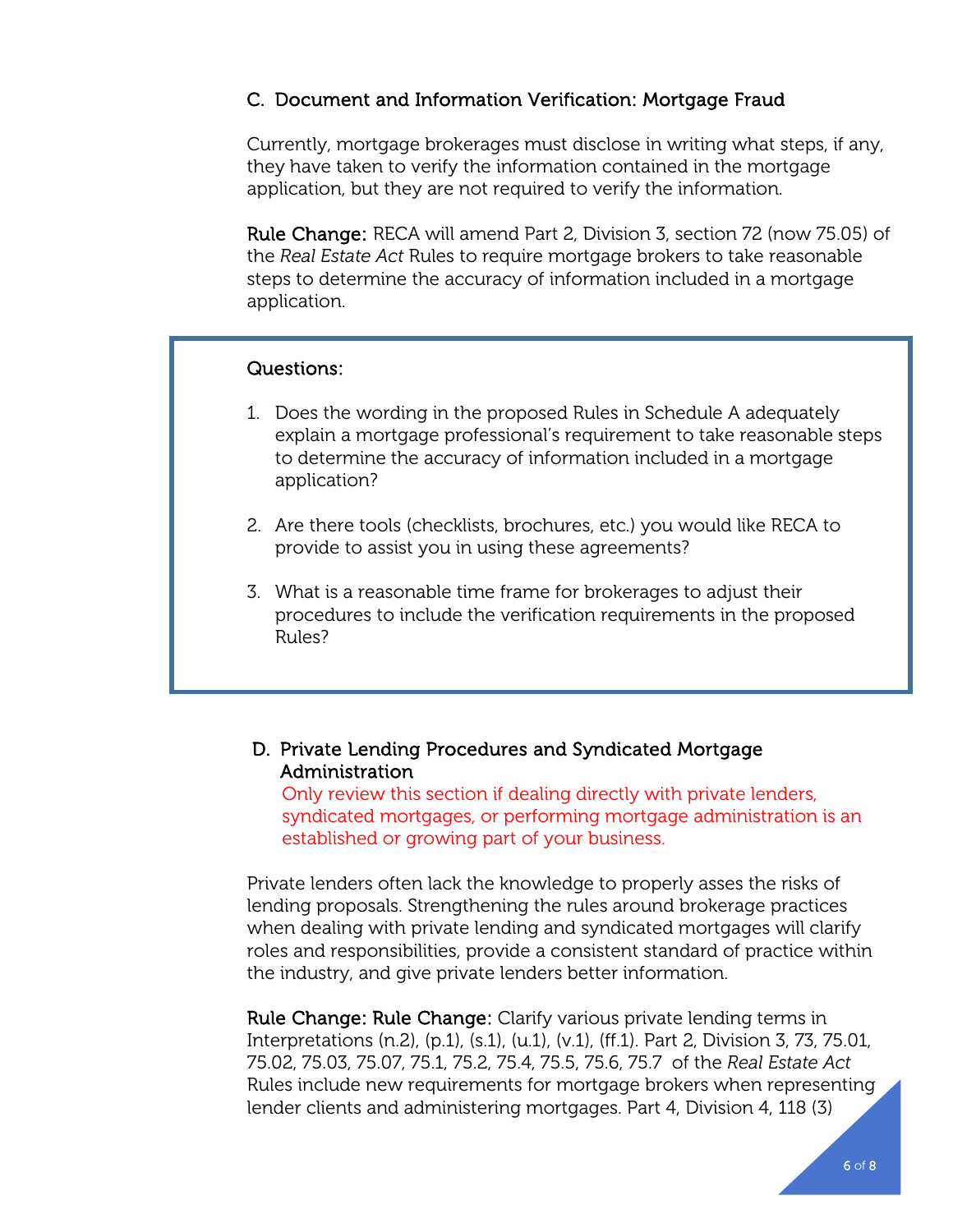requires \$1,000.000 employee fraud coverage for mortgage brokerages negotiating, selling, or administering syndicated mortgages.

Additionally, create a new Private Lender Disclosure Statement with mandatory content to disclose to private lenders the material risks of that loan, and create a new Know Your Client – Private Lender Clients form with mandatory content to ensure the mortgage brokerage knows its client and determines the suitability of the mortgage investment for the private lender.

## Questions:

- 1. Does the wording in the proposed Rules in Schedule A adequately explain the requirements for mortgage brokers when representing private lender clients?
- 2. Is there anything missing from the Know Your Client Form Private Lender Clients in Schedule B?
- 3. Is there anything missing from the Private Lender Disclosure Statement in Schedule B?
- 4. Are there additional tools (checklists, brochures, etc.) you would like RECA to provide to assist you in using these agreements?
- 5. What is a reasonable time frame for brokerages to adjust their procedures to include the mandatory content in these agreements?

## E. Mandatory Content

Mandatory content provides for consistent consumer experiences. Both the initial consultation and this consultation propose certain forms be designated mandatory content.

Rule Change Part 2, Division 2, 60.1, and Part 2, Division 3, 75.91, and Schedule 1 specify the mandatory content forms and their use.

### F. Commercial Mortgages

Consultation feedback pointed out that some proposed changes do not apply to commercial mortgages.

Rule Change Division 1, 43 (1) residential real estate mortgage deals must have a written service agreement while commercial real estate mortgage deals should have a written service agreement.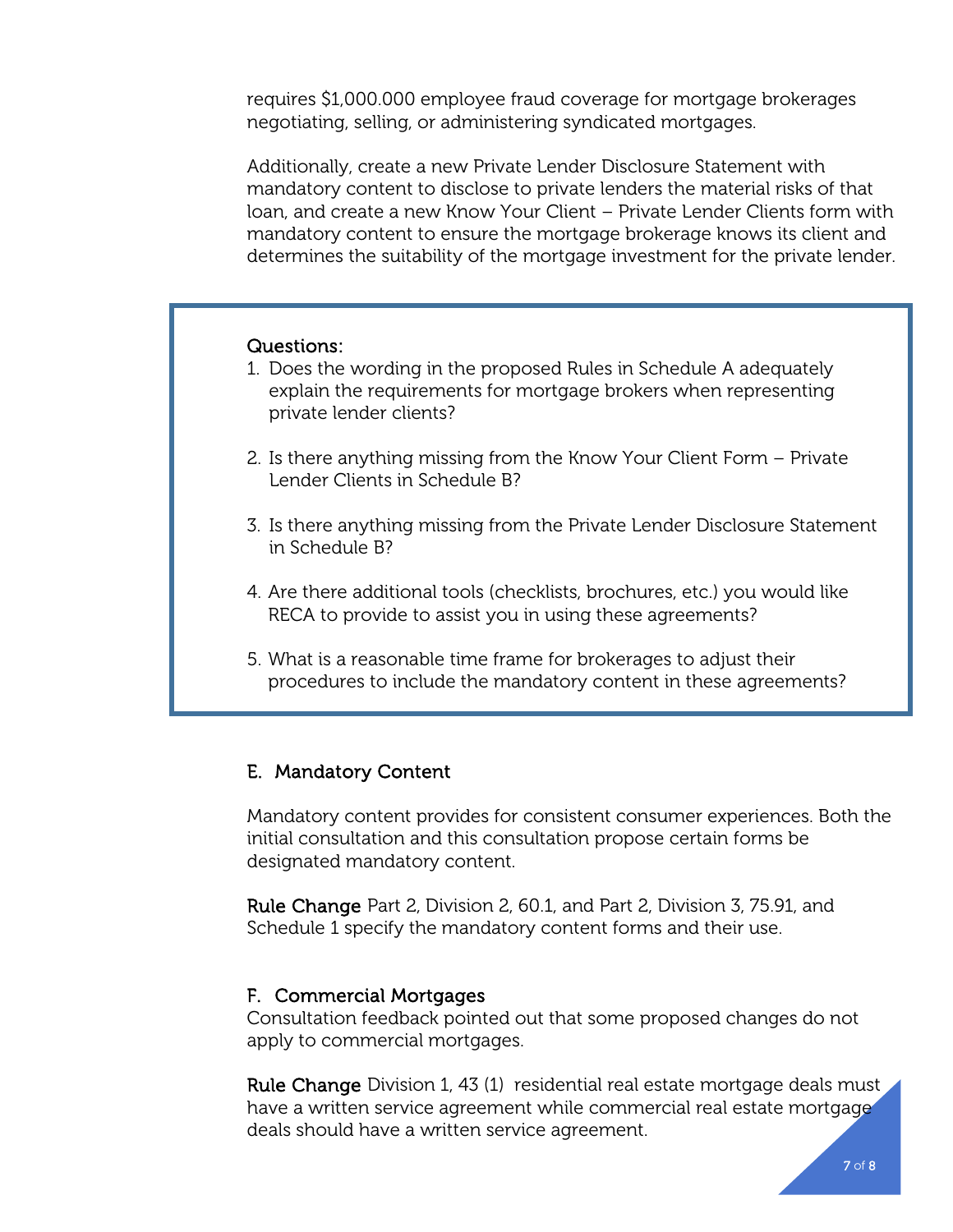Part 2, Division 3, 72 (c) stipulates disclosure of possible risks, issues and options and mortgage suitability applies to dealing in residential real estate mortgages.

Part 2, Division 3, 75.91 specifies mandatory content for forms when industry members deal in residential real estate mortgages.

### What next?

This formal consultation will end on October 31, 2019, and following that, Council will review the feedback and will decide if the proposed Rule changes and Forms will come into effect, when they will come into effect, and how they will come into effect.

Please continue to watch for updates via RECA News emails and via the November 2019 and February 2020 Regulator newsletters.

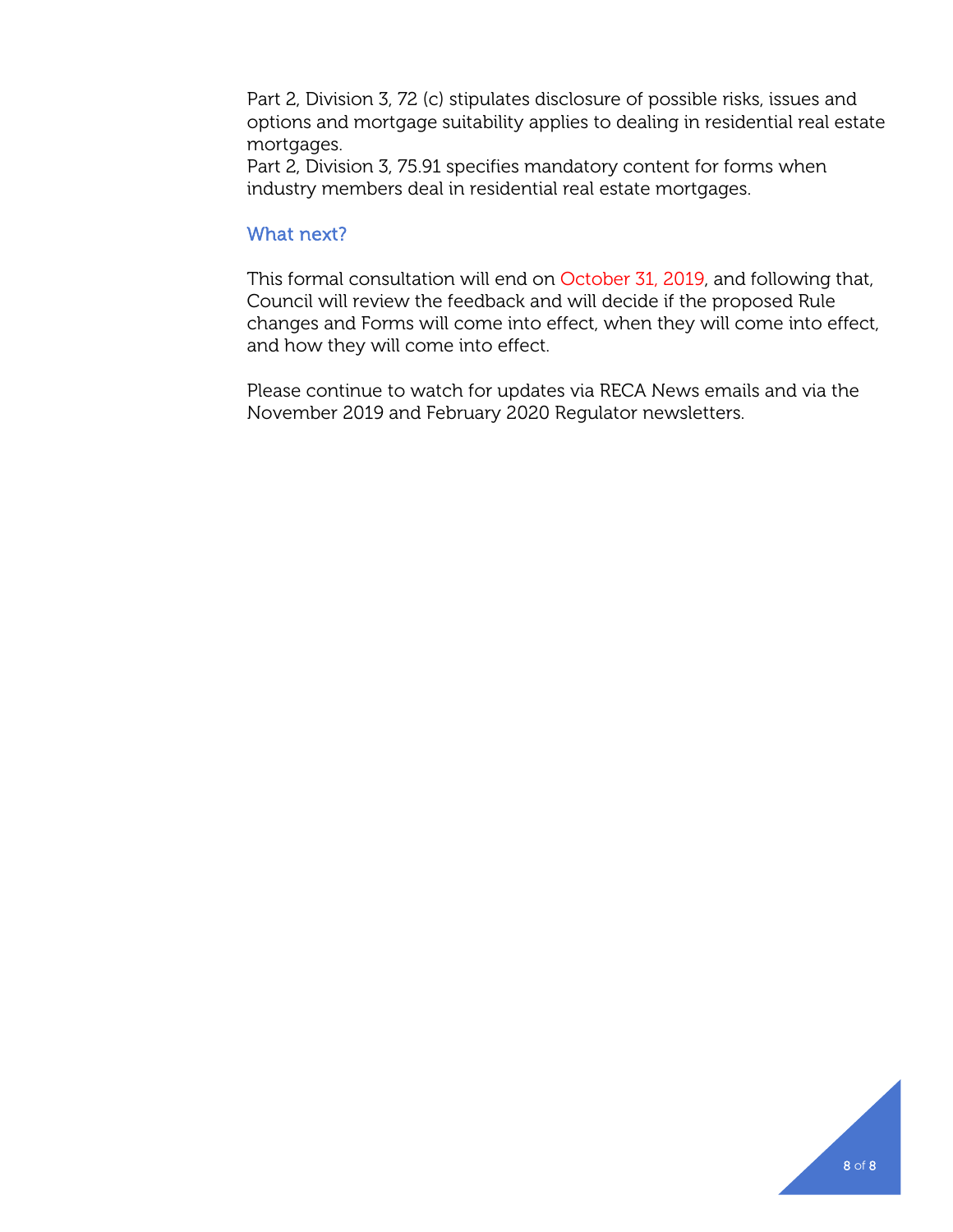# Schedule A

Proposed New Rules for Division 3 of the *Real Estate Act* Rules - Highlighted sections are the updated and amended Rules.

Division 3 – Mortgage Brokerage Standards **Definition** 

- 64 This division applies to all classes of mortgage brokers and a reference to an industry member includes a mortgage brokerage, broker or associate.
- 65 For the purposes of this division:
	- (a) an agency relationship is established when the borrower or private lender expressly consents that the industry member is authorized to act on his or her behalf and the industry member consents so to act or so acts in a deal in mortgages;
	- (b) an intermediary relationship is established when the borrower expressly consents that the industry member is authorized to represent the borrower as an intermediary with a financial institution and the industry member consents so to act and so acts in a deal in mortgages;
	- (c) a borrower or private lender who is in an agency relationship is a client of the industry member; and
	- (d) a borrower who is not in an agency relationship or intermediary relationship with the industry member is a customer.

Mortgage Brokerage Responsibilities

- 66 A mortgage brokerage must:
	- (a) only deal in mortgages, as the case may be, in the name that appears on the brokerage's licence;
	- (b) ensure the name of the brokerage is clearly indicated in the course of dealing in mortgages, including any related advertisements; and
	- (c) ensure that the service relationship is clearly explained to the private lender or borrower, as applicable, and act in accordance with that service relationship.

Mortgage Brokerage Prohibitions

- 67 A mortgage brokerage must not:
	- (a) employ, permit or engage a broker or associate registered with another brokerage to deal in mortgages in its name or on its behalf, directly or indirectly, as the case may be;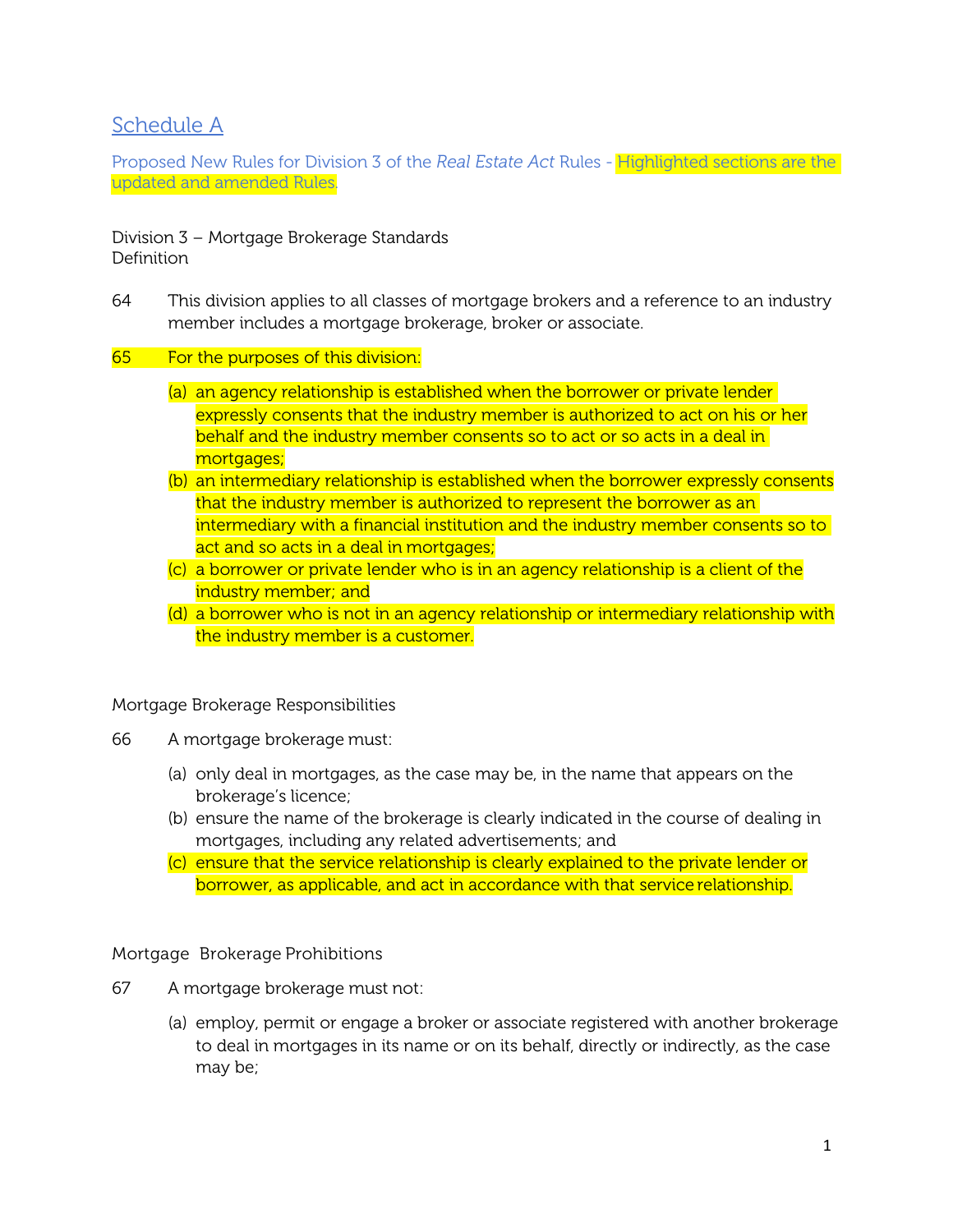- (b) employ a person to deal in mortgages unless that person meets the requirements of the Act, Regulations, Rules, and Bylaws, and all levies, fees, premiums, fines, administrative penalties and other amounts that are payable under or pursuant to the Act, Regulations, Rules, Bylaws or under any predecessor enactments in respect of that person have been paid;
- (c) pay a commission or other remuneration, directly or indirectly, in connection with a mortgage dealing except:
	- (i) to a broker or associate employed by the brokerage or to not more than one corporation of which that broker or associate, as the case may be, owns not less than fifty percent (50%) of the shares issued by that corporation;
	- (ii) to a brokerage that is licensed under these Rules or under similar legislation in a jurisdiction outside of Alberta; or
	- (d) pay, offer to pay, agree, or allow to be paid a referral fee or any remuneration to a person in relation to dealing in mortgage if the person is required to be licensed in relation to those services but is not licensed;
	- (e) pay a commission or other remuneration directly or indirectly in connection with a dealing in mortgages to a brokerage that is licensed under these Rules or under similar legislation in a jurisdiction outside of Alberta when the brokerage has knowledge that the commission or remuneration will be paid to or shared with a person who is required to be licensed in relation to those services but is not licensed; or
	- (f) offer a private lender a mortgage loan guarantee on behalf of the mortgage brokerage or on behalf of any other industry member.

## Mortgage Broker Responsibilities

- 68 (1) A mortgage broker must:
	- (a) be actively engaged in the management of the brokerage with which the broker is registered;
	- (b) deal in mortgages only in the name that appears on the individual's licence and in the name of the brokerage with which the broker is registered;
	- (c) ensure the name of the brokerage is clearly indicated in the course of dealing in mortgages, including any related advertisements;
	- (d) provide all industry members of the brokerage and other personnelwith written policies and procedures by which they are expected to operate, including written policies and procedures for personal deals;
	- (e) ensure the business of the brokerage is carried out competently and in accordance with the Act, the Bylaws, and these Rules;
	- (f) ensure there is an adequate level of supervision for associates within the brokerage and employees who perform duties on behalf of thebrokerage;
	- (g) ensure that for all monies held in trust, the bank records are maintained in accordance with the Act, the Bylaws, these Rules and the law as it relates to trustees;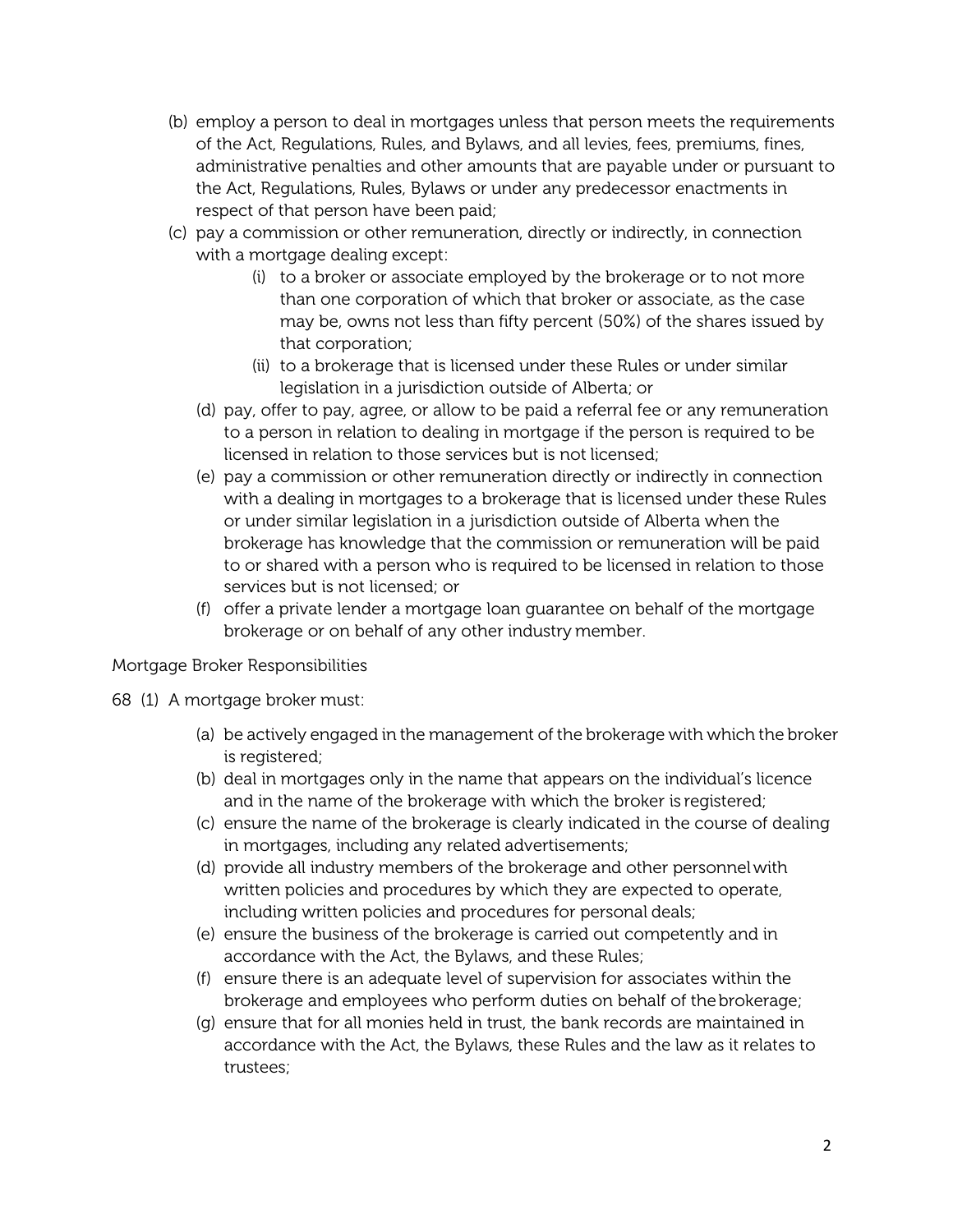- (h) ensure adequate control over any access to an automated bank machine ("ABM") or ABM cards used for electronic deposits and transfers and any access codes used for Internet banking or ABM cards;
- (i) ensure proper management and control of documents or records related to licensing, registrations and related regulatory requirements;
- (j) ensure all documents and records related to deals in mortgages required under the Act and these Rules are maintained or made available by the brokerage for the purposes of a review at the registered business office of the brokerage; and
- (k) review all mortgage agreements in a timely manner.

(2) When a mortgage broker does not have a controlling interest in the ownership of the mortgage brokerage, the broker must have a written agreement with the brokerage giving the broker authority to carry out the duties and responsibilities of a broker under these Rules.

(3) A mortgage broker is accountable for the conduct of an associate or employee, as the case may be, if the broker:

- (a) was not actively involved in the management of the brokerage;
- (b) failed to ensure an adequate level of supervision was in place for the associate or employee, as the case may be;
- (c) was willfully blind to the conduct of the associate or employee, as the case may be;
- (d) was a participant in the misconduct;
- (e) had knowledge of the misconduct of the associate or employee, as the case may be, and failed to take reasonable steps to stop such misconduct;
- (f) upon becoming aware of the misconduct failed to take reasonable steps to correct the misconduct or reduce any harm that may have resulted from the misconduct; or
- (g) failed to notify the executive director upon becoming aware of misconduct relating to fraud, deception, theft, or unlawful activities on the part of the associate or employee.

Delegation by broker

- 69 (1) A mortgage broker may delegate the broker's duties and responsibilities to an industry member associated with the mortgage brokerage if:
	- (a) the delegate is registered with the brokerage and is qualified to carry out the responsibilities;
	- (b) the particulars of the delegation of responsibilities by the broker to the delegate are clear and in writing, and are agreed to and understood by the broker and the delegate;
	- (c) the particulars of the delegation are communicated to the employees and associates, as the case may be; and
	- (d) the broker has a system in place to monitor the delegate and verify that adequate supervision is being maintained.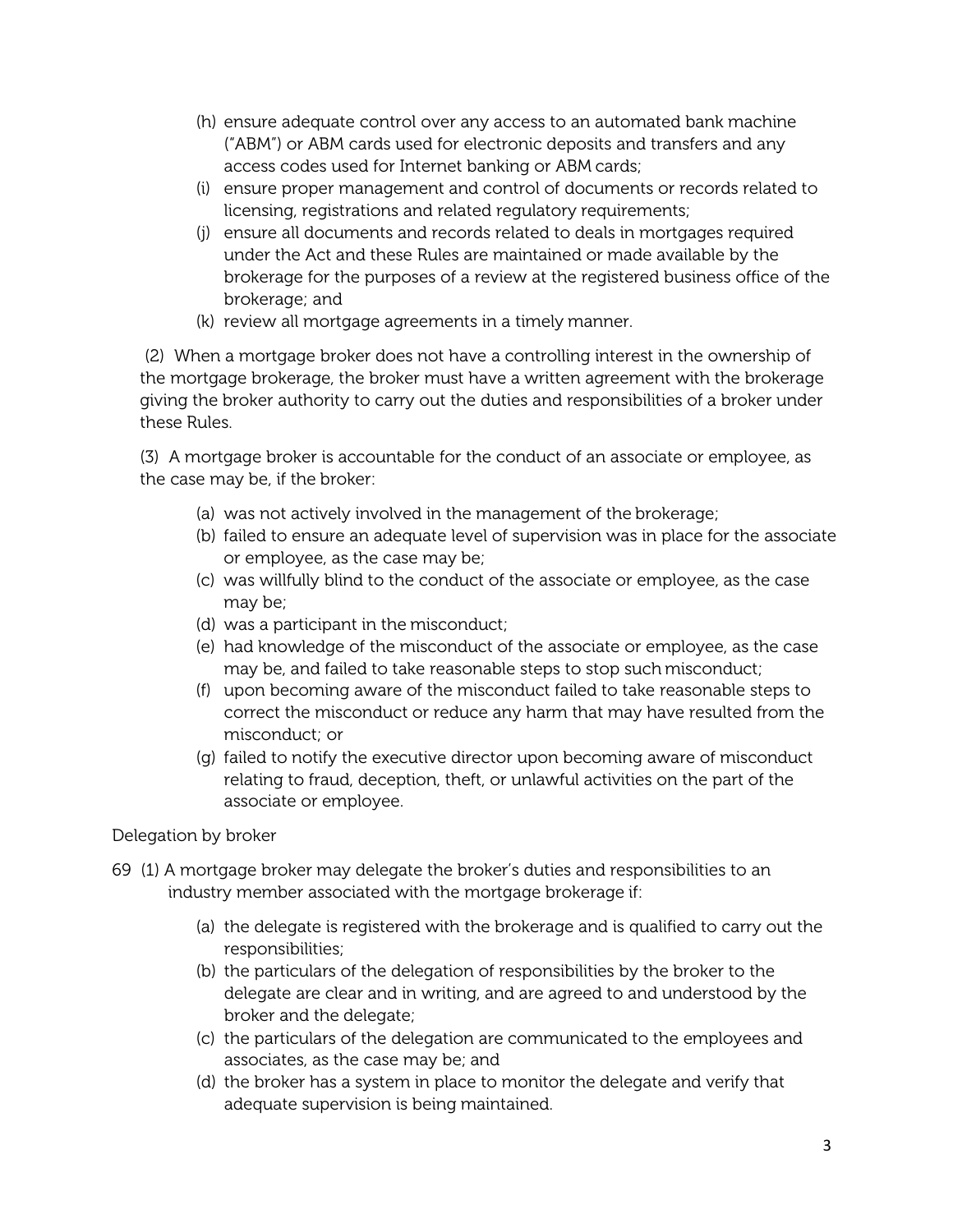(2) In the event a mortgage broker delegates the broker's duties and responsibilities to a delegate, the broker remains accountable for the conduct of the delegate and all associates or employees of the brokerage.

Mortgage associate responsibilities

- 70 A mortgage associate must:
	- (a) deal in mortgages only in the name that appears on that individual's licence and in the name of the mortgage brokerage with which that individual is registered:
	- (b) ensure that all dealings in mortgages and the relevant documentation meet legislative requirements found under the Act, Regulations, Rules, and Bylaws;
	- (c) provide the broker in a timely manner all original documentation and copies of original documents provided to the parties or maintained by other brokerages:
		- (i) related to dealings in mortgages; and
		- (ii) required under the Act and these Rules;
	- (d) keep the broker informed of the activities being performed by the associate on behalf of the brokerage;
	- (e) ensure there is an adequate level of supervision for the mortgage brokerage employees and others who perform duties on the associates' behalf;
	- (f) respond promptly to any inquiry that is addressed to them by the broker; and
	- (g) notify the broker upon learning of a violation of the Act, Regulations, Rules, or Bylaws by any broker, associate or employee associated with a brokerage.

Mortgage broker and associate prohibitions

- 71 (1) A mortgage broker or associate, as the case may be, must not:
	- (a) deal in mortgages on behalf of a brokerage other than the brokerage with which they are registered;
	- (b) promise to pay or pay a commission or other remuneration, directly or indirectly, to any person resulting from or in connection with a dealing in a mortgage except through the brokerage with which they are registered;
	- (c) accept a commission, referral fee or other remuneration, directly or indirectly, for dealing in a mortgage from any person except the brokerage with which they are registered; or
	- (d) directly or indirectly, advertise, communicate or offer to any person an incentive except an incentive that is provided by and on behalf of the brokerage with which they are registered;

(2) A mortgage broker or associate, as the case may be, must not directly or indirectly, provide an inducement unless the inducement is provided by and on behalf of the brokerage with which the mortgage broker or associate is registered, details of the inducement are provided in writing, and the broker has provided written approval.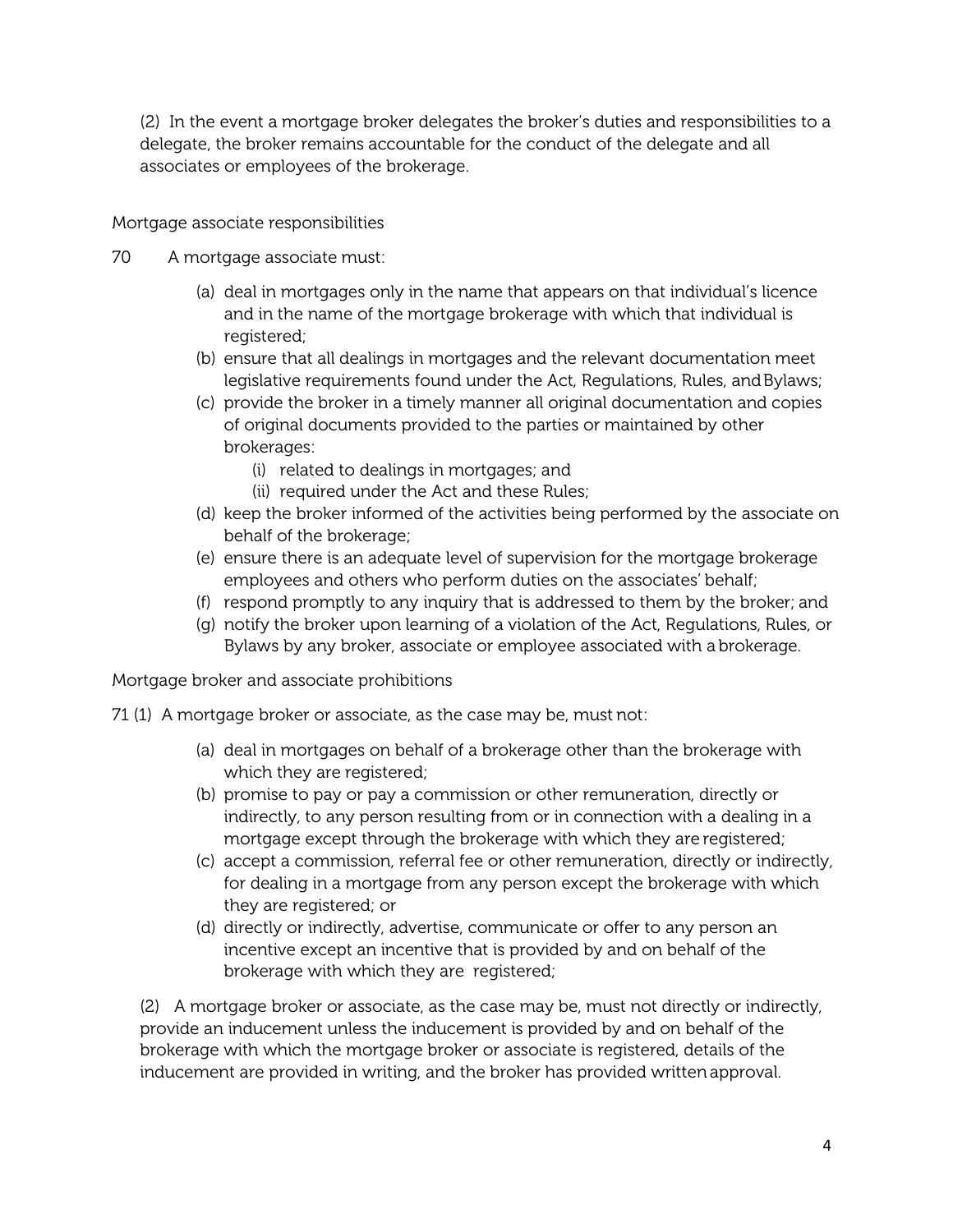#### Industry Member Responsibilities

### 72 Industry members must:

- (a) act as agent for a borrower unless
	- $(i)$  the industry member acts as an intermediary for a borrower and the lender is a financial institution; or
	- (ii) the industry member acts as agent for a private lender;
- (b) understand any service relationship with a financial institution;
- (c) when dealing in residential real estate mortgages, obtain written
	- acknowledgement and disclose in writing to a borrower:
		- $(i)$  the possible risks, issues, and options of the mortgage and implications prior to signing a mortgage commitment; and
		- (ii) a suitable mortgage loan, including the suitability assessment, prior to signing a mortgage commitment and before a borrower pays any mortgage application fees;
- (d) return all original documents to the private lender and borrower when requested, at no charge to the private lender or borrower;
- (e) unless the private lender or borrower's lawyer does so, ensure theprivate lender and borrower are provided with:
	- (i) a copy of the registered mortgage;
	- (ii) a copy of the certificate of title for the property affected by the mortgage; and
	- (iii) a copy of the lawyer's report, if any, with respect to the registration and the effect of the transaction;
- (f) when acting as sole agent or intermediary for the borrower, disclose:
	- $(i)$  all conflicts of interest in writing immediately after they become known;
	- (ii) where applicable, all legal fees, real estate appraisal fees and all other fees the borrower may incur; and
	- (iii) all remuneration to be received by the mortgage brokerage from the borrower or any other parties.
- 73 Industry members acting for a private lender considering purchasing an undivided interest in a mortgage or who is intending to sell an undivided interest in a mortgage to a private lender must:
	- (a) provide competent underwriting services including:
		- $(i)$  a description of the purpose of the loan;
		- (ii) relevant, reliable and independent information about the value of the real estate to be encumbered by the mortgage, including the underlying assumptions used to determine the value of the real estate;
		- (iii) relevant information about the land;
		- (iv) all relevant financial information about the borrower and guarantors; and
		- (v) descriptions of the loan and mortgage terms;
	- (b) ensure that the private lender: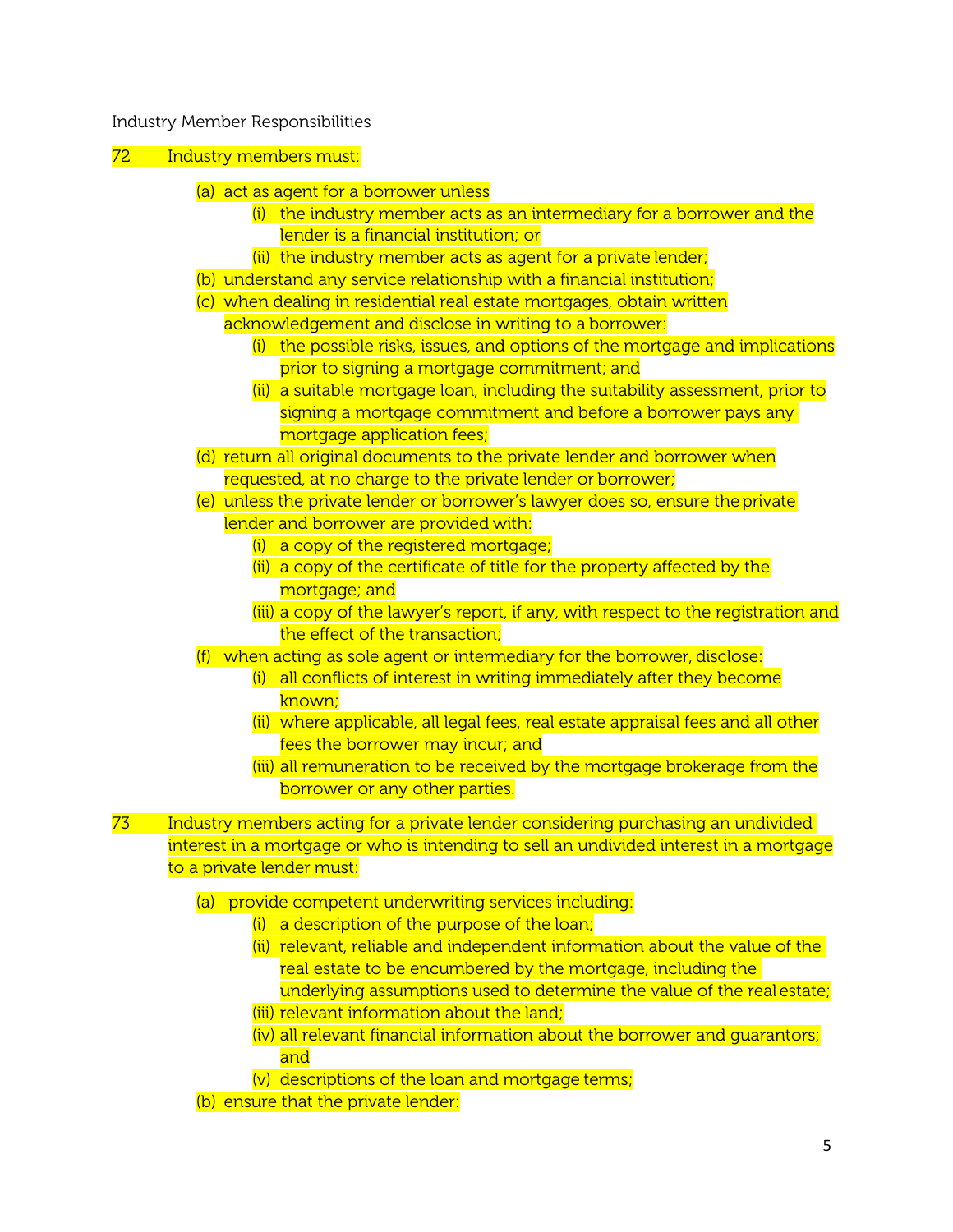- (i) has been provided with a copy of the mortgage agreement;
- (ii) through the best efforts of the industry member understands the mortgage agreement and its clauses pertaining to:
	- A. the process and conditions under which the mortgage loan will be renewed;
	- B. whether the mortgage agreement allows mortgage lenders to sell their undivided interest in the mortgage and if so, under what conditions;
	- C. the process to raise foreclosure funding from each syndicated mortgage lender;
	- D. whether there are any prioritized interests within the mortgage or among mortgage participants;
	- E. the process to be followed by the participants in the syndicated mortgage should the syndicated mortgage agreement require changes or amendments;
	- F. the syndication terms; and
	- G. if the syndicated mortgage lenders are required to administer in full or in part the mortgage loan agreement and if so the persons responsible for the administration and the costs associate with it;
- (c) disclose to the private lender:
	- (i) whether the mortgage broker will be paying a referral fee, the amount of referral to be paid and the name of the person to whom the referral is being paid; and
	- (ii) the types of costs, the potential costs and processes required to deal with the borrower's possible default.
- 74 Industry members must ensure that a private lender complies with the written disclosure requirements to be provided to the parties pursuant to the *Consumer Protection Act* and Regulations.

General Prohibitions

75.01 Industry members must not

- (a) act as agent for a borrower and a private lender at the same time;
- (b) act as an intermediary for a private lender; or
- (c) act as an intermediary for a borrower unless the lender is a financial institution.
- 75.02 (1) Industry members must not sell undivided interests in mortgages, represent private lenders in relation to syndicated mortgages or other mortgage investment entities where the funded mortgage amount exceeds 90 per cent of the fair market value of the property relating to the mortgage, excluding any value that may be attributed to proposed or pending development of the property.

(2) Industry members who carry out the activity outlined in subsection (1) are not acting in the business of industry members and the *Securities Act* and Regulations applies.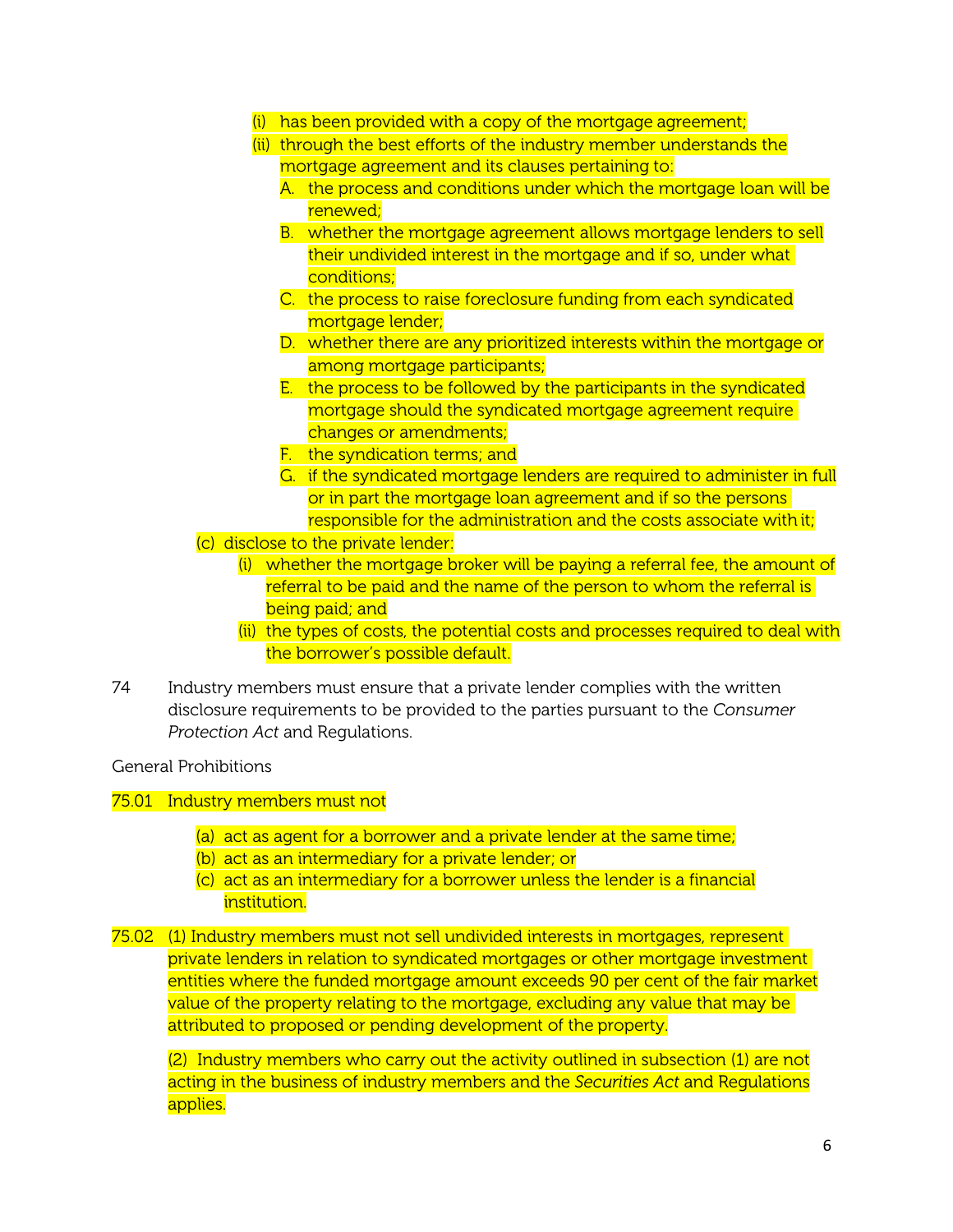(3) Written notice with respect to subsection (2) must be provided to all parties involved in the circumstances outlined in subsection (1).

75.03 Industry members must not represent private lenders in a deal in syndicated mortgages if the mortgage brokerage, a shareholder having more than 10% of the mortgage brokerage's shares, the mortgage broker or any mortgage associate is a borrower or has a direct or indirect interest as the borrower, either personally, or through the ownership in another corporation or through an immediate family relationship or as guarantor.

### Collection of fees

- 75.04 (1) Subject to subsection (2), a mortgage brokerage must not charge, collect or attempt to collect a fee from a borrower for assisting the borrower in obtaining a mortgage from a lender until the following conditions have been met:
	- (a) the lender has provided a written confirmation to fund the mortgage, accepted by the borrower and the commitment has been provided to the borrower or the borrower's industry member; and
	- (b) the lender or the lender's representative has provided the borrower with an initial disclosure statement and at least two business days have passed since the initial disclosure statement was received by the borrower or the borrower has waived the time period for delivery in accordance with the *Consumer Protection Act*.
	- (2) Section 75.04(1),
		- (a) only applies to a mortgage where the borrower is an individual who enters into a credit arrangement primarily for personal, family, or household purposes; and
		- (b) does not apply to actual fees disbursed by the mortgage brokerage to third parties for credit reports, Alberta Registries, courier and appraisal services if a written agreement exists between the brokerage and the borrower where the borrower agrees to compensate the brokerage for these costs.

### Verification of Information Disclosure

75.05 (1) An industry member must take reasonable steps to confirm the accuracy of information included in a mortgage application, supporting documentation, and other information or representations.

(2) Information for purposes of (3) includes information contained in the mortgage application, supporting documentation, other information or representations made by the borrower or lender, any unresolved inconsistencies in the information, and the identities of the parties to the deal in mortgages.

(3) If requested by the borrower or lender, an industry member must disclose in writing what steps were taken to verify the information obtained and supplied by the industry member to the borrower and lender.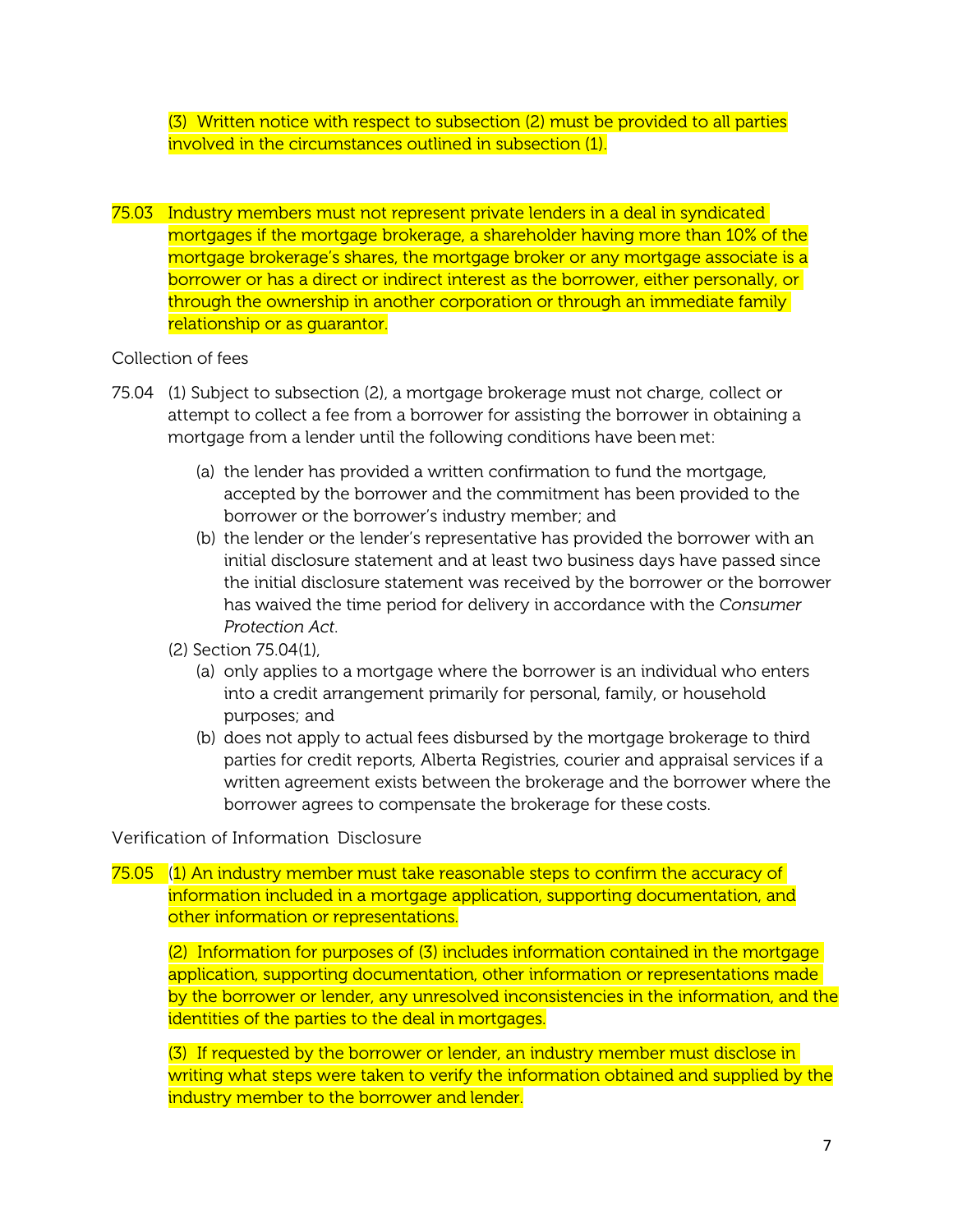(4) An industry member must maintain in the mortgage brokerage file documentation outlining the industry member's reasonable efforts toconfirm accuracy and verify the information.

### Disclosure Requirements

- 75.06 (1) Before eliciting or as soon as possible upon receiving confidential information from any borrower or private lender concerning that borrower's mortgage needs, motivation, financial qualifications or the private lender's ability to lend and other material information or in any event before entering into a service agreement with a borrower or private lender, an industry member must disclose in writing to that borrower or private lender:
	- (a) the nature of the services the industry member will provide;
	- (b) whether the industry member is acting in the deal in mortgages or anticipated deal in mortgages on behalf of any other person, in any capacity;
	- (c) any conflict of interest that may exist; and
	- (d) any other facts that may be likely to influence the borrower or private lender's decision.

(2) If subsequent to the disclosure, there is any material change in the facts which have been disclosed, the industry member must immediately disclose the change to the borrower or private lender.

(3) The industry member must use his or her best efforts to obtain written acknowledgement of disclosures made pursuant to this section.

- (4) The industry member's duty of disclosure is not triggered merely by:
	- (a) preliminary conversations or "small talk"; or
	- (b) responding to general factual questions from a potential borrower or private lender.

Sole Agency with a Private Lender

### 75.07 The basic obligations of an industry member who is in a sole agency relationship with a private lender are:

- (a) to advocate for and to promote the best interests of the private lender;
- (b) to use best efforts to determine the private lender's risk tolerances and investment objectives to ensure the mortgage product presented to the private lender is suitable for the private lender;
- (c) to review the private lender's risk tolerances and investment objectives with private lender on an annual basis;
- (d) at the earliest reasonable opportunity, to advise the borrower that the industry member is the private lender's agent;
- (e) to act only for the private lender;
- (f) to obey the private lender's lawful and reasonable instructions;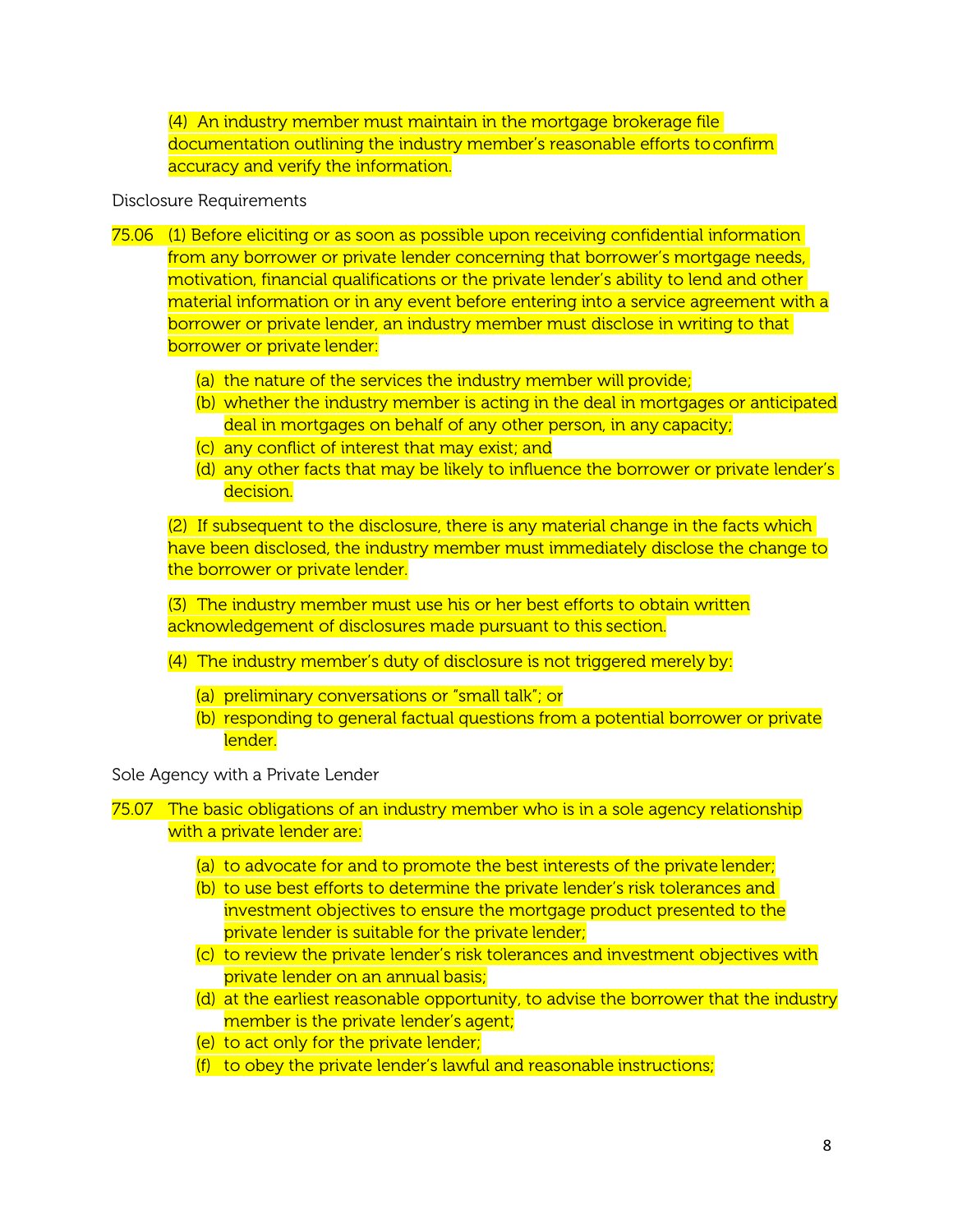- (g) to fulfill their fiduciary duties of loyalty, confidentiality and of full disclosureof all conflicts of interest that may arise between the private lender's interests and those of the industry member or borrowers;
- (h) to use best efforts to verify the identity of the private lender and borrower;
- (i) to not appoint another brokerage to act on behalf of the private lender as subagent without the private lender's prior written consent;
- (j) to exercise reasonable care and skill to complete the deal;
- (k) to disclose to the private lender the risks associated with the mortgage deal;
- (l) to disclose, in a timely manner, to the private lender all relevant facts affecting the mortgage deal known to the industry member;
- $(m)$  to keep the private lender fully informed regarding the progress of the mortgage deal;
- (n) to advise the private lender to obtain expert advice on matters of importance to the private lender;
- (o) to provide a full accounting of all money and property they receivewhile acting for the private lender;
- (p) to disclose to the private lender:
	- (i) the actual and potential costs;
	- (ii) the loan terms, property description and analysis;
	- and
- (q) to comply with the provisions of the Act, Regulations, Rules and Bylaws.

#### Sole Agency with a Borrower

- 75.08 The basic obligations of an industry member who is in a sole agency relationship with a borrower are:
	- (a) to use best efforts to find suitable mortgage products that meet the material requirements identified by the borrower and to recommend only suitable products;
	- (b) to advocate for and to promote the best interests of the borrower;
	- (c) at the earliest reasonable opportunity, advise any lender in whose mortgage product the borrower is interested that the industry member is the borrower's agent;
	- (d) to act only as the borrower's agent;
	- (e) to obey all lawful instructions of the borrower;
	- (f) to fulfill his or her fiduciary duties of loyalty, confidentiality and of full disclosure of all conflicts of interest that may arise between the borrower's interests and those of the industry member or private lenders;
	- (g) not appoint another brokerage to act on behalf of the borrower as sub-agent without the borrower's prior written consent;
	- (h) to exercise reasonable care and skill in arranging the mortgage deal for the borrower;
	- (i) to gather information from the borrower on the intended property and the borrower's finances to determine the mortgage products available to the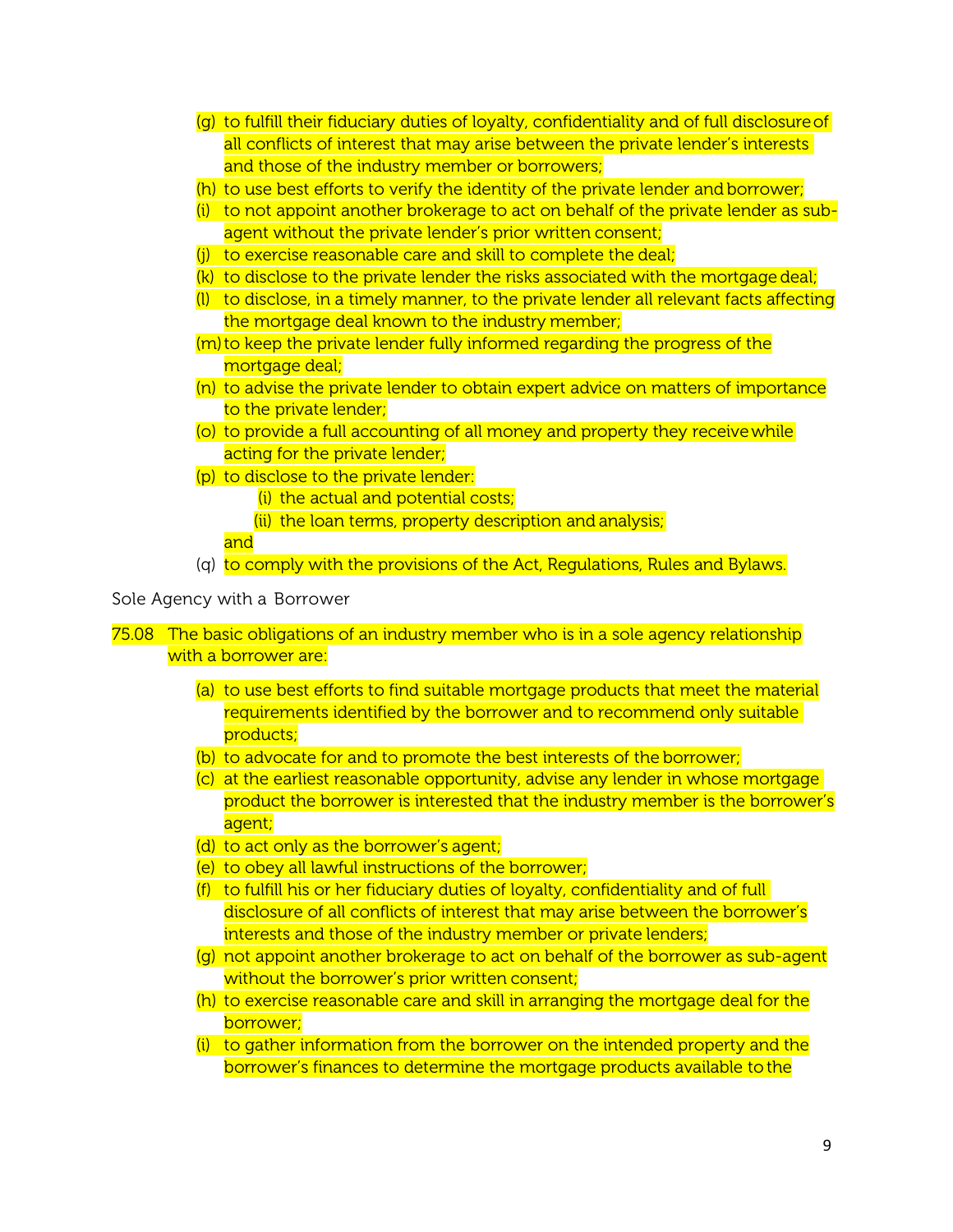borrower and advise the borrower of available mortgage products from different lenders which meet the borrowers requirements;

- (j) to take reasonable steps to discover relevant facts pertaining to any mortgage product the borrower is considering and any risks;
- (k) to disclose, in a timely manner, to the borrower all relevant facts known to the industry member affecting a proposed mortgage product being considered by a borrower;
- (l) to complete and submit documentation to the lender;
- (m)to advise the borrower to obtain expert advice on matters of importance to the borrower;
- (n) to keep the borrower fully informed regarding the progress of the mortgage deal;
- (o) to assist the borrower in negotiating favorable terms and conditions with lenders and in preparing and complying with a legally binding mortgage agreement;
- (p) to provide a full accounting of all money received on behalf of the borrower; and
- (q) to comply with the provisions of the Act, Regulations, Rules and Bylaws.

Intermediary Relationship with a Borrower

75.09 (1) When a lender is a financial institution, industry members may enter into an intermediary relationship with a borrower.

(2) Industry members will explain the intermediary agreement and will provide the borrower with the opportunity to review the intermediary agreement and request further information before signing the agreement.

(3) If the borrower does not agree to enter an intermediary relationship, the industry member will offer the borrower the option to:

- (a) treat the borrower as a customer; or
- (b) act as agent for the borrower; or
- (c) recommend the borrower to another brokerage.

(4) If the borrower agrees to enter into an intermediary relationship with the mortgage brokerage, in addition to s.  $43$  (1), (1.1), (2) and (3), the intermediary agreement will indicate how the mortgage brokerage will be remunerated and provide that industry members will:

- (a) treat the interests of both the borrower and the financial institution in an even handed, objective and impartial manner, including but not limited to, any advice or information given to one party will be disclosed to the other;
- (b) exercise reasonable care and skill in the performance of its mandate under the acknowledgement;
- (c) obey the instructions of the borrower and the financial institution in so far as they are consistent with other terms of the agreement;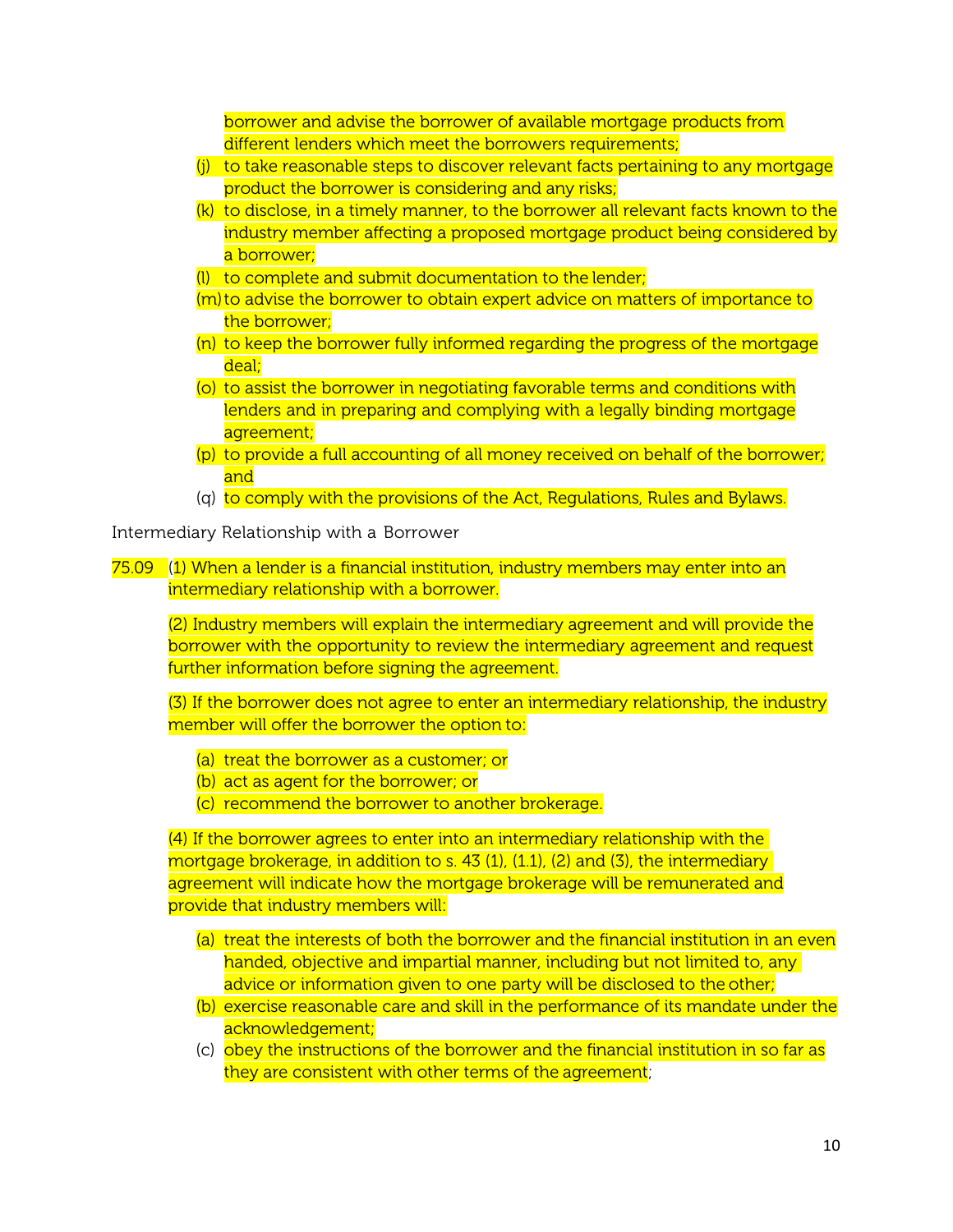- (d) perform for the borrower and the financial institution all necessary intermediary services, that is, services by which the interests of the borrower and the financial institution are met in an even handed, objective and impartial manner without providing confidential advice, advocating on behalf of either the borrower or financial institution, or using discretion or judgement that benefits the borrower or financial institution to the prejudice of the other, and as required, industry members will:
	- (i) assist the borrower and the financial institution in negotiating a mutually acceptable agreement;
	- (ii) provide information on the mortgage product;
	- (iii) provide mortgage agreements or other relevant documents;
	- (iv) prepare all necessary documents in accordance with the instructions of the borrower and financial institution;
	- (v) provide the names of real estate associates, real estate appraisers, insurance agents, and other, but industry members will not recommend any particular professional to the borrower or the financial institution;
	- (vi) convey to the borrower and the financial institution in a timely manner all information that either wishes to have communicated to the other; and
	- (vii)keep the borrower and financial institution fully informed regarding the progress on the transaction.

(5) When dealing in residential real estate mortgages, industry members will:

- (a) disclose to the borrower, all material facts relating to the suitability of the financial institution's mortgage product known to the industrymember; and
- (b) disclose to the financial institution, all material facts relating to the borrower's ability to pay the mortgage known to the industry member.
- (6) The mortgage brokerage must:
	- (a) ensure that broker and associates providing services to the borrower and financial institution in the deal:
		- (i) comply with the mortgage brokerage policies and procedures governing intermediary relationships; and
		- (ii) treat the interests of both the borrowers and the financial institution in an even handed, objective and impartial manner;
	- (b) supervise brokers and associates and support staff providing services to the borrower and financial institution to ensure that they properly complete the deal;
	- (c) hold all monies received in accordance with the provisions of the *Act*;
	- (d) ensure industry members do not give false or misleading information to the borrower or the financial institution; and
	- (e) not disclose without the informed written consent of the borrower or financial institution, as the case may be, and subject to subsection (5), personal information relating to the borrower or the financial institution and other information disclosed at any time in confidence by either to brokerage industry members.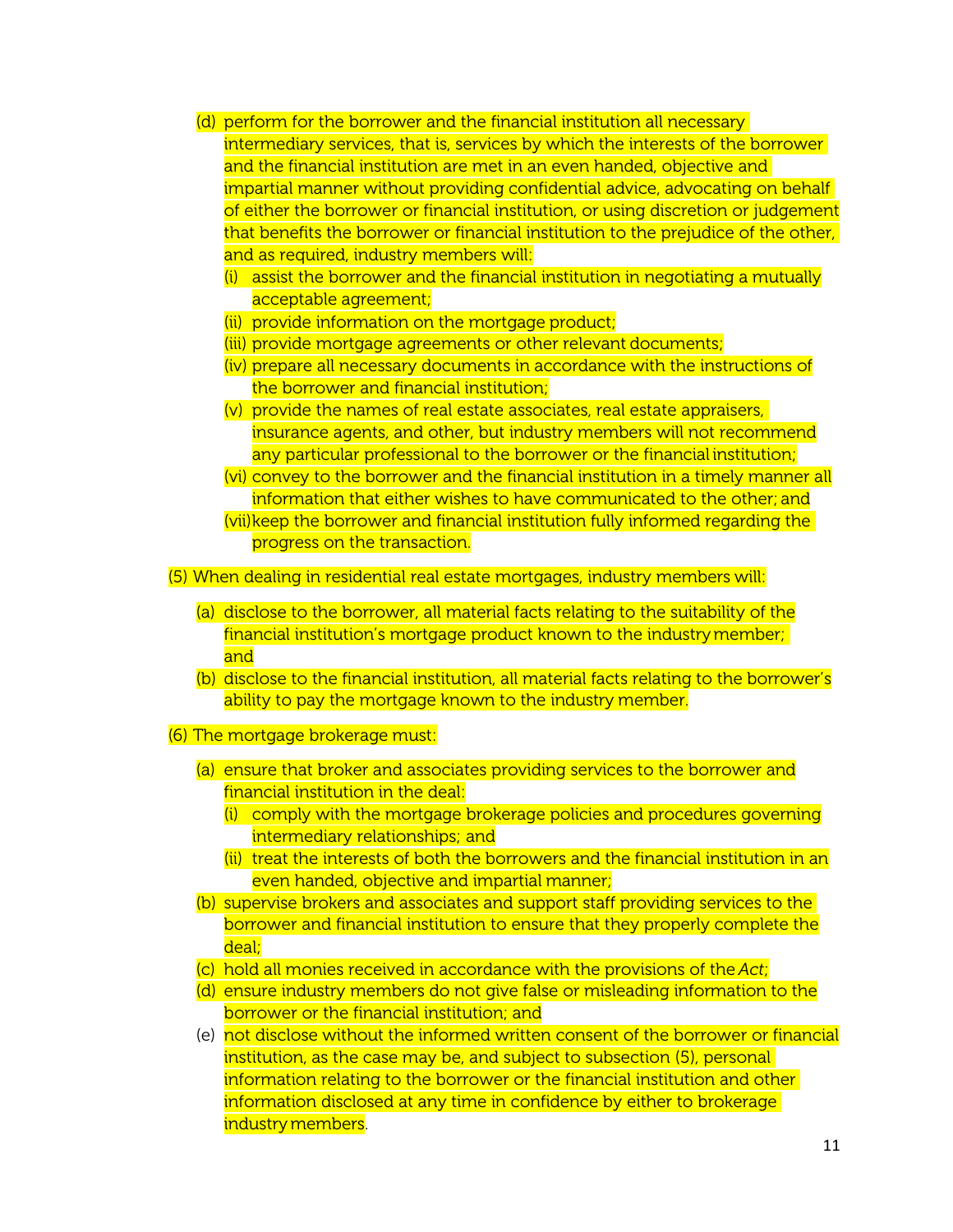#### Customer Status

- 75.1 (1) If circumstances arise where an industry member acts as agent for a borrower and as agent for a private lender, the brokerage must either:
	- (a) cease to act as an agent for the borrower in which case:
		- (i) the borrower may become the mortgage brokerage's customer and they may acknowledge customer status by signing the customer status acknowledgment & consent form; or
		- (ii) the mortgage brokerage may refer the borrower to a different mortgage brokerage;
	- (b) cease to act as an agent for the private lender in which case the mortgage brokerage may refer the private lender to a different mortgage brokerage.

(2) Where the mortgage brokerage ceases to represent the borrower or private lender, the mortgage brokerage must keep all information received during the agency relationship with the party it has ceased to represent strictly confidential and not disclose it to the borrower or private lender, as applies, or any other party without the consent of the borrower or private lender.

(3) The customer status acknowledgement will provide that the customer has received and read the acknowledgement and has been given the opportunity to request further information and independent advice concerning the acknowledgement and the representation relationships described and that the customer:

- (a) has chosen to forgo any agency representation, together with its advantages, protections and services;
- (b) understands that the mortgage brokerage does not owe the customer any agency obligations and, in particular, any fiduciary obligations; and
- (c) understands that the mortgage brokerage will not provide the customer with any services that require the exercise of discretion or judgement, the giving of confidential advice, or the mortgage brokerage advocating on behalf of the customer.

(4) The customer status acknowledgement will provide that the mortgage brokerage's obligations to the customer are limited to:

- (a) the exercise of reasonable care and skill in relation to activities outlined in this section;
- (b) not negligently or knowingly providing the customer with false or misleading information;
- (c) holding all monies received from the customer in accordance with the provisions of the Act; and
- (d) complying with the provisions of the Act, Regulations, Rules, and Bylaws.
- (5) Industry members may:
	- (a) provide information on the mortgage products to customers;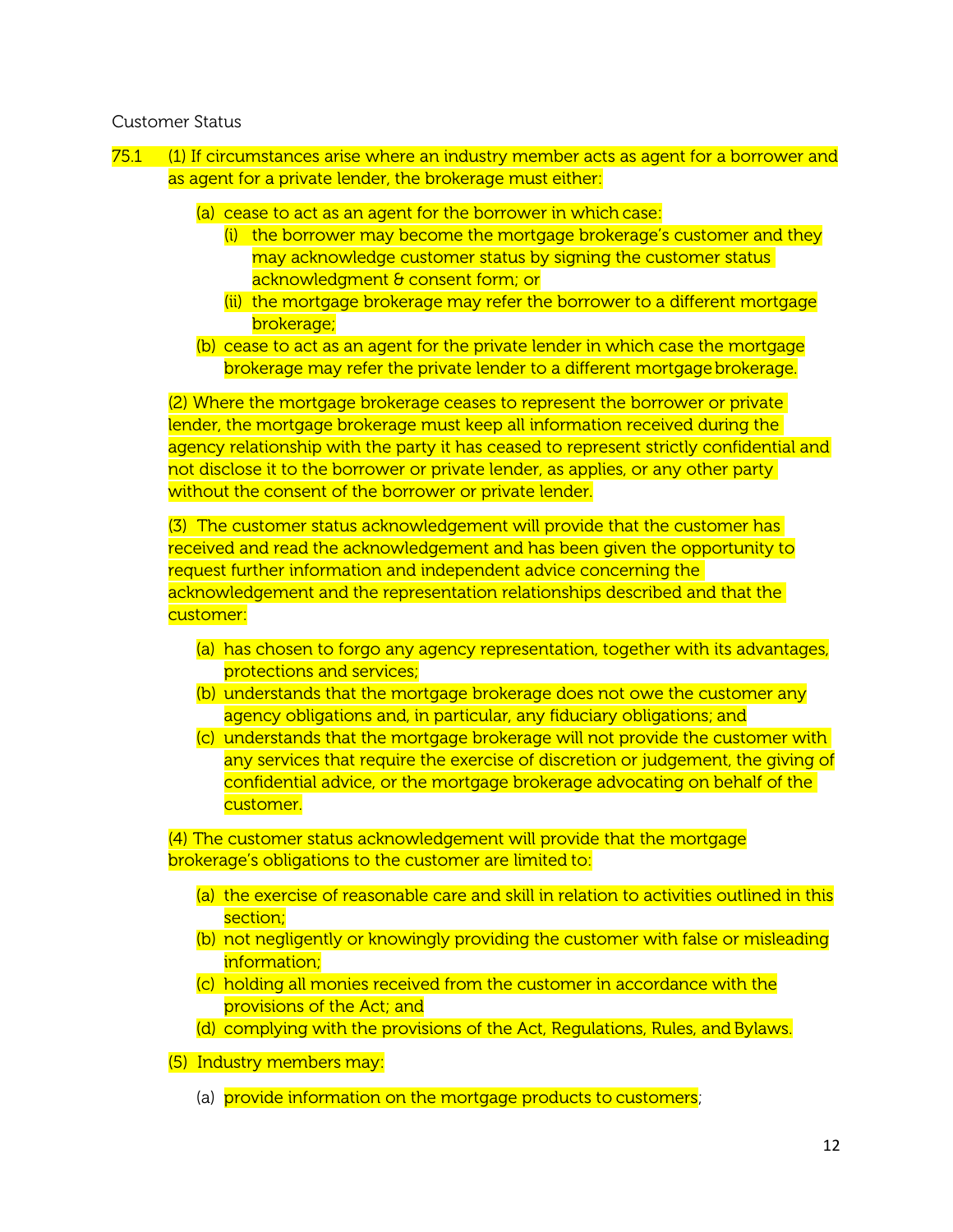- (b) provide mortgage agreements or other relevant documents to customers;
- (c) prepare all necessary documents in accordance with the instructions of the customer and client;
- (d) provide the names of real estate associates, real estate appraisers, insurance agents, or other, but the brokerage will not recommend any particular professional to the customer;
- (e) convey, in a timely manner, all information that the customer wishes to have communicated; and
- (f) keep the customer informed regarding the progress of the deal.

Written Service Agreements

- 75.2 In addition to the requirements outlined in  $s.43(1)(1.1)(2)$  and (3), every service agreement with a private lender must clearly show all terms and conditions of the agreement, which must include:
	- (a) the risk tolerances of the private lender, respecting priority on title, ratio of loan to property value, nature and type of the property used as security for the loan, costs and outcomes associated with foreclosures, and source of loan capital;
	- (b) the process for the collection, use, safekeeping and distribution of confidential and personal information;
	- (c) if the brokerage is expected to hold trust funds, the terms of trust;
	- (d) if the agreement is of an ongoing basis, the terms of renewal, including a term which provides for an annual review of the private lender's risk tolerances and investment objectives; and
	- (e) the role of the mortgage broker, if any, in the event the borrower defaults on the mortgage deal.
- 75.3 In addition to the requirements outlined s.  $43(1)(1.1)(2)$  and  $(3)$ , every service agreement with a borrower must clearly show all terms and conditions of the agreement, which must include:
	- (a) when dealing in residential real estate mortgages, agreement to disclose the possible risks, issues, and options of the mortgage and any implications prior to signing a mortgage commitment;
	- (b) when dealing in residential real estate mortgages, agreement to disclose a suitable mortgage loan, including the suitability assessment, prior to signing a mortgage commitment and before a borrower pays any mortgage application fees;
	- (c) how the mortgage brokerage will be compensated;
	- (d) if the brokerage expects to hold trust funds, the terms of trust; and
	- (e) that the borrower will be provided with a copy of the registered mortgage, unless the borrower's lawyer, financial institution, or other does so.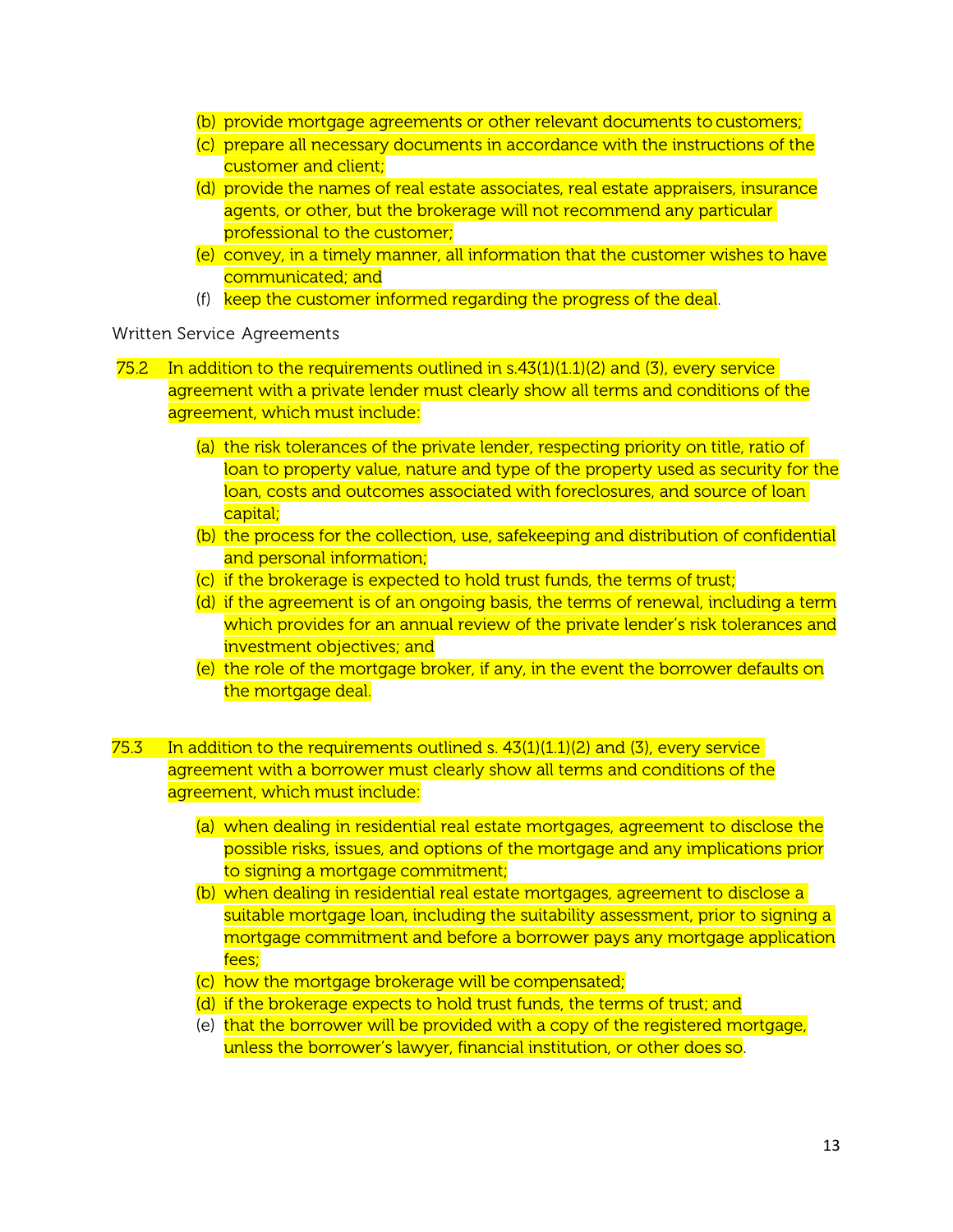#### Syndicated Mortgage Agreements

- 75.4 In addition to the written service agreement requirements outlined in these Rules, industry members who negotiate, sell or administer syndicated mortgages must ensure that all syndicated mortgage agreements state:
	- (a) the process and conditions under which the mortgage loan will be renewed;
	- (b) the process to be followed should the borrower default; whether syndicated mortgage lenders can sell their undivided interest in the mortgage and, if so, under what conditions;
	- (c) the process to raise foreclosure funding from each syndicated mortgage lender should the mortgage go into default;
	- (d) whether there are any prioritized interests within the mortgage or among the participants and the nature of the priority interests; and
	- (e) the process to be followed by the participants in the syndicated mortgage should the syndicated mortgage agreement require changes to: (i) the syndication terms; and
		- (ii) if the syndicated mortgage lenders are required to administer in full or in part the mortgage loan agreement and if so the persons responsible for the administration and the costs associated with it.

#### Mortgage Administration

75.5 In addition to the written service requirements outlined in these Rules, an industry member who administers mortgages for a private lender must:

- (a) enter into a written mortgage administration agreement with the private lender;
- (b) prepare and maintain a ledger for each borrower from whom the mortgage brokerage receives loan payments;
- (c) prepare periodically or upon request a statement of receipts and disbursement in accordance with the terms of the loan that includes the following:
	- (i) any balance carried over from the previous period;
	- (ii) all funds received as loan payments or to be used towards the repayment of the loan;
	- (iii) the amount of each disbursement and to whom it was made;
	- (iv) the balance at the end of each period; and
	- (v) the outstanding balance of the mortgage loan including but not limited to, accrued interest, late payments, and any penalties;
- (d) disburse all trust funds in accordance with the terms of trust; and
- (e) immediately advise the private lender of any missed payments, encumbrances or other types of defaults, or of any other relevant information.
- 75.6 (1) In addition to the written service agreement requirements outlined in these Rules, every written mortgage administration agreement must:
	- (a) identify the property in which the mortgage is registered;
	- (b) contain the terms of trust under which funds will be disbursed:
	- (c) provide for the information to be reported to the private lender on a periodic basis;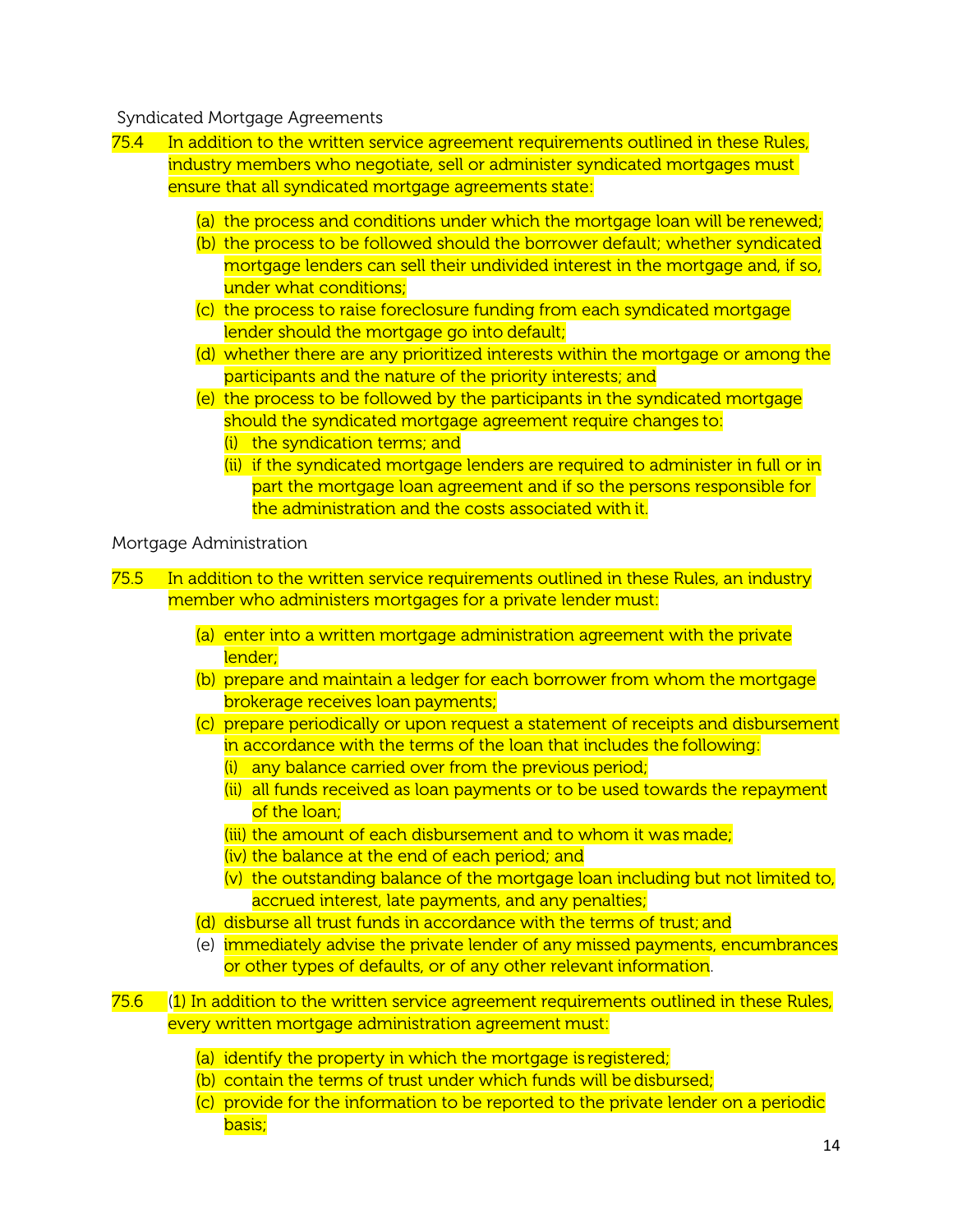- (d) provide for the frequency of the reports to be provided under sub-section (c);
- (e) identify who is responsible to ensure that the borrower complies with the terms of the mortgage loan agreement;
- (f) the services to be provided by the brokerage; and
- (g) if the mortgage administration agreement relates to a syndicated mortgage, the administration agreement must also include the cost and the process for private lenders to obtain the documents outlined in section 75.7 of these Rules.
- 75.7 (1) Industry members who administer syndicated mortgages must:
	- (a) ensure that all syndicated mortgage lenders who have purchased an undivided interest in a mortgage have entered into a written syndicated mortgage agreement;
	- (b) maintain, on behalf of all syndicated mortgage lenders participating in the syndicated mortgage agreement, all documentation obtained for underwriting purposes and all contracts or agreements;
	- (c) provide copies of all underwriting and administration documents and contracts to the syndicated mortgage lenders in accordance with the mortgage administration agreement;
	- (d) upon request provide, to each syndicated mortgage lender, a report of all syndicated mortgage lenders participating in the mortgage and the amount of undivided interest held by each syndicated mortgage lender; and
	- (e) provide immediate notification to all syndicated mortgage lenders when the mortgage brokerage, a mortgage investment corporation, or other entity administered or controlled by the mortgage brokerage sells or disposes of part or all of its undivided interest in the mortgage.

(2) Under sub-section (1)(d), a syndicated mortgage lender may request that his or her name not appear in the report.

(3) Sub-section (2) does not apply if the syndicated mortgage lender is the mortgage brokerage, the mortgage broker, a mortgage associate or any entity administered by the mortgage brokerage or under the control of the mortgage broker or a mortgage associate, or any person that has a prioritized interest.

### Personal Deals in Mortgages

- 75.8 An industry member dealing in mortgages on the industry member's own behalf, either directly or indirectly, must disclose in writing to the borrower, lender, vendor or purchaser of the mortgage, as the case may be:
	- (a) any interest, direct or indirect, that the industry member has in the transaction;
	- (b) that the industry member is authorized under the Act;
	- (c) the name of the brokerage with which the industry member is registered;
	- (d) complete details of any negotiations for a further disposition of the mortgage or the industry member's interest in it; and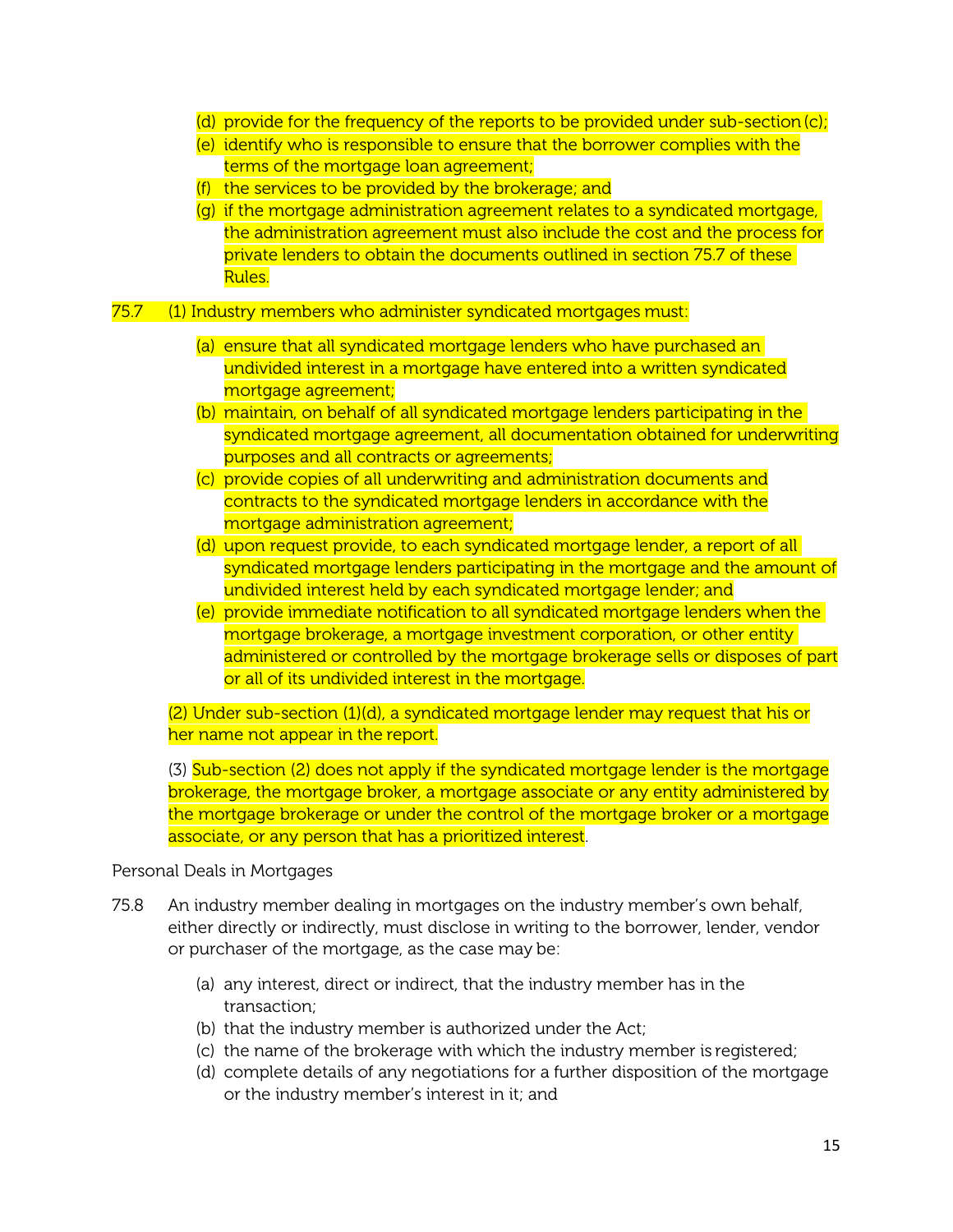(e) any information within the knowledge of the industry member that could materially affect the acceptance, issuance, sale or purchase of themortgage.

### Delivery of Documents

- 75.9 (1) Where a mortgage brokerage acts as agent for a private lender who is providing the loan to the borrower, a mortgage brokerage must provide the borrower or the borrower's agent:
	- (a) prior to the mortgage commitment being agreed to by the borrower, a copy of the disclosure statement pursuant to the *Consumer Protection Act*; and
	- (b) as soon as practical after funding, a copy of:
		- (i) the registered mortgage;
		- (ii) the certificate of title for the property affected by the mortgage;
		- (iii) the solicitor's report, if any, with respect to the registration and the effect of the transaction; and
		- (iv) any title insurance policy or real property report obtained.

(2) The requirements listed in sub-section (1)(b) above apply only if the borrower has not already received this information.

### Forms

75.91 (1) Subject to the Rules, the content of the Real Estate Council of Alberta forms contained in section C of Schedule 1 is mandatory for use when industry members deal in residential real estate mortgages effective XX.

(2) If industry members use forms with additional content than those set out in section C of Schedule 1, the forms used must contain the mandatory content set out in section C of Schedule 1 which mandatory content must not be directly or indirectly altered by the industry member.

(3) Any forms used by industry members may, in addition to the mandatory content, include additional or supplementary content; however, such additional or supplementary content must not directly or indirectly alter the meaning or effect of the mandatory content and must not alter the obligations or requirements of industry members outlined in the Act or these Rules.

(4) Notwithstanding subsection (2), upon the initiative and request of a client, an industry member may by hand add to, strikeout, or alter any content of the mandatory forms and, if agreed to by all the parties, such change must be clearly indicated on the form and initialed by the client and industry member.

Draft additional Rules requiring amendments

- Interpretation 1 (1) In these Rules,
	- (a) "agent" means an industry member who is expressly or implicitly authorized to act for or represent another person;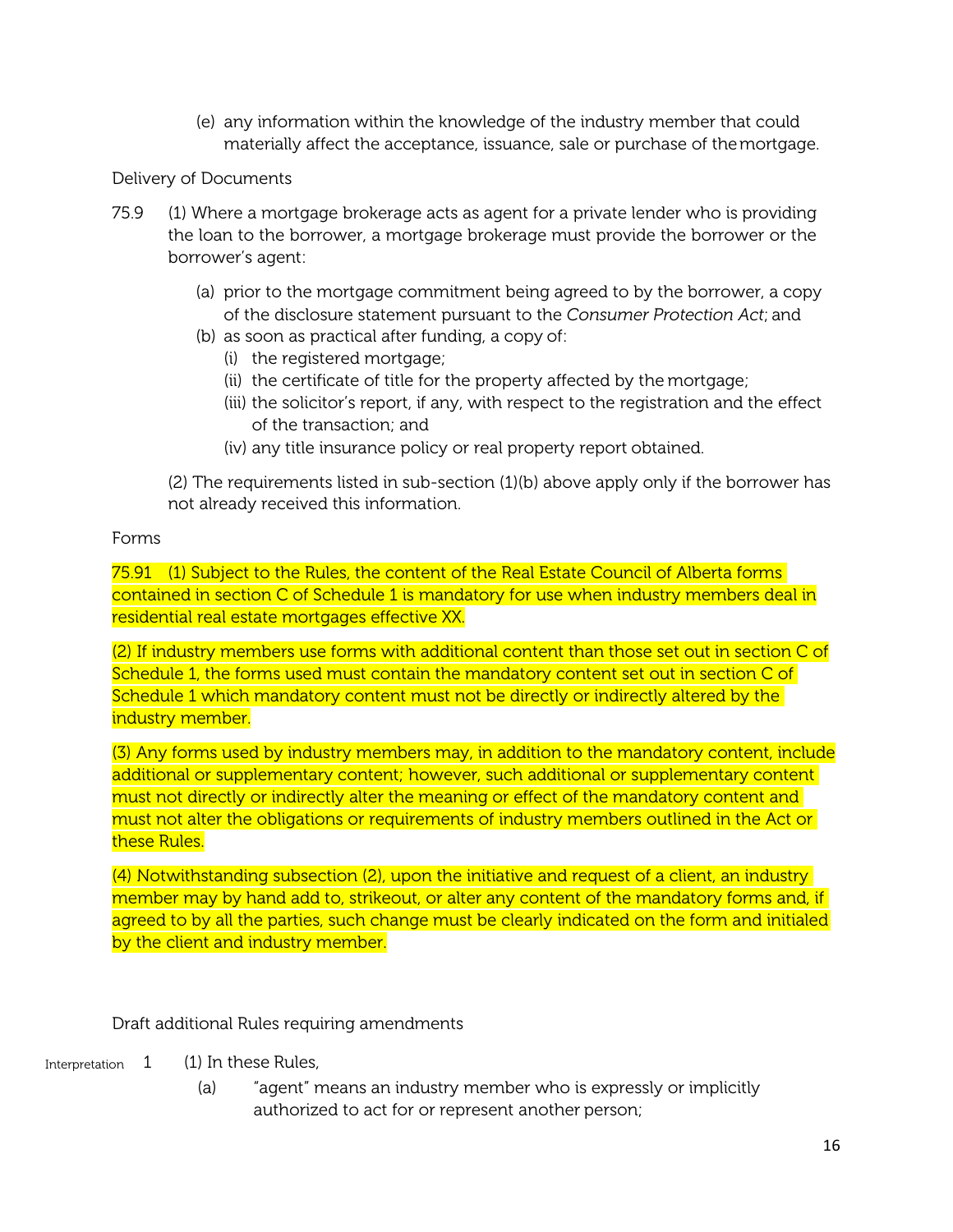- (b) "appraiser associations" means the Alberta Association of the Appraisal Institute of Canada, Alberta Assessors' Association, and Canadian National Association of Real Estate Appraisers;
- (c) "automated banking machine," "automated teller," "ABM" or similar references refers to automated machines used by banks and other financial institutions to facilitate banking activities by theircustomers;
- (d) "bank account" means money maintained in a bank, loan corporation, credit union or treasury branch;
- (e) "bank reconciliation" means a schedule drawn as of a specific date to identify the differences, if any, between a brokerage's records and the bank, trust corporation, loan corporation, credit union or treasury branch statements;
- (f) "buyer" means a person acquiring or attempting to acquire an interest in real estate by purchase;
- (g) "client" means a person who has entered into a service agreement with an industry member in accordance with these rules, whether or not that service agreement is in writing;
- (g.01) "commercial real estate" means real estate used or intended to be used to generate income and includes real estate used for retail, office, industrial, investment, institutional purposes and residential real estate comprising of more than four residential premises."

Council Resolution 2015-2

- (g.1) "confidential information" includes any information concerning the client including the client's financial or personal situation, the client's real estate and the transaction involving the client;
- (h) "conflict of interest" means a real or apparent incompatibility between an industry member's interests and the interests of the client or potential client;
- (i) "customer" means a person who has contacted, but not engaged or employed, an industry member to provide services;
- (i.1) "designated agency" means a relationship in which one or more industry members, licensed with the same brokerage, are designated in writing by the brokerage to act as sole agents for a buyer or a seller;
- (i.2) "designated agent" means an individual industry member who is designated in writing by a brokerage to serve as a sole agent for a buyer or a seller in a trade in real estate;
- (i.3) "designated brokerage agreement" means a written service agreement between a brokerage and a buyer or a seller which sets out the terms and conditions under which one or more different individual industry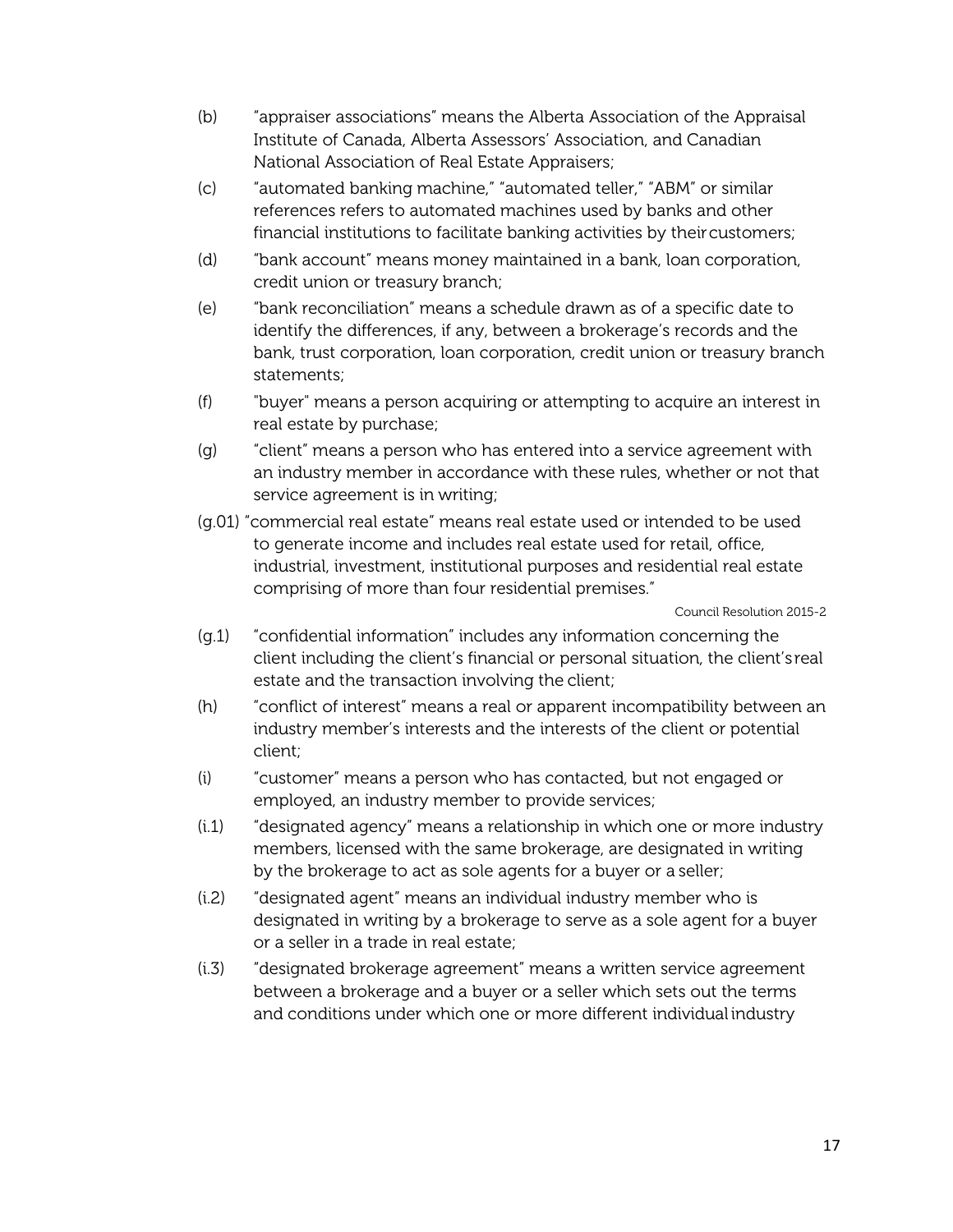members registered with the brokerage are designated as the sole agent of the seller or of the buyer, respectively;

- (j) "discipline" includes a warning, reprimand, penalty, fine, educational requirement, suspension or cancellation, resignation, withdrawal, agreement, order, or an award of costs, arising from a disciplinary matter;
- (k) "dual agency" means a situation in which an industry member or brokerage represents both seller and buyer in a transaction;
- (l) "electronic" includes created, recorded, transmitted or stored in digital form or in any other tangible form by electronic, magnetic or optical means or by any other means that have similar capabilities for creation, recording, transmission or storage;
- (m) "exclusive buyer brokerage agreement" means a written service agreement between a brokerage and a buyer under which the buyer grants the brokerage exclusive authority to act as agent for the buyer and the exclusive right to locate for the buyer an interest in real estate and by which the buyer may agree to compensate the brokerage on any purchase effected by the brokerage, another brokerage or the buyer;
- (n) "exclusive seller brokerage agreement" means a written service agreement between a brokerage and a seller under which the seller grants the brokerage exclusive authority to act as agent for the seller and the exclusive right to offer for sale the seller's interest in real estate and by which the seller agrees to compensate the brokerage on any sale effected by the brokerage, another brokerage or the seller;
- (n.1) "facilitation services" means services by which the interests of the buyer and seller are met in an even handed, objective and impartial manner without providing confidential advice, advocating on behalf of either the buyer or seller, or using discretion or judgment that benefits the buyer or seller to the prejudice of the other, and will include:
	- (i) assist the buyer and the seller in negotiating a mutually acceptable agreement;
	- (ii) providing real estate statistics and information on property including comparable property information available through listing services or other local databases;
	- (iii) providing standard form agreements of purchase and sale, lease and other relevant documents;
	- (iv) preparing all necessary documents in accordance with the instructions of the client(s);
	- (v) providing the names of real estate appraisers, mortgage brokers, surveyors, building inspectors, lenders, insurance agents, architects, engineers and the like, but will not recommend any particular professional to the client(s);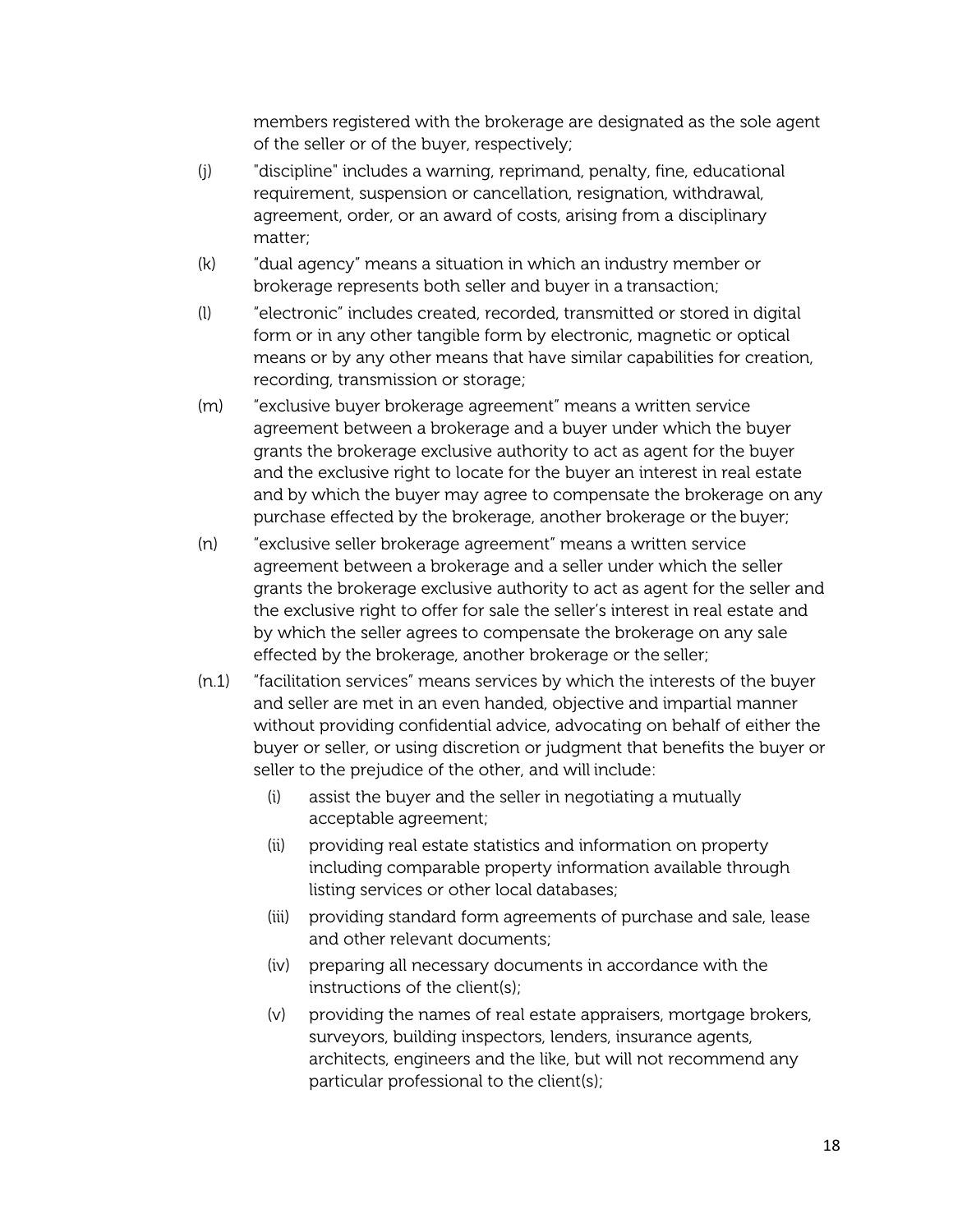- (vi) presenting in a timely manner, all offers and counter-offers to and from the client(s) regardless of whether the property is already the subject of a contract;
- (vii) conveying to the client(s) in a timely manner all information that either wishes to have communicated to the other;
- (viii) keeping the client(s) informed regarding the progress of the transaction; and
- (ix) complying with the provisions of the *Real Estate Act* and its regulations and the rules and bylaws of the Real Estate Council of Alberta
- (n.2) "financial institution" means a bank, loan corporation, trust corporation, credit union or treasury branch or other body whose business includes the lending of money by way of mortgage security or otherwise, or a subsidiary, within the meaning of section 2 of the *Business Corporations Act*;
- (o) "incentive" means anything that is advertised, communicated or offered by a brokerage to the public or a person for the purpose of attracting business to the brokerage and includes a promise, good, service, game of chance, contest, or anything else of value;
- (p) "individual" means a natural person;
- (p.1) "individual private lender" is an individual or corporation solely owned by an individual that lends money secured by a mortgage;
- (q) "inducement" means anything that is offered or provided by a brokerage to a person who is, or could be, a party to a real estate or mortgage transaction and is intended to either assist, persuade or cause that person to enter into a particular real estate or mortgage transaction;
- (r) "industry member" means any person who holds a licence issued under these Rules;

 $(r.1)$  "intermediary" means an industry member who serves the interests of a borrower and a financial institution in an even handed, objective and impartial manner without providing confidential advice, advocating on behalf of either a borrower or a financial institution, or using discretion or judgement that benefits a borrower or a financial institution to the prejudice of the other and does not act as an agent

(r.2) "intermediary relationship with a borrower agreement" means a written service agreement between a brokerage and the borrower in which the brokerage acts as an intermediary between the borrower and the financial institution and assists the borrower and financial institution in negotiating a mutually acceptable financing agreement and by which the borrower may agree that the brokerage will be compensated by the financial institution;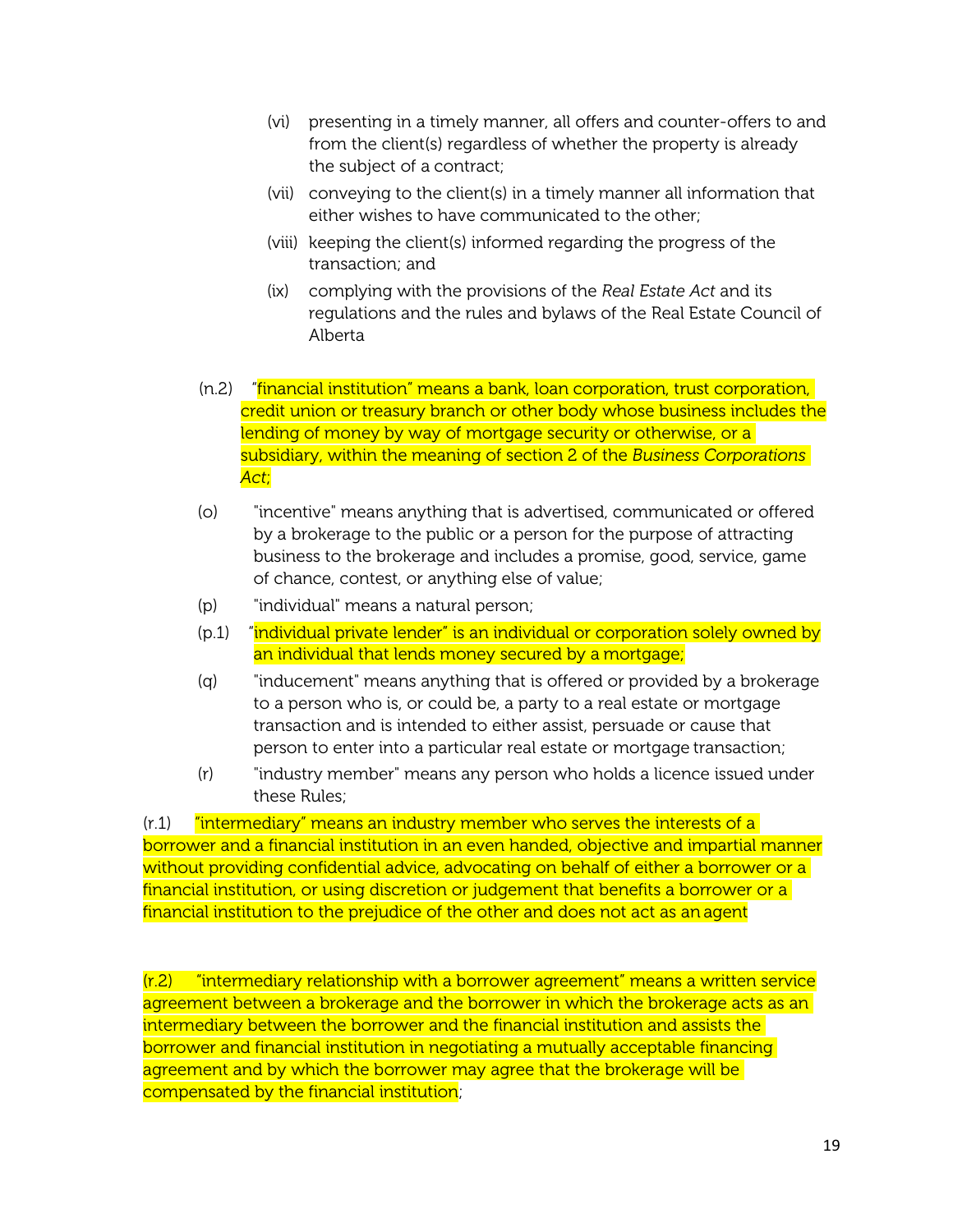- (s) "lease" includes a residential tenancy agreement under the *Residential Tenancies Act*;
- (s.1) "lender" means a financial institution or private lender
- (t) "material latent defect" means a defect that cannot be discerned through a reasonable inspection of the property and:
	- (i) includes a defect that renders the real estate:
		- (A) dangerous or potentially dangerous to the occupants,
		- (B) unfit for habitation, or
		- (C) unfit for the purpose for which a party is acquiring it if the industry member has become or been made aware of this purpose; and
	- (ii) may include:
		- (A) a defect that would involve great expense to remedy;
		- (B) a circumstance that affects the real estate in respect of which a local government or other local authority has given a notice to the client or the industry member, indicating that the circumstance must or should be remedied; or
		- (C) a lack of appropriate municipal building and other permits respecting the real estate
- (u) "money received in trust," "money held in trust" and other similar references to trust money received or held by an industry member include money that:
	- (i) is paid to the industry member by a party to a trade or dealing, and
	- (ii) is paid on the express or implied agreement or condition that it will be used for a specific purpose or returned to the party in accordance with the agreement or condition.

## (u.1) "mortgage investment entity" means a person or other:

- (i) who invests substantially all of their assets in debts owing to them that are secured by one or more mortgages, hypothecs, or other instruments secured on real property; and
- (ii) whose primary purpose or business activity is originating and administering mortgages, hypothecs or other instruments secured on real property, with the intent of holding the same for the entire term and using the revenues generated from them to provide a return for its investors;
- (v) "party" means a person who is a legal party to a transaction;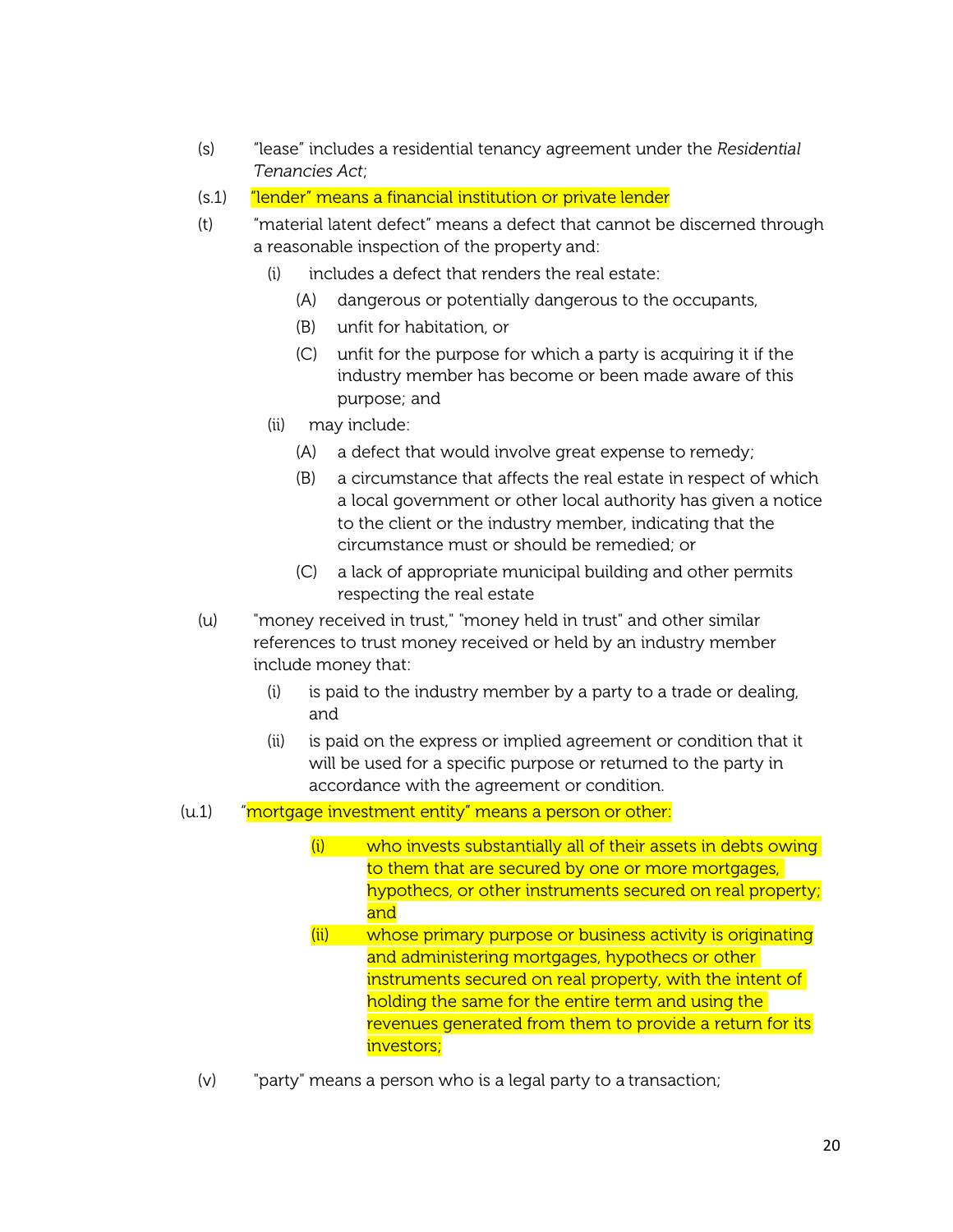- (v.1) <mark>"private lender" means an individual private lender, mortgage</mark> investment entity, or a syndicated mortgage lender and does not include
	- (w) "property management" includes:
		- (i) leasing, negotiating, approving or offering to lease, negotiate or approve a lease or rental of real estate;
		- (ii) collecting or offering or attempting to collect money payable for the use of real estate;
		- (iii) holding money received in connection with a lease or rental of real estate; and
		- (iv) advertising, negotiating, or any other act, directly or indirectly for the purpose of furthering an activity described in sub-clauses (i) to (iii).
	- (x) "pooled disbursement trust account" means a bank account maintained by a brokerage to facilitate payment of disbursements on behalf of more than one client;
	- (y) "pooled trust account" means a bank account maintained by a brokerage to deposit, hold and disburse money received on behalf of more than one client or several accounts for the same client;
	- (z) "purchase" includes an exchange, option, lease or other acquisition of an interest in real estate;
	- (aa) "records" includes:
		- (i) accounts, books, returns, statements, reports, financial documents or other memoranda of financial ornon-financial information, whether in writing or in electronic form or represented or reproduced by other means; and
		- (ii) the results of the recording of details of electronic data processing systems and programs to illustrate what the systems and programs do and how they operate.
	- (bb) "referral" means the act of recommending or directing a person for service, assistance, or business to another person or business;
	- (bb.1) "residential real estate" means real estate used for residential purposes, or intended to be used for residential purposes, comprising of or to be comprised of not more than four residential premises."

Council Resolution 2015-2

- (bb.2) "rural real estate" means real estate that has as its primary purpose farming, but does not include;
	- (i) minerals in, on or under the real estate; or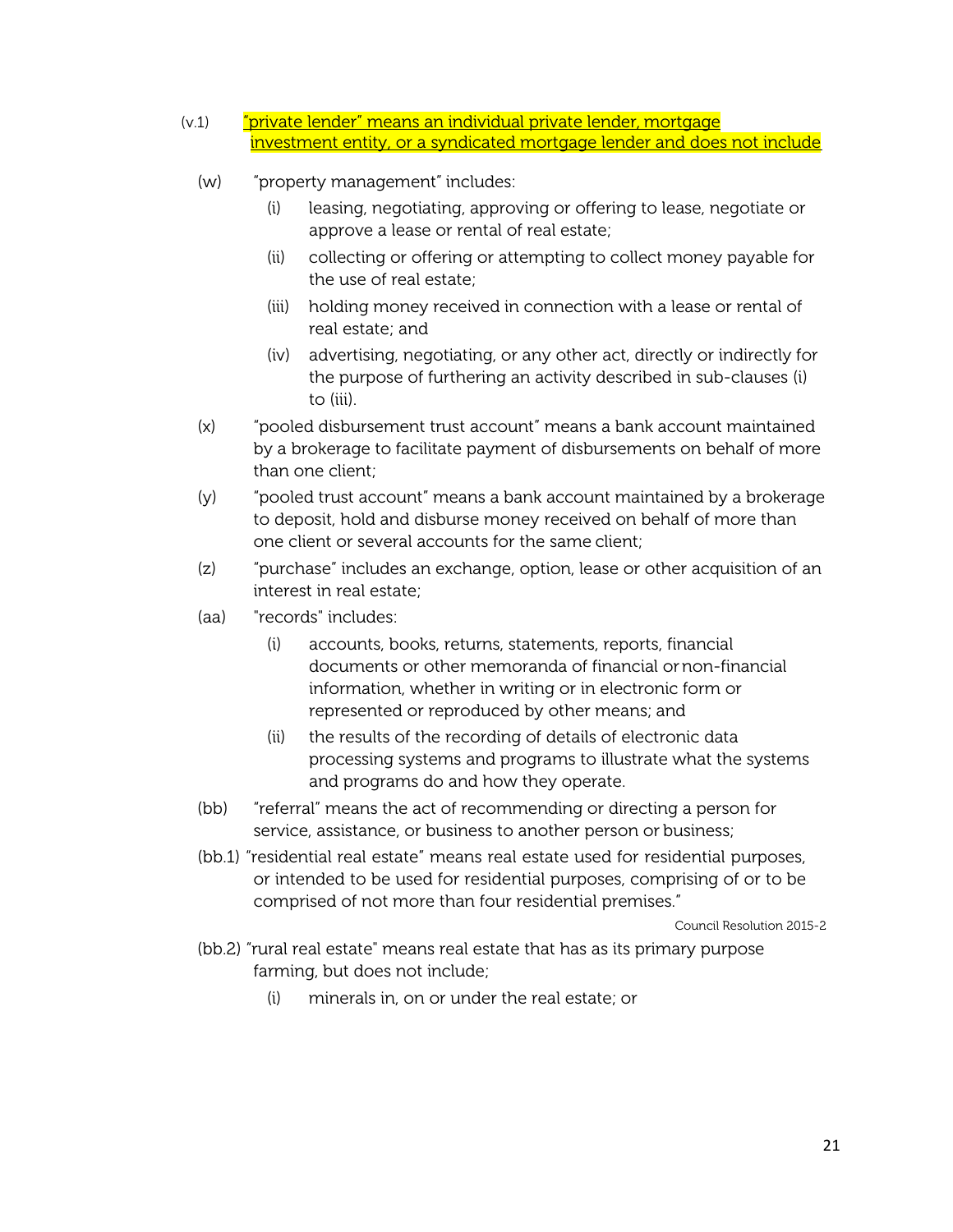(ii) real estate used primarily for extracting, processing, storing or transporting minerals.

Council Resolution 2015-2

- (cc) "sale" includes an exchange, option, lease, or other disposition of an interest in real estate;
- (dd) "seller" means a person disposing or attempting to dispose of an interest in real estate by sale;
- (ee) "sole agency" means a relationship in which an industry member acts as the agent of only one party in a trade or deal;
- (ee.1) "sole agency with a borrower agreement" means a written service agreement between a brokerage and a borrower under which the borrower grants the brokerage sole authority to act as agent for the borrower and the sole right to locate for and to recommend to the borrower suitable mortgage products and by which the borrower may agree that the brokerage may be compensated for a successful mortgage transaction by the lender;
- (ee.2) "sole agency with a private lender agreement" means a written service agreement between a brokerage and a private lender under which the private lender grants the brokerage sole authority to act as agent for the private lender and the sole right to locate and recommend mortgage proposals suitable to the private lender's investment objectives and risk tolerances and by which the private lender may agree that the brokerage will be compensated on any successful mortgage transaction from the borrower;
- (ff) "supporting documentation" means any document the brokerage or real estate appraiser created, caused to be created or was received by the brokerage or real estate appraiser in relation to a trade in real estate, mortgage dealing or appraisal service;
- (ff.1) "syndicated mortgage" means when two or more persons participate, directly or indirectly, as lenders in a debt obligation that is secured by a mortgage;
- (gg) "terminate" means to come to an end through an application process or a deeming provision in these Rules; and
- (gg.1) "transaction brokerage" means a relationship in which a brokerage or industry member provides facilitation services to the buyer and the seller in the same trade;
- (gg.2) "transaction brokerage agreement" means a written service agreement between a brokerage and the buyer and the seller in a trade which sets out the terms and conditions under which the brokerage will provide facilitation services to the seller and the buyer in the same trade;
- (gg.3) "transaction facilitator" is an industry member who has been engaged under a transaction brokerage agreement to provide facilitation services to the buyer and the seller in the same trade;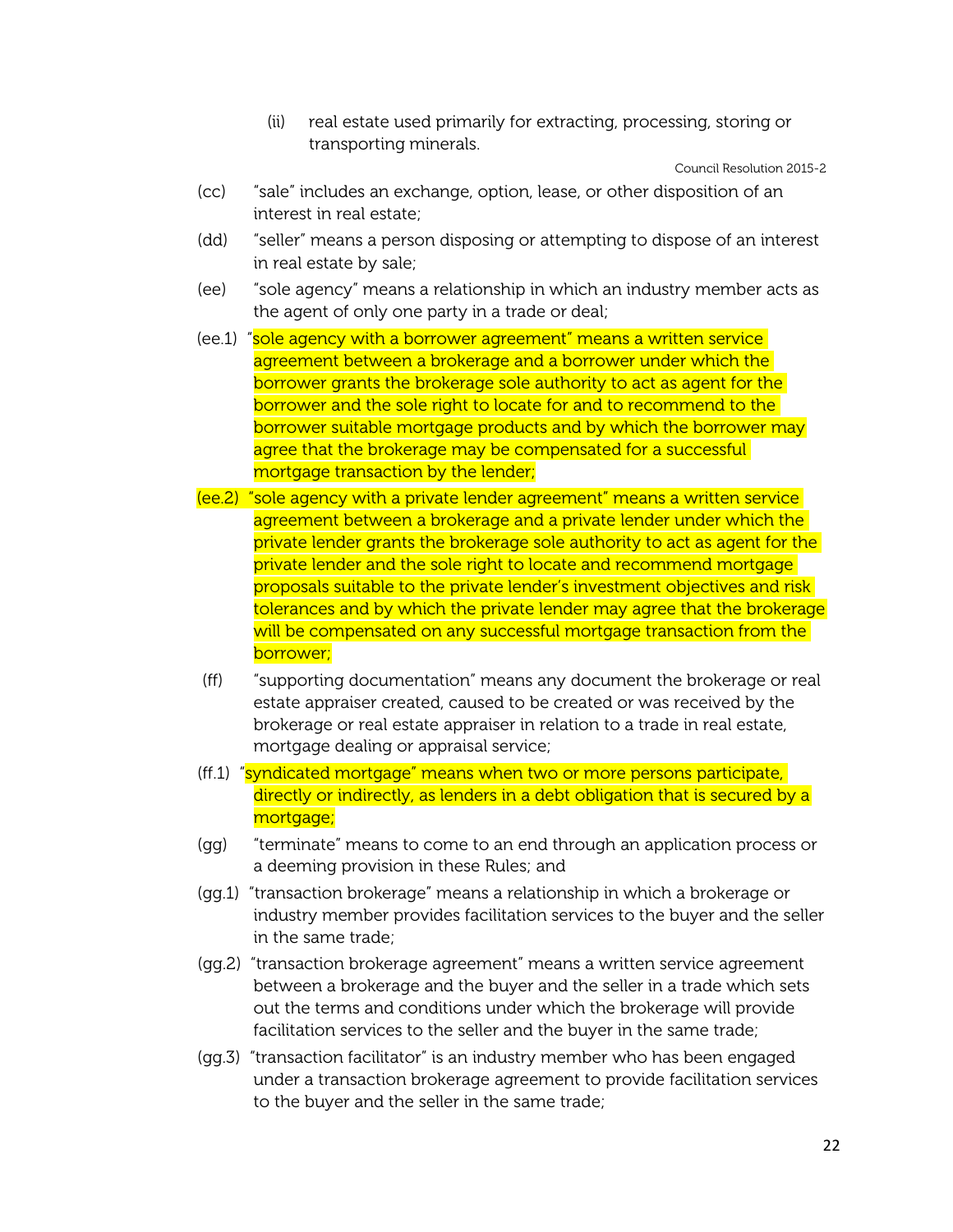(hh) "trust ledger" means a record of the money held in trust for a client.

(2) Terms defined in the Act have the same meaning when they are used in these Rules, unless otherwise set out in these Rules.

(3) In these Rules, words importing male persons include female persons.

43 (1) Subject to these rules, an industry member who establishes a client relationship when trading in residential real estate, property management, or when dealing in residential real estate mortgages must enter into a written service agreement with that prospective client.

(1.1) Subject to these rules, an industry member who establishes a client relationship when trading in commercial real estate, dealing in commercial real estate mortgages, or who acts as a real estate appraiser should enter into a written service agreement with that prospective client.

*Resolution 2013-2 approved by Council Oct 23/13*

(2) Every written service agreement shall:

- (a) be signed by the relevant parties;
- (b) clearly show all terms and conditions of the agreement and shall include:
	- (i) the names of the parties to the agreement;
	- (ii) if applicable, the address or legal description of the property affected by the agreement;
	- (iii) if applicable, the date on which the agreement will become effective;
	- (iv) the duration of the agreement;
	- (v) the services to be provided by the brokerage or real estate appraiser;
	- (vi) the responsibilities of each party to the agreement;
	- (vii) the use and distribution of personal or confidential information;
	- (viii) the amount or method of calculating the remuneration or alternate compensation to be paid and the circumstances on which it will be payable;
	- (ix) provisions for the termination of the agreement; and
- (c) provide that any amendment or addition to the terms of the agreement shall be in writing and signed by the relevant parties.
- (3) An industry member must deliver to the client a true copy of a service agreement and of any amendment or addition, immediately upon its signature.
- 60.1 (1) Subject to the Rules,
	- (a) The content of the Real Estate Council of Alberta forms contained in section A of Schedule 1 is mandatory for use when industry members trade in residential real estate effective February 4, 2014.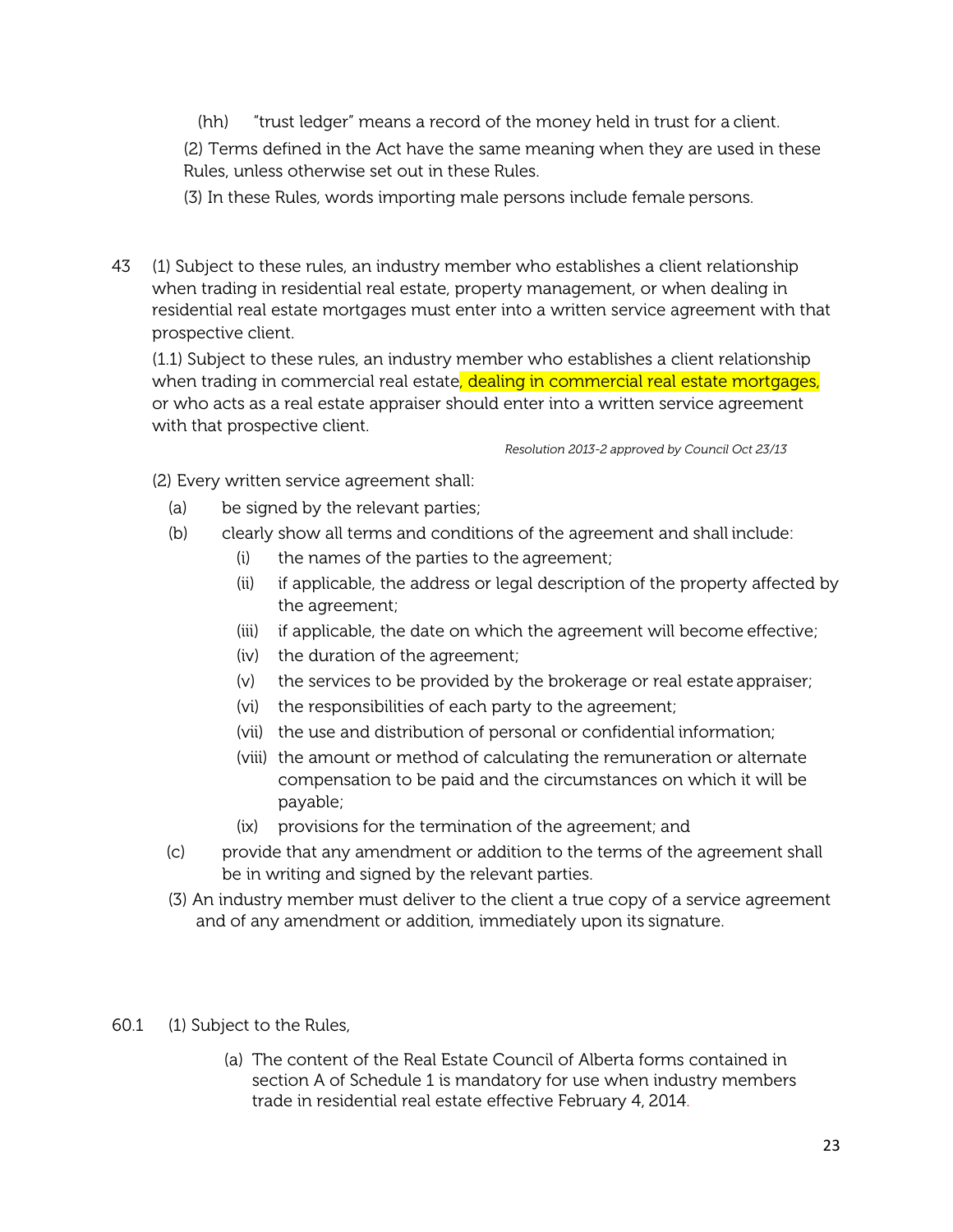(b) The Consumer Relationships Guide of the Real Estate Council of Alberta contained in section A.1 of Schedule 1 is mandatory for use when industry members trade in residential real estate.

(2) If industry members use forms with additional content than those set out in section A of Schedule 1, the forms used must contain the mandatory content set out in Schedule 1 which mandatory content must not be directly or indirectly altered by the industry member.

(3) Any forms used by industry members may, in addition to the mandatory content, include additional or supplementary content; however, such additional or supplementary content must not directly or indirectly alter the meaning or effect of the mandatory content and must not alter the obligations or requirements of industry members outlined in the Act or these Rules.

(4) Notwithstanding 60.1(2), upon the initiative and request of a client, and industry member may by hand add to, strikeout, or alter any content of the mandatory forms and, if agreed to by all the parties, such change must be clearly indicated on the form and initialed by the client and industry member.

## Duty to Carry Insurance

118(1) Every brokerage must have insurance against liability for errors and omissions and additional coverage for loss resulting from fraudulent acts in the carrying on of the business of a mortgage broker in accordance with these Rules. The errors and omissions insurance must:

(a) be in a form of insurance and terms and conditions approved by the executive director;

- (b) include extended coverage for loss from fraudulent acts; and
- (c) be sufficient to pay a minimum of:
	- (i) \$500,000 with respect to any one occurrence involving the mortgage brokerage or any broker or associate authorized to deal in mortgages on behalf of the mortgage brokerage; and
	- (ii) \$1,000,000 with respect to all occurrences during a 365-day period involving the mortgage brokerage or any broker or associate authorized to deal in mortgages on behalf of the mortgage brokerage.

(2) Every mortgage brokerage shall, at all times while it holds an authorization, maintain errors and omissions insurance in the form of insurance and terms and conditions approved by the executive director.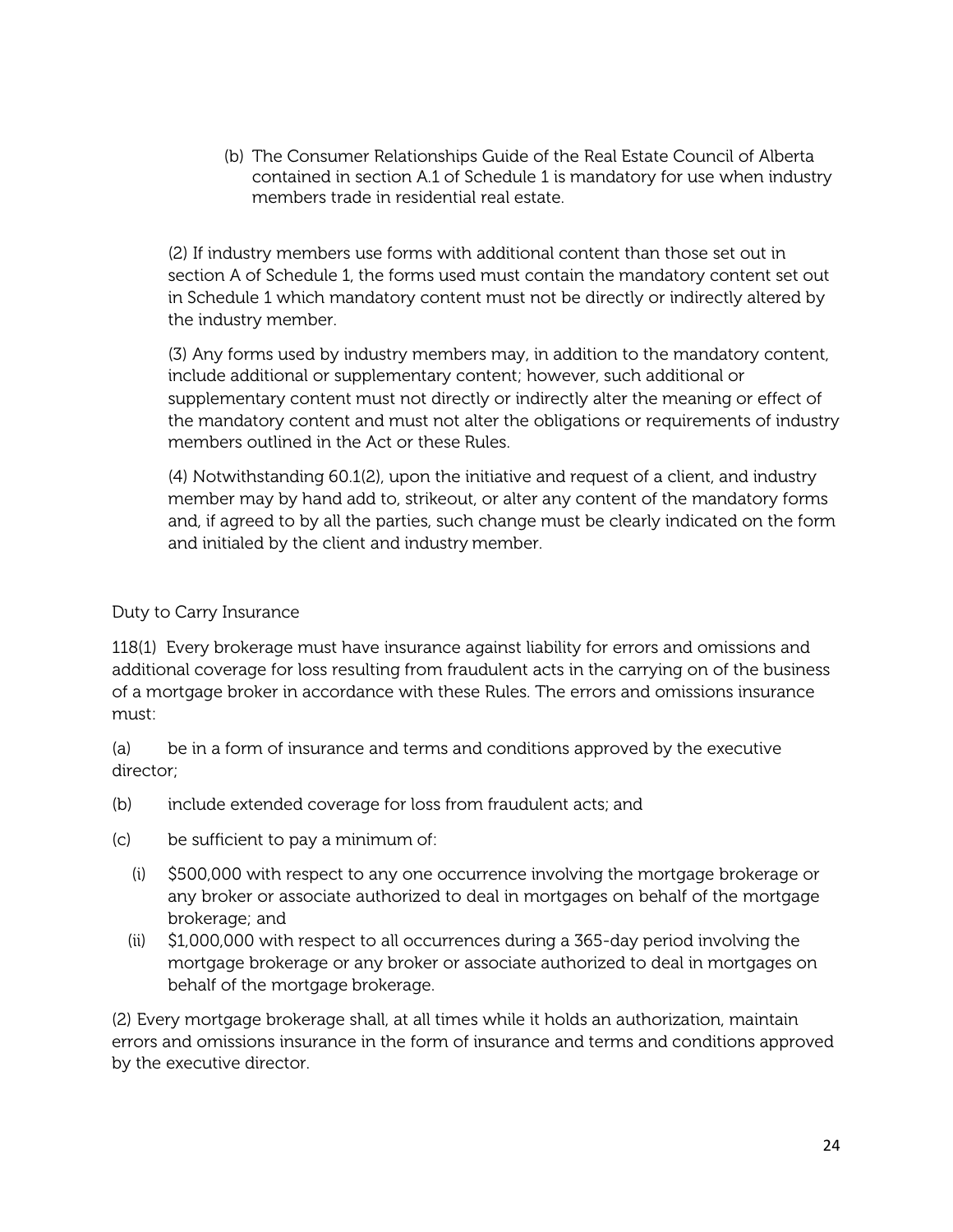(3) Every brokerage must, when negotiating, selling or administering syndicated mortgages, maintain employee fraud insurance with minimum coverage limit of \$1,000,000.

Schedule 1 – Real Estate Council of Alberta Forms

- A. The content of the following forms referred to in section 60.1 of the Rules has been approved by Council and is mandatory for industry members when industry members trade in residential real estate:
	- 1. Repealed
	- 2. Exclusive Seller Representation Agreement (common law)
	- 3. Exclusive Buyer Representation Agreement (common law)
	- 4. Agreement to Represent both the Buyer and Seller (common law)
	- 5. Exclusive Seller Representation Agreement (designated agency)
	- 6. Exclusive Buyer Representation Agreement (designated agency)
	- 7. Agreement to Represent both the Buyer and Seller (designated agency)
	- 8. Customer Acknowledgement (Buyers and Sellers)
	- 9. Seller Customer Acknowledgement and Fee Agreement
- A1. The Consumer Relationships Guide referred to in section 60.1 of the Rules has been approved by Council and this form is mandatory for industry members trading in residential real estate. The content must not be altered by the industry member.
- B. Notwithstanding the above requirement, the members of the REALTORS® Association of Lloydminster and District may use the content of the forms and guide as modified and approved from time to time by the Real Estate Council of Alberta.

The content of the following forms and guide referred to in section 60.1 of the Rules has been approved by Council and may be used by members of the REALTORS® Association of Lloydminster and District when such industry members trade in residential real estate:

- 1. REALTORS® Association of Lloydminster and District Consumer Relationships Guide
- 2. REALTORS® Association of Lloydminster and District Exclusive Seller Representation Agreement
- 3. REALTORS® Association of Lloydminster and District Exclusive Buyer Representation Agreement
- 4. REALTORS® Association of Lloydminster and District Agreement to Represent Both the Buyer and Seller

C. The content of the following forms referred to in section 75.91 of the Rules has been approved by Council and is mandatory for industry members when industry members deal in residential mortgages effective XX: 10. Sole Agency with a Private Lender Agreement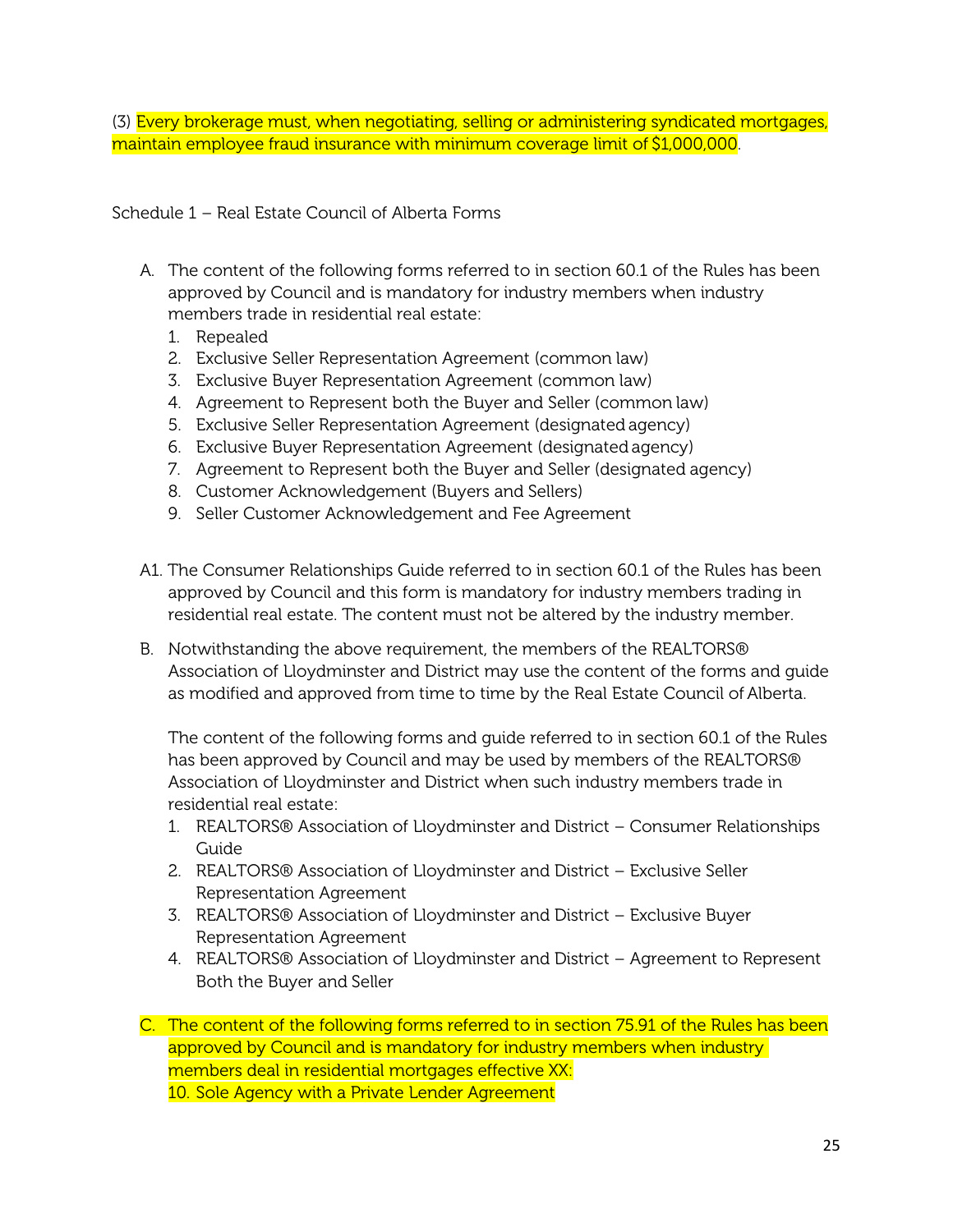11. Sole Agency with a Borrower Agreement

12. Intermediary Relationship with a Borrower Agreement

13. Customer Status Acknowledgment & Consent Form

14. Understanding Your Mortgage Form

15. Mortgage Suitability Disclosure Form

16. Know Your Client Form - Private Lender Clients

17. Private Lender Disclosure Statement

End of Draft Rules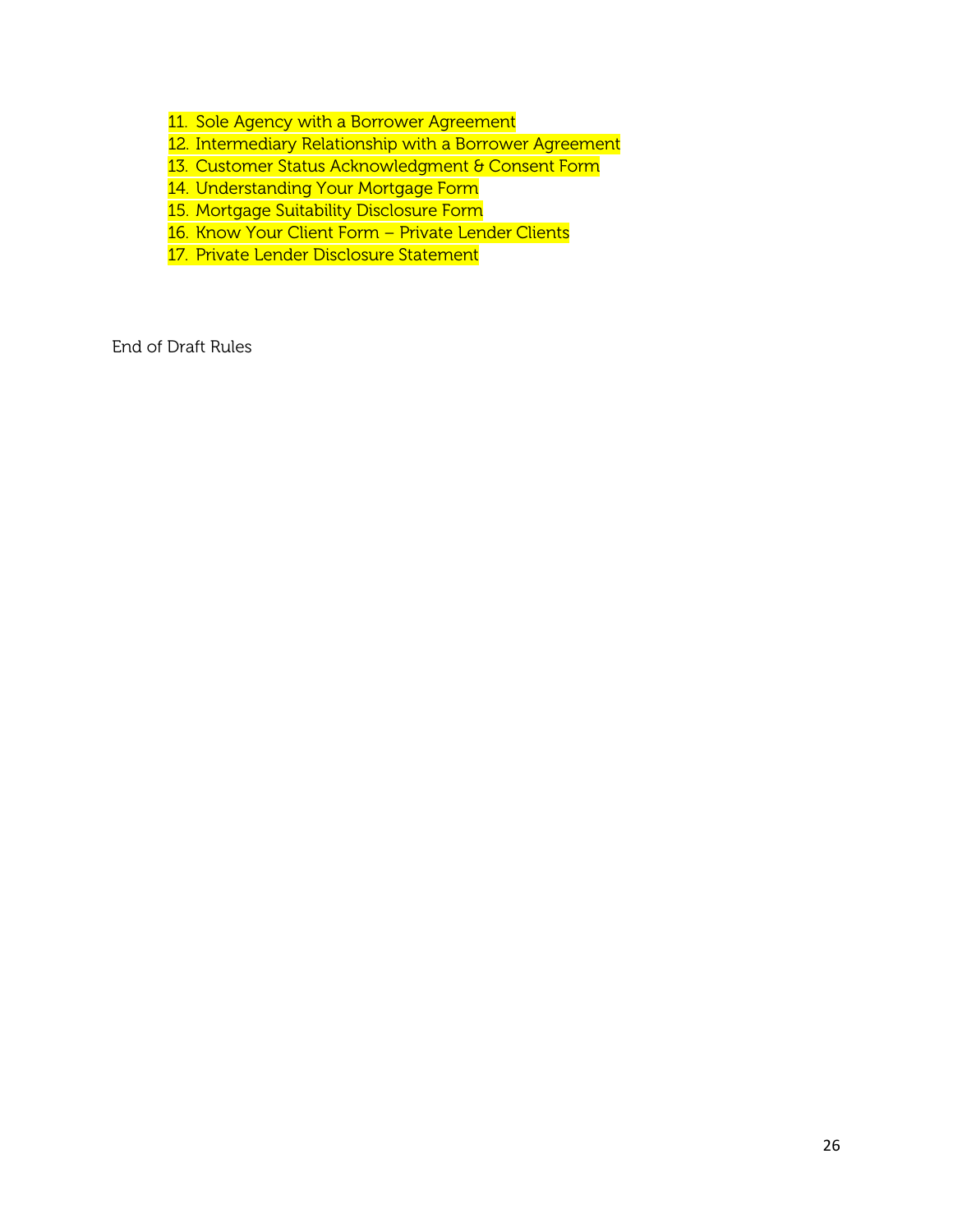#### Real **Estate** Council **Alberta**

# **Schedule B - Draft Forms**

# UNDERSTANDING YOUR MORTGAGE

When applying for a mortgage, it is important to know and understand what you are committing to, and if it's right for you. Before signing a mortgage contract, you need to be sure that you understand all of the terms and conditions.

reca.ca

This list explains some of the possible risks, issues, and options you should consider before signing a mortgage. Your mortgage broker should discuss each of the applicable points with you. This list is not all-inclusive, but includes the most common things to consider.

#### 1. Preapproval vs. Mortgage Contract

- A preapproval means the lender is interested in offering you a mortgage. It is not a guarantee that a lender will enter into a mortgage contract with you
- A lender might choose not to offer you the mortgage after more closely assessing you and/or theproperty

#### 2. How stable is your income and employment?

- this is especially important for borrowers where a significant portion of income is variable (commission, bonus, overtime, seasonal and contract workers, etc.)
- a decrease in pay or losing your job could seriously change the affordability of the mortgage and your ability to pay the mortgage payments

#### 3. How will the ongoing mortgage costs affect your finances?

- once the home is yours, there will be property taxes, insurance, home repairs, condominium fees (if applicable) and other recurring expenses
- make sure to include all of these expenses as part of the total monthly cost when you are considering if you can afford a mortgage (household budget)
- will you have difficulties making sure you have enough left for other things you need?

#### 4. What happens if you can't pay for the mortgage?

- not paying your mortgage on time and in full can lead to penalty fees, default costs, and evenforeclosure
- if you default, the lender has the right to take possession of the property to recover the money stillowed
- you may never get the home back and the lender may sell the home
- if this happens, you may lose all of the mortgage payments you made, all of the money you invested into the home, and any equity (value beyond what is owed on the mortgage) in the home
- if the lender sells the home for a price that is less than what you owe on the mortgage, you might have to pay the difference
- it will be very difficult in the future to find a lender that will offer you another mortgage

#### 5. What other costs will I have at closing?

- closing costs include legal fees and disbursements, property tax adjustments, appraisal fees, and land transfer taxes
- other costs include moving expenses, home maintenance equipment and furniture/décor purchases

### 6. Total cost of the mortgage

- the total cost of the mortgage depends on the interest rate, the amount of time it takes to pay off the entire mortgage (amortization period), and payment frequency
- your mortgage broker or lender must provide you with an estimate of the total cost
- your mortgage broker can help you with strategies to reduce your total cost

#### 7. Interest rate

- choosing a variable, fixed, or convertible rate mortgage will have an impact on costs and affordability
- if the interest rate is variable, there is the risk that it might go up increasing your interest costs
- some variable rate mortgages allow converting to a fixed rate when you think rates may rise
- fixed rates depend on the term and can increase when you renew the mortgage
- mortgages are available with a portion fixed and a portion variable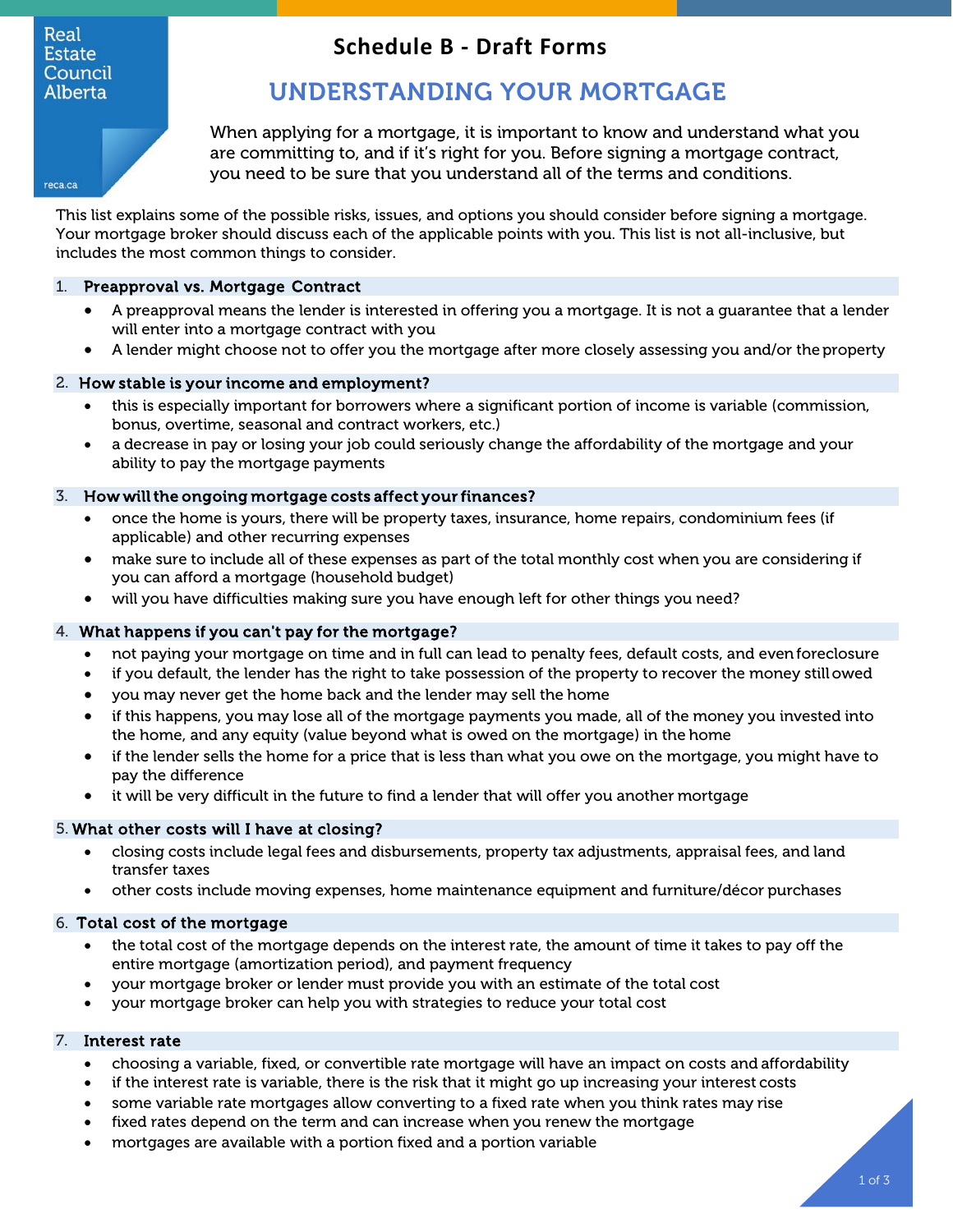• a Home Equity Line of Credit (HELOC) operates similar to a credit card where you can use it to a limit and use it again when it has been paid down. It is usually interest only payments and the rate can change at any time at the discretion of your lender. HELOCs may also show as consumer debt on your credit report.

#### 8. Pre-payment privileges/payment frequency

- many mortgages allow some form of pre-payment without penalty
- this could be a lump sum up to an annual maximum amount and/or an increase in monthly payments
- you can make mortgage payments every week, every two weeks, once a month, or twice a month
- each of these can help reduce the total cost of the mortgage

#### 9. Fees and penalties

- if you prepay more than your allowable amount there will be a penalty
- prepayment penalties vary significantly and it is important to know in advance how they are calculated
- there may be fees for making changes to mortgage payments, tax accounts or switching bank accounts
- your lender may charge you fees and penalties if you are late making a mortgage payment and if they have to pay overdue property taxes, property insurance and condominium fees
- if you have a history of delinquencies, your lender may not want to renew the mortgage

#### 10. Portable mortgages

- if you move, a portable mortgage allows you to move your current mortgage terms to another property, saving you prepayment penalties. You and the new property must qualify when you apply to port your mortgage, as the lender must assess the new property
- portability features, particularly the amount of time allowed to move the mortgage, differ from lender to lender. Make sure you know how much time you have to avoid the penalties

#### 11. Change in use

• some mortgages may not allow you to change how the property is used (e.g. changing your property from a residence to business or a rental property, or a tear down and build). The lender may have the right to foreclose when there is a change of use

#### 12. Due on sale (assumable mortgage)

• changing the ownership of the property, without the prior permission of the lender, may trigger the lender's right to demand full repayment. You may be able to have a new owner assume your mortgage with the lender's and mortgage default insurer's (if applicable) permission. They will qualify the prospective purchaser

#### 13. Standard charge or collateral charge registration

- the type of registered mortgage document varies by lender and mortgage type
- a standard charge contains the specific mortgage terms, i.e. the amount, interest rate and payment. The specific terms of a collateral charge are contained in a separate document that is not registered. The registered collateral charge document can secure any number of present and future borrowings such as different mortgage options, line of credit and credit cards
- you can transfer a standard charge to another lender with little or no cost at maturity, but you will incur legal fees if want to refinance. A collateral charge is more difficult/costly to transfer to another lender. Lenders often register a collateral charge for a higher amount than what you actually borrow so you can refinance with the same lender without incurring legal fees
- you can usually register a second mortgage, if needed, behind a standard charge but not as easily behind a collateral charge

#### 14. Will your property value increase or decrease?

- A home is often a good asset but the value can fluctuate
- decreases in value can result in loss of equity
- increases in value build equity

#### 15. Additional services

- the mortgage agreement may include additional services that usually come at a cost such as creditor insurance or other types of credit facilities such as credit cards and unsecured loans
- find out what the costs are and if you can cancel the ones you do not need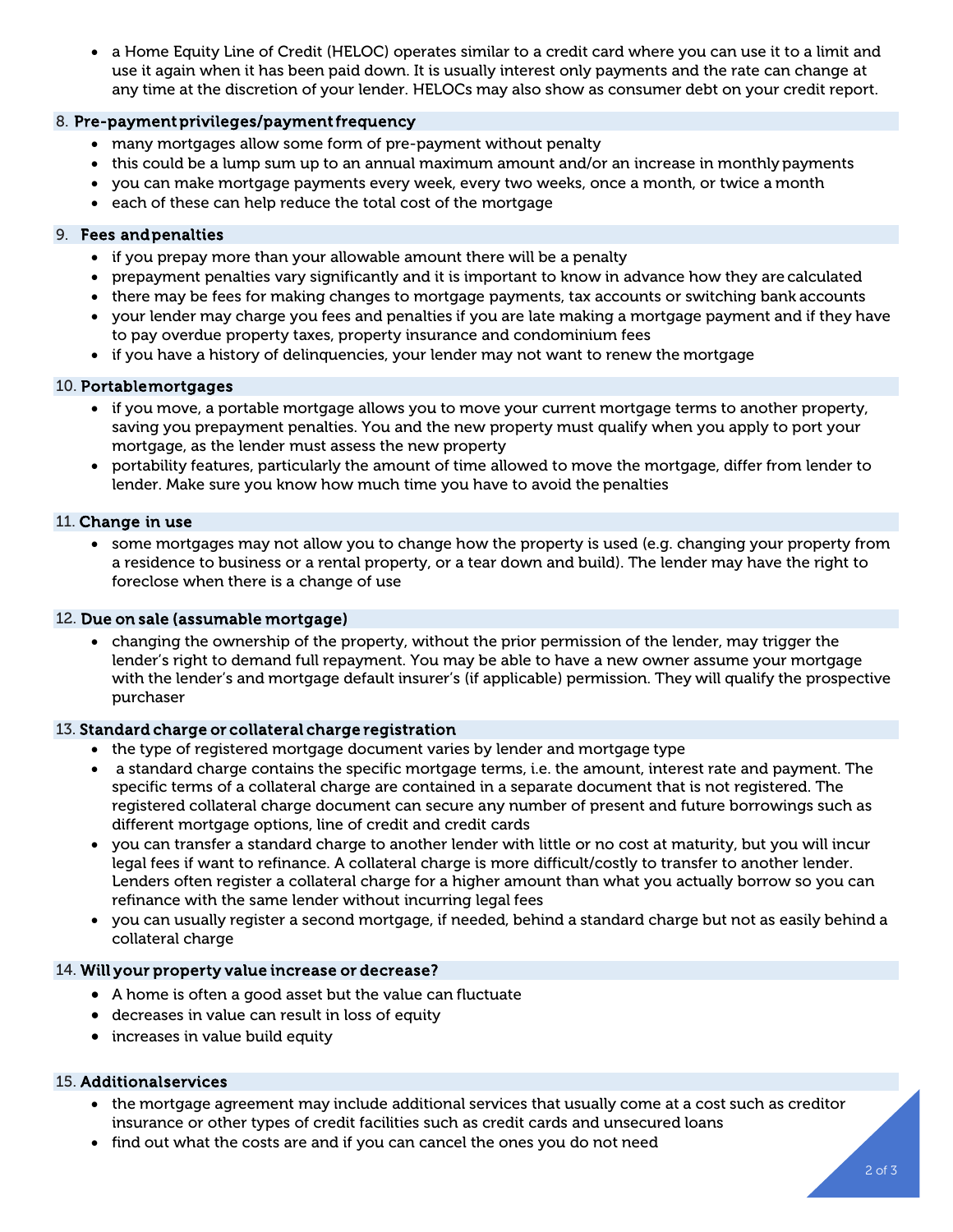## Borrower Acknowledgement

I/We acknowledge that we have reviewed and understand the contents in this document including the material risks and we are aware of the potential consequences.

|                           | $20$ _______.                                                                                                         |  |
|---------------------------|-----------------------------------------------------------------------------------------------------------------------|--|
|                           |                                                                                                                       |  |
|                           |                                                                                                                       |  |
| <b>Borrower Signature</b> | <u> 1989 - Andrea State Barbara, amerikan personal di personal dengan personal dengan personal dengan personal de</u> |  |
|                           | Borrower Name <b>Example 2018</b>                                                                                     |  |

## Brokerage Acknowledgement

We acknowledge that we have reviewed and discussed with the borrower(s) the contents in this document including the material mortgage risks.

| Date: the contract of the contract of the contract of the contract of the contract of the contract of the contract of the contract of the contract of the contract of the contract of the contract of the contract of the cont<br>20 |  |
|--------------------------------------------------------------------------------------------------------------------------------------------------------------------------------------------------------------------------------------|--|
|                                                                                                                                                                                                                                      |  |
| <b>Brokerage Representative Signature</b>                                                                                                                                                                                            |  |
| <b>Brokerage Representative Name</b>                                                                                                                                                                                                 |  |

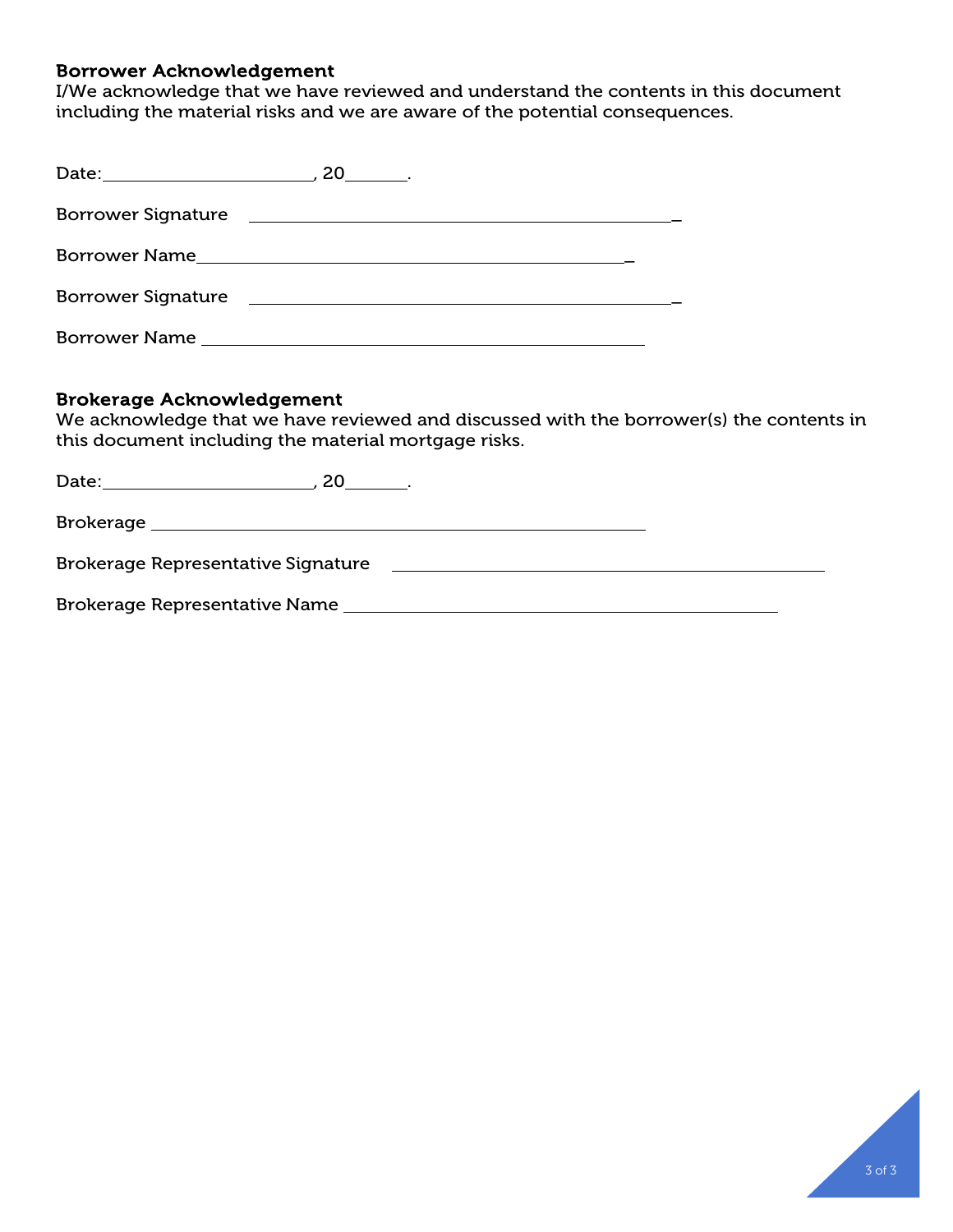| Real<br>Estate<br>Council<br>Alberta | Mortgage Suitability Disclosure                                                                                                                                                                                                |
|--------------------------------------|--------------------------------------------------------------------------------------------------------------------------------------------------------------------------------------------------------------------------------|
|                                      |                                                                                                                                                                                                                                |
|                                      | Borrower(s) and the state of the state of the state of the state of the state of the state of the state of the state of the state of the state of the state of the state of the state of the state of the state of the state o |
| reca.ca                              | Property                                                                                                                                                                                                                       |

#### Notice to Borrowers

Your service agreement sets out the representation relationship with your mortgage brokerage. If the mortgage brokerage is acting for a lender, they cannot represent you, and must inform you in writing. Mortgage brokerages are required to provide you with suitable mortgage options. Mortgage brokerages must evaluate your requirements before giving you a written commitment for the available mortgage option(s) (i.e. It's available if the brokerage can access a lender that offers the mortgage, it's suitable and you meet the lender's requirements).

Mortgage brokerages must inform you of additional lender information, and describe any interest the mortgage brokerage or related person has in the mortgage transaction. This includes the nature of any payments the brokerage receives.

The mortgage brokerage must provide this information to you in writing at least one (1) business day before you either agree to enter into the mortgage; or make any payment in connection with the mortgage, including fees or charges paid for mortgage brokerage services. You should keep a copy of this document for your records.

Once you have discussed your situation and needs, the brokerage will determine suitable mortgage option(s). You will make a suitable mortgage selection. The mortgage brokerage will deliver a commitment from a lender and will review the commitment with you. Please ensure you understand why it is suitable for you.

| 1. Description of the borrower's selected suitable mortgage: |  |  |  |
|--------------------------------------------------------------|--|--|--|
|                                                              |  |  |  |

| Name of mortgage lender and the contract of the contract of the contract of the contract of the contract of the contract of the contract of the contract of the contract of the contract of the contract of the contract of th<br>$\bullet$ |
|---------------------------------------------------------------------------------------------------------------------------------------------------------------------------------------------------------------------------------------------|
| $\bullet$                                                                                                                                                                                                                                   |
| $\bullet$                                                                                                                                                                                                                                   |
| The interest rate is _fixed or _variable [choose one]<br>$\bullet$                                                                                                                                                                          |
| Initial interest rate of the mortgage is [choose one]<br>$\bullet$                                                                                                                                                                          |
| if a fixed mortgage, 1.1.1.1.2%;                                                                                                                                                                                                            |
| _______ if a variable rate mortgage: _____% The formula to calculate rate [describe]: ___________________                                                                                                                                   |
|                                                                                                                                                                                                                                             |
| The interest rate for a fixed mortgage, or the formula for calculating the interest rate for a variable rate<br>$\bullet$<br>mortgage, may change during the mortgage term?                                                                 |
| $\begin{array}{llll} \text{YES} & \text{[NOC} & \text{IF } \text{YES}, \text{EXPLAIN:} \end{array}$                                                                                                                                         |
|                                                                                                                                                                                                                                             |
| The mortgage is: [choose one]                                                                                                                                                                                                               |
| closed (no prepayment privileges)<br>$\Box$ partially open (some prepayment privileges)                                                                                                                                                     |
| fully open (full prepayment privileges)                                                                                                                                                                                                     |
|                                                                                                                                                                                                                                             |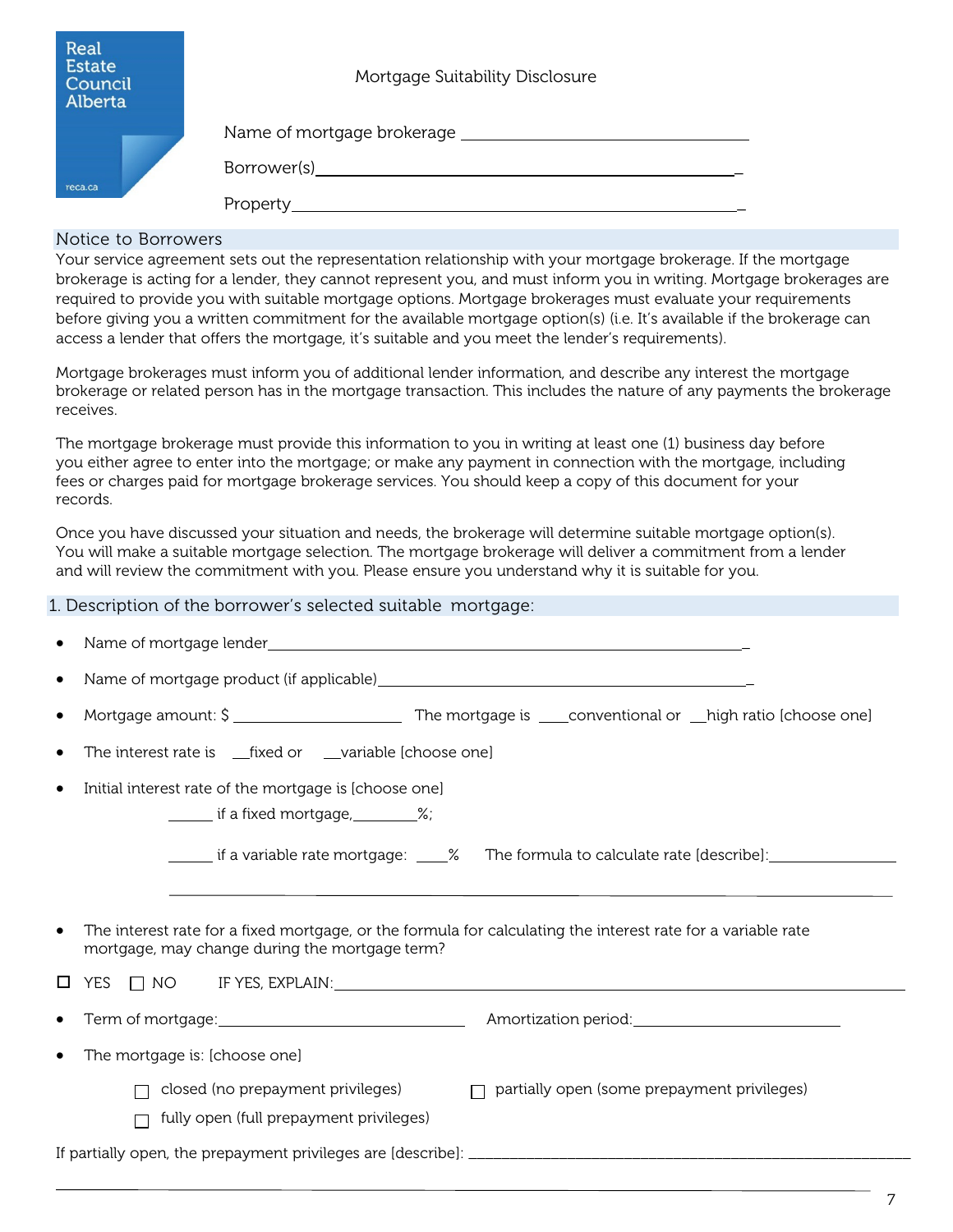*NOTE: The above description highlights the terms of the selected suitable mortgage commitment. If there is a discrepancy between this description and the lender's commitment, the lender's commitment document overrides the above description.*

 $\square$  partially open or fully open

 $\square$  pre-payment privileges

 $\Box$  the amortization period  $\Box$  the mortgage is portable

credit, skip a pay, etc.)

 $\Box$  the mortgage may be re-advanced (line of

 $\square$  pay out penalties

#### 2. The primary reason(s) for your selection of this mortgage is: [must include at least one]

- $\square$  whether the mortgage is conventional or high ratio
- $\Box$  the interest rate
- $\Box$  whether the interest rate is fixed or variable
- $\Box$  whether the interest rate may change during the term of the mortgage
- $\Box$  the term of the mortgage
- $\Box$  whether the mortgage is closed
- $\Box$  your ability to qualify or the type of property mortgaged [describe]:
- Other features of this mortgage (e.g. cash back, rebates, fee waivers, other benefits, etc.) [describe]:

#### 3. The mortgage brokerage took the following steps to confirm the identity of the lender [describe]:

|                                                 | The mortgage brokerage was able to confirm the identity of the lender:                                                        |   | Yes $\Box$ No $\Box$                      |
|-------------------------------------------------|-------------------------------------------------------------------------------------------------------------------------------|---|-------------------------------------------|
|                                                 | 4. The mortgage brokerage or any related person will receive a direct or indirect benefit if the                              |   |                                           |
|                                                 | mortgage closes. The benefit includes any fees paid to the brokerage.                                                         |   |                                           |
|                                                 | (The brokerage does not need to include fees it collects directly from the borrower and separately disclosed.)                |   |                                           |
|                                                 | $\square$ Yes<br>If Yes, the nature of that interest [describe both who has it and the nature of each interest]:<br>$\Box$ No |   |                                           |
|                                                 | $\Box$ We will receive our fee for this mortgage transaction from the lender.                                                 |   |                                           |
| $\Box$                                          | We may (will) also receive monies or non-                                                                                     |   | because you are paying a higher rate than |
| monetary benefits from the lender that include: |                                                                                                                               | □ | travel/gifts,                             |
| $\Box$                                          | additional fees based on our volume of business<br>with the lender,                                                           | □ | attendance at seminars or conferences,    |
|                                                 | $\Box$ our efficiency with the lender,                                                                                        | □ | equity shares with the lender and         |
|                                                 |                                                                                                                               | □ |                                           |
|                                                 |                                                                                                                               |   |                                           |
|                                                 | 5. Additional Comments                                                                                                        |   |                                           |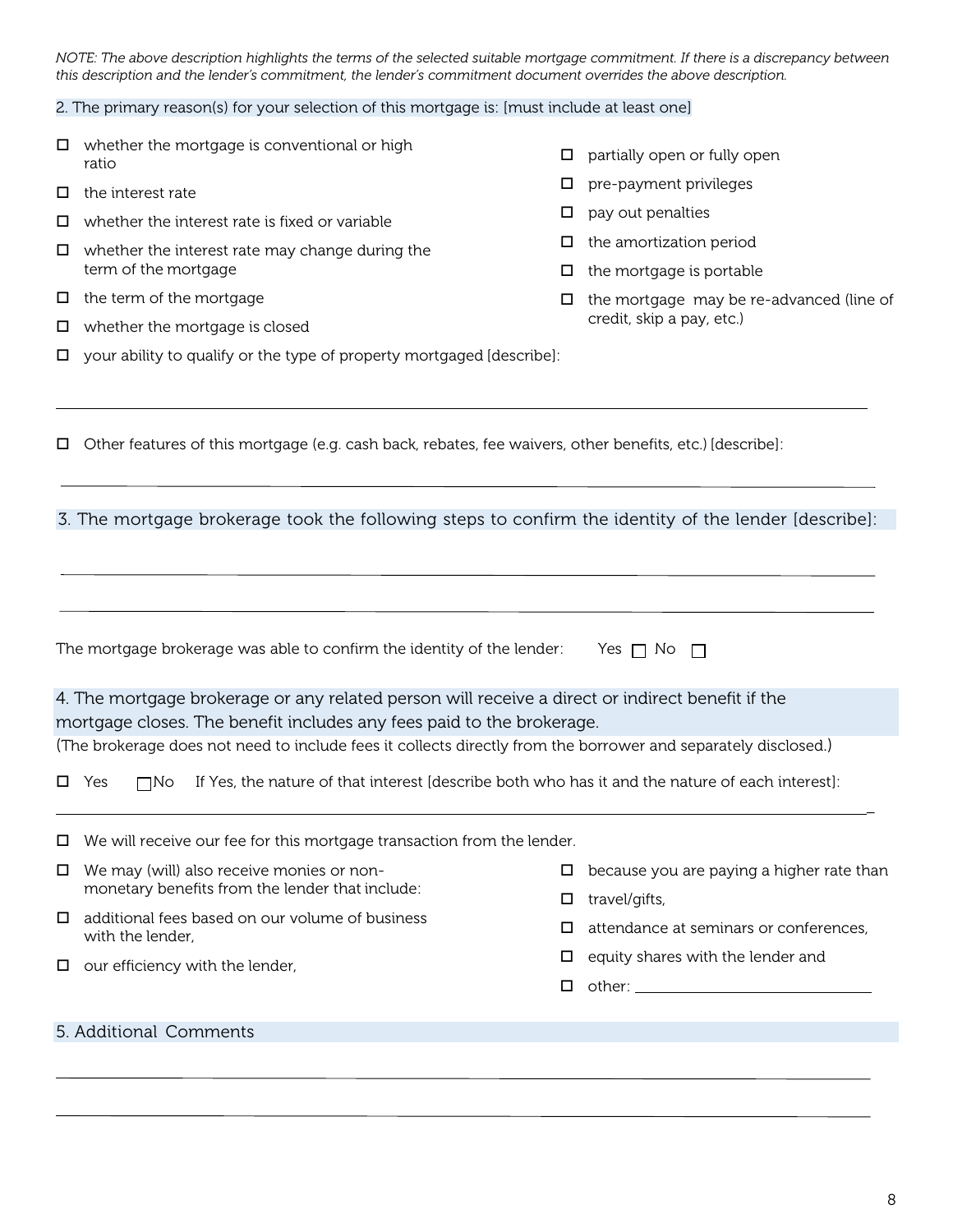## 6. Acknowledgement

I/We hereby acknowledge that I/We received a copy of this Mortgage Suitability Disclosure Formon

|                    | $-20$                                                      |
|--------------------|------------------------------------------------------------|
| Borrower Signature | <u> 1989 - Andrea Station Barbara, politik a politik (</u> |
|                    |                                                            |
| Borrower Signature |                                                            |
| Borrower Name      |                                                            |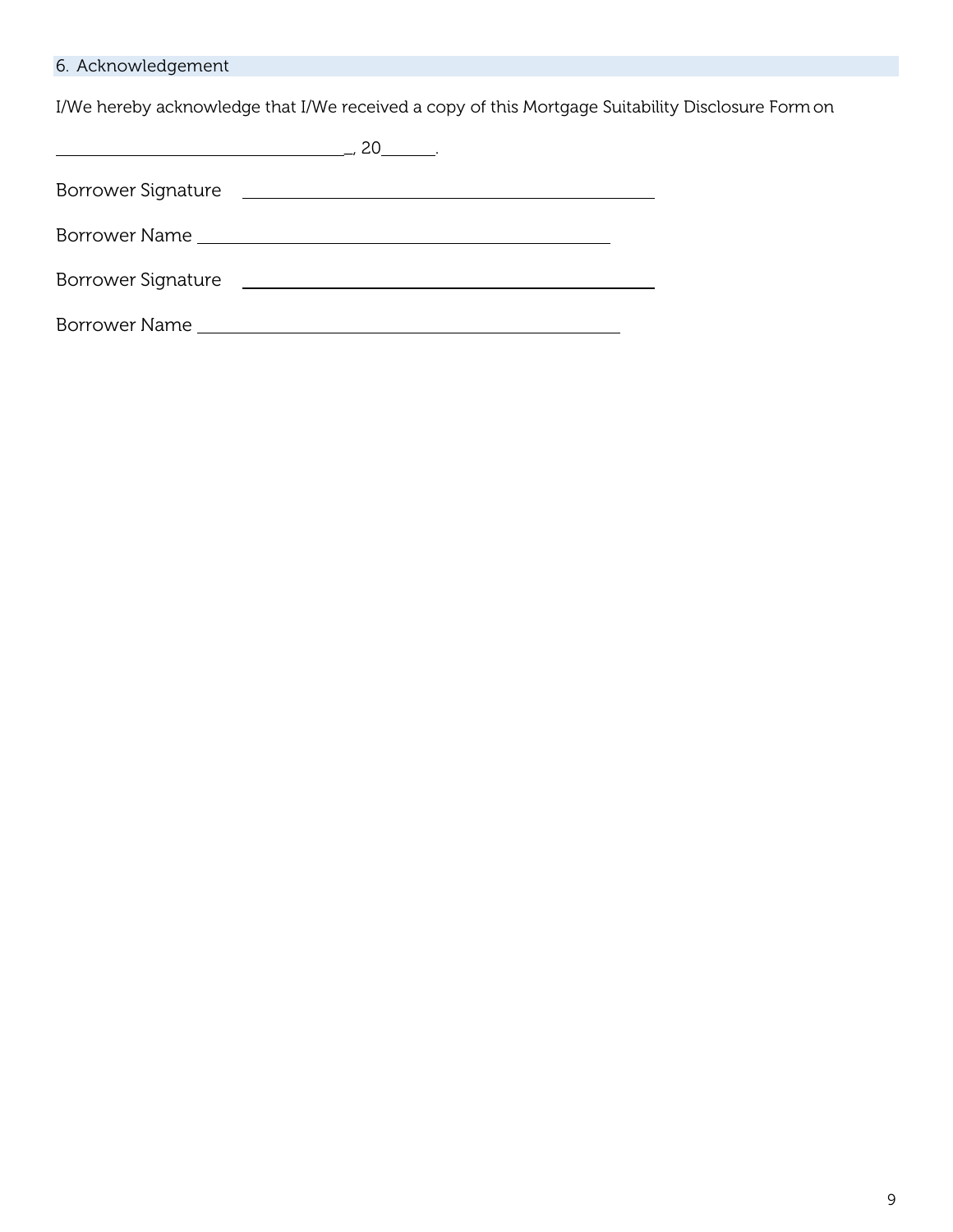

An Agreement between

the Mortgage Brokerage (we)

and

the Borrower(s) (you)

## 1. Term of Agreement

1.1 This Agreement begins on 1.1 This Agreement begins on  $\frac{1}{20}$  20 at a.m./p.m. It ends on the funding of the loan, mortgage or other financing.

## 2. Services

- 2.1 We will collect your personal and/or confidential information to determine your identity and credit eligibility.
- 2.2 We will submit your financing application and other documentation to the lender(s).

## 3. Personal and confidential information

Personal Information is defined in the *Personal Information Protection Act* (PIPA) of Alberta and, if applicable, the *Personal Information Protection and Electronic Documents Act*  (PIPEDA). Confidential information is defined in the *Real Estate Act* (REA) Rules*.* Your confidential information may include personal information.

- 3.1 You give your consent to us to collect, maintain, use, and disclose your personal and/or confidential information for the purpose of this Agreement and for all uses consistent with arranging and/or renewing loans, mortgages or other financing.
- 3.2 You agree, we will collect your personal and/or confidential information from any person or source that has personal and/or confidential information about you. You authorize them to release your personal and/or confidential information to us.
- 3.3 You agree we can provide your personal information and financing application to each potential lender, insurer, insurance agent/broker or service provider, and they may receive this information, maintain records relating to you, including your Social Insurance Number if you provide it.
- 3.4 You agree that we, and each potential lender, can verify any information from any source for the purposes of this agreement and arranging and/or renewing loans, mortgages or other financing.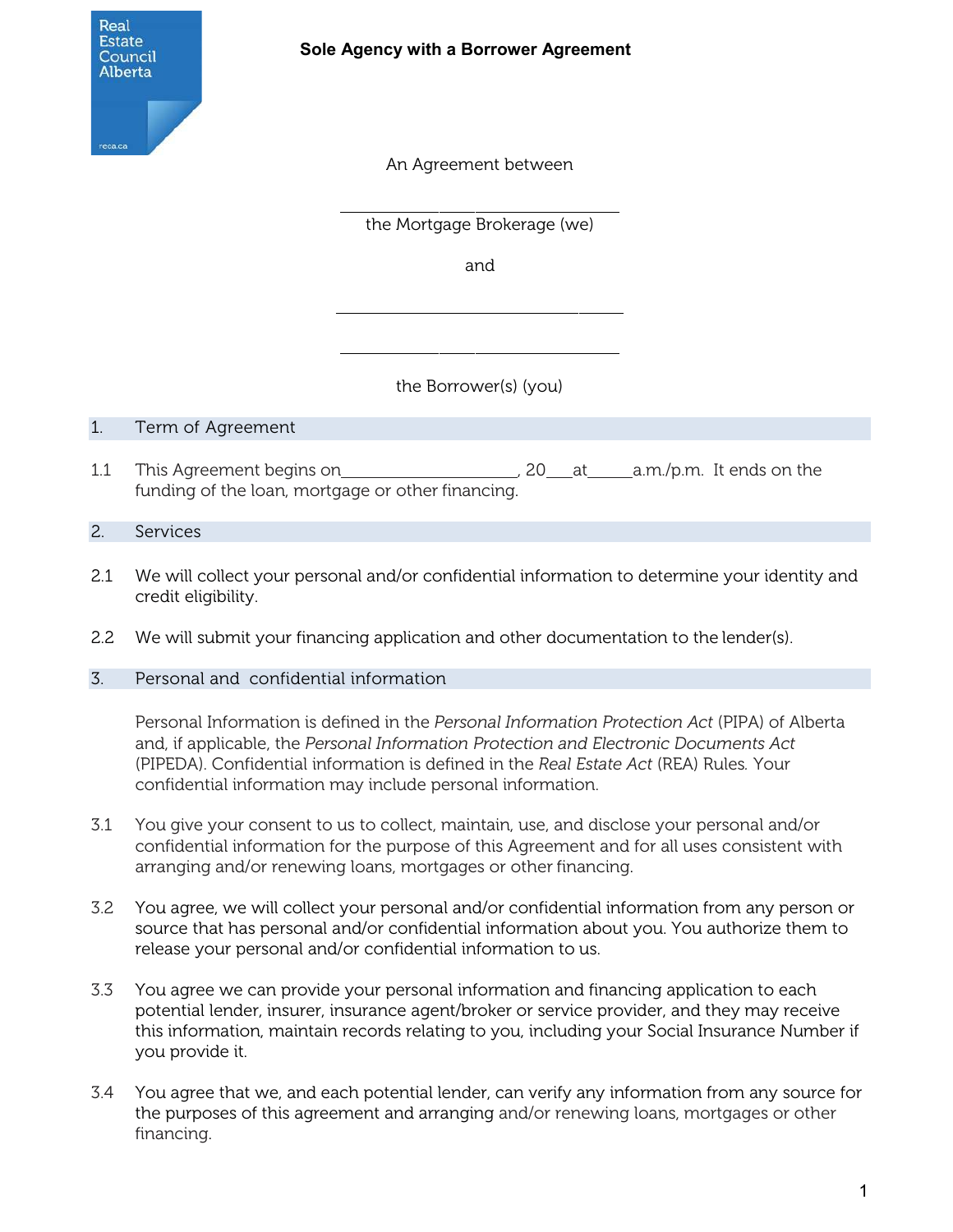- 3.5 You agree we will retain your personal and/or confidential information for safe keeping in accordance with the *Real Estate Act*, Rules, and Regulations, the *Personal Information Protection Act* (PIPA) and, if applicable, the *Personal Information Protection and Electronic Documents Act* (*PIPEDA*), whether or not your financing is approved or funded. You agree we may send the application and personal and/or confidential information to a corporate office of the brokerage and hold the information securely with access restricted to individuals having a need to deal with the information.
- 3.6 We will not:
	- a) Other than the purposes in 3.1, give out any of your confidential information without your consent, unless required by law.
	- b) use confidential information we receive from you or that we get from performing under this agreement for any other purpose than those in this agreement unless you agree in writing.
- 3.7 Our duty to keep your information confidential continues after this agreement ends.
- 3.8 You understand the use of the information is to determine your credit eligibility.
- 3.9 You agree we may advise \_about the progress of your application.
- 3.10 You agree we may add your name and contact information to our client lists at the end of the term of this service agreement to tell you about our services through electronicmeans.

I/we agree (Initials) I/we do not agree (Initials)

- 4. Our responsibilities
- 4.1 We will review your personal and/or confidential information and documents received to confirm your identity and your credit eligibility. If further verification is required, we will notify all parties to any potential transaction of any changes.
- 4.2 We may provide related financial services.
- 4.3 We will only represent you.
	- a) Our responsibilities to you include:
		- i. to be honest
		- ii. to exercise reasonable care and skill
		- iii. to advocate for you and to promote your best interests
		- iv. to not appoint another brokerage as sub-agent without your prior written consent
		- v. to advise the lender of any product you are interested in that we are your agent
		- vi. to assist you in negotiating favourable terms and conditions with lenders and with preparing and complying with a legally binding mortgage agreement
		- vii. to disclose the possible risks, issues, and options of the mortgage before you sign a mortgage commitment
		- viii. to be loyal, to hold your information confidential, and to tell you of all conflicts of interests that may arise between your interests and those of the lender
		- ix. to obey your lawful instructions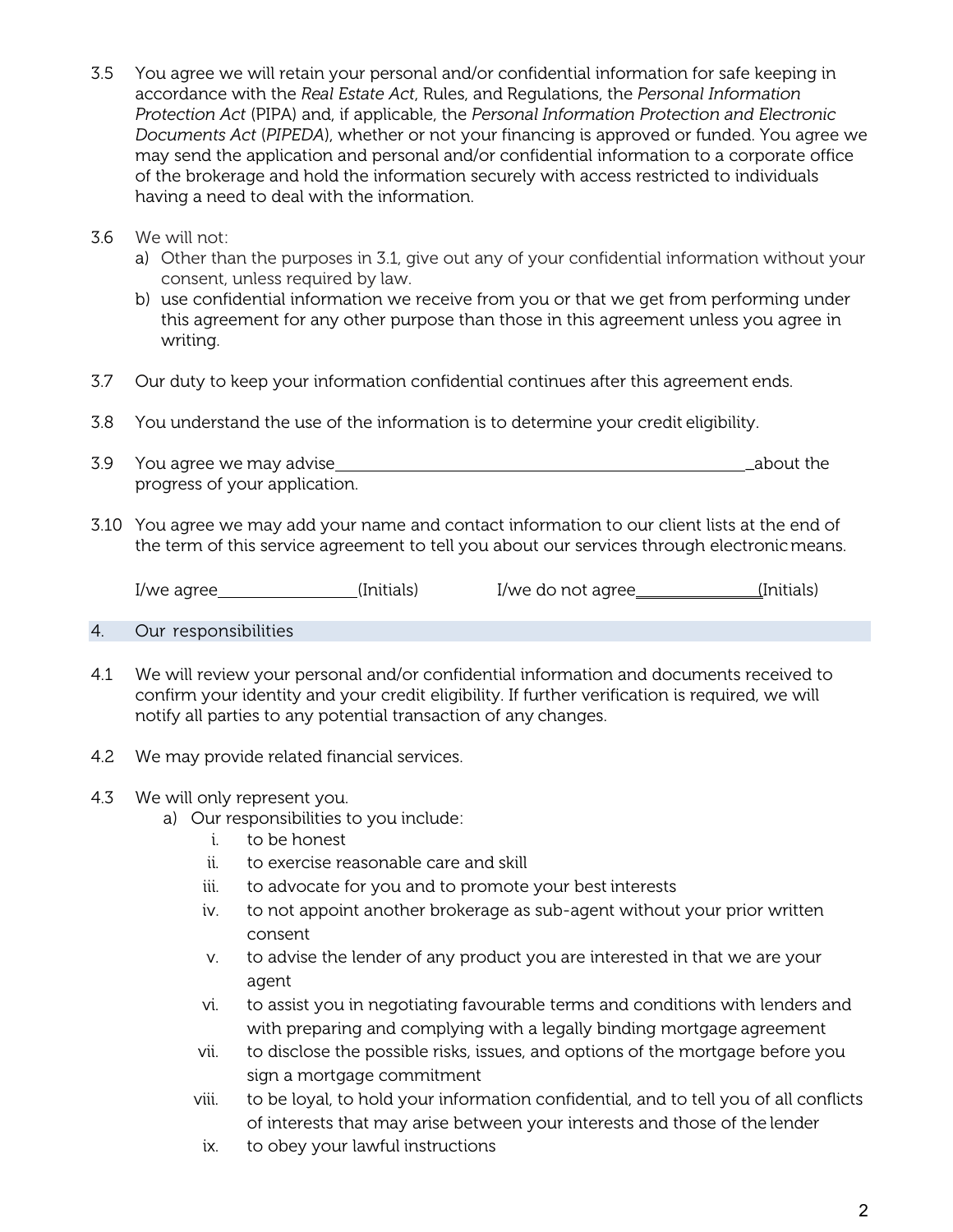- x. to gather your intended property and financial information to determine the mortgage options available to you
- xi. to disclose, explain, and recommend suitablemortgage options for your consideration
- xii. advise you when you should obtain independent advice on matters of importance to you
- xiii. to complete and submit documentation to the lender; and
- xiv. to keep you informed of the progress of your application
- xv. to account to you for all money you give us
- b) Our responsibilities to the lender are:
	- i. to be honest; and
	- ii. exercise reasonable care and skill

## **5. Your responsibilities:**

- 5.1 Communicate and cooperate with us.
- 5.2 Be honest.
- 5.3 Give us personal and/or confidential information and financial information and keep us updated on any changes.
- 5.4 Pay all applicable expenses for:
	- $\Box$  a credit report,
	- $\Box$  appraisal,
	- □ Alberta Registries report
	- $\square$  courier charges
	- $\Box$  other

for the purpose of this agreement whether or not you receive approval or funding. We will discuss these expenses with you.

5.5 Pay for any costs we incur to verify your personal and/or confidential information.

## **6. Credit Report Consent:**

6.1 You authorize us to obtain credit report(s) from Equifax, TransUnion or .

## **7. Our fee**

- 7.1  $\Box$  We will receive our fee for this mortgage transaction from the lender.
- 7.2  $\Box$  We may (will) also receive monies or non-monetary benefits from the lender that include
	- $\Box$  additional fees based on our volume of business with the lender,
	- $\square$  our efficiency with the lender,
	- $\Box$  travel/gifts,
	- $\Box$  attendance at seminars or conferences,
	- $\Box$  equity shares with the lender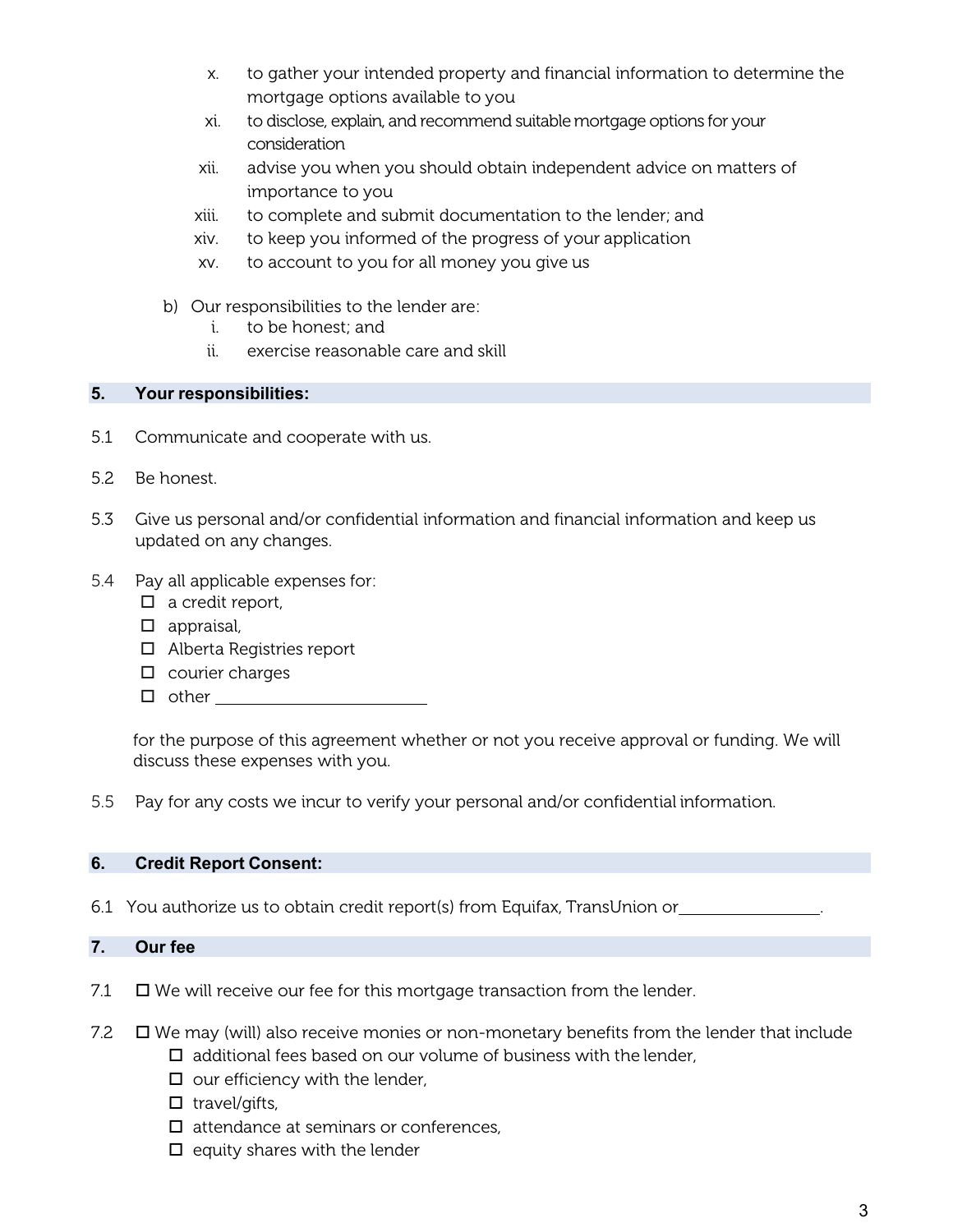## **8. Trust money**

8.1 Choose one:

 $\Box$  we will not be holding any money in trust for you under this agreement.

 $\Box$  we will be holding money in trust for you. The terms of trust are in Schedule A to this agreement.

#### **9. Early end to this agreement**

- 9.1 Despite the end date listed at the beginning of this agreement, the agreement ends immediately if any of these things happen:
	- a) our licence to deal in mortgages is suspended or cancelled
	- b) we are bankrupt, insolvent, or we are in receivership
	- c) we represent the private lender in whose product you are interested
	- d) we both agree in writing to an earlier end date
	- e) you materially breach this agreement and we give you written notice to end it, or we materially breach this agreement and you give us written notice to end it

If the agreement ends for any of these reasons, there will be no effect on our rights and your rights under this agreement.

#### **10. Other details about this agreement**

- 10.1. The laws of the Province of Alberta govern this agreement.
- 10.2. Words in the singular meaning may be read as plural when required by the context.
- 10.3. The clause numbers will change as necessary, if there are changes in this agreement.
- 10.4. Any future changes to this agreement must be in writing and signed by both of us to be effective.
- 10.5. You agree the information provided to us and your financing application is true and correct.
- 10.6. You acknowledge this document accurately sets out our agreement.
- 10.7. You acknowledge that you have read and received a copy of this Agreement.

#### **11. Contact information**

11.1 We may communicate and deliver documents and information to each other in person, by mail, or electronically. Both parties acknowledge there are risks with each of these methods and we have explained these risks to you.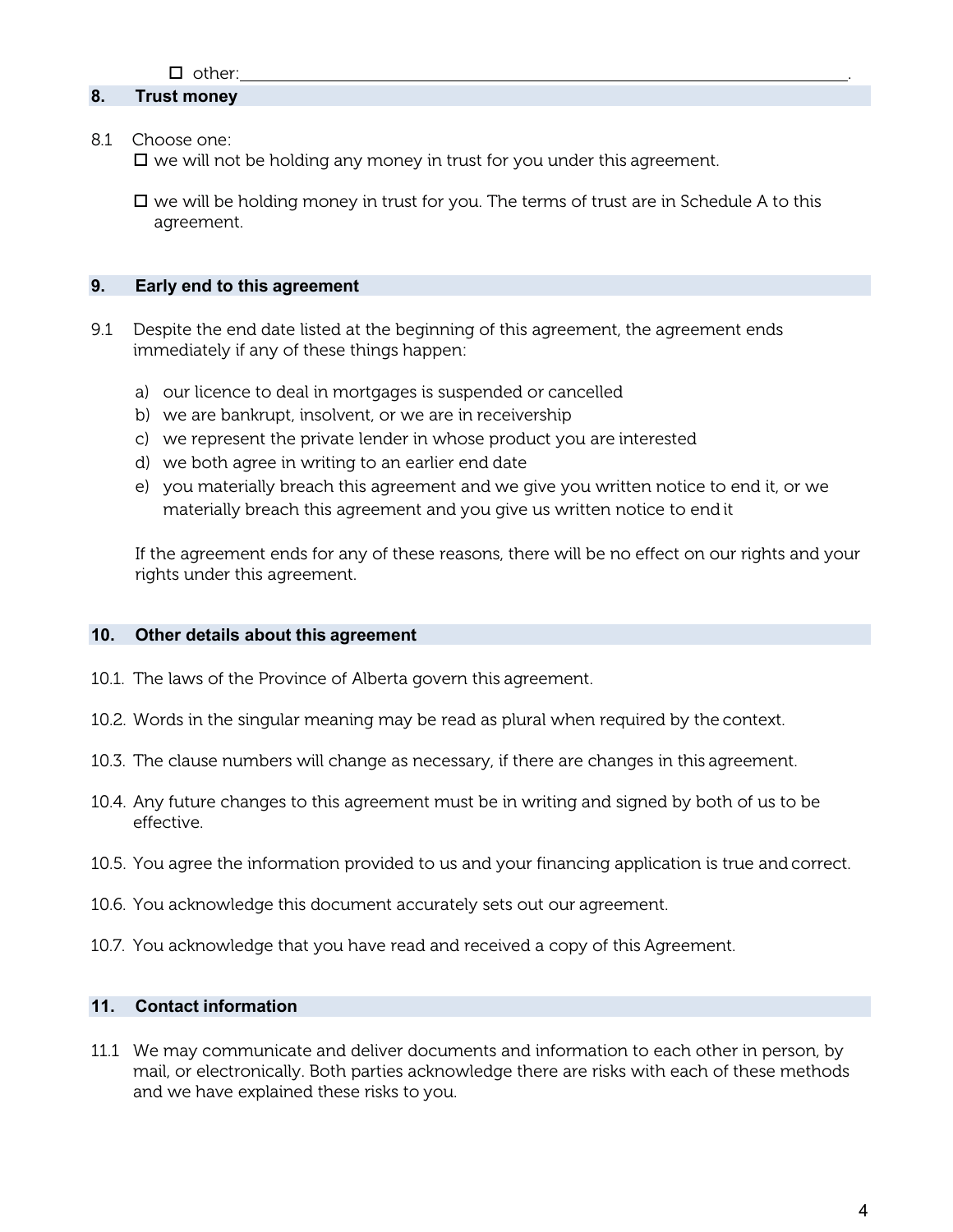11.2 We will use the following contact information for all written communications between both of us. Both parties must tell each other in writing within two business days of the change of this information.

| Borrower<br>Name<br><u> 1980 - Andrea Andrew Maria (h. 1980).</u> | Brokerage<br>Name |                                                                 |                    |
|-------------------------------------------------------------------|-------------------|-----------------------------------------------------------------|--------------------|
| Name<br><u> 1990 - Johann Barbara, martin a</u>                   | Address           |                                                                 |                    |
| Address                                                           | Phone             |                                                                 | Fax ______________ |
| Phone                                                             | Email             | <u> 1989 - Johann Barn, fransk politik amerikansk politik (</u> |                    |
| Email<br><u> 1990 - Johann Barbara, martin amerikan per</u>       |                   |                                                                 |                    |
| 12.<br><b>SIGNED AND DATED</b>                                    |                   |                                                                 |                    |
| This $\qquad \qquad \text{day of} \qquad \qquad \qquad 20$        |                   |                                                                 |                    |
|                                                                   |                   |                                                                 |                    |
|                                                                   |                   |                                                                 |                    |
|                                                                   |                   |                                                                 |                    |
| Brokerage Representative Name                                     |                   |                                                                 |                    |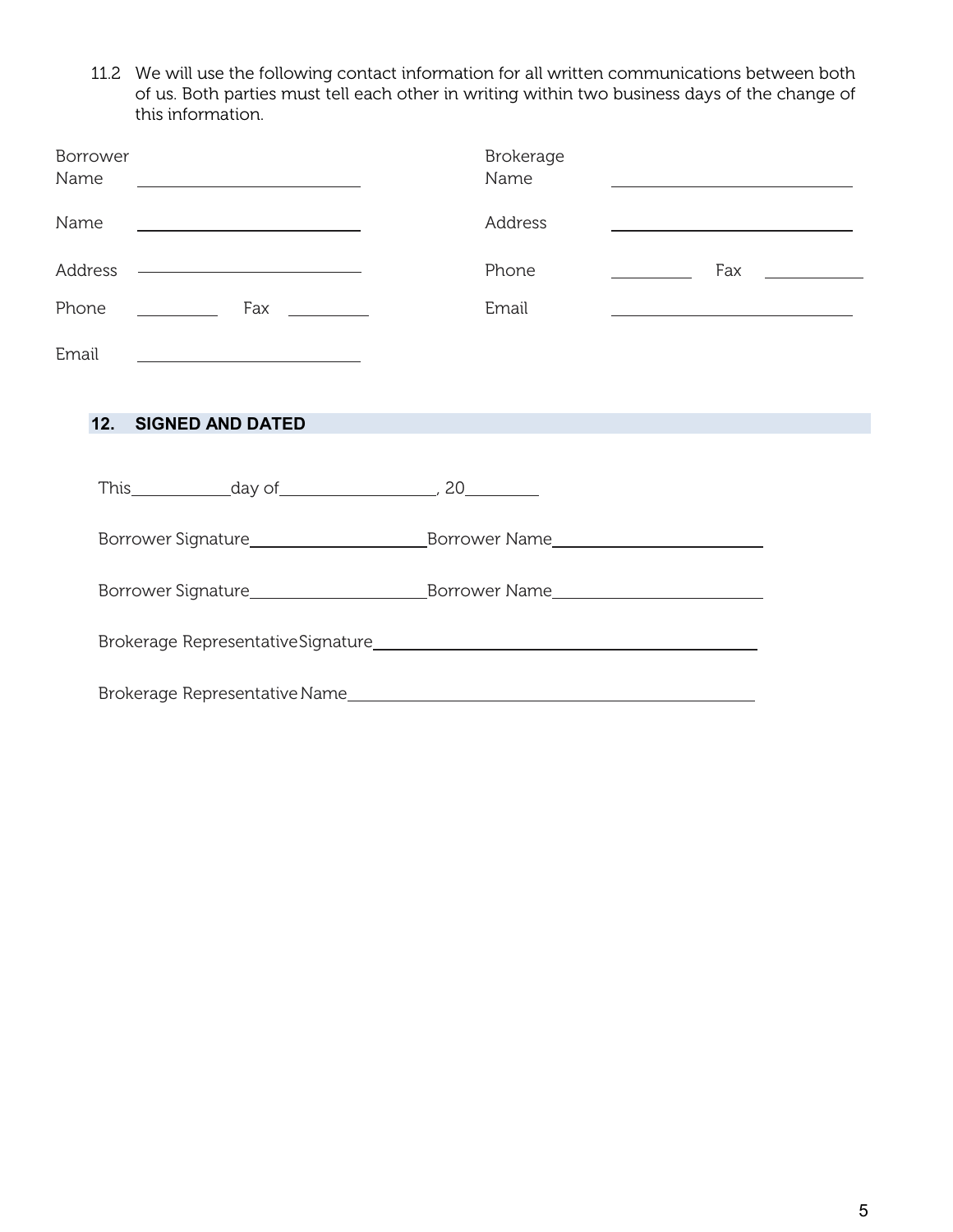

An Agreement between

the Mortgage Brokerage (we)

and

the Private Lender (you)

## 1. Term of Agreement

Choose one of the following:

- This Agreement begins on , 20 at a.m./p.m. It ends upon the funding of the loan, mortgage or other financing.
- This Agreement begins on , 20 at a.m./p.m. It will end when either we or you provide at least thirty (30) days written notice to end the Agreement.

## 2. Services

- 2.1 We will collect your personal and/or confidential information to determine your identity and risk tolerances.
- 2.2 We will submit your loan proposal and other documentation to the borrower or borrower's representative.

## 3. Personal and confidential information

Personal Information is defined in the *Personal Information Protection Act* (PIPA) of Alberta and, if applicable, the *Personal Information Protection and Electronic Documents Act* (PIPEDA). Confidential information is defined in the *Real Estate Act*  (REA) Rules*.* Your confidential information may include personal information.

- 3.1 You give your consent to us to collect, maintain, use, and disclose your personal and/or confidential information for the purpose of this Agreement and for alluses consistent with arranging and/or renewing loans, mortgages or otherfinancing.
- 3.2 You agree, we will collect personal and/or confidential information from any person or source that has personal and/or confidential information about you. You authorize them to release your personal and/or confidential information to us.
- *3.3* You agree we will retain your personal and/or confidential information for safe keeping in accordance with the *Real Estate Act*, Rules, and Regulations, the *Personal*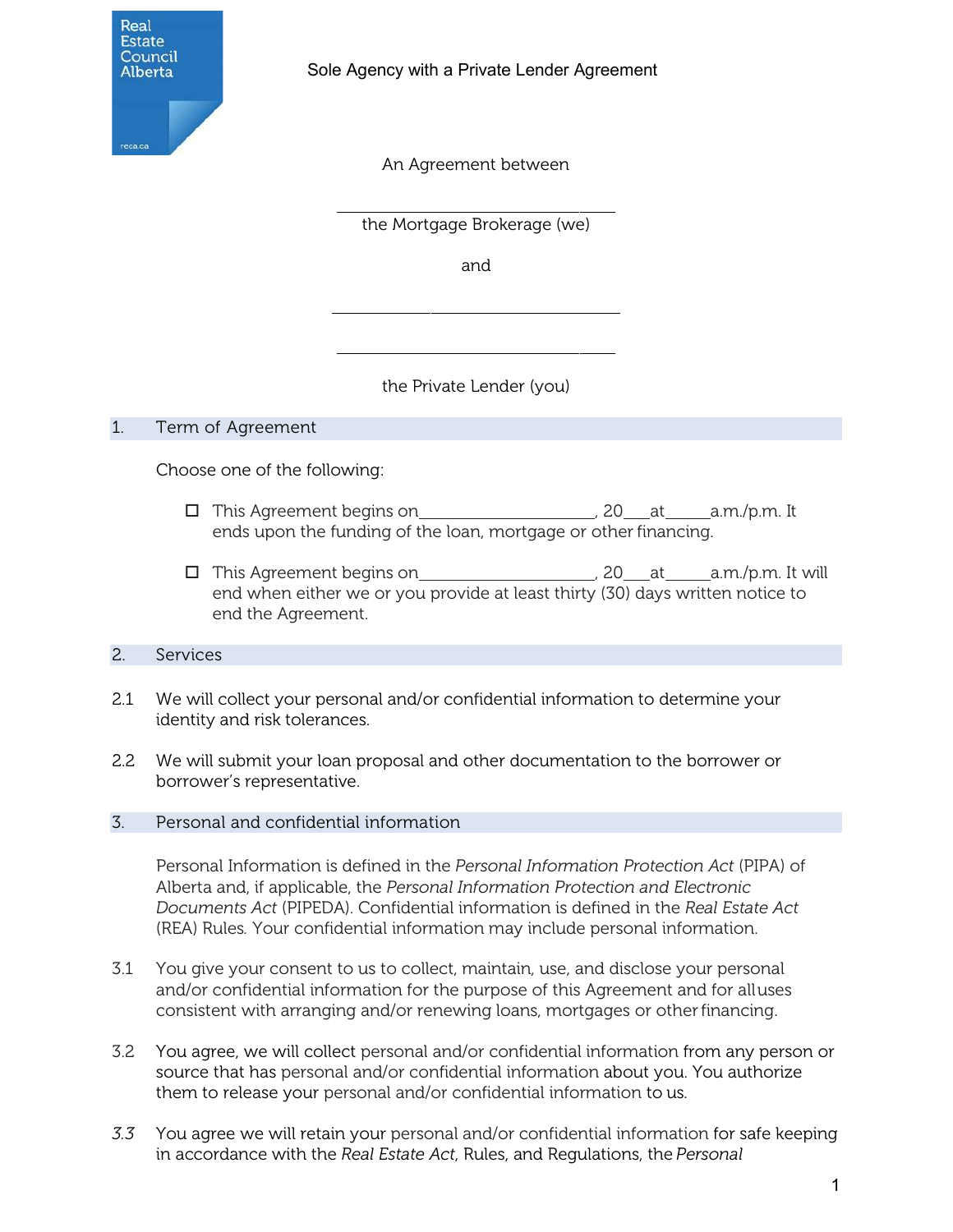*Information Protection Act* (PIPA) and, if applicable, the *Personal Information Protection and Electronic Documents Act* (*PIPEDA*), whether or not the financing is approved or funded. You agree we may send the application and personal and/or confidential information to a corporate office of the brokerage and hold the information securely with access restricted to individuals having a need to deal with the information.

- 3.4 We will not:
	- a) Other for the purposes in 3.1, give out any of your personal and/or confidential information without your consent, unless required by law.
	- b) use personal and/or confidential information we receive from you or that we get from performing under this agreement for any other purpose than those in this agreement unless you agree in writing.
- 3.5 Our duty to keep your information confidential continues after this agreement ends.
- 3.6 You understand the use of the information is to determine your risk tolerances and present suitable mortgage lending proposals to you.
- 3.7 You agree we may add your name and contact information to our client lists at the end of the term of this service agreement to tell you about our services through electronic means.

I/we agree \_\_\_\_\_\_\_\_\_\_\_\_\_\_\_\_(Initials) I/we do not agree \_\_\_\_\_\_\_\_\_\_\_\_\_(initials)

#### 4. Our responsibilities

4.1 We will review your personal and/or confidential information and documents received to confirm your identity and your risk tolerances. If further verification is required, we will notify you.

#### 4.2 We will only represent you.

- a) Our responsibilities to you include:
	- i. be honest
	- ii. to exercise reasonable care and skill
	- iii. to advocate for you and to promote your best interests
	- iv. to advise the borrower(s) that we are your agent
	- v. to not appoint another brokerage as sub-agent without your prior written consent
	- vi. to use best efforts to recommend mortgage proposals suitable to your investment objectives and risk tolerances; and if the agreement is of an ongoing basis, to review your investment objectives and risk tolerances annually
	- vii. to obey your lawful instructions
	- viii. to be loyal, to hold your information confidential, and to tell you of all conflicts of interests that may arise between your interests and those of the borrower(s)
	- ix. to use our best efforts to verify you and the borrower's(s') identities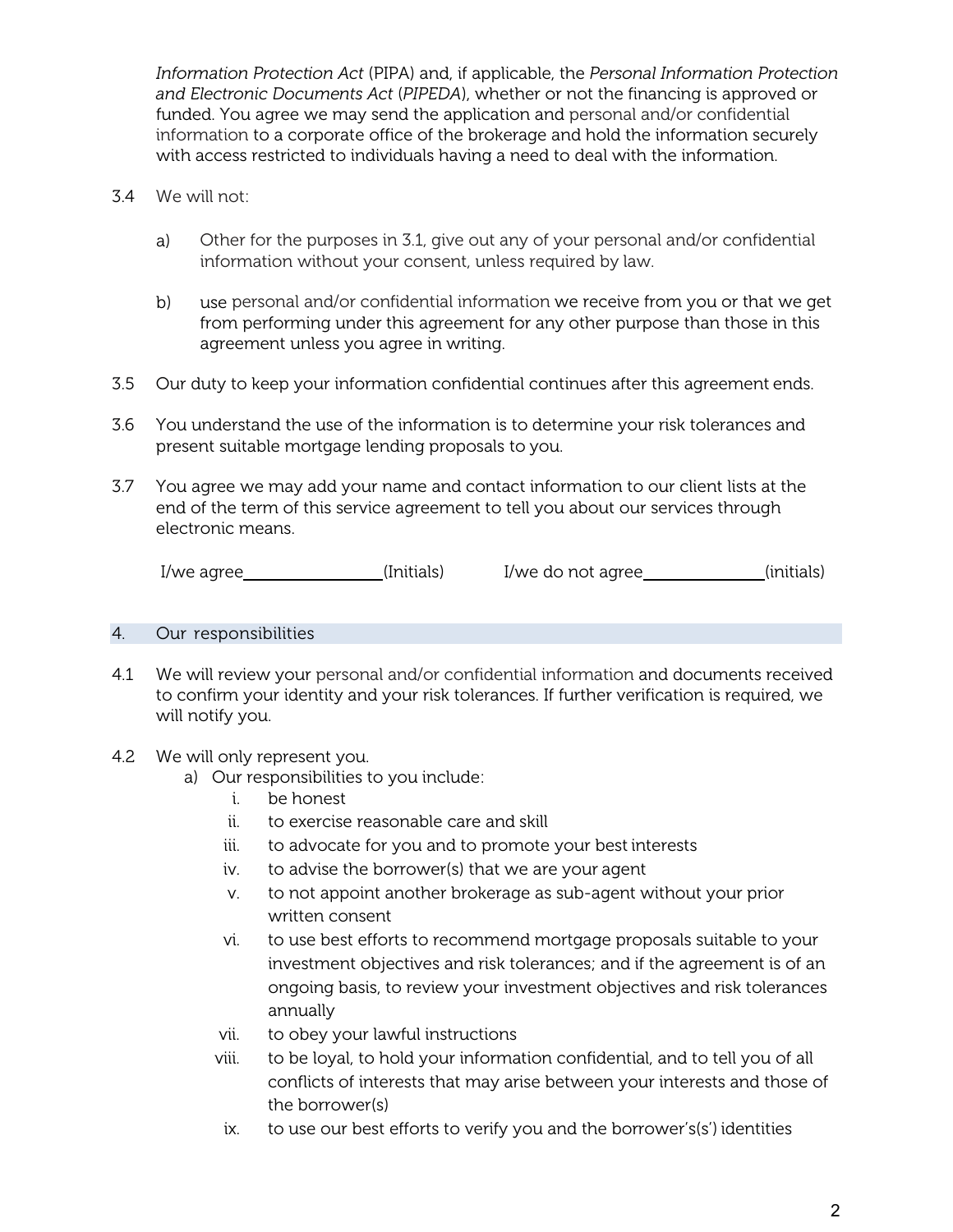- x. disclose and explain all relevant facts and risks about mortgage lending proposals, and recommend suitable mortgage lending proposals for your consideration
- xi. complete and submit documentation to the borrower; and
- xii. keep you informed of the progress of your financing proposal
- xiii. provide a full accounting of all the money we receive relating to the transaction(s) including fees we receive from the borrower
- xiv. disclose actual and potential costs, loan terms, property description, and analysis
- xv. advise you when you should obtain independent advice on matters of importance to you
- xvi. provide competent underwriting services as specified by you
- b) Our responsibilities to the borrower are:
	- i. to be honest; and
	- ii. exercise reasonable care and skill
- 4.3 We will ensure you receive:
	- a) A copy of the registered mortgage
	- b) A copy of the certificate of title for the property affected by themortgage
	- c) A copy of the solicitor's report, if any, with respect to the registration and the effect of the registration

## **5. Your responsibilities:**

- 5.1 Communicate and cooperate with us.
- 5.2 Be honest.
- 5.3 Give us personal and/or confidential information and financial information and keep us updated on any changes.
- 5.4 Pay all applicable expenses for:
	- $\Box$  a credit report,
	- $\Box$  appraisal,
	- □ Alberta Registries report
	- $\square$  courier charges
	- $\Box$  legal fees
	- $\Box$  other

for the purpose of this agreement whether or not you actually fund the loan. We will discuss these expenses with you.

5.5 Pay for any costs we incur to verify your personal and/or confidential information.

## **6. Credit Report Consent**

6.1 You authorize us to obtain credit report(s) from Equifax, TransUnion or .

## **7. Our fee**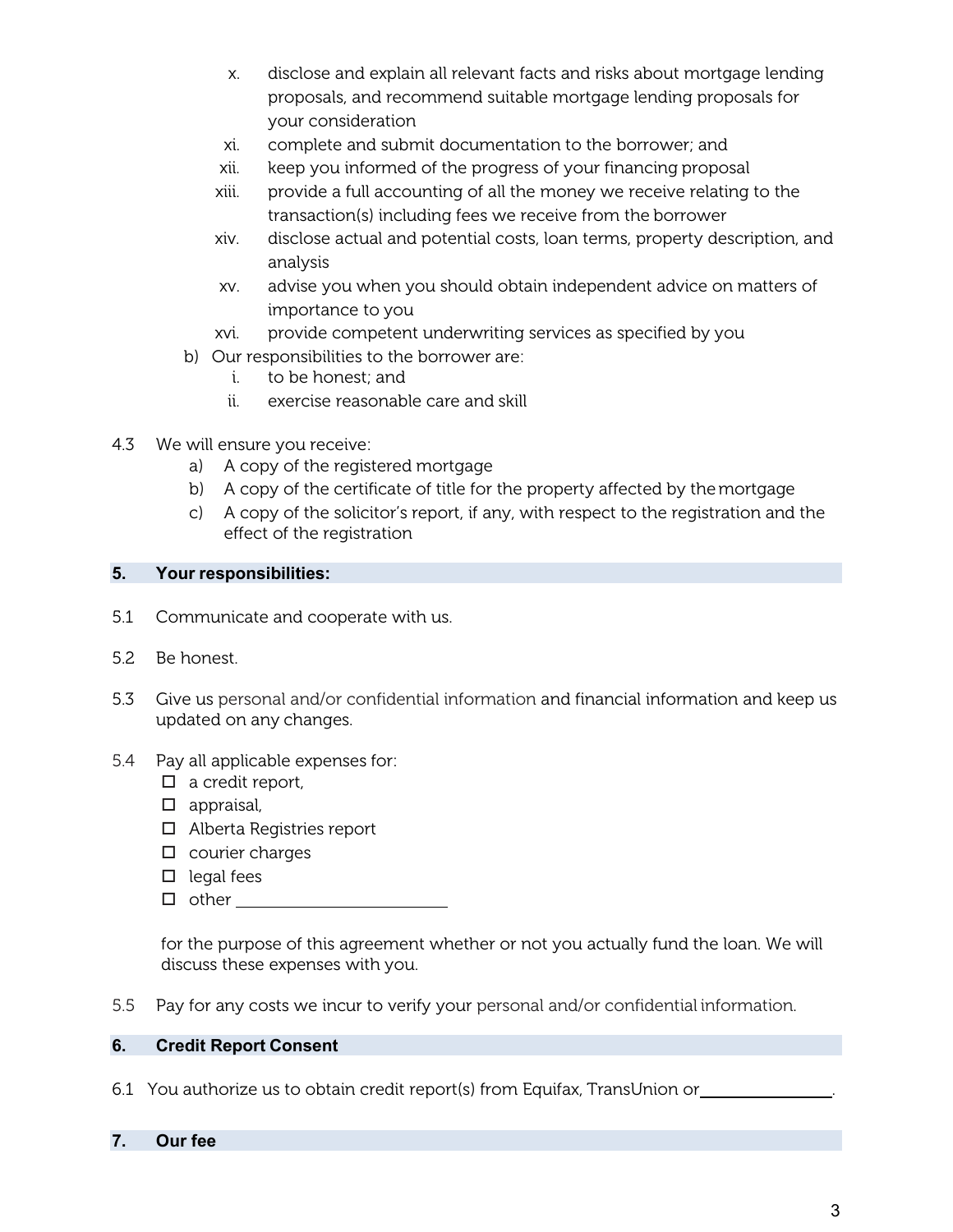7.1  $\Box$  we will receive our fee for this mortgage transaction from the borrower.

## **8. Trust money**

8.1 Choose one:

 $\square$  we will not be holding any money in trust for you under this agreement.

 $\Box$  we will be holding money in trust for you in accordance with the terms of trust in your mortgage administration agreement.

## **9. Borrower default**

#### 9.1 Choose one:

 $\Box$  we do not have any responsibilities to you if the borrower defaults

 $\Box$  we have responsibilities to you if the borrower defaults. Our responsibilities are found in our mortgage administration agreement with you

#### **10. Early end to this agreement**

- 10.1 Despite the end date listed at the beginning of this agreement, the agreement ends immediately if any of these things happen:
	- a) we both agree in writing to an earlier end date
	- b) our licence to deal in mortgages is suspended or cancelled
	- c) we are bankrupt, insolvent, or we are in receivership
	- d) you materially breach this agreement and we give you written notice to end it, or we materially breach this agreement and you give us written notice to end it

If the agreement ends for any of these reasons, there will be no effect on our rights and your rights under this agreement.

#### **11. Other details about this agreement**

- 11.1 The laws of the Province of Alberta govern this agreement.
- 11.2 Words in the singular meaning may be read as plural when required by the context.
- 11.3 The clause numbers will change as necessary, if there are changes in this agreement.
- 11.4 Any future changes to this agreement must be in writing and signed by both of us to be effective.
- 11.5 You agree the information provided to us and your Know Your Client application is true and correct.
- 11.6 You acknowledge this document accurately sets out our agreement.
- 11.7 You acknowledge that you have read and received a copy of this Agreement.

#### **12. Contact information**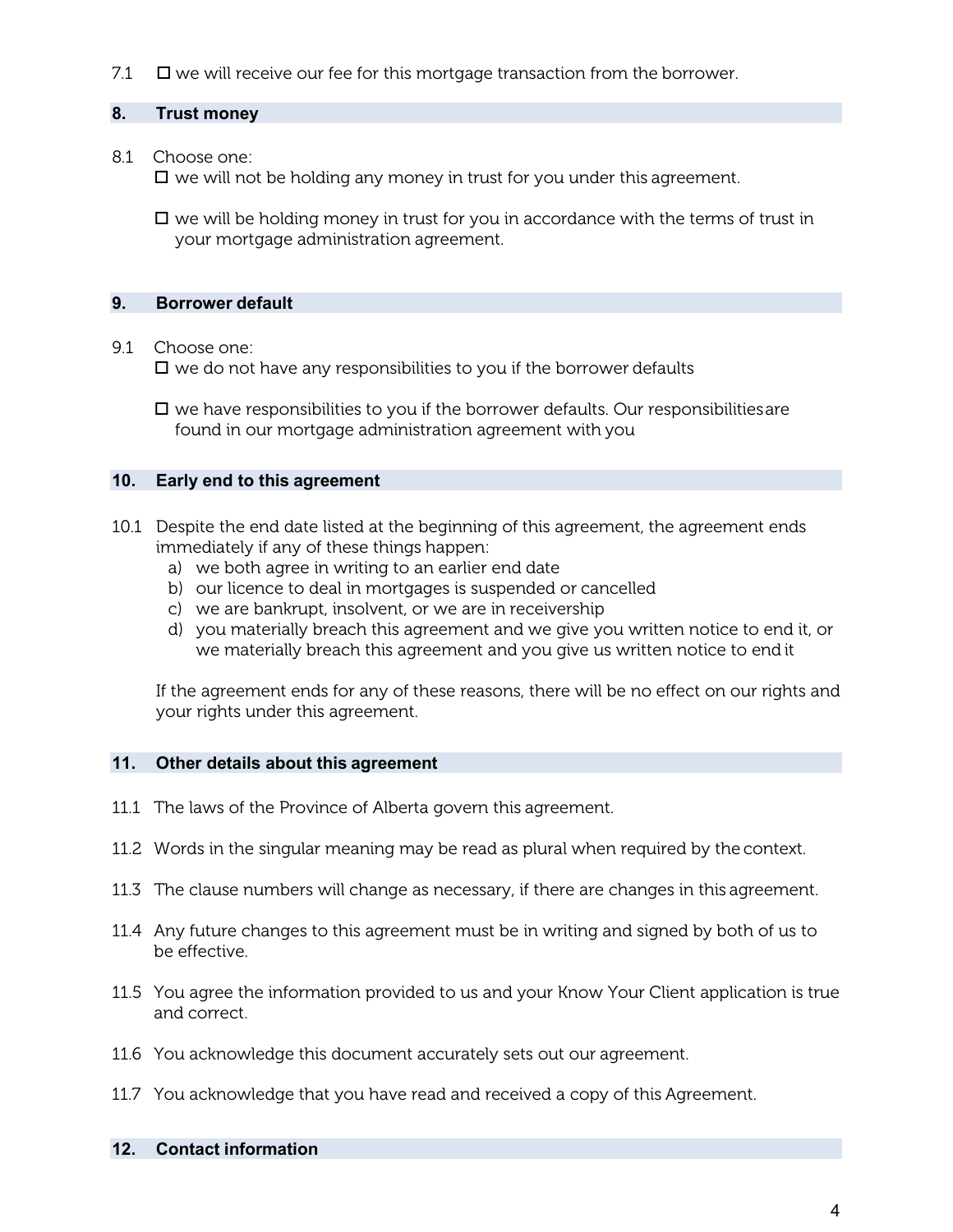- 12.1 We may communicate and deliver documents and information to each other in person, by mail, or electronically. Both parties acknowledge there are risks with each of these methods and we have explained these risks to you.
- 12.2 We will use the following contact information for all written communications between both of us. Both parties must tell each other in writing within two business days of the change of this information.

| Private lender                                                                  | Brokerage                                                                                                                                                                                                                                                                                                                                                                                             |
|---------------------------------------------------------------------------------|-------------------------------------------------------------------------------------------------------------------------------------------------------------------------------------------------------------------------------------------------------------------------------------------------------------------------------------------------------------------------------------------------------|
| Name                                                                            | Name                                                                                                                                                                                                                                                                                                                                                                                                  |
| Name                                                                            | Address<br><u> 1980 - Johann Barbara, martin amerikan basar da</u>                                                                                                                                                                                                                                                                                                                                    |
| Address                                                                         | Phone<br>$\begin{tabular}{c} \begin{tabular}{@{}c@{}} \quad \quad & \quad \quad & \quad \quad & \quad \quad & \quad \quad & \quad \quad & \quad \quad \\ \hline \begin{tabular}{@{}c@{}}\quad \quad & \quad \quad & \quad \quad & \quad \quad & \quad \quad & \quad \quad \\ \hline \end{tabular} \end{tabular} \end{tabular} \end{tabular} \end{tabular} \end{tabular} \end{tabular} \label{tab:ex}$ |
| Phone                                                                           | Email<br><u> Alexandria de la contrada de la contrada de la contrada de la contrada de la contrada de la contrada de la c</u>                                                                                                                                                                                                                                                                         |
| Email                                                                           |                                                                                                                                                                                                                                                                                                                                                                                                       |
| <b>SIGNED AND DATED</b>                                                         |                                                                                                                                                                                                                                                                                                                                                                                                       |
| This $\qquad \qquad \text{day of} \qquad \qquad \qquad \qquad 20 \qquad \qquad$ |                                                                                                                                                                                                                                                                                                                                                                                                       |
|                                                                                 |                                                                                                                                                                                                                                                                                                                                                                                                       |
|                                                                                 |                                                                                                                                                                                                                                                                                                                                                                                                       |
|                                                                                 |                                                                                                                                                                                                                                                                                                                                                                                                       |
|                                                                                 |                                                                                                                                                                                                                                                                                                                                                                                                       |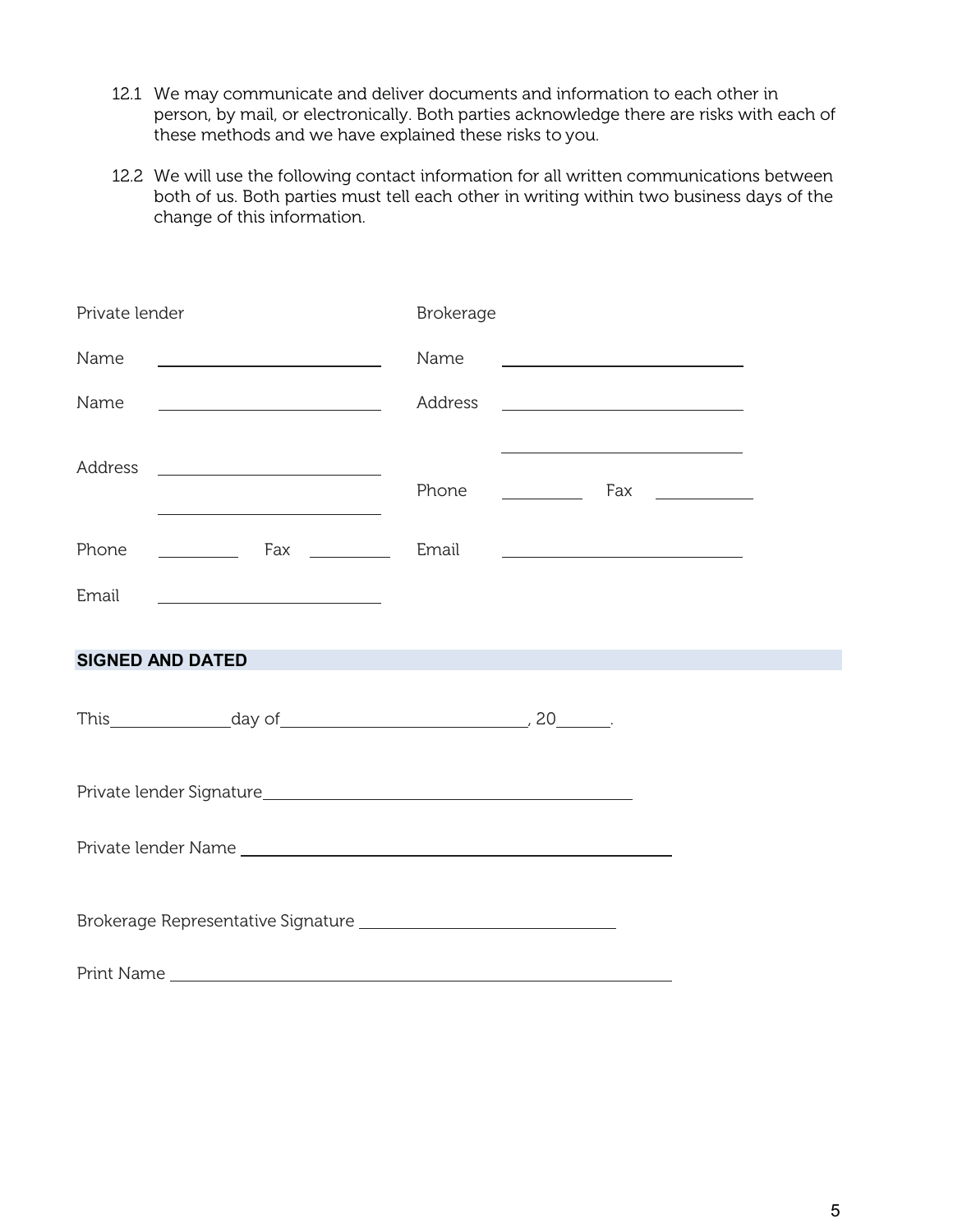

## **Intermediary Relationship with a Borrower Agreement**

An agreement between

the Mortgage Brokerage (we)

and

the Borrower(s) (you)

## 1. Term of Agreement

1.1 This Agreement begins on , 20 at a.m./p.m. It ends on the funding of the loan, mortgage or other financing.

## 2. Services

- 2.1 We will collect your personal and/or confidential information to determine your identity and credit eligibility.
- 2.2 We will submit your financing application and other documentation to the financial institution.

## 3. Personal and confidential information

Personal Information is defined in the *Personal Information Protection Act* (PIPA) of Alberta and, if applicable, the *Personal Information Protection and Electronic Documents Act* (PIPEDA). Confidential information is defined in the *Real Estate Act*  (REA) Rules*.* Your confidential information may include personal information.

- 3.1 You give us your consent to collect, maintain, use, and disclose your personal and/or confidential information for the purpose of this Agreement and for alluses consistent with arranging and/or renewing loans, mortgages or otherfinancing.
- 3.2 You agree, we will collect your personal and/or confidential information from any person or source that has personal and/or confidential information about you. You authorize them to release your personal and/or confidential information to us.
- 3.3 You agree we can provide your personal and/or confidential information and financing application to each potential financial institution, insurer, insurance agent/broker or service provider, and they may receive this information, maintain records relating to you, including your Social Insurance Number if you provide it.
- 3.4 You agree that we, and each potential financial institution, can verify any information from any source for the purposes of this agreement and arranging and/or renewing loans, mortgages or other financing.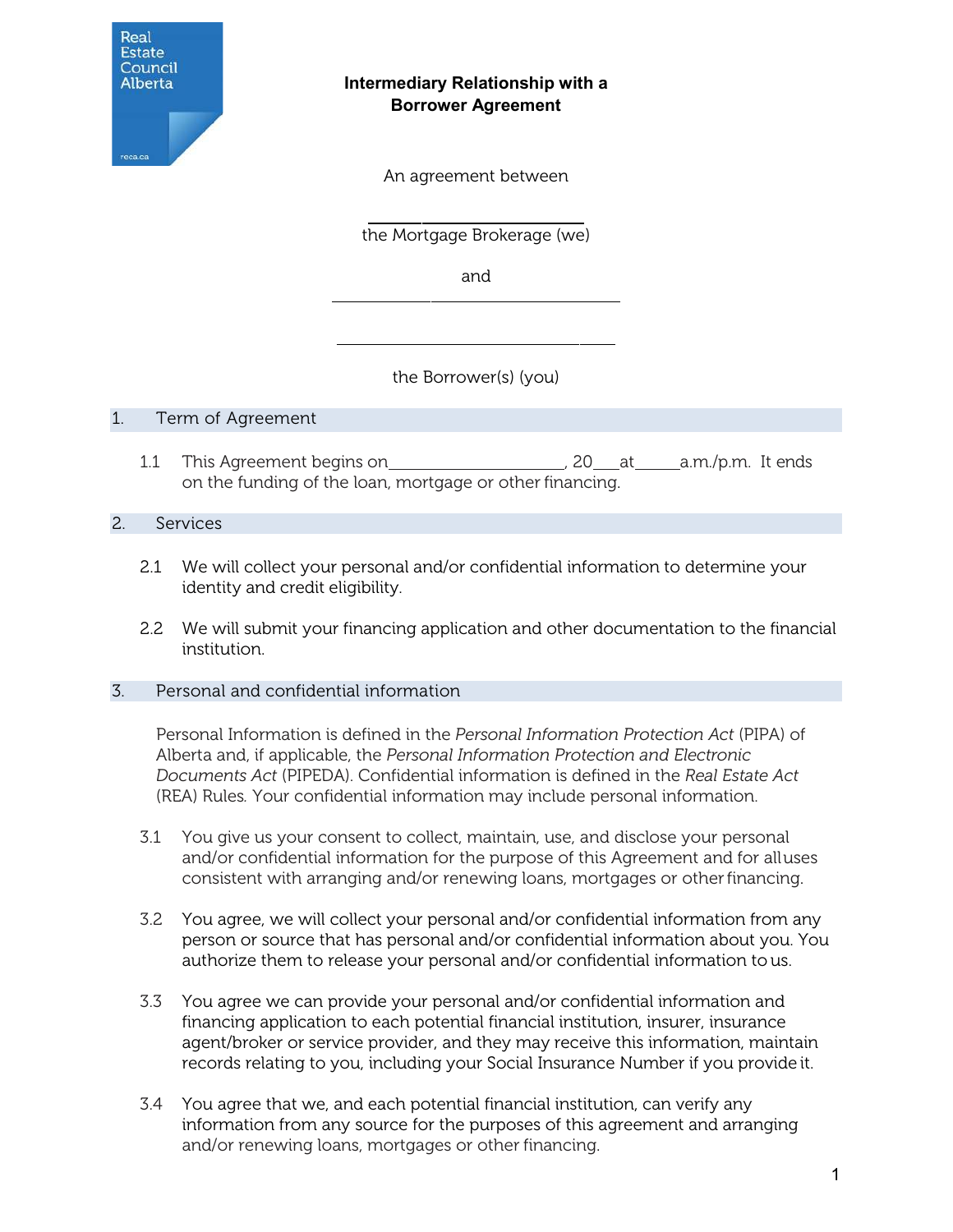- 3.5 You agree we will retain your personal and/or confidential information for safe keeping in accordance with the *Real Estate Act,* Rules, and Regulations, the *Personal Information Protection Act* (PIPA) and, if applicable, the *Personal Information Protection and Electronic Documents Act* (*PIPEDA*), whether or not your financing is approved or funded. You agree, we may send the application and personal and/or confidential information to a corporate office of the brokerage and hold the information securely with access restricted to individuals having a need to dealwith the information.
- 3.6 We will not:
	- a) Other than the purposes in 3.1, give out any of your personal and/or confidential information without your consent, unless required by law.
	- b) use personal and/or confidential information we receive from you or that we get from performing under this agreement for any other purpose than those in this agreement unless you agree in writing.
- 3.7 Our duty to keep your information confidential continues after this agreement ends.
- 3.8 You understand the use of the information is to determine your credit eligibility.
- 3.9 You agree we may advise <u>contained a bout about</u> the progress of your application.
- 3.10 You agree we may add your name and contact information to our client lists at the end of the term of this service agreement to tell you about our services through electronic means.

| l/we agree | (Initials) | I/we do not agree | (Initials) |
|------------|------------|-------------------|------------|
|------------|------------|-------------------|------------|

## 4. Our responsibilities

- 4.1 We will review your personal and/or confidential information and documents received to confirm your identity and your credit eligibility. If further verification is required, we will notify all parties to any potential transaction of any changes.
- 4.2 We may provide related financial services.
- 4.3 We will act as an intermediary between you and the financial institution(s) to assist in negotiating a mutually acceptable financing agreement. We will treat the interests of you and the financial institution in an even handed, objective and impartial manner. Any advice or information given to one party will be disclosed to the other.
	- a) Our responsibilities to you in an intermediary relationship include:
		- i. be honest
		- ii. exercise reasonable care and skill
		- iii. to obey your instructions as long as they are consistent with the terms of the agreement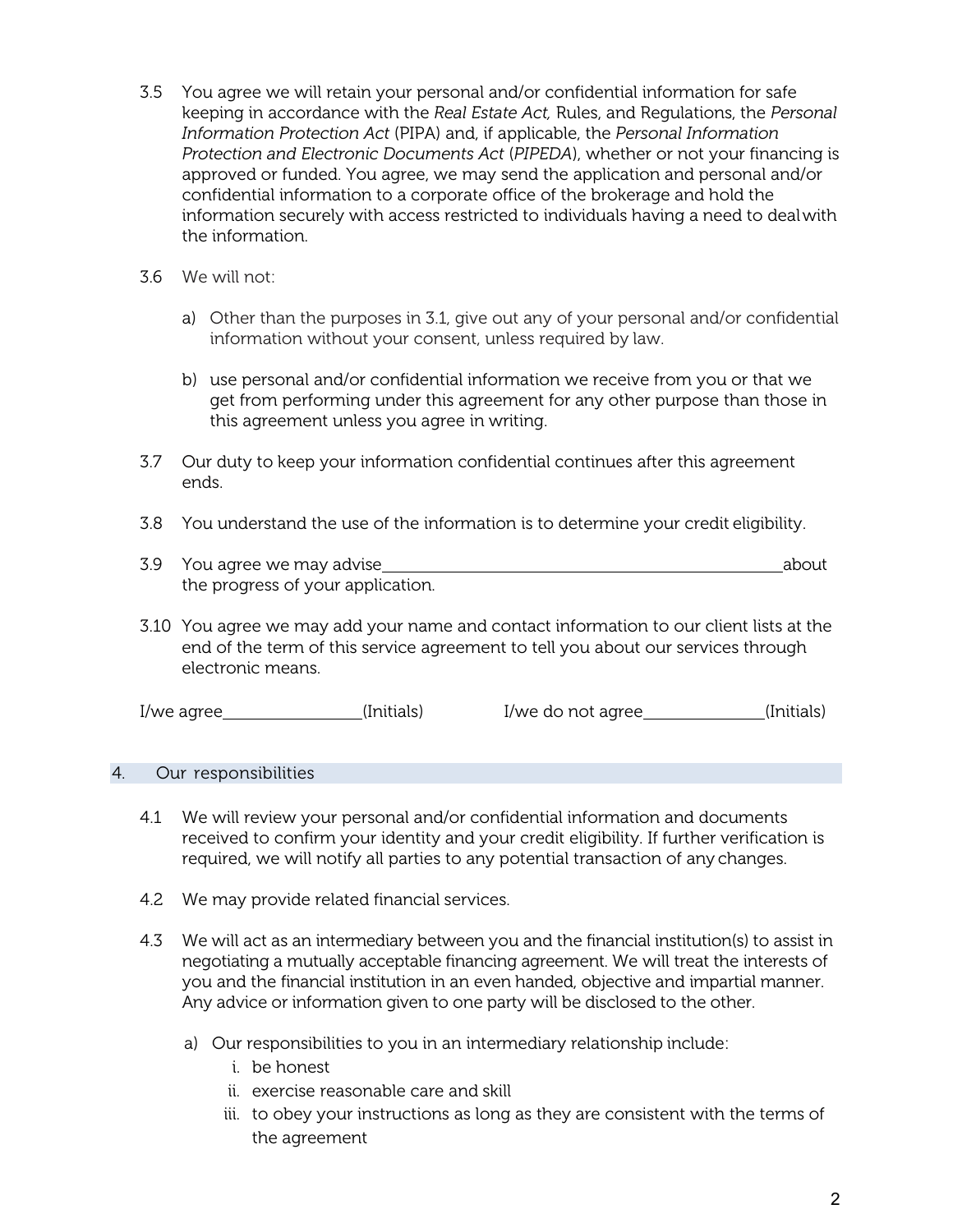- iv. gather your intended property and financial information to determine the mortgage options available to you
- v. disclose and explain mortgage options for your consideration
- vi. to tell you all material facts that we know relating to the suitability of the financial institution's product
- vii. to provide mortgage agreements and other important documents to you
- viii. complete and submit documentation to the financial institution
- ix. provide the names of real estate associates, real estate appraisers, insurance agents, or other, but we will not recommend any particular professional to you, and
- x. to tell the financial institution as quickly as possible all information you wish to have us tell them, and
- xi. to keep you informed of the progress of your application
- b) Our responsibilities to the financial institution are:
	- i. be honest
	- ii. exercise reasonable care and skill
	- iii. to obey their instructions as long as they are consistent with the termsof the agreement
	- iv. complete and submit documentation to the financial institution
	- v. take reasonable steps to verify information and documentation as partof the application process
	- xii. to tell them all material facts that we know relating to your ability to pay the mortgage
	- xiii. to tell you as quickly as possible all information they wish to have us tell you, and
	- xiv. to keep them informed of the progress of your application

## 5. Your responsibilities:

- 5.1 Communicate and cooperate with us.
- 5.2 Be honest.
- 5.3 Give us personal and/or confidential information and financial information and keep us updated on any changes.
- 5.4 Pay all applicable expenses for a

| $\Box$ credit report             | $\square$ appraisal,   |
|----------------------------------|------------------------|
| $\Box$ Alberta Registries report | $\Box$ courier charges |
| $\Box$ other                     |                        |

for the purpose of this agreement whether or not you receive approval or funding. We will discuss these expenses with you.

5.5 Pay for any costs we incur to verify your personal and/or confidential information.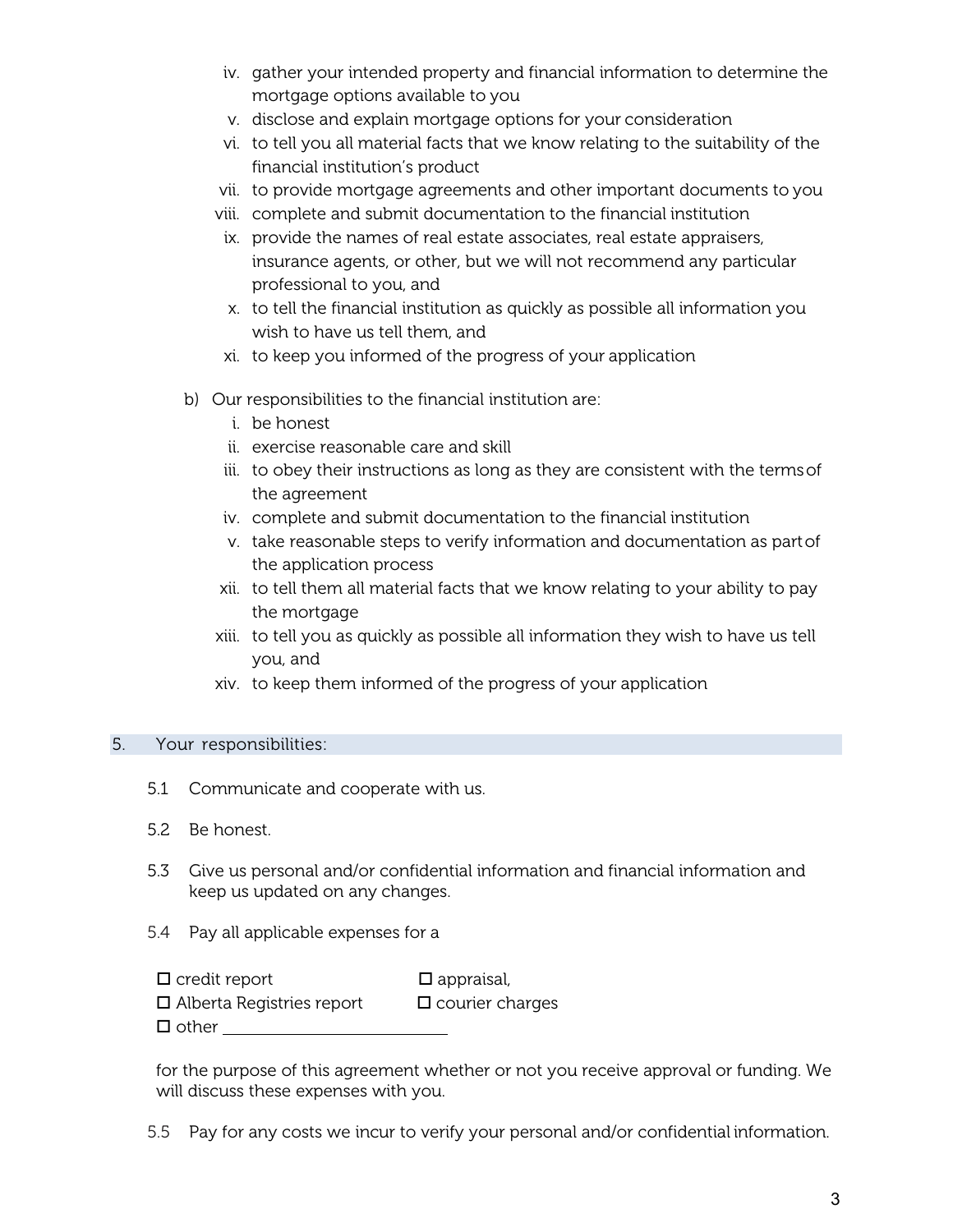## 6. Credit Report Consent:

6.1 You authorize us to obtain credit report(s) from Equifax, TransUnion or .

## 7. Our fee

- 7.1  $\Box$  We will receive our fee for this mortgage transaction from the financial institution.
- 7.2  $\Box$  We may (will) also receive monies or non-monetary benefits from the financial institution that include:
	- $\square$  additional fees based on our volume of business with the financial institution,
	- $\square$  our efficiency with the financial institution,
	- because you are paying a higher rate than otherwise is available with this financial institution,

 $\Box$  travel/gifts,

 $\square$  attendance at seminars or conferences,

 $\square$  equity shares with the financial institution

 $\Box$  other:

## 8. Early end to this agreement

- 8.1 Despite the end date listed at the beginning of this agreement, the agreement ends immediately if any of these things happen:
	- a) we both agree in writing to an earlier end date
	- b) our licence to deal in mortgages is suspended or cancelled
	- c) we are bankrupt, insolvent, or we are in receivership
	- d) you materially breach this agreement and we give you written notice to end it, or we materially breach this agreement and you give us written notice to end it
	- e) we advise, in writing, we are unable to complete your financing request

If the agreement ends for any of these reasons, there will be no effect on our rights and your rights under this agreement.

## 9. Other details about this agreement

- 9.1 The laws of the Province of Alberta govern this agreement
- 9.2 Words in the singular meaning may be read as plural when required by the context
- 9.3 The clause numbers will change as necessary, if there are changes inthis agreement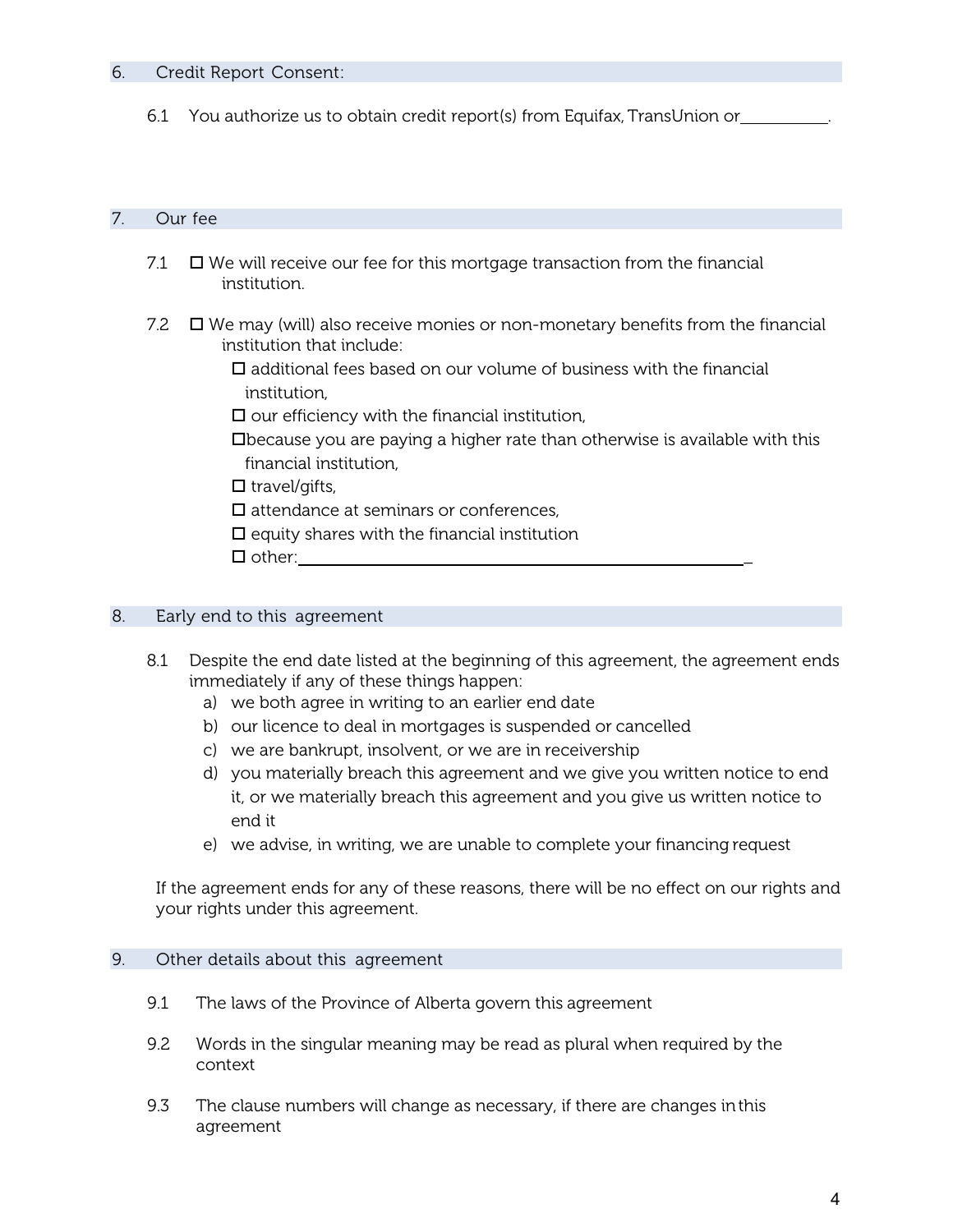- 9.4 Any future changes to this agreement must be in writing and signed by both of us to be effective
- 9.5 You agree the information provided to us and your financing application is true and correct
- 9.6 You acknowledge this document accurately sets out our agreement
- 9.7 You acknowledge that you have read and received a copy of this Agreement.

#### 10. Contact information

- 10.1 We may communicate and deliver documents and information to each other in person, by mail, or electronically. Both parties acknowledge there are risks with each of these methods and we have explained these risks to you.
- 10.2 We will use the following contact information for all written communications between us. Both parties must tell each other in writing within two business days of the change of this information.

| Borrower<br>Name |                                                                                                                       | <b>Brokerage</b><br>Name | <u> 1989 - Johann Barbara, martin amerikan basal dan berasal dalam basal dalam basal dalam basal dalam basal dala</u> |  |
|------------------|-----------------------------------------------------------------------------------------------------------------------|--------------------------|-----------------------------------------------------------------------------------------------------------------------|--|
| Name             | <u> 1999 - Johann Barbara, martin a</u>                                                                               |                          |                                                                                                                       |  |
| Address          | <u> 1989 - Johann Harry Harry Harry Harry Harry Harry Harry Harry Harry Harry Harry Harry Harry Harry Harry Harry</u> | Address                  | <u> Alexandria de la contrada de la contrada de la contrada de la contrada de la contrada de la contrada de la c</u>  |  |
|                  | <u> 1989 - Johann Stoff, Amerikaansk politiker (</u>                                                                  |                          | the control of the control of the control of the control of the control of the control of                             |  |
| Phone            |                                                                                                                       | Phone                    |                                                                                                                       |  |
| Fax              | <u> 1989 - Johann Barn, fransk politik (</u>                                                                          | Fax                      | <u> 1989 - Johann Harry Harry Harry Harry Harry Harry Harry Harry Harry Harry Harry Harry Harry Harry Harry Harry</u> |  |
| Email            | <u> 1980 - Johann Barn, mars an t-Amerikaansk ferskeizh (</u>                                                         | Email                    |                                                                                                                       |  |
|                  |                                                                                                                       |                          |                                                                                                                       |  |
| SIGNED AND DATED | <u> 1999 - Johann Barnett, mars eta industrial eta industrial eta industrial eta industrial eta industrial eta i</u>  |                          |                                                                                                                       |  |
|                  |                                                                                                                       |                          |                                                                                                                       |  |
|                  |                                                                                                                       |                          |                                                                                                                       |  |
|                  |                                                                                                                       |                          |                                                                                                                       |  |
|                  |                                                                                                                       |                          |                                                                                                                       |  |
|                  |                                                                                                                       |                          |                                                                                                                       |  |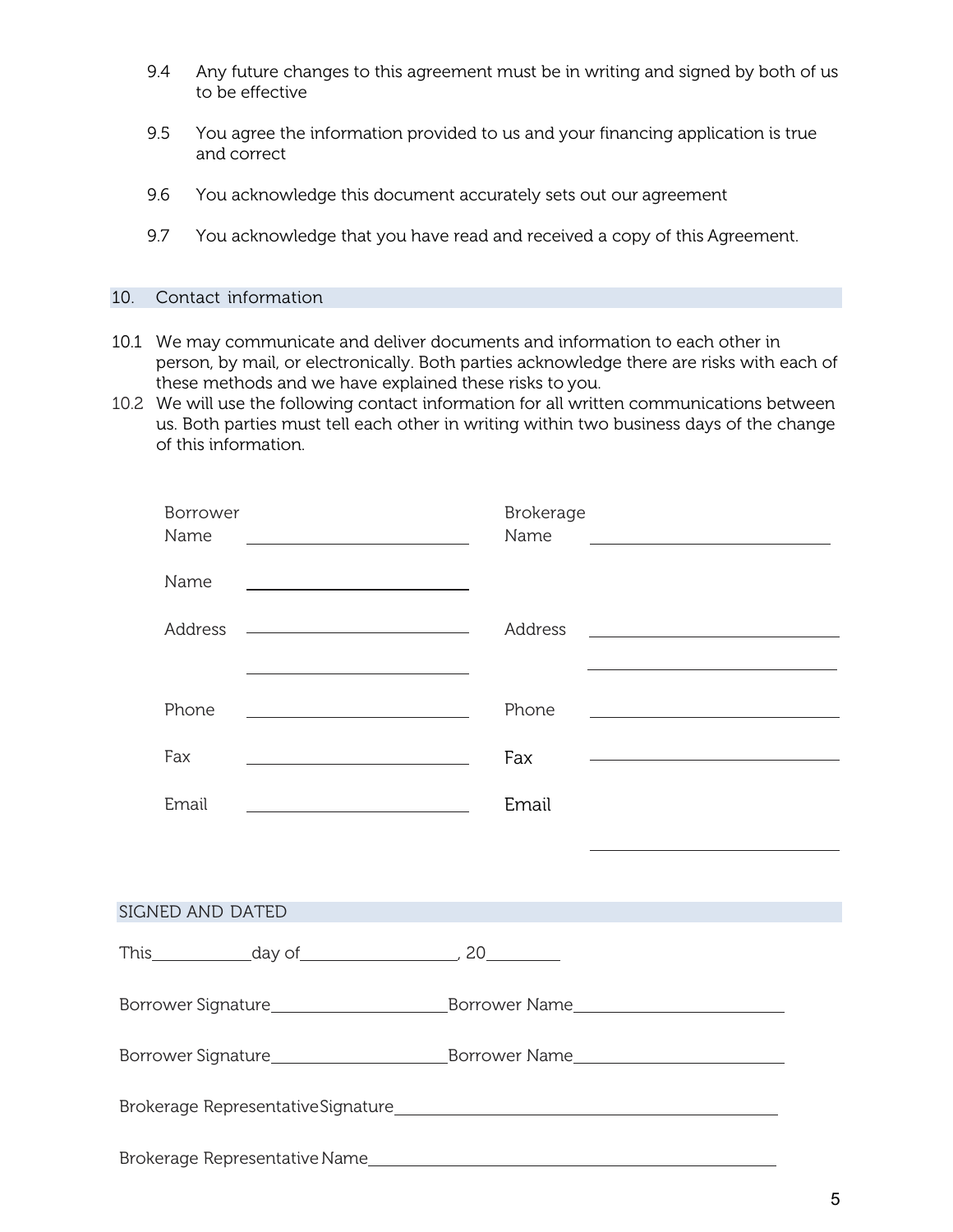

Customer Status Acknowledgment and Consent

Mortgage Brokerage is Sole Agent for the private lender Borrower is a customer

the Mortgage Brokerage (we)

and

the Borrower(s) (you)

## **1.** Services

- 1.1 We will collect your personal and/or confidential information to determine your identity and credit eligibility.
- 1.2 We will submit your financing application and other documentation to the private lender.
- 1.3 If requested, provide the names of real estate associates, real estate appraisers, insurance agents, or other, but we will not recommend any particular professional to you

## **2.** Personal and confidential information

- 2.1 You give your consent to us to collect, maintain, use, and disclose your personal and/or confidential information for the purpose of this Agreement and for all uses consistent with arranging and/or renewing loans, mortgages or other financing.
- 2.2 You agree, we will collect your personal and/or confidential information from any person or source that has personal and/or confidential informationabout you. You authorize them to release your personal and/or confidential information to us.
- 2.3 You agree we can provide your personal and/or confidential information and financing application to each potential private lender, insurer, insurance agent/broker or service provider, and they may receive this information, maintain records relating to you, including your Social Insurance Number if you provideit.
- 2.4 You agree, each potential private lender, and we can verify any information from any source for the purposes of this agreement and arranging and/or renewing loans, mortgages or other financing.
- 2.5 You agree we will retain your personal and/or confidential information for safe keeping in accordance with the *Real Estate Act*, Rules, and Regulations, the *Personal Information Protection Act* (PIPA) and, if applicable, the *Personal Information Protection and Electronic Documents Act* (*PIPEDA*), whether or not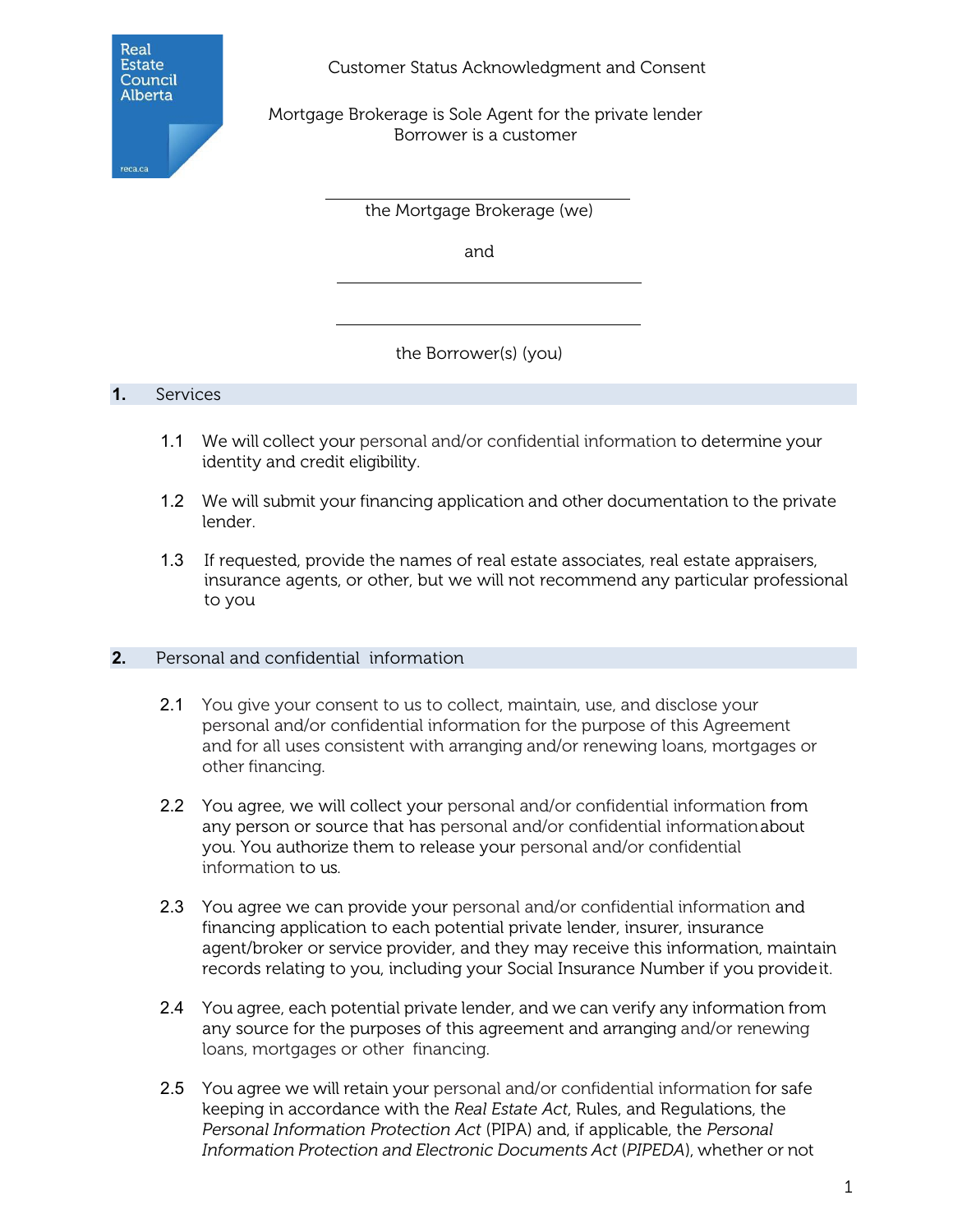your financing is approved or funded. You agree, we may send the application and personal and/or confidential information to a corporate office of the brokerage and hold the information securely with access restricted to individuals having a need to deal with the information.

- 2.6 We will not:
	- a) other than the purposes in 2.1, give out any of your personal and/or confidential information without your consent, unless required by law.
	- b) use personal and/or confidential information we receive from you or that we get from performing under this agreement for any other purpose than those in this agreement unless you agree in writing
- 2.7 Our duty to keep your information confidential continues after this agreement ends.
- 2.8 You understand the use of the information is to determine your crediteligibility.
- 2.9 You agree we may advise about the state about the state about about the state about about about about the state about  $\sim$ the progress of your application.
- 2.10 You agree we may add your name and contact information to our client lists at the end of the term of this service agreement to tell you about our services through electronic means. I/we agree Initials I/we do Initials I/we do not agree

## **3.** Our role

- 3.1 You have decided not to have an agent represent you. This means that you will not have the advantages, protection, and services that go with agency. You understand that:
	- a) we have no agency obligations to you, especially fiduciary ones. In a fiduciary relationship, you rely on someone to act in your best interests
	- b) we cannot use our judgment on your behalf, give you advice, or act in your best interests
- 3.2 We are the agent of the private lender (our client) in whose product you are interested. Therefore, we must:
	- a) be loyal to our client
	- b) act in our client's best interests
	- c) give our client all information you give to us, even if it is confidential, unless we received the personal and/or confidential information from you while we were your agent
	- d) not give you information or advice that is not in our client's interests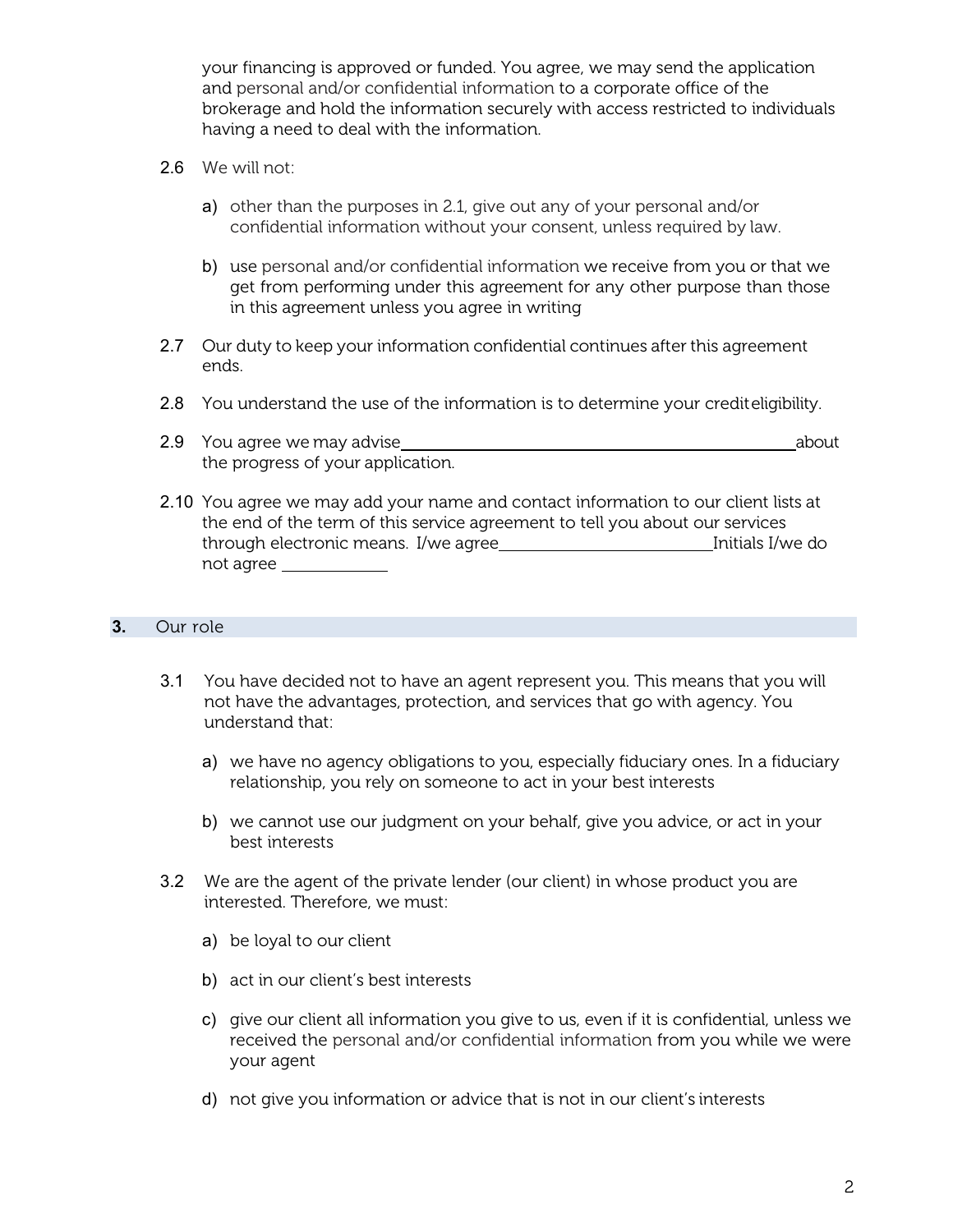#### **4.** Our responsibilities

- 4.1 We will review your personal and/or confidential information and documents received to confirm your identity and your credit eligibility. If further verification is required, we will notify all parties to any contemplated transaction of any changes.
- 4.2 We may provide related financial services.
- 4.3 We will only represent the private lender.
	- a) Our responsibilities to you are:
		- i. be honest
		- ii. exercise reasonable care and skill
		- iii. provide you with correct information
		- iv. gather information on the property you want to finance and your financial situation
		- v. explain the private lender'(s) mortgageoptions
		- vi. complete and submit documentation to the private lender as you instruct
		- vii. keep you informed of the progress of the transaction,and
		- viii. communicate information between the private lender and you in a timely way
		- *ix.* hold all money received from you under the provisions of the *Real Estate Act*
		- x. provide you with a copy of this acknowledgment atsigning.
	- b) Our responsibilities to the private lender are:
		- i. exercise reasonable care and skill
		- ii. Act honestly
		- iii. negotiate favourable terms
		- iv. maintain confidentiality
		- v. disclose information
		- vi. act in person
		- vii. obey lawful instructions
		- viii. perform mandate
		- ix. and include the fiduciary duties of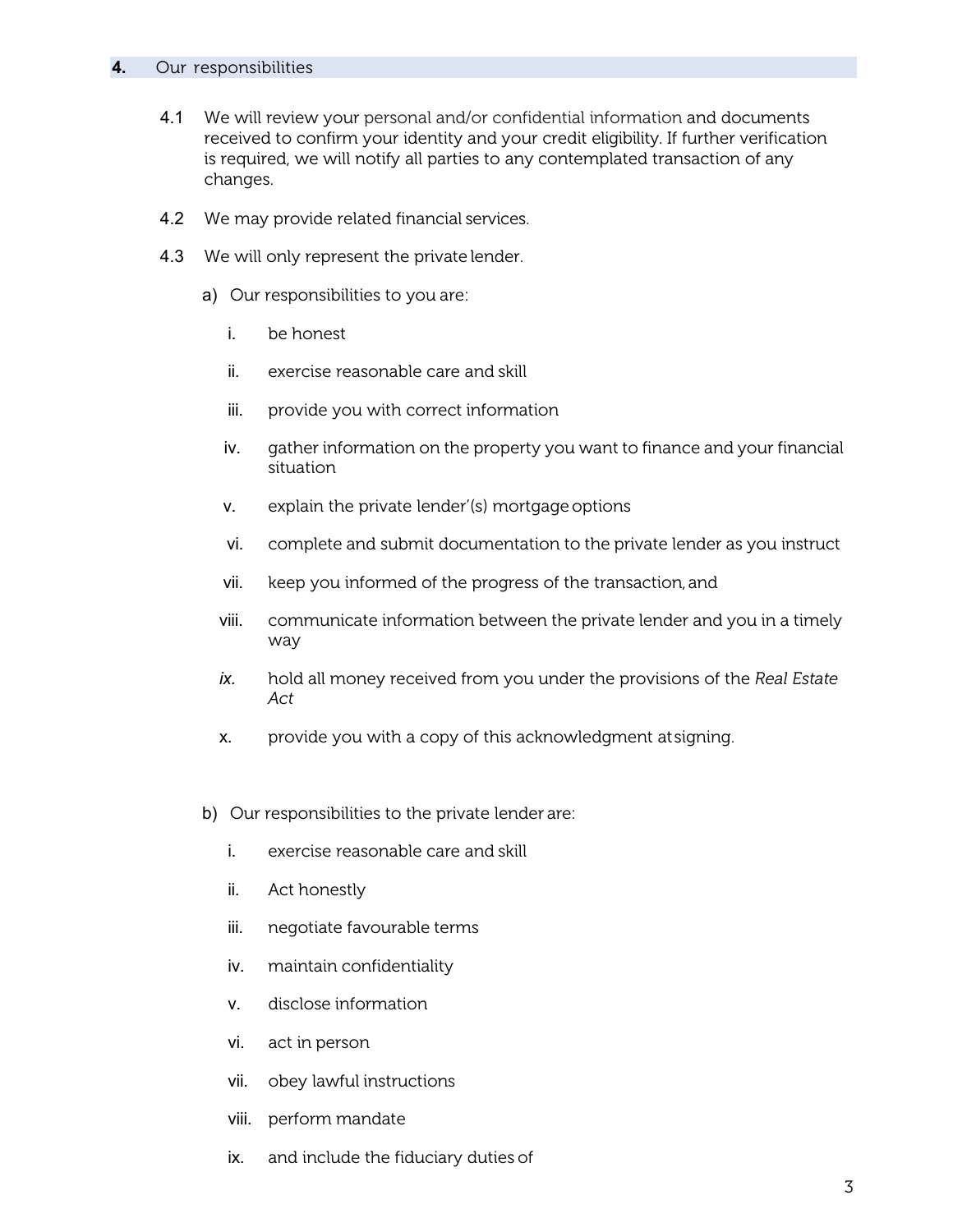- utmost loyalty
- avoid conflicts of interest
- disclose conflicts of interest
- not make secret profits
- handle confidential information properly
- to make a full accounting

#### **5.** Your responsibilities:

- 5.1 Communicate and cooperate with us.
- 5.2 Be honest.
- 5.3 Give us personal and/or confidential information and financial information and keep us updated on any changes.
- 5.4 Pay all applicable expenses for a:

 $\square$  credit report  $\square$  appraisal Alberta Registries report  $\square$  courier charges

for the purpose of this agreement whether or not you receive approval or funding. We will discuss these expenses with you.

5.5 Pay for any costs we incur to verify your personal and/or confidential information.

## **6.** Credit Report Consent:

6.1 You authorize us to obtain credit report(s) from Equifax, TransUnion or

## **7.** Our fee

8.1  $\Box$  You will pay us a fee of <u>equal to see for arranging your mortgage</u>, either:

 $\square$  from the proceeds of the mortgage advance or

- $\square$  directly to our brokerage after you accept and receive the private lender's final commitment to fund the mortgage and you have received the Cost of Credit Disclosure required under the Consumer Protection Act. The Cost of Credit Disclosure must be signed two business days before you pay the fee or you may waive the two day time period.
- 8.2  $\Box$  We will receive our fee for this mortgage transaction from the private lender.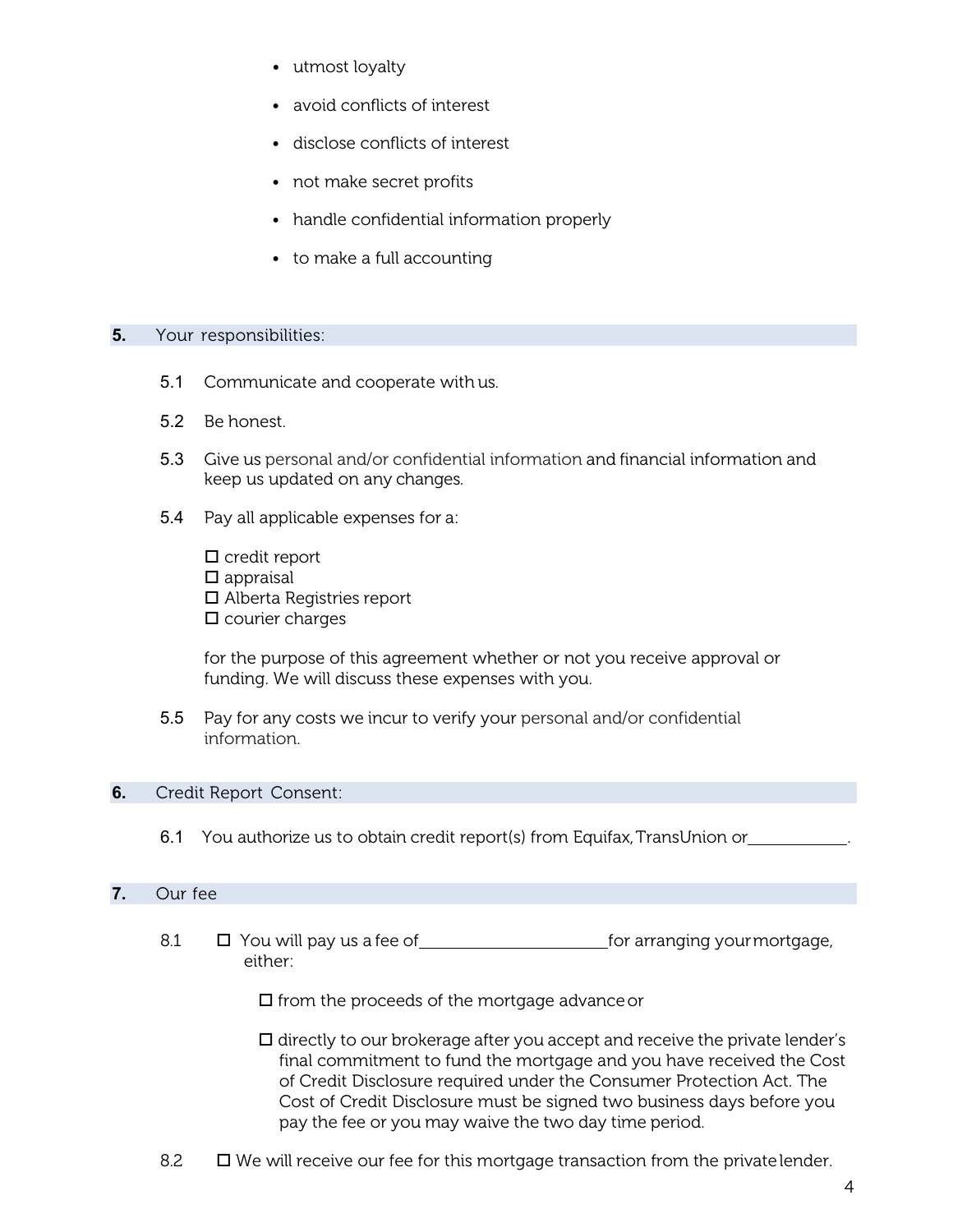#### 9. Your acknowledgment

- 9.1 You acknowledge that:
	- (a) you have read this acknowledgement
	- (b) this acknowledgement does not make us youragent
	- (c) you had the opportunity to get independent advice before signing this acknowledgement
	- (d) this acknowledgement accurately sets out what we and you understand.

#### 10. Other details about this acknowledgment and consent

10.1 The laws of the Province of Alberta govern thisacknowledgement.

### 11. Contact information

11.1 The following contact information must be used for all written communications between us and you. If this contact information changes, we and you must tell each other in writing within two business days of the change.

| Borrower                                                                                                                      | <b>Brokerage</b>                                                                                                              |
|-------------------------------------------------------------------------------------------------------------------------------|-------------------------------------------------------------------------------------------------------------------------------|
| Name<br><u> Alexandria de la contrada de la contrada de la contrada de la contrada de la contrada de la contrada de la c</u>  | Name<br><u> 1989 - John Stein, mars and de Britain and de Britain and de Britain and de Britain and de Britain and de Br</u>  |
| Name                                                                                                                          |                                                                                                                               |
| Address<br><u> 1989 - Andrea Stadt, fransk politik (d. 1989)</u>                                                              | Address                                                                                                                       |
| the control of the control of the control of the control of the control of                                                    | the control of the control of the control of the control of the control of the control of                                     |
| Phone<br><u> Alexandria de la contrada de la contrada de la contrada de la contrada de la contrada de la contrada de la c</u> | Phone<br><u> 1989 - Johann Barbara, martin amerikan basar dan berasal dalam basa dalam basar dalam basar dalam basar dala</u> |
| Fax<br><u> 1989 - Johann Barn, fransk politik amerikansk politik (</u>                                                        | Email                                                                                                                         |
| Fax                                                                                                                           | <u> 1989 - Johann John Stone, mars et al. (</u><br>Email                                                                      |
| SIGNED AND DATED                                                                                                              |                                                                                                                               |
|                                                                                                                               |                                                                                                                               |
|                                                                                                                               |                                                                                                                               |
|                                                                                                                               |                                                                                                                               |
|                                                                                                                               |                                                                                                                               |
|                                                                                                                               |                                                                                                                               |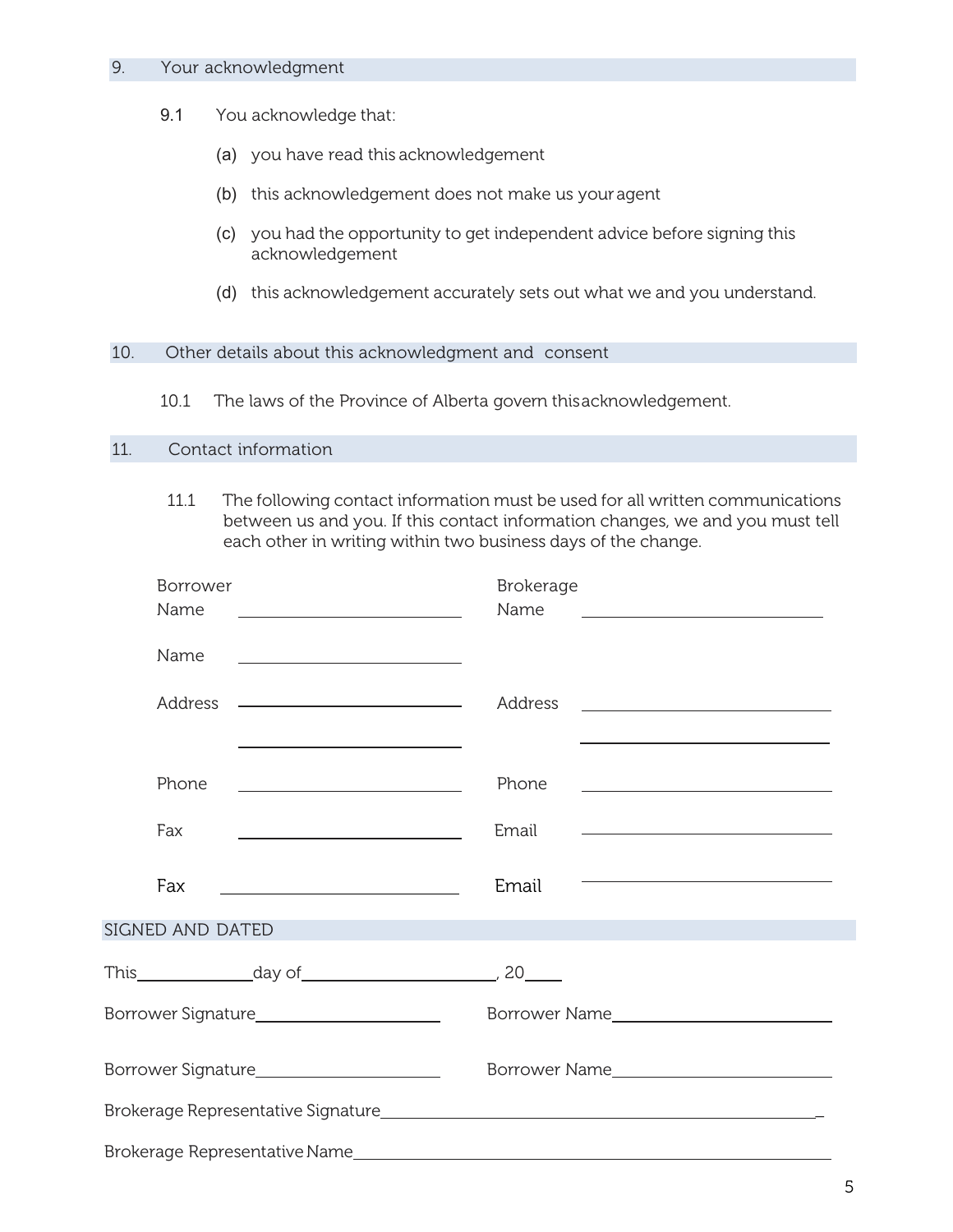

reca.ca

# **Know Your Client Form – Private Lender Clients**

#### Personal and Confidential Information

Please complete the following information regarding your personal circumstances. You give your consent to us to collect, maintain, use, and disclose your personal and/or confidential information for the purpose of this private mortgage We will use this information to help ensure that any recommendations we make are suitable for you.

Personal Information is defined in the *Personal Information Protection Act* (PIPA) of Alberta and, if applicable, the *Personal Information Protection and Electronic Documents Act* (PIPEDA). Confidential information is defined in the *Real Estate Act* (REA) Rules*.* Your confidential information may include personal information. You agree we will retain your personal and/or confidential information for safe keeping in accordance with the *Real Estate Act*, Rules, and Regulations, the Personal Information Protection Act (PIPA) and, if applicable, the Personal Information Protection and Electronic Documents Act (PIPEDA). You agree we may send the application and personal and/or confidential information to a corporate office of the brokerage and hold the information securely with access restricted to individuals having a need to deal with the information. We will not: a) give out any of your personal and/or confidential information without your consent, unless required by law b) use personal and/or confidential information we receive from you or that we get from performing under our service agreement for any other purpose than those in that agreement unless you agree in writing. Our duty to keep your information confidential continues after the service agreement ends.

If an individual, your:

|                                                                                                                                                                      | $home \begin{tabular}{c} home \end{tabular}$ |
|----------------------------------------------------------------------------------------------------------------------------------------------------------------------|----------------------------------------------|
| BIRTH DATE: (DD/MM/YYYY) _____________________                                                                                                                       | business $\frac{1}{1}$                       |
|                                                                                                                                                                      |                                              |
| SIN:                                                                                                                                                                 |                                              |
| EMPLOYER:                                                                                                                                                            | OCCUPATION:________________________          |
|                                                                                                                                                                      |                                              |
|                                                                                                                                                                      |                                              |
| If a corporation or other, the:                                                                                                                                      |                                              |
| Name of Corporation, Partnership, Sole Proprietorship, or Other:                                                                                                     |                                              |
| ,我们也不会有什么?""我们的人,我们也不会有什么?""我们的人,我们也不会有什么?""我们的人,我们也不会有什么?""我们的人,我们也不会有什么?""我们的人<br>,我们也不会有什么。""我们的人,我们也不会有什么?""我们的人,我们也不会有什么?""我们的人,我们也不会有什么?""我们的人,我们也不会有什么?""我们的人 |                                              |
|                                                                                                                                                                      |                                              |
|                                                                                                                                                                      |                                              |
|                                                                                                                                                                      |                                              |
|                                                                                                                                                                      |                                              |
|                                                                                                                                                                      |                                              |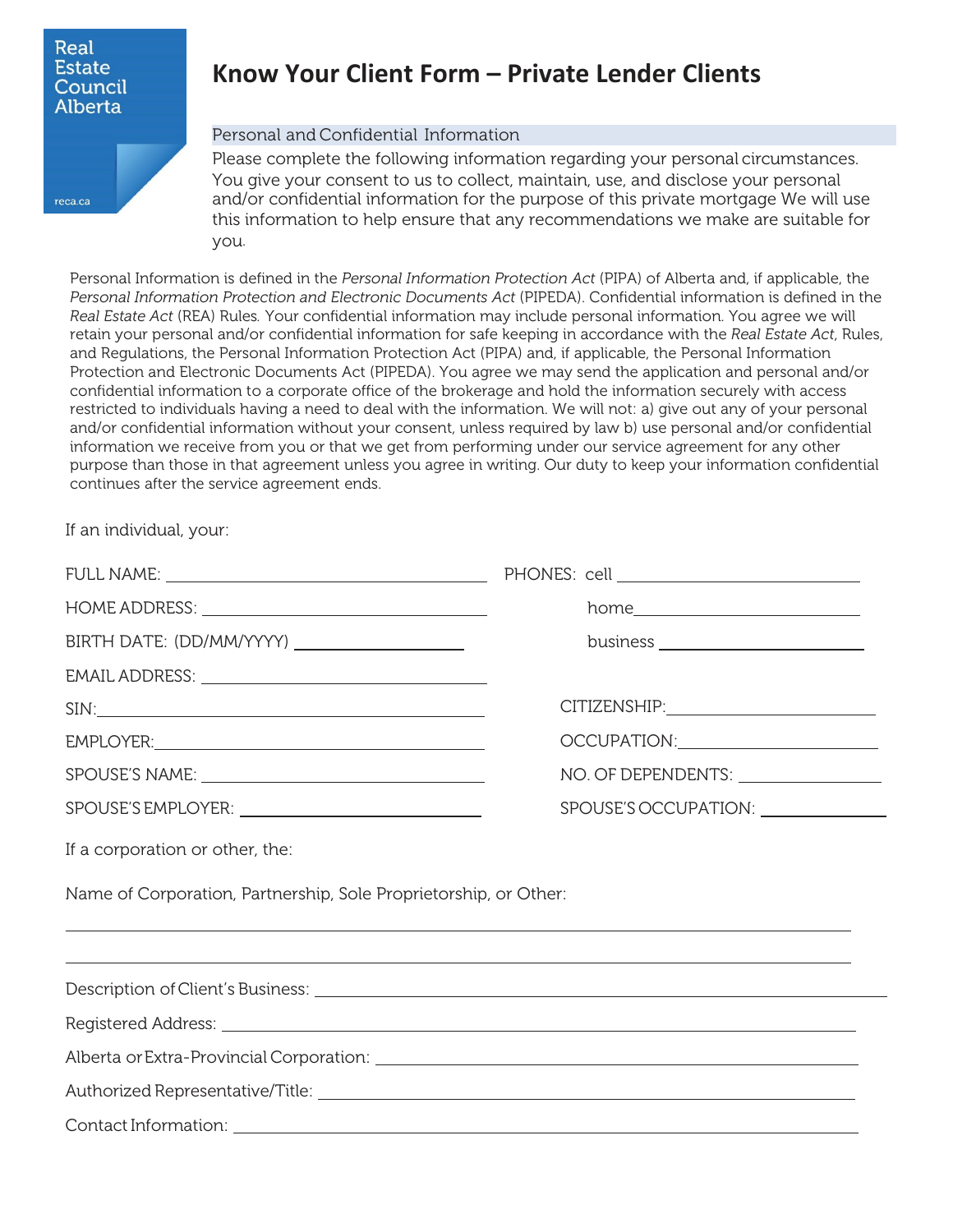List of Any Individual:

- a) who is a beneficial owner of, or exercises direct or indirect control or direction over, more than 25% of the voting rights attached to the outstanding voting securities of the corporation, or
- b) in the case of a partnership or trust, exercises control over the affairs of the partnership or trust

| traded? |                      | Are you a senior officer or director, or otherwise an insider of a company whose shares are publicly                                                                                                                                                                                                                              |
|---------|----------------------|-----------------------------------------------------------------------------------------------------------------------------------------------------------------------------------------------------------------------------------------------------------------------------------------------------------------------------------|
|         | $\square$ Yes        | $\Box$ No                                                                                                                                                                                                                                                                                                                         |
|         | $\Box$ Yes           | Do other persons have a financial interest in this mortgage?<br>$\square$ No                                                                                                                                                                                                                                                      |
|         |                      | Are you a politically exposed person or a head of an international organization?                                                                                                                                                                                                                                                  |
|         | $\Box$ Yes           | $\square$ No                                                                                                                                                                                                                                                                                                                      |
|         |                      |                                                                                                                                                                                                                                                                                                                                   |
|         | Investment Knowledge |                                                                                                                                                                                                                                                                                                                                   |
| □       |                      | Which of the following categories best describes your knowledge of investing?<br>Extensive - you have good business and economic knowledge, follow the markets regularly and<br>have traded in and understand most types of investment securities, including securities sold by<br>way of exemption from prospectus requirements. |
| □       |                      | Good – you have some knowledge of the basic characteristics of both fixed income securities and<br>common shares, as well as a basic understanding of the degree of risk and reward inherent in                                                                                                                                   |

- $\Box$  Limited you have only invested in simple securities such as GICs (guaranteed investment certificates) or well-known common shares traded on an exchange, largely based on the advice of others.
- $\Box$  Nil.

.

these types of securities.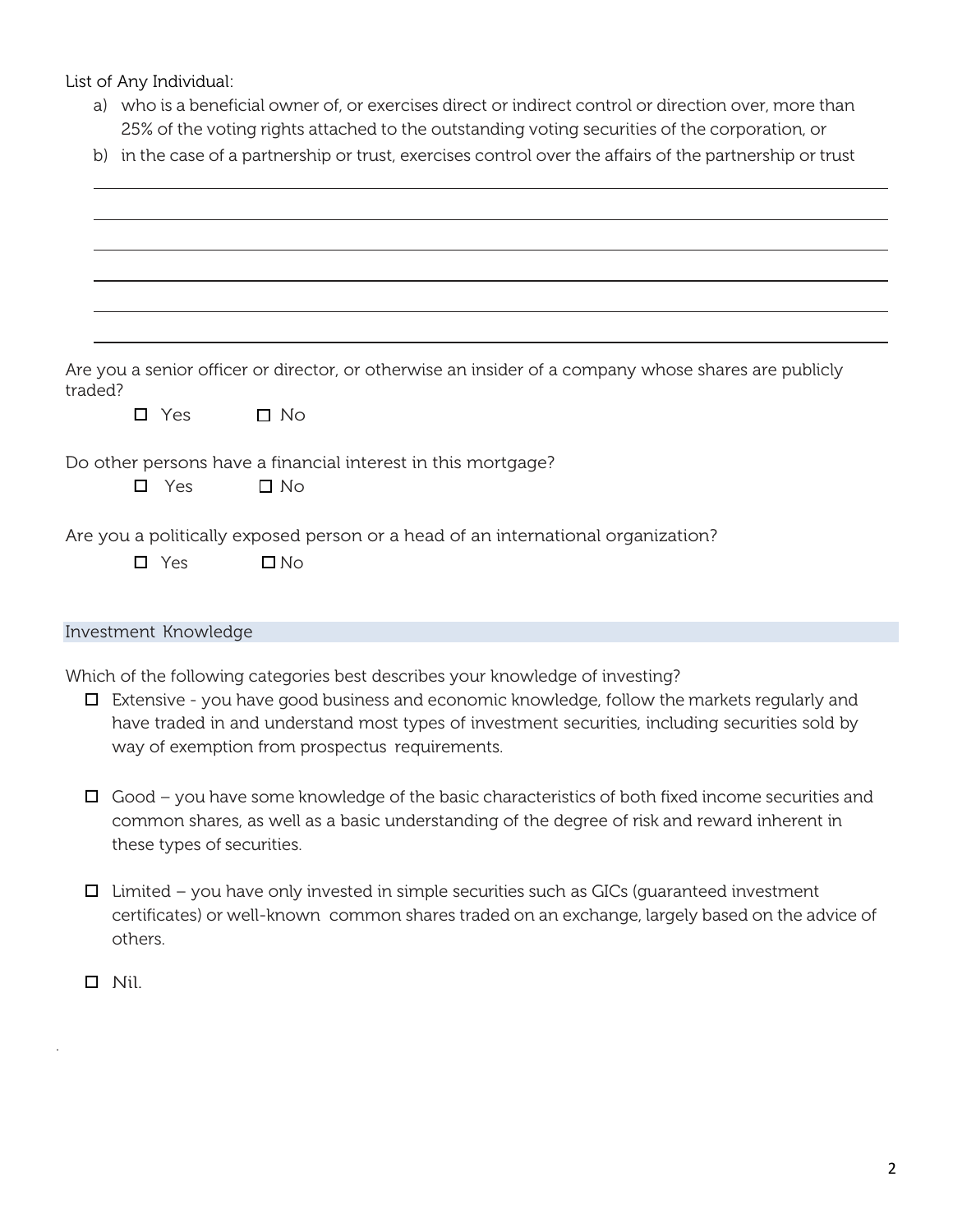| Investment Experience                                                                                                          |
|--------------------------------------------------------------------------------------------------------------------------------|
| $\square$ Stocks<br>$\square$ Bonds<br>$\Box$ GICs<br>$\square$ Mutual Funds $\square$ Exempt Securities<br>$\Box$ Derivatives |
| $\square$ Mortgage backed securities $\square$ Segregated funds (insurance product) $\square$ Nil $\square$ Other              |
| Notes:                                                                                                                         |
|                                                                                                                                |
|                                                                                                                                |
| Lending Experience                                                                                                             |
| Do you have any previous private mortgage lending experience?                                                                  |
| $\square$ No<br>$\square$ Yes                                                                                                  |
| Notes:                                                                                                                         |
|                                                                                                                                |
|                                                                                                                                |
|                                                                                                                                |
| Client Income                                                                                                                  |
| What is your approximate gross annual income from all sources?                                                                 |
| \$.<br><u> 1989 - Johann Barbara, martxa alemaniar a</u>                                                                       |
|                                                                                                                                |
| $\Box$ My annual income is relatively stable<br>$\Box$ My annual income is variable                                            |
|                                                                                                                                |
| Notes:                                                                                                                         |
|                                                                                                                                |
|                                                                                                                                |
| Spousal Income (if applicable)                                                                                                 |
| What is your spouse's approximate annual income from all sources?                                                              |
| \$.                                                                                                                            |
|                                                                                                                                |
| Annual income is relatively stable<br>$\Box$<br>Annual income is variable<br>$\Box$                                            |
|                                                                                                                                |
| Notes:                                                                                                                         |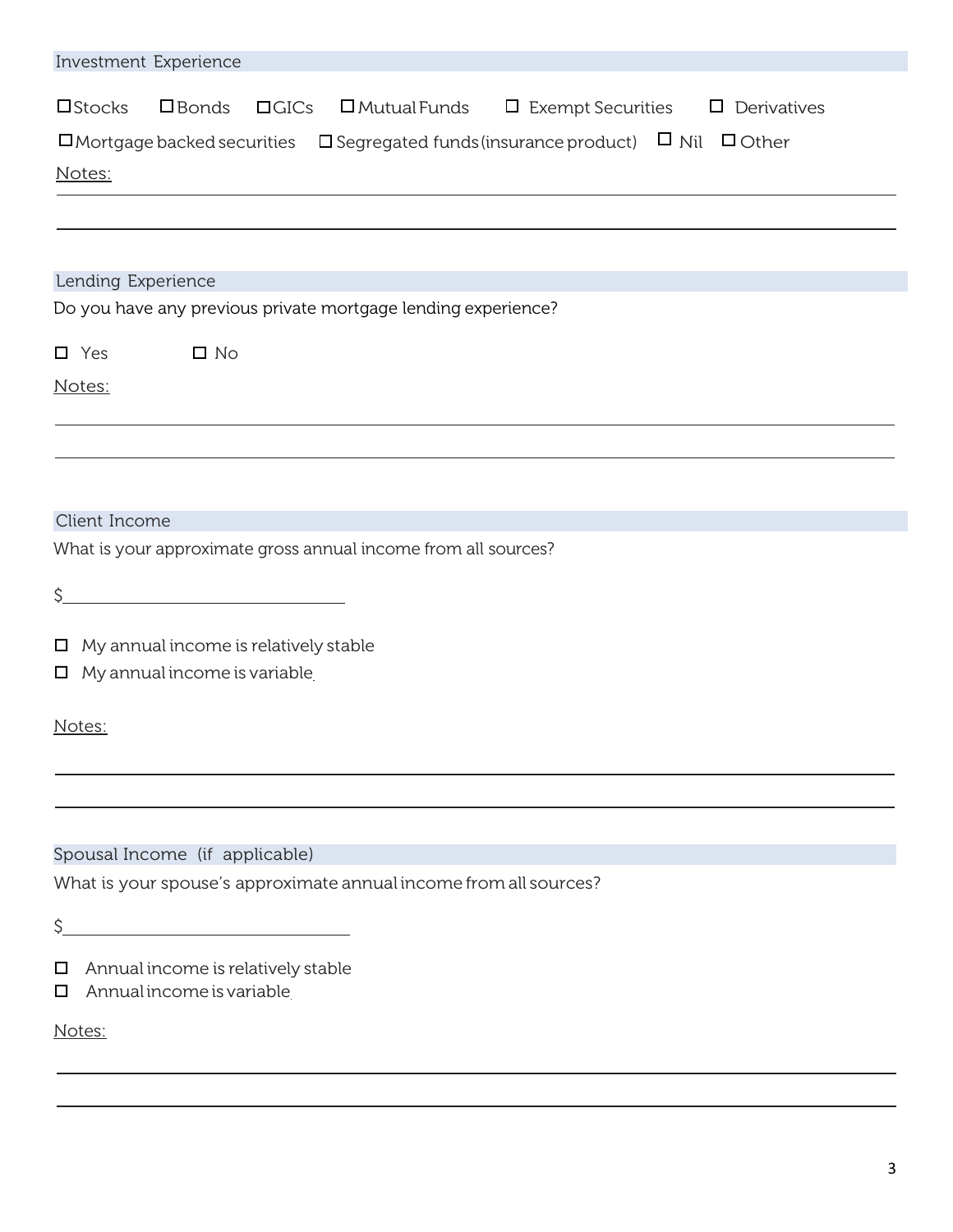|              | Client Net Worth (includes spouse) Please provide an estimate of the value of your assets and |  |  |  |
|--------------|-----------------------------------------------------------------------------------------------|--|--|--|
| Liabilities. |                                                                                               |  |  |  |

*Estimated Financial Assets* - Examples – cash/savings accounts; GICs; mutual funds, stocks, exempt securities, other: List type of financial asset and estimate of amount owned:

|                                                                                            |     | (A) Total Financial Assets              | S   |
|--------------------------------------------------------------------------------------------|-----|-----------------------------------------|-----|
| Line of credit or other debt to facilitate investments or secured against financial assets |     |                                         |     |
|                                                                                            |     |                                         |     |
|                                                                                            |     |                                         |     |
|                                                                                            |     |                                         |     |
| <u> 1989 - Johann Barn, amerikansk politiker (d. 1989)</u>                                 |     |                                         |     |
|                                                                                            | (B) | Liabilities related to Financial Assets | Ś   |
|                                                                                            |     |                                         |     |
|                                                                                            |     | Estimated Net Financial Assets (A-B)    | \$. |
| <b>Estimated Non-Financial Assets</b>                                                      |     |                                         |     |
| Home                                                                                       |     |                                         |     |
| Other Real Estate                                                                          |     |                                         |     |
| Autos                                                                                      |     |                                         |     |
| <b>Business Assets</b>                                                                     |     |                                         |     |
| Other $-$ list                                                                             |     |                                         |     |
|                                                                                            |     |                                         |     |
|                                                                                            |     |                                         |     |
|                                                                                            |     |                                         |     |
|                                                                                            |     |                                         |     |
|                                                                                            | (C) | Total Non-Financial Assets              |     |
| <b>Estimated Other Liabilities</b>                                                         |     |                                         |     |
|                                                                                            |     |                                         |     |
| Mortgage                                                                                   |     |                                         |     |
| Car loan                                                                                   |     |                                         |     |
| Credit Card Debt                                                                           |     |                                         | ¢   |
| Other $-$ list                                                                             |     |                                         |     |
|                                                                                            |     |                                         | \$  |
|                                                                                            |     |                                         |     |
|                                                                                            |     |                                         |     |
|                                                                                            |     |                                         |     |
|                                                                                            |     |                                         |     |
|                                                                                            |     | Total Other Liabilities<br>(D)          |     |
|                                                                                            | (E) | Estimated Net Worth(A-B)+(C-D)          | S   |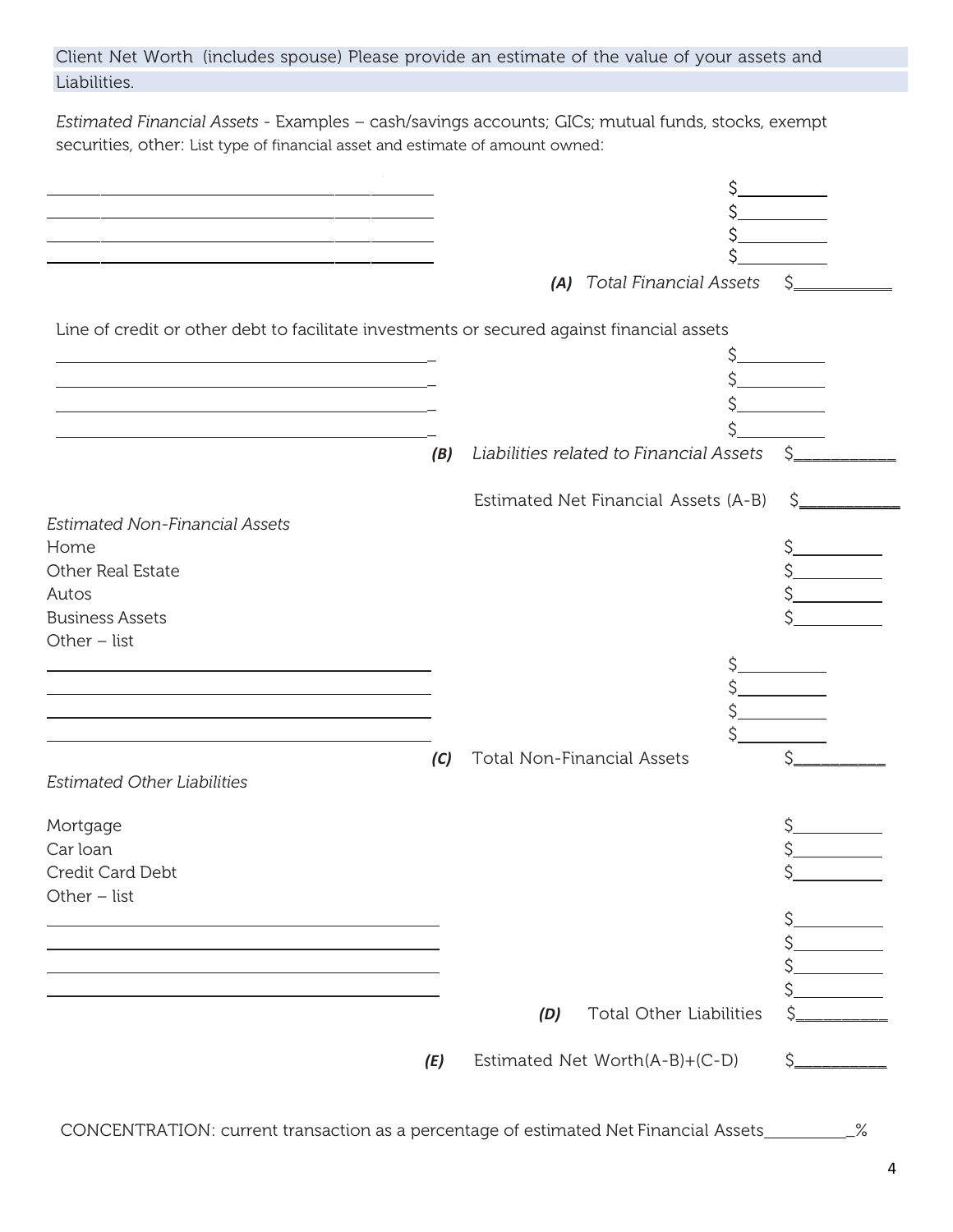|                                                        | Risk Tolerance - This section documents your willingness and ability to assume risk.                                                                                                                                                                                                    |
|--------------------------------------------------------|-----------------------------------------------------------------------------------------------------------------------------------------------------------------------------------------------------------------------------------------------------------------------------------------|
| Low                                                    | I am comfortable accepting lower returns for a higher degree of liquidity and/or stability. I am<br>seeking to minimize risk and loss of principal.                                                                                                                                     |
| Medium                                                 | I value higher long-term returns and I am willing to accept the risk of moderate losses. The                                                                                                                                                                                            |
| High                                                   | ability to sell or liquidate the mortgage (liquidity) is a secondary concern.<br>I wish to maximize returns and I can accept the significant risk that private mortgage<br>lending entails. I can endure significant potential for loss. Liquidity is generally not a<br>concern to me. |
|                                                        | My General Risk Tolerance                                                                                                                                                                                                                                                               |
|                                                        | % Low ________________% Medium _____________% High                                                                                                                                                                                                                                      |
| This Mortgage Risk                                     |                                                                                                                                                                                                                                                                                         |
|                                                        |                                                                                                                                                                                                                                                                                         |
| Notes:                                                 |                                                                                                                                                                                                                                                                                         |
|                                                        |                                                                                                                                                                                                                                                                                         |
|                                                        |                                                                                                                                                                                                                                                                                         |
|                                                        | TIME HORIZON FOR THIS MORTGAGE - Indicate the period from now to when you will need to access a                                                                                                                                                                                         |
|                                                        | significant portion of the money you lend for this mortgage.                                                                                                                                                                                                                            |
|                                                        | $\Box$ Need these funds in case of emergency                                                                                                                                                                                                                                            |
|                                                        |                                                                                                                                                                                                                                                                                         |
|                                                        | □ Less than 1 yr. $\Box$ 1 - 3 yrs. $\Box$ 4 - 5 yrs. $\Box$ 6 - 9 yrs. $\Box$ 10 yrs. or more                                                                                                                                                                                          |
| Notes:                                                 |                                                                                                                                                                                                                                                                                         |
|                                                        |                                                                                                                                                                                                                                                                                         |
|                                                        | INVESTMENT OBJECTIVES FOR THIS MORTGAGE                                                                                                                                                                                                                                                 |
| □                                                      | Income - My objective is to generate fixed income. I am less concerned with an increase invalue.                                                                                                                                                                                        |
| □                                                      | Growth - My objective is capital gains over time.                                                                                                                                                                                                                                       |
| $\Box$                                                 | Balanced - My objective is a blend of growth and income.                                                                                                                                                                                                                                |
| $\Box$                                                 | Capital Preservation - My objective is to save money with the least risk of loss.                                                                                                                                                                                                       |
| Other<br>□                                             |                                                                                                                                                                                                                                                                                         |
| Notes:                                                 |                                                                                                                                                                                                                                                                                         |
|                                                        |                                                                                                                                                                                                                                                                                         |
|                                                        |                                                                                                                                                                                                                                                                                         |
| $\mathcal{C}_{\Omega}$ iroo of $\mathcal{C}_{1}$ index | $l$ $\sim$ of $l$ $\sim$ $\sim$ $\sim$ $\sim$ $\sim$ $\sim$<br>$\Box V_{\Omega}$ $\Box$ $\Box$                                                                                                                                                                                          |

Sourceof Funds: Useof Leverage? Yes No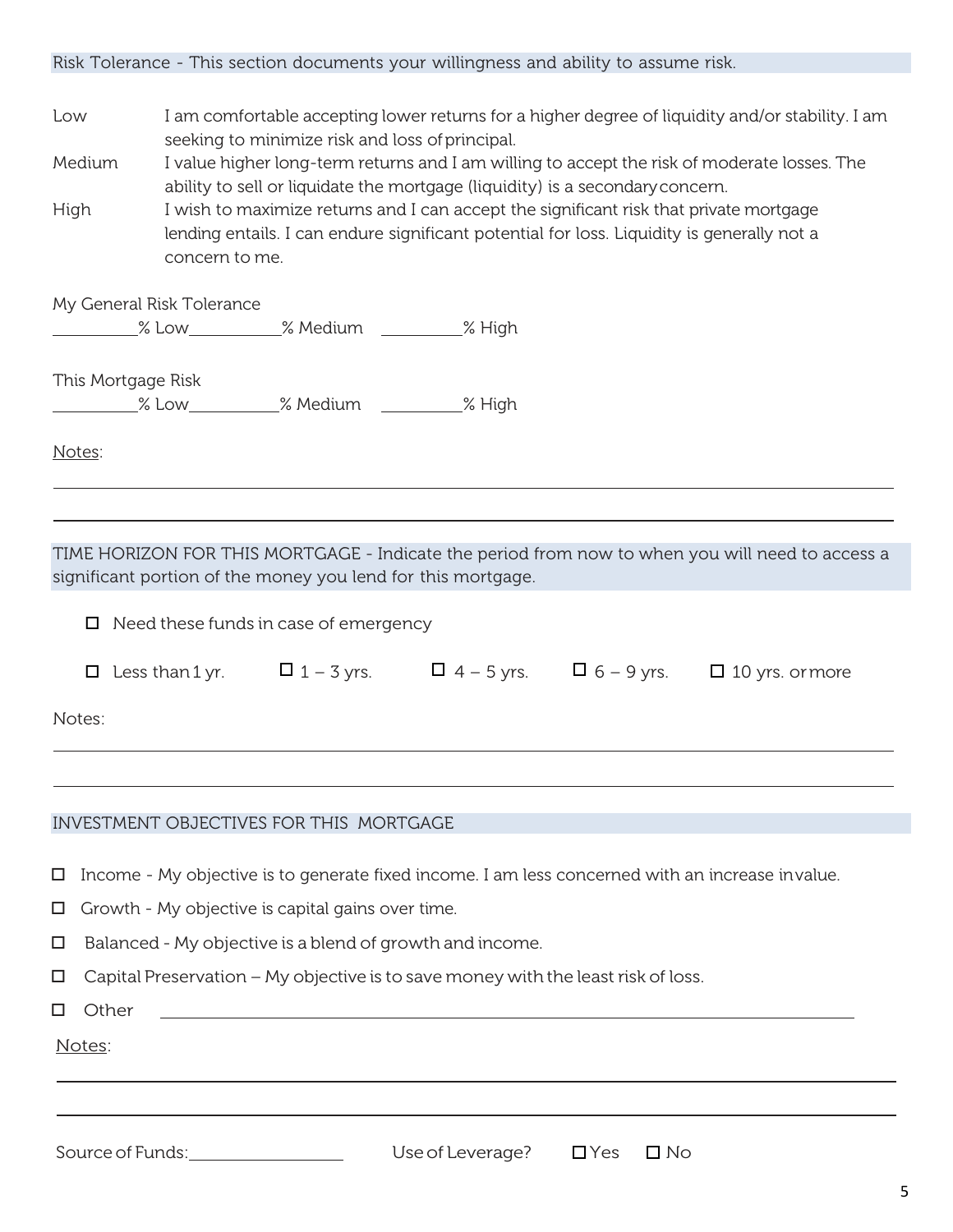## Checklist of additional information to be collected/delivered if applicable:

Identity Verification Information:

ID type, reference number and place of issue: which is a set of the set of the set of the set of the set of the set of the set of the set of the set of the set of the set of the set of the set of the set of the set of the

ID expiry date:

- $\Box$  Was a service agreement including relationship disclosure signed and provided to the client?
- $\Box$  If leverage used, did you discuss the additional risk?
- $\Box$  If a referral was made, was the appropriate referral arrangement disclosure provided to the client?
- $\Box$  Has the client been informed about direct and indirect fees applicable to the proposed mortgage?
- $\Box$  If joint account then document spousal investment knowledge, investment experience, lending experience and who is primary instruction provider.

## ACKNOWLEDGEMENT:

We acknowledge that we have discussed the risks and characteristics of mortgage lending and the client's situation including concentration in all mortgages funded by client inside and outside the brokerage, suitability as it relates to risk tolerance, financial circumstances, investment objectives, time horizon, age, income, etc.

The brokerage is required to set out conclusions concerning their suitability decision.

Mortgage lending is recommended:

 $\Box$  Yes  $\Box$  No.

The reasons mortgage lending is suitable or not suitable for the client:

Client agrees that the information provided in this form is true and accurate, and agrees to promptly notify the brokerage of any material changes in the clientinformation.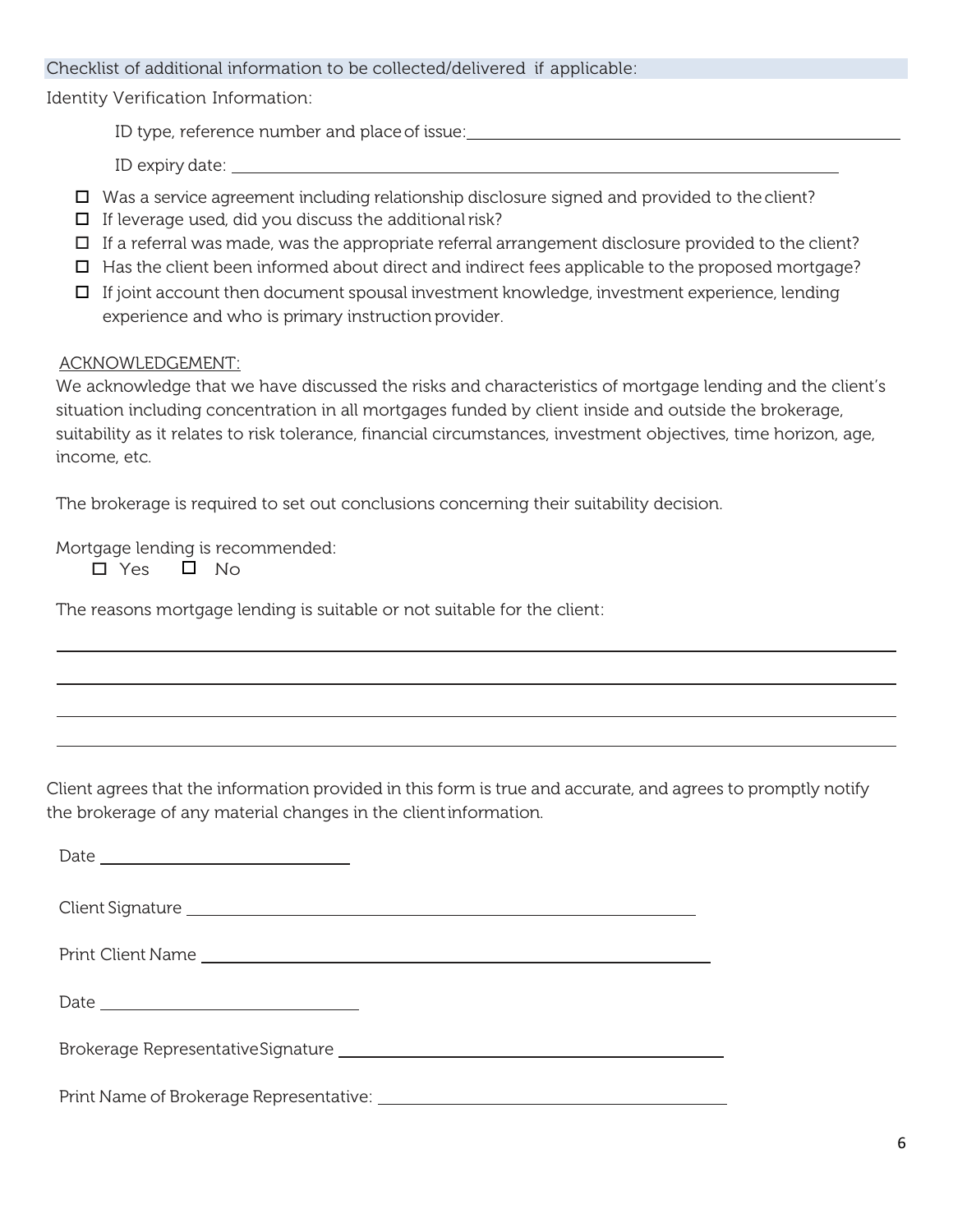

reca.ca

# Private Lender Disclosure Statement

This document provides disclosure regarding the risks of being a private lender or buying a mortgage in Alberta. A private lender is an individual private lender, a mortgage investment entity, or a syndicated mortgage lender. The mortgage broker and private lender must complete this document before the mortgage is advanced. Please retains copies of the completed document for your records.

## Mortgage Brokerage Information

| <b>Brokerage</b>           |  |  |
|----------------------------|--|--|
| Address                    |  |  |
|                            |  |  |
|                            |  |  |
|                            |  |  |
| Private lender Information |  |  |
| Name                       |  |  |
| Address                    |  |  |
|                            |  |  |
|                            |  |  |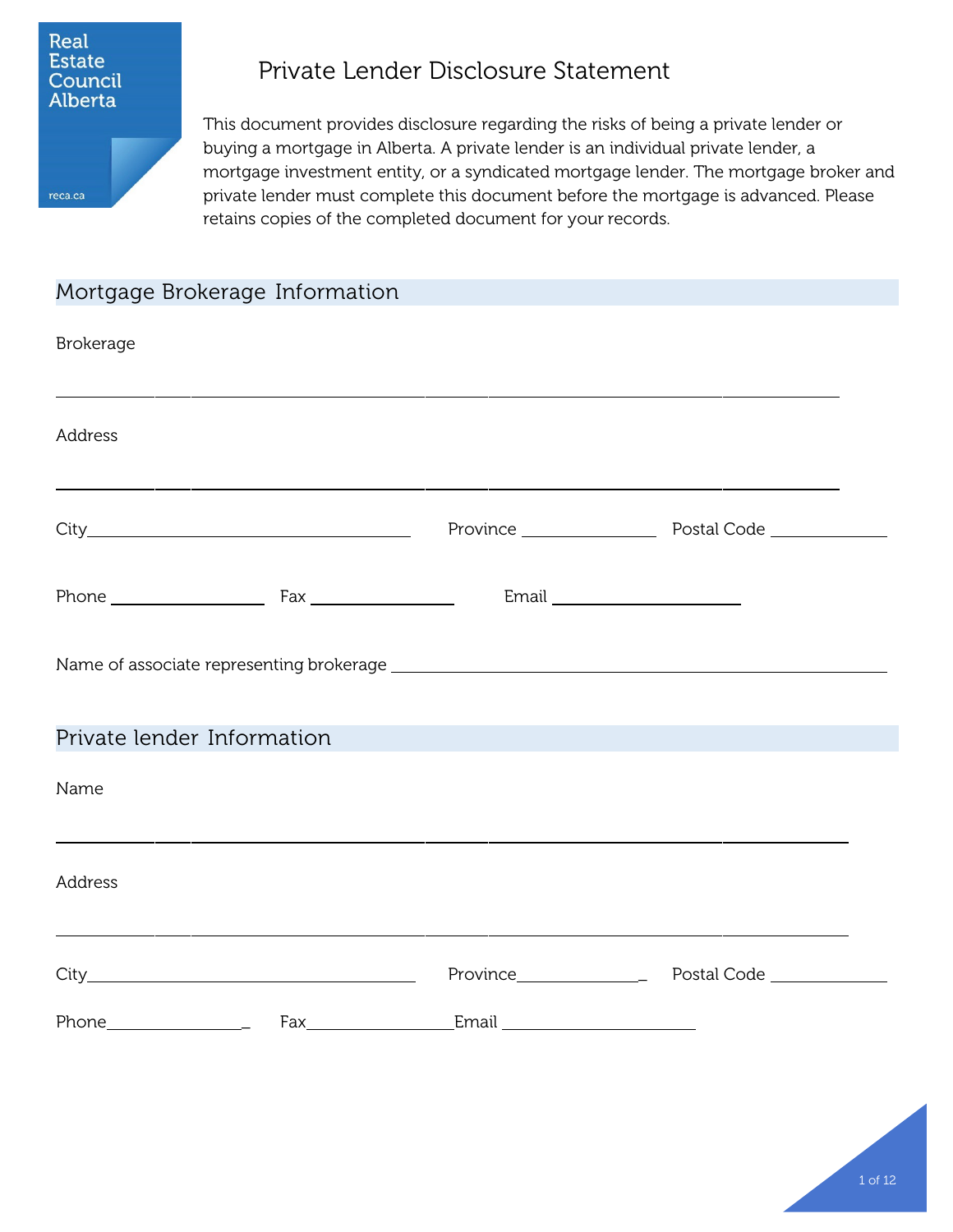# Private lender Acknowledgement

| I, 1. (Private lender Name) am a private lender (Private Name) am a private lender in a                                                                                                                        |
|----------------------------------------------------------------------------------------------------------------------------------------------------------------------------------------------------------------|
| mortgage transaction, disclosed in this document, and brokered by the above named mortgage brokerage.<br>I acknowledge receipt of this Private Lender Disclosure Statement (hereinafter called the "Disclosure |
| Statement") which has been signed by the Mortgage Brokerage and consists of three parts:                                                                                                                       |
| (1) Acknowledgement of Risk;                                                                                                                                                                                   |
| (2) Declaration by the Mortgage Brokerage; and                                                                                                                                                                 |
| (3) Mortgage summary and documentation.                                                                                                                                                                        |
|                                                                                                                                                                                                                |
| Private lender Signature et al. 2008 and 2008 and 2008 and 2008 and 2008 and 2008 and 2008 and 2008 and 2008 a                                                                                                 |
|                                                                                                                                                                                                                |
|                                                                                                                                                                                                                |
|                                                                                                                                                                                                                |
|                                                                                                                                                                                                                |
|                                                                                                                                                                                                                |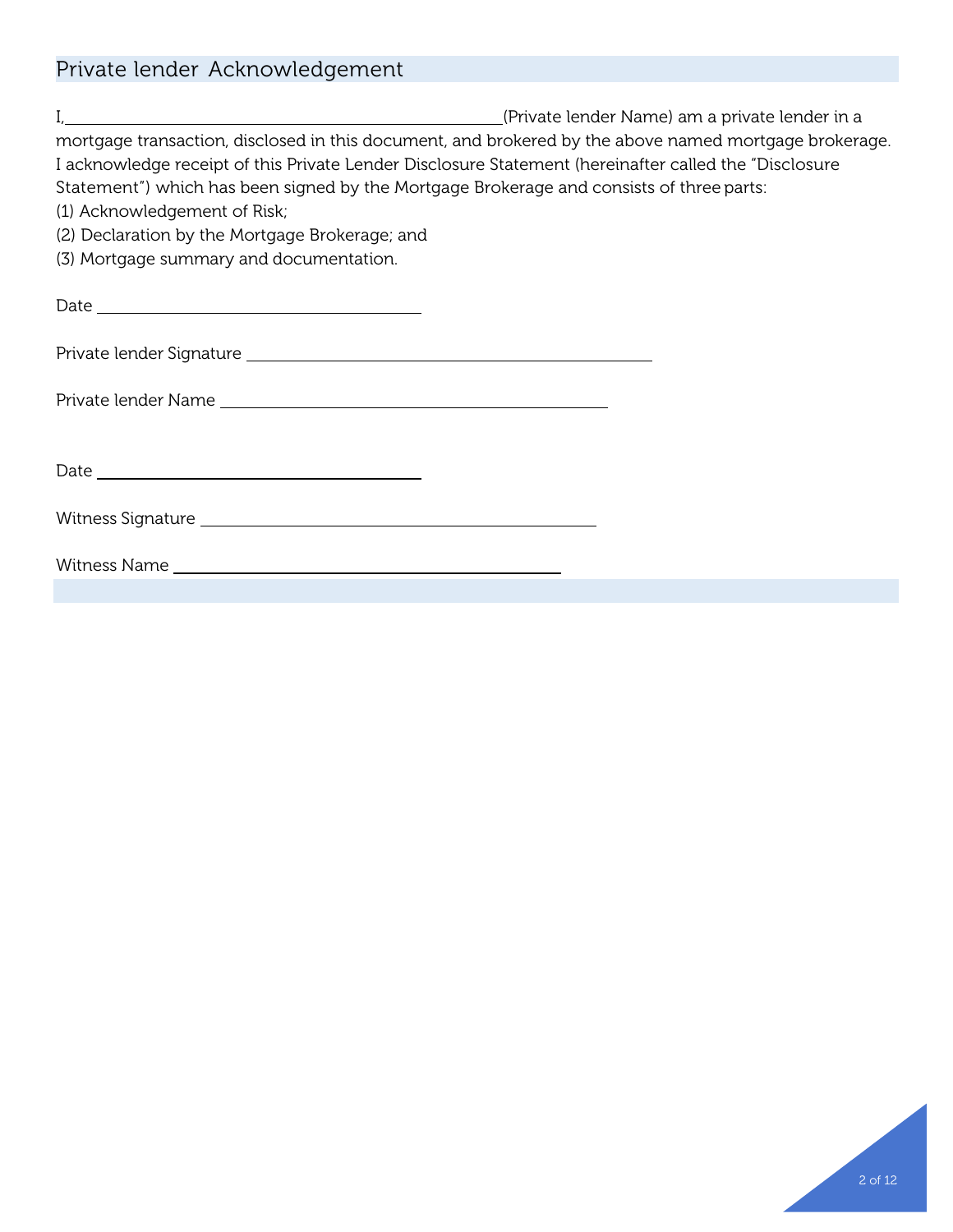## Part 1. Acknowledgement of Risk

- 1. All mortgages carry a risk. Carefully assess the risk of this mortgage before making a commitment.
- 2. Persons without a comprehensive understanding or work experience in the mortgage industryare not advised to become private lenders.
- 3. You are strongly advised to obtain independent legal advice before committing to lending.
- 4. Repayment of this mortgage is not insured by any Government.
- 5. This mortgage cannot be guaranteed by the mortgage brokerage. If you are not prepared to risk a loss, you should not consider lending.
- 6. Mortgages are not liquid, consider mortgages as a long term commitment.
- 7. If the mortgage is to fund a development, construction or commercial project, the repayment may depend on the successful completion of the project, within budget, and its successful leasing or sale.
- 8. If you are one of several private lenders in this mortgage, you may not be able to enforce repayment of your funds on your own if the borrower defaults.
- 9. You should inspect the property or project and the surrounding area before funding.
- 10. Environmental risk associated with a property can significantly impact the value and/or liability therefore legal advice should be consulted prior to funding a mortgage.
- 11. You should obtain an appraisal from an independent and licensed appraiser before funding.
- 12. In general, the higher the rate of return, the higher the risk.
- 13. The information in this Disclosure Statement is not intended to be a comprehensive list of factors to consider in making a decision concerning this mortgage. You should satisfy yourself regarding all factors relevant to this mortgage before you commit to lending.

Some of the risks associated with this mortgage include, but are not limited to, the following:

- 1. Repayment of the mortgage is dependent on the borrower's ability to make payments under the mortgage and on the financial strength of any person offering a personal covenant, guarantee or financial commitment; there is no assurance that the obligations will be satisfied and therefore you may not receive any return on your money, including any initial amount advanced.
- 2. Market values may change between the date of the most recent property assessment or appraisal and the date you complete the transaction set out in this Disclosure Statement.
- 3. Property values may change over time, which may result in you incurring losses in the event of a foreclosure.
- 4. The insurance coverage on the property secured by the mortgage may be inadequate, cancelled or expire and expose you to potential losses.
- 5. There is no assurance that there will be a market for the resale or transfer of themortgage.

The mortgage brokerage is required to provide you with all possible risks, issues, and options specific to the proposed mortgage in writing.

(Private lender Name) acknowledge that I have read and understand the risks associated with being a private mortgage lender.

| Date                      | Date                      |           |
|---------------------------|---------------------------|-----------|
|                           |                           |           |
| Print Private lender Name | <b>Print Witness Name</b> |           |
|                           |                           | $3$ of 12 |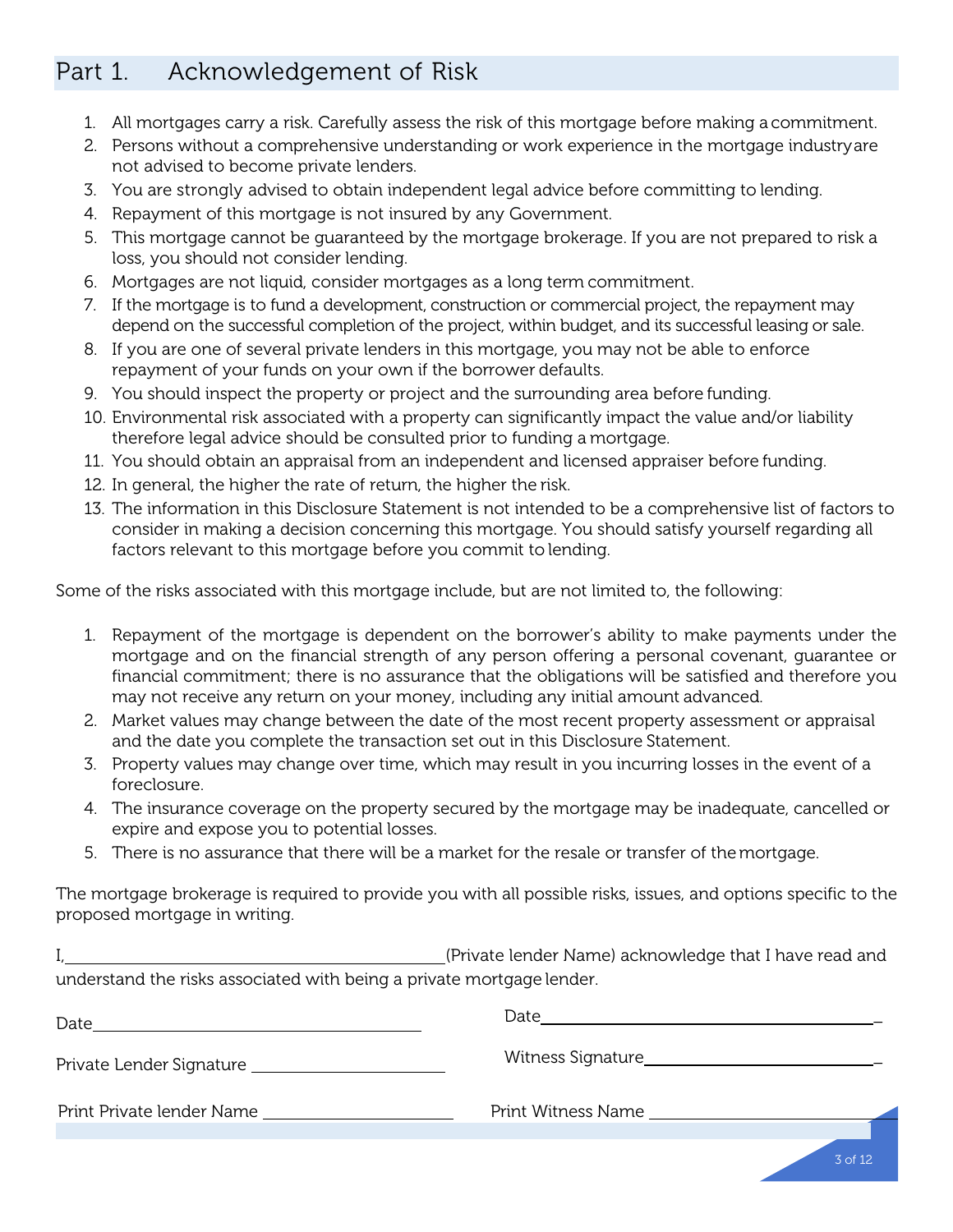# Part 2. Declaration by the Mortgage Brokerage

- 1. For the purpose of this declaration, two persons are "related" if:
	- A) They share any relationship other than an arm's length business relationship. Any person who is a shareholder, director, officer, partner or employee of a mortgage brokerage is related to a mortgage broker or mortgage associate authorized to deal in mortgages on behalf of the mortgage brokerage.
	- B) Any of the mortgage brokers or mortgage associates authorized to deal in mortgages on behalf of the mortgage brokerage has a financial interest in the borrower/mortgagor, guarantees the obligations of the borrower/mortgagor or has any right to acquire the property, or any interest therein, which is the subject of the mortgage, then such persons are related to the borrower/mortgagor.
	- C) They are family members, including children, parents, siblings, spouses, and grandparents.
- 2. This declaration is made by

Name of Mortgage Brokerage, Mortgage Broker, and Mortgage Associate representing the brokerage

3. Does the Mortgage Broker and/or Mortgage Associate authorized to deal in mortgages on its behalf expect to have a direct or indirect interest in the property that is the subject of this mortgage loan?

 $YES \Box$   $NO \Box$ 

If YES, please explain:

4. Is the borrower related to the Mortgage Broker and/or Mortgage Associate?

 $YES \Box$ 

If YES, please explain how they are related:

5. Does the individual or company that appraised the property have a direct or indirect relationship with the Mortgage Broker and/or Mortgage Associate?

 $YES \Box$   $NO \Box$ 

If YES, please explain who appraised the property and why this person appraised the property instead of an independent licensed appraiser: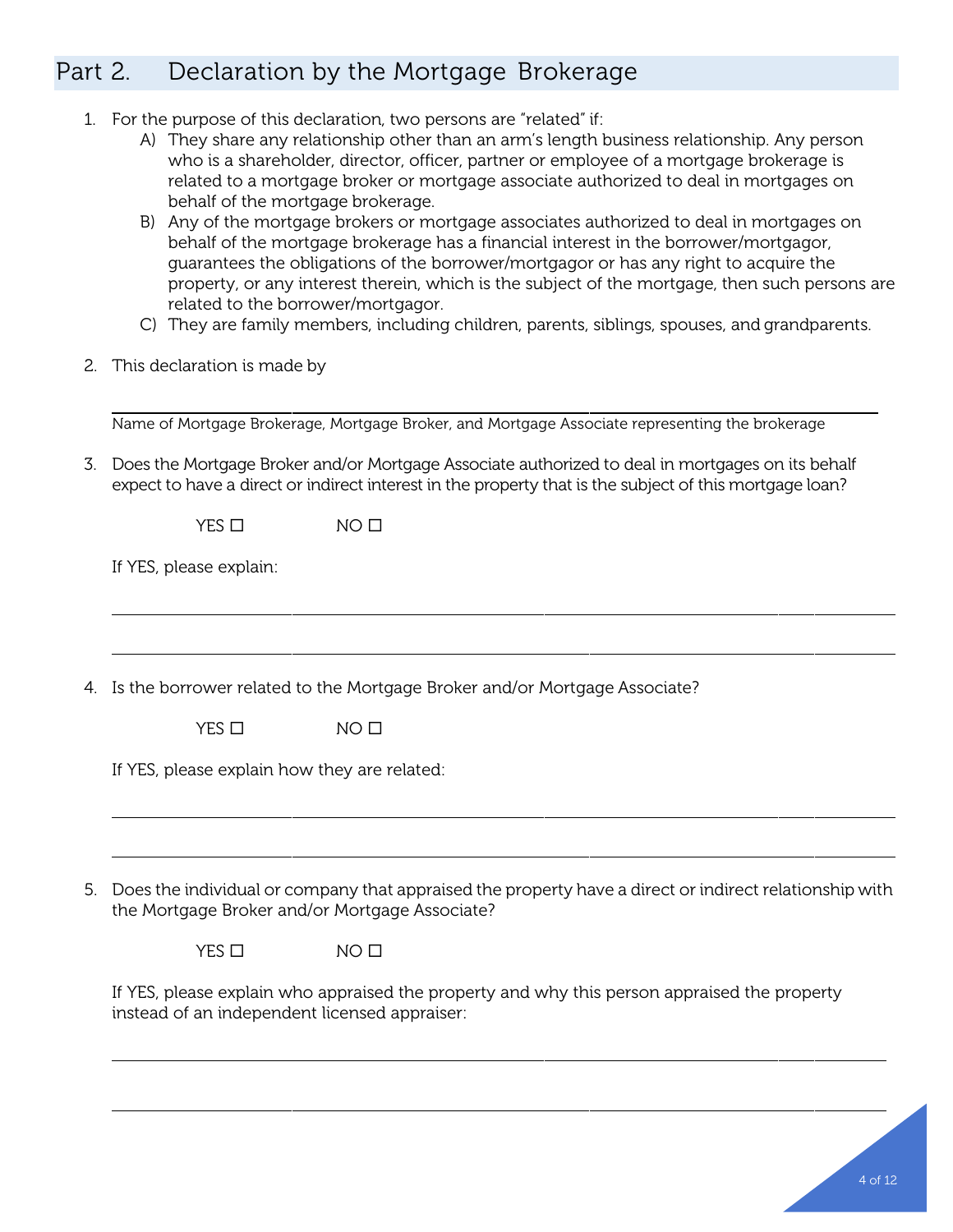|    | (Private lender Name), acknowledge and agree that an                                                                                                                                                                                      |
|----|-------------------------------------------------------------------------------------------------------------------------------------------------------------------------------------------------------------------------------------------|
|    | appraisal from an independent licensed professional appraiser is not required for the property.                                                                                                                                           |
|    | Initial <sub>________</sub> (Private lender initial if independent appraisal is not required)                                                                                                                                             |
| 6. | Are the proceeds of this mortgage to be used to refinance, payout, or redeem an existing mortgage<br>on the subject property?                                                                                                             |
|    | NO <sub>0</sub><br>$YES$ $\square$                                                                                                                                                                                                        |
|    | If YES, please explain:                                                                                                                                                                                                                   |
|    |                                                                                                                                                                                                                                           |
|    | 7. Is this mortgage a purchase of an existing mortgage or a portion of an existing mortgage?                                                                                                                                              |
|    | $YES$ $\square$<br>NO <sub>0</sub>                                                                                                                                                                                                        |
|    | 8. Is the mortgage in default?                                                                                                                                                                                                            |
|    | $YES$ $\square$<br>NO <sub>0</sub>                                                                                                                                                                                                        |
|    | If YES, please explain:                                                                                                                                                                                                                   |
|    | 9. Does the Mortgage Broker and/or Mortgage Associate expect to gain any interest or benefit from this<br>transaction other than the fees disclosed in the Mortgage Summary contained in Part 3 of this<br>Disclosure Statement?          |
|    | YES □<br>NO <sub>0</sub>                                                                                                                                                                                                                  |
|    | If YES, please explain:                                                                                                                                                                                                                   |
|    |                                                                                                                                                                                                                                           |
|    | 10. Is the Mortgage Broker and/or Mortgage Associate aware of any possible risks, issues, and options<br>about the mortgage other than those risks disclosed in the Mortgage Summary contained in Part 3 of<br>this Disclosure Statement? |

 $YES \Box$   $NO \Box$ If YES, please explain: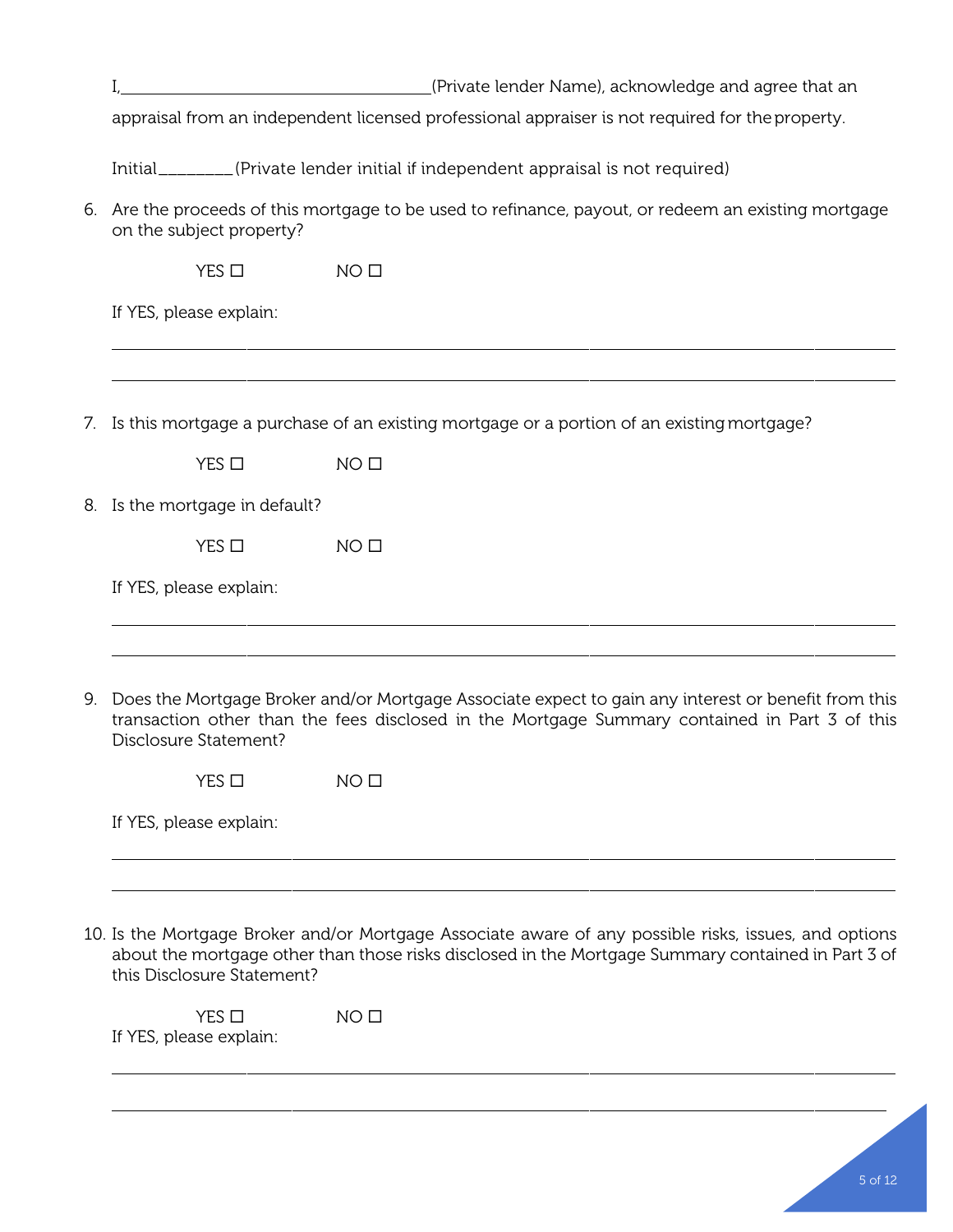11. The Mortgage Broker and/or Mortgage Associate confirms that they will provide the following mortgage administration services for the mortgage (including any cost or associated fees in relation to managing):

| The mortgage brokerage has fully complied with all requirements of the Real Estate Act, Rules and<br>its regulations. I have fully completed the above Declaration by the Mortgage Brokerage in accordance<br>with the Real Estate Act (Alberta), Rules, and regulations and declare it to be accurate in every respect. |                                           |  |
|--------------------------------------------------------------------------------------------------------------------------------------------------------------------------------------------------------------------------------------------------------------------------------------------------------------------------|-------------------------------------------|--|
|                                                                                                                                                                                                                                                                                                                          |                                           |  |
|                                                                                                                                                                                                                                                                                                                          |                                           |  |
|                                                                                                                                                                                                                                                                                                                          |                                           |  |
|                                                                                                                                                                                                                                                                                                                          |                                           |  |
|                                                                                                                                                                                                                                                                                                                          |                                           |  |
|                                                                                                                                                                                                                                                                                                                          |                                           |  |
| of the Declaration of Mortgage Brokerage.                                                                                                                                                                                                                                                                                | (Private lender Name) acknowledge receipt |  |
|                                                                                                                                                                                                                                                                                                                          |                                           |  |
| Private lender Signature                                                                                                                                                                                                                                                                                                 |                                           |  |
| Private lender Name                                                                                                                                                                                                                                                                                                      |                                           |  |
|                                                                                                                                                                                                                                                                                                                          |                                           |  |
|                                                                                                                                                                                                                                                                                                                          |                                           |  |
|                                                                                                                                                                                                                                                                                                                          |                                           |  |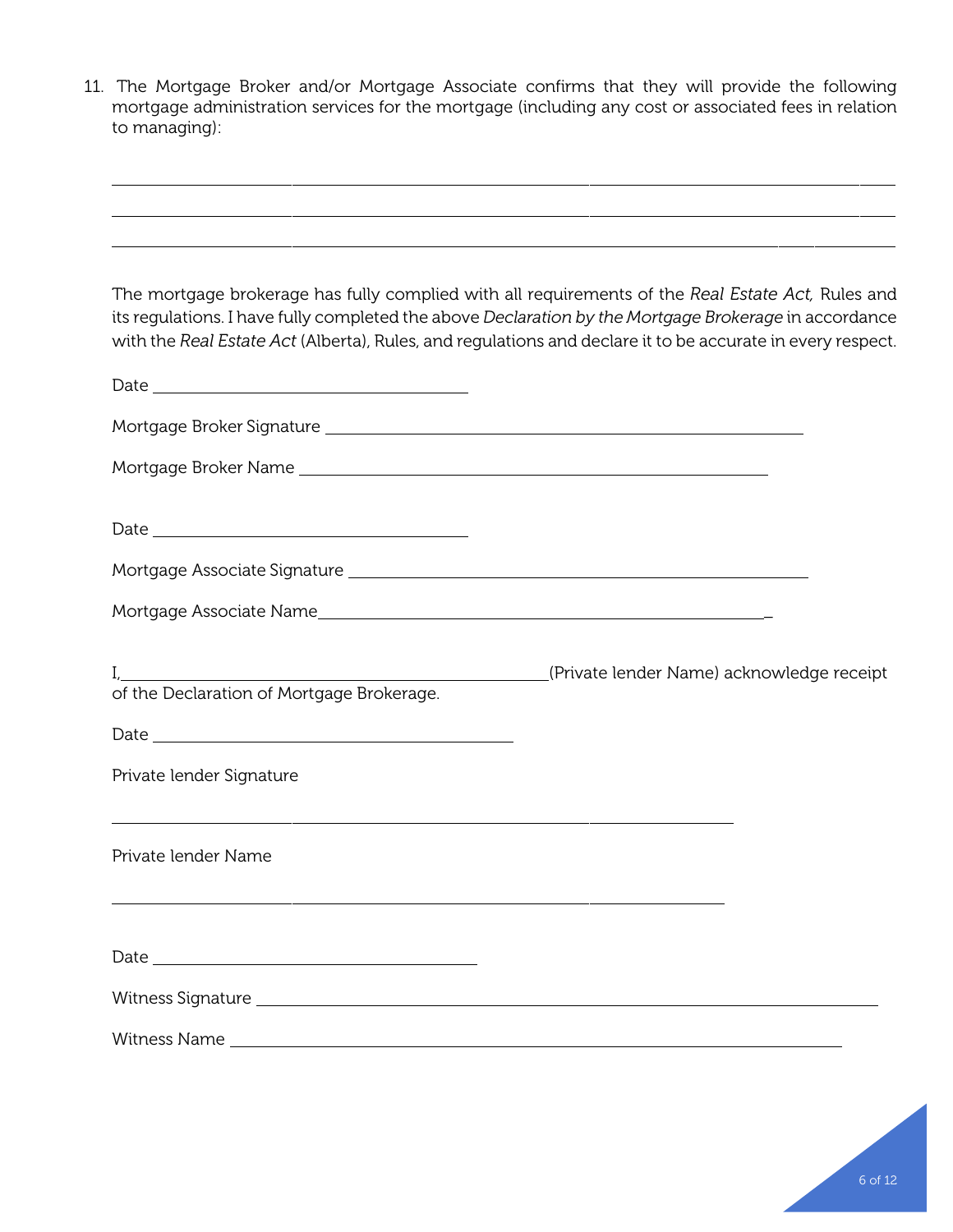# Part 3. Mortgage summary and documentation

Section A. Property/Security

1. Municipal and legal address of security

| 1<br>2<br>3<br>If applicable, attach a separate listing of additional security<br>2. Property type (description- check all that apply for multiple properties)<br>Property with existing buildings $\Box$ Construction<br>Commercial<br>$\Box$ Industrial<br>Single family residential<br>$\Box$ Development |  |  |
|--------------------------------------------------------------------------------------------------------------------------------------------------------------------------------------------------------------------------------------------------------------------------------------------------------------|--|--|
|                                                                                                                                                                                                                                                                                                              |  |  |
|                                                                                                                                                                                                                                                                                                              |  |  |
|                                                                                                                                                                                                                                                                                                              |  |  |
|                                                                                                                                                                                                                                                                                                              |  |  |
|                                                                                                                                                                                                                                                                                                              |  |  |
|                                                                                                                                                                                                                                                                                                              |  |  |
|                                                                                                                                                                                                                                                                                                              |  |  |
|                                                                                                                                                                                                                                                                                                              |  |  |
| Half duplex residential<br>$\Box$ Acreage<br>$\Box$ Rental                                                                                                                                                                                                                                                   |  |  |
| $\Box$ Farm/Agricultural $\Box$ Vacant<br>One to four unit residential                                                                                                                                                                                                                                       |  |  |
| $\Box$ Bare Land<br>$\Box$ Other: $\Box$<br>Five or more unit residential                                                                                                                                                                                                                                    |  |  |
|                                                                                                                                                                                                                                                                                                              |  |  |
| Details of the property:                                                                                                                                                                                                                                                                                     |  |  |
|                                                                                                                                                                                                                                                                                                              |  |  |
|                                                                                                                                                                                                                                                                                                              |  |  |
|                                                                                                                                                                                                                                                                                                              |  |  |
|                                                                                                                                                                                                                                                                                                              |  |  |
| 3. Property Taxes                                                                                                                                                                                                                                                                                            |  |  |
|                                                                                                                                                                                                                                                                                                              |  |  |
| $\Box$ None                                                                                                                                                                                                                                                                                                  |  |  |
|                                                                                                                                                                                                                                                                                                              |  |  |
|                                                                                                                                                                                                                                                                                                              |  |  |
| 4. Zoning:                                                                                                                                                                                                                                                                                                   |  |  |
| Is the zoning on the property appropriate for the proposed use?                                                                                                                                                                                                                                              |  |  |
|                                                                                                                                                                                                                                                                                                              |  |  |
|                                                                                                                                                                                                                                                                                                              |  |  |
| $YES$ $\square$<br>NO <sub>0</sub>                                                                                                                                                                                                                                                                           |  |  |
| If the above answer is NO please explain:                                                                                                                                                                                                                                                                    |  |  |
|                                                                                                                                                                                                                                                                                                              |  |  |
|                                                                                                                                                                                                                                                                                                              |  |  |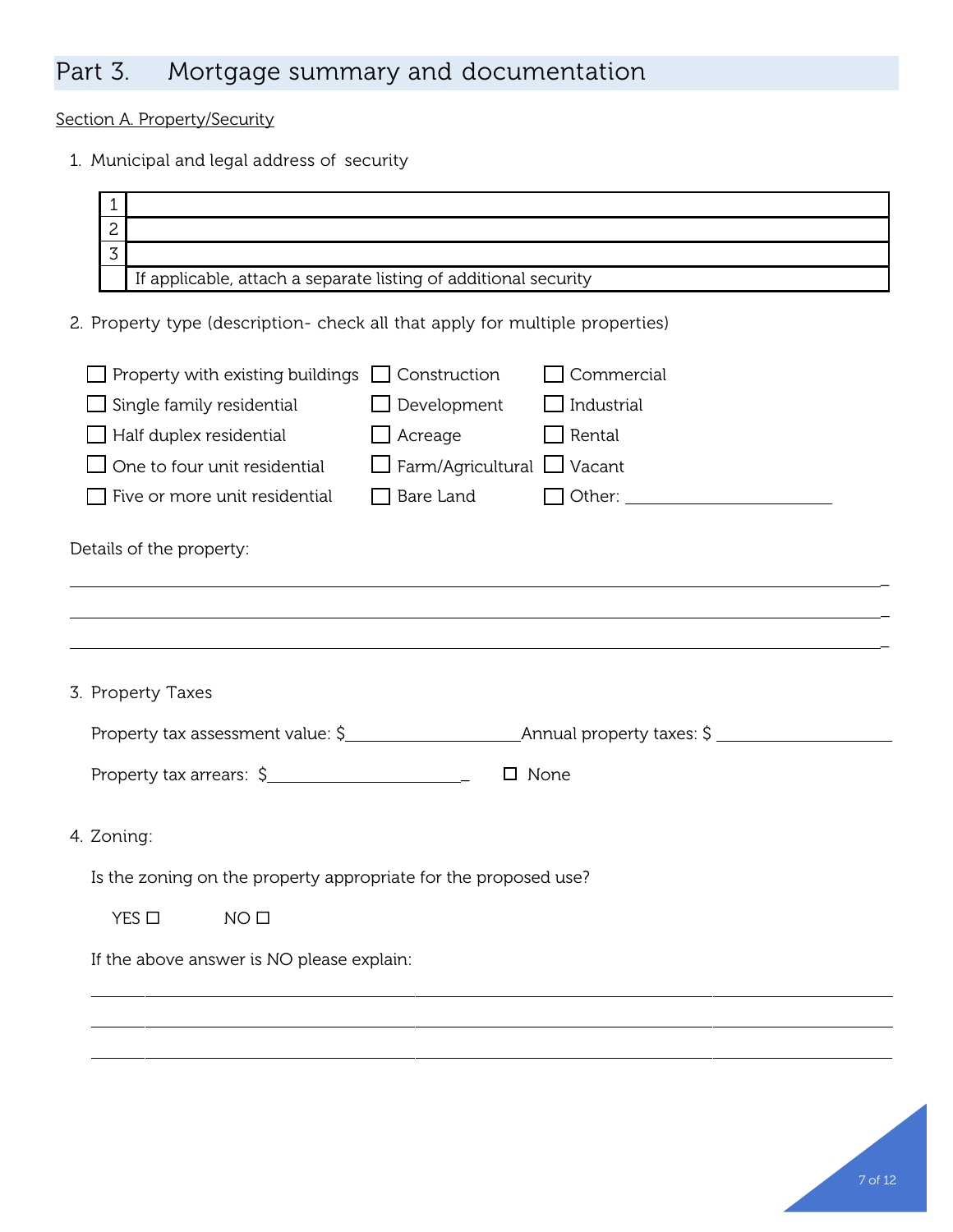## 5. Appraisal

| $\square$ No appraisal has been done on the property. I, $\qquad \qquad \qquad \qquad \qquad$ (Private lender Name) acknowledge and agree that no appraisal is required on the property;                                       |
|--------------------------------------------------------------------------------------------------------------------------------------------------------------------------------------------------------------------------------|
| <b>OR</b>                                                                                                                                                                                                                      |
| $\Box$ An appraisal has been done on the property                                                                                                                                                                              |
| For all properties, the appraised "as is" value is:                                                                                                                                                                            |
| \$.<br><u> 1989 - Johann Stein, mars an t-Amerikaansk kommunister (</u>                                                                                                                                                        |
| For development and construction projects, the projected market value when the project is complete:                                                                                                                            |
| \$<br><u> 1980 - Johann Barn, mars eta biztanleria (h. 1980).</u>                                                                                                                                                              |
|                                                                                                                                                                                                                                |
|                                                                                                                                                                                                                                |
| Name of the Appraiser: 1990 and 200 million and 200 million and 200 million and 200 million and 200 million and 200 million and 200 million and 200 million and 200 million and 200 million and 200 million and 200 million an |
| Section B. Details of Mortgage                                                                                                                                                                                                 |
| 1. Type of mortgage                                                                                                                                                                                                            |
|                                                                                                                                                                                                                                |
| Entire mortgage<br>□                                                                                                                                                                                                           |
| <b>OR</b>                                                                                                                                                                                                                      |
| $\Box$ A portion of the mortgage                                                                                                                                                                                               |
| Your portion represents_____% of the total mortgage amount                                                                                                                                                                     |
| There are ________ other persons that have an interest in the mortgage                                                                                                                                                         |
| The mortgage will be registered in the following name:                                                                                                                                                                         |
|                                                                                                                                                                                                                                |
| 2. Existing or new mortgage                                                                                                                                                                                                    |

An existing registered mortgage or portion of an existing registered mortgage is being purchased,

OR

You will fund a new mortgage or portion of a new mortgage that has not yet been registered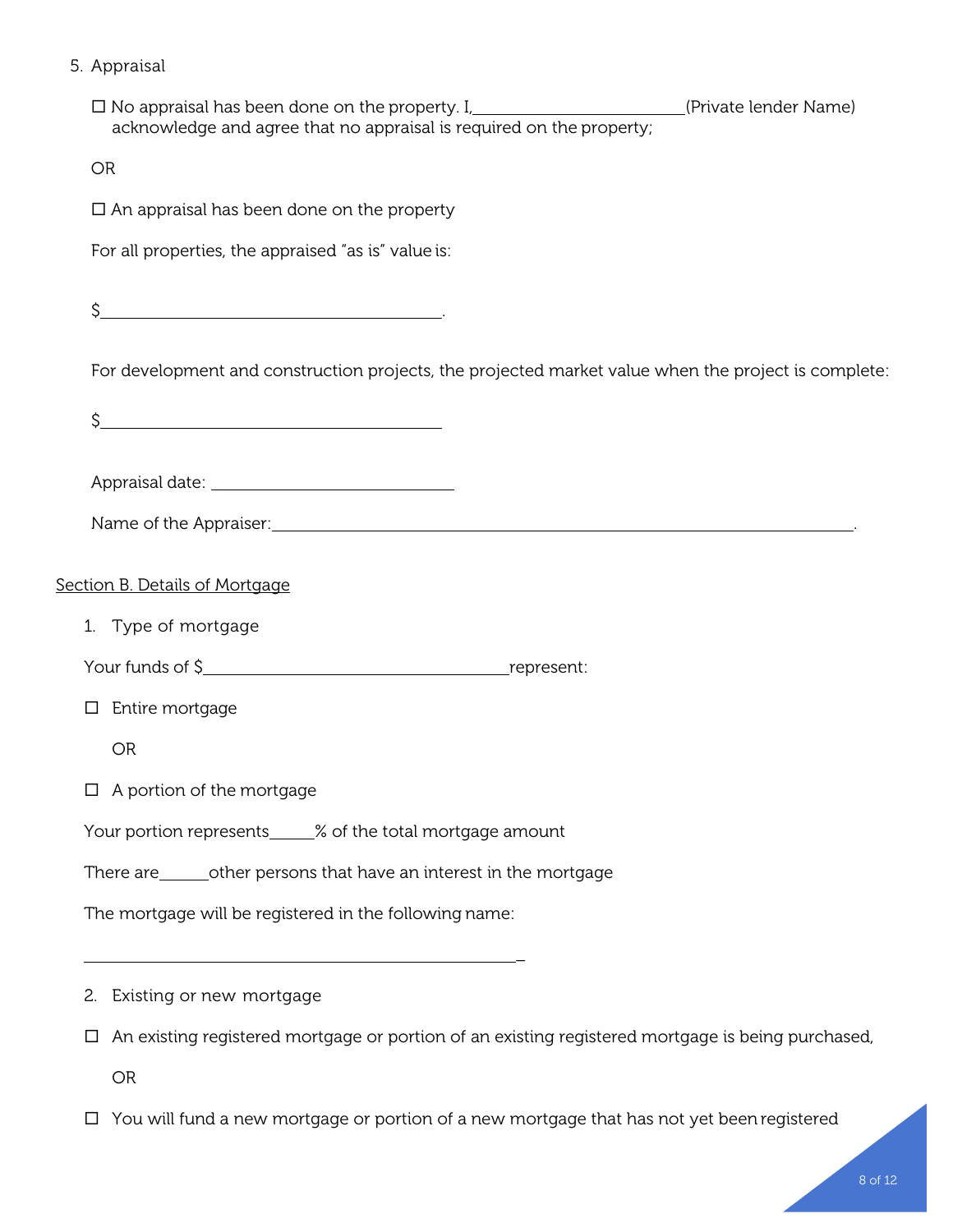3. Terms of the mortgage

| Face value of the mortgage          | \$ |
|-------------------------------------|----|
| Amount of your funds                | \$ |
| Private lender fee                  | \$ |
| Mortgage Brokerage fee              | \$ |
| Approximate legal fees:             | \$ |
| Administration fees                 | \$ |
| Any other charges                   | \$ |
| Net advanced to the<br>borrower     | \$ |
| Term:                               | \$ |
| Amortization                        | \$ |
| Advance date:                       | \$ |
| Maturity date:                      | \$ |
| Balance outstanding on<br>Maturity  | \$ |
| Borrowers first payment<br>due:     | \$ |
| Monthly payments by the<br>borrower | \$ |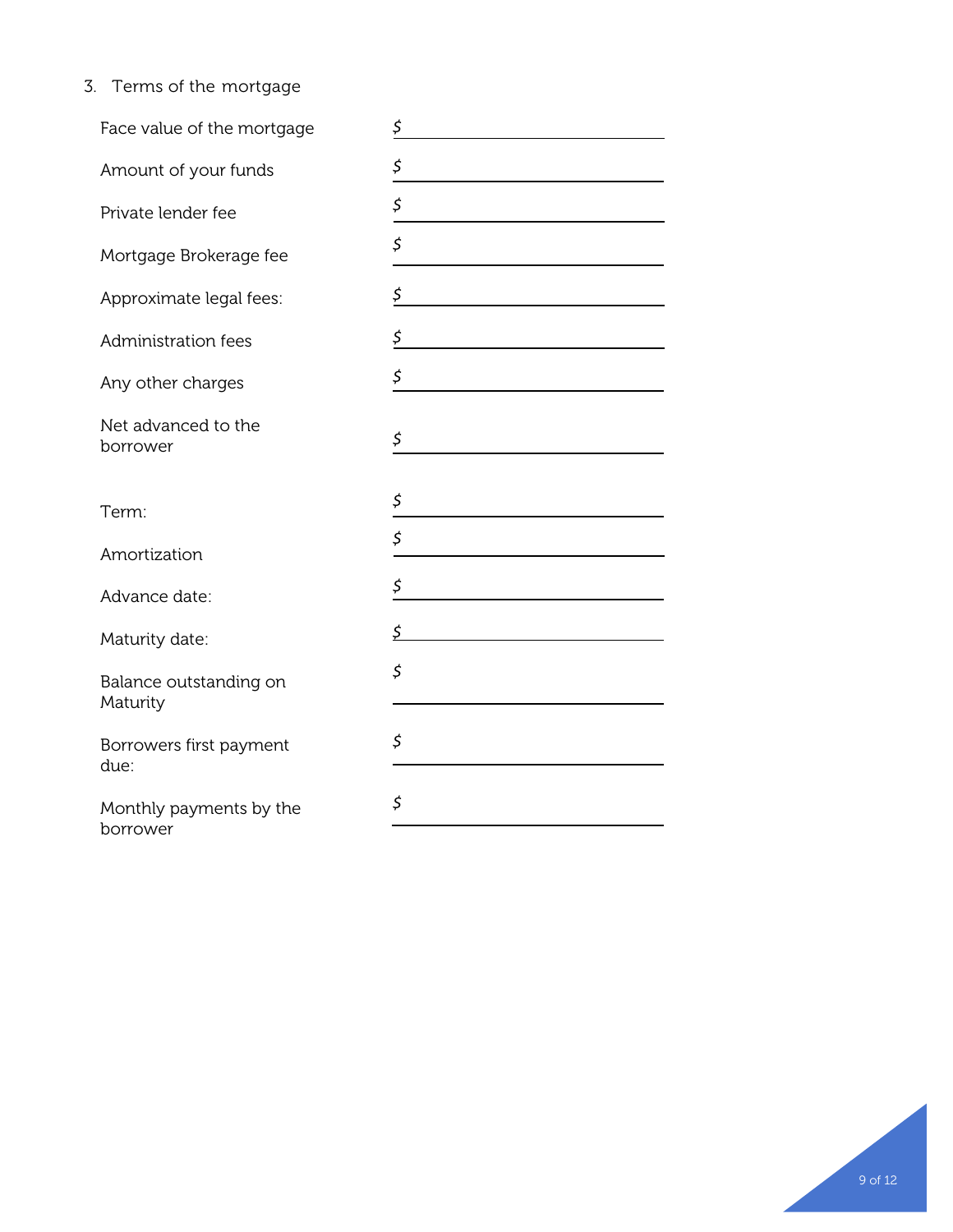4. Mortgage position

The mortgage to be advanced/purchased will be registered as a:

- $\square$  First mortgage
- $\square$  Second mortgage
- $\square$  Third mortgage
- **D** Other:

| Encumbrances | Mortgage Balance | As of date |
|--------------|------------------|------------|
| First        |                  |            |
| Second       |                  |            |
| Other        |                  |            |

Other information related to the priority of the mortgage charge:

## 5. Loan to Value calculation

| Total of prior encumbrances:                            | $A \quad S$                          |   |
|---------------------------------------------------------|--------------------------------------|---|
| Amount of this mortgage:                                | $B \quad S \quad$                    |   |
| Total amount of mortgages (A+B):                        | $C \begin{array}{ccc} S \end{array}$ |   |
| Appraised "as is" value (from<br>Section A):            | $D \quad \mathsf{S}$                 |   |
| Loan to "as is" value: $(C/D \times 100)$ :             |                                      | ℅ |
| Projected value: (where appropriate): $F = \frac{S}{S}$ |                                      |   |
| Loan to "projected value" ratio: $(C/F X 100)$ :        |                                      | ℅ |

### Section C. The Borrower

*(Note: reasonable steps have been made to confirm the identity of the borrower; further details as to what steps have been taken are outlined in Section E of this document. –for multiple borrowers please include as an attachment.)*

| Address: |                  |        |
|----------|------------------|--------|
| Phone:   | $C_{\mathsf{P}}$ | Email: |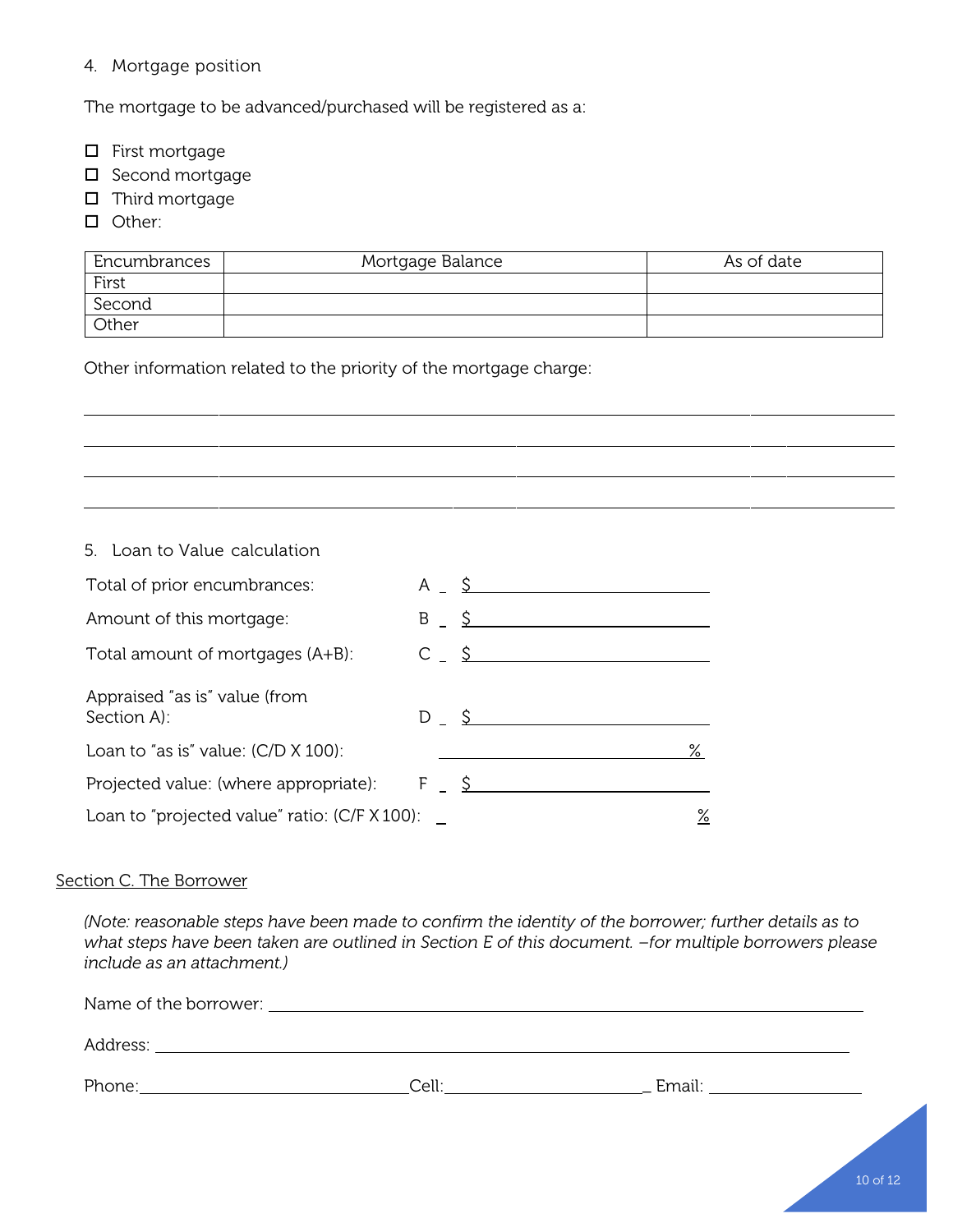## Section D. Attached documents

IMPORTANT: You should review the following documents carefully and assess the risks before committing to fund this mortgage You should check that all documents are consistent with this Disclosure Statement. The following documents must be attached:

- 1. Written Service Agreement Sole Agency with a Private Lender Agreement
- 2. If this Disclosure Statement concerns an existing mortgage, a copy of the mortgage statement.
- 3. If an appraisal of the property has been done in the preceding twelve months and is available to the mortgage brokerage, a copy of the appraisal.
- 4. If an agreement of purchase and sale in respect of the property has been entered into in the preceding twelve months and is available to the mortgage brokerage, a copy of the agreement of purchase and sale.
- 5. If a copy of an appraisal of the property is not delivered to you, documentary evidence of the property's value, other than an agreement of purchase and sale.
- 6. Documentary evidence respecting the borrower's ability to meet the mortgage payments, such as a credit bureau report or a letter from an employer disclosing the borrower's earnings.
- 7. If you request, a copy of the borrower's application for a mortgage.
- 8. If the mortgage is a new mortgage, documentary evidence of any down payment made by the borrower for the purchase of the property.
- 9. A copy of any agreement that you may be asked to enter into with the mortgage broker.

IMPORTANT: The mortgage brokerage is also required to provide you with all other information a private lender of ordinary prudence would consider to be material to a decision whether to lend money on the security of the property, so that you can make an informed decision before you commit to lend. This information might include (but is not limited to) the following:

- 1. If the mortgage is for a construction or development project:
	- i. a detailed description of the project
	- ii. a schedule of the funds that have been advanced or are to be advanced to the borrower, and
	- iii. the identity of any person who will monitor the disbursements of funds to the borrower and the use of those funds by the borrower
- 2. If the property is a rental property, details of leasing arrangements and vacancy status.
- 3. Environmental considerations affecting the value and use of the property.

Check list of documents provided:

- $\square$  Land title documentation
- □ Construction Advance Schedules
- $\square$  Rental/lease agreements
- $\square$  Signed mortgage documents
- $\Box$  Environmental report phase 1
- $\Box$  Environmental report phase 2
- $\square$  Property appraisal
- $\square$  Legal documentation
- $\Box$  Rent roll
- $\square$  Purchase/sale agreement on property
- $\square$  Borrowers credit bureau report
- Verification of income
- $\square$  Borrowers net worth statement
- $\square$  Statement of prior encumbrances
- $\Box$  Verification of identity
- Mortgage Brokerage commitment letter
- $\Box$  Construction budget
- $\Box$  Other (describe):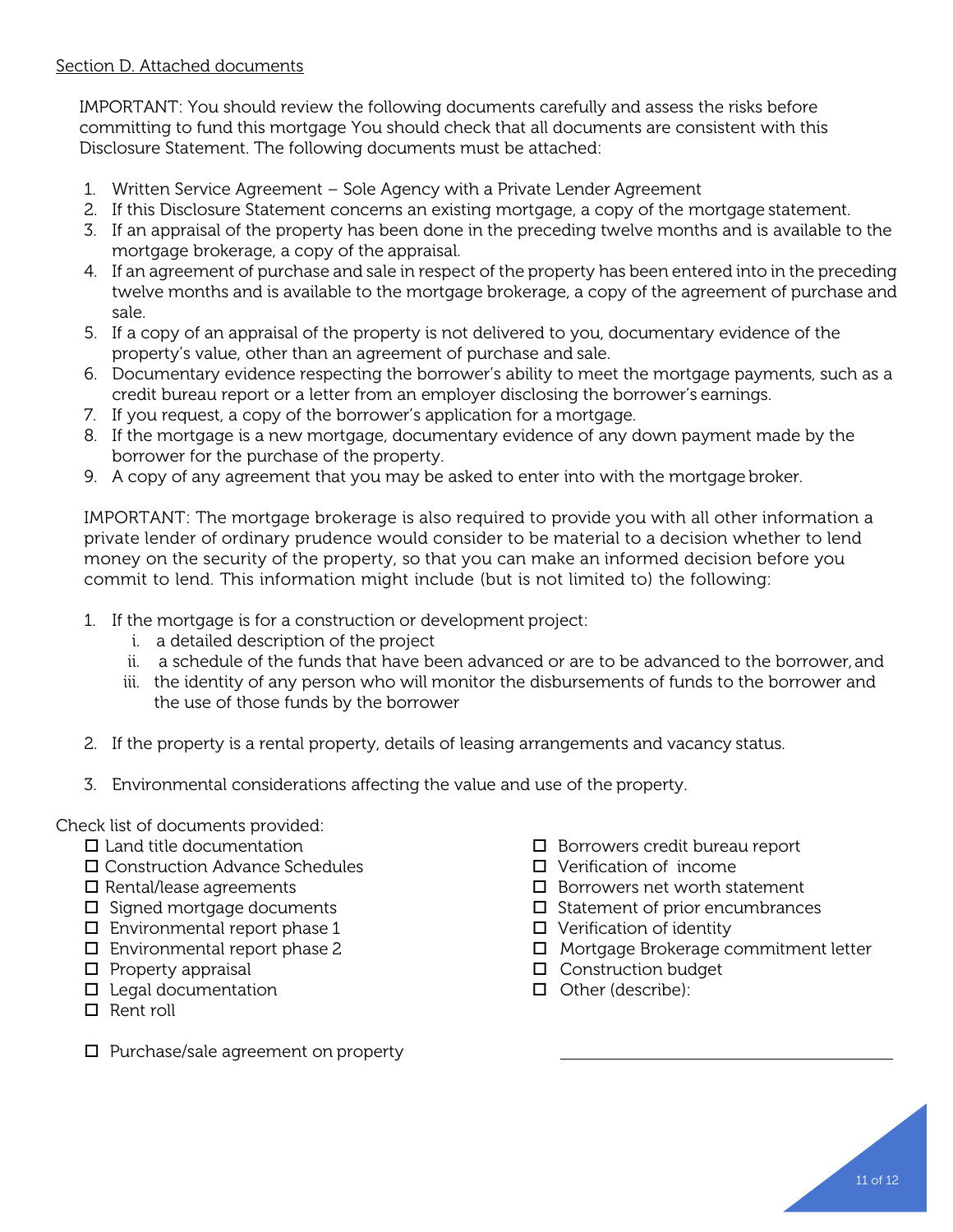## Section E. Certification

This mortgage summary has been completed by:

Mortgage Broker (print):

Mortgage Associate (print):

I have fully completed the above mortgage summary and believe all information to be accurate to the best of my abilities.

| $\text{Date}\_\_$                                                                       |                                                                                                                                                              |  |
|-----------------------------------------------------------------------------------------|--------------------------------------------------------------------------------------------------------------------------------------------------------------|--|
| Mortgage Broker Signature                                                               | Mortgage Associate Signature                                                                                                                                 |  |
| Acknowledgement by the Private lender                                                   |                                                                                                                                                              |  |
| risks associated with being a mortgage private lender.                                  | (Name of Private lender) acknowledge and understand<br>the information that has been presented to me in this Disclosure Statement and confirm and accept the |  |
|                                                                                         |                                                                                                                                                              |  |
| Private lender Signature                                                                | Witness Signature                                                                                                                                            |  |
| <u> 1980 - Andrea Stadt Britain, amerikansk politik (* 1908)</u><br>Private lender Name | Witness Name                                                                                                                                                 |  |

The following is written disclosure as to what information has been verified and the steps that the brokerage has taken to verify information obtained or supplied by the brokerage to the private lender including information contained in the mortgage application, other representations made by the borrower or private lender and the identity of the parties to the mortgages:

Date

Mortgage Broker Signature

Mortgage Broker Name \_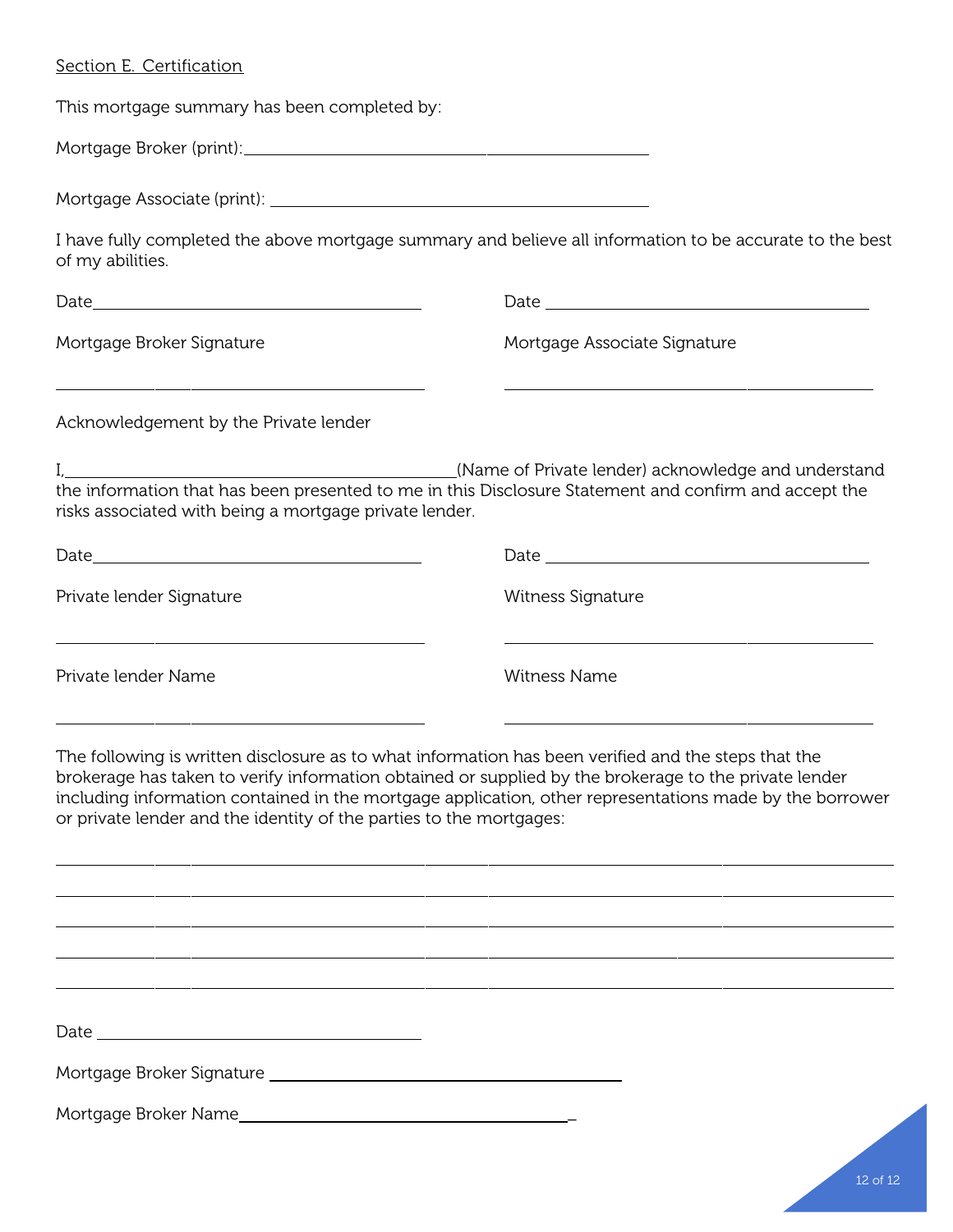Schedule 1 – Real Estate Council of Alberta Forms

- A. The content of the following forms referred to in section 60.1 of the Rules has been approved by Council and is mandatory for industry members when industry members trade in residential real estate:
	- 1. Repealed
	- 2. Exclusive Seller Representation Agreement (common law)
	- 3. Exclusive Buyer Representation Agreement (common law)
	- 4. Agreement to Represent both the Buyer and Seller (common law)
	- 5. Exclusive Seller Representation Agreement (designated agency)
	- 6. Exclusive Buyer Representation Agreement (designatedagency)
	- 7. Agreement to Represent both the Buyer and Seller (designated agency)
	- 8. Customer Acknowledgement (Buyers and Sellers)
	- 9. Seller Customer Acknowledgement and Fee Agreement
- A1. The Consumer Relationships Guide referred to in section 60.1 of the Rules has been approved by Council and this form is mandatory for industry members trading in residential real estate. The content must not be altered by the industry member.
- B. Notwithstanding the above requirement, the members of the REALTORS® Association of Lloydminster and District may use the content of the forms and guide as modified and approved from time to time by the Real Estate Council of Alberta.

The content of the following forms and guide referred to in section 60.1 of the Rules has been approved by Council and may be used by members of the REALTORS® Association of Lloydminster and District when such industry members trade in residential real estate:

- 1. REALTORS® Association of Lloydminster and District Consumer Relationships Guide
- 2. REALTORS® Association of Lloydminster and District Exclusive Seller Representation Agreement
- 3. REALTORS® Association of Lloydminster and District ExclusiveBuyer Representation Agreement
- 4. REALTORS® Association of Lloydminster and District Agreement to Represent Both the Buyer and Seller
- C. The content of the following forms referred to in section 75.91 of the Rules has been approved by Council and is mandatory for industry members when industry members deal in residential mortgages effective XX:
	- 10. Sole Agency with a Private Lender Agreement
	- 11. Sole Agency with a Borrower Agreement
	- 12. Intermediary Relationship with a Borrower Agreement
	- 13. Customer Status Acknowledgment & Consent Form
	- 14. Understanding Your Mortgage Form
	- 15. Mortgage Suitability Disclosure Form
	- 16. Know Your Client Form Private Lender Clients
	- 17. Private Lender Disclosure Statement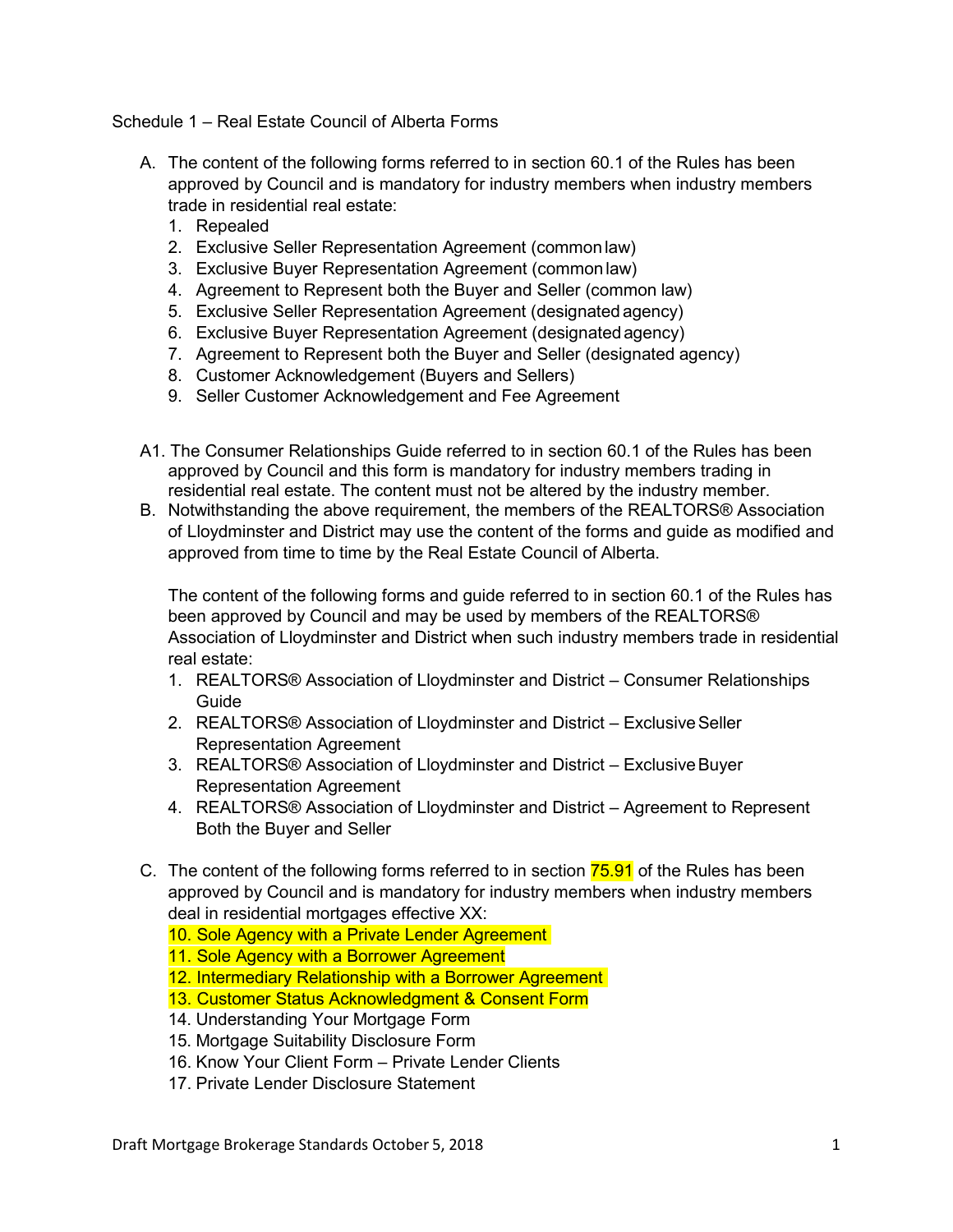## **Checklist for Detecting and Preventing Mortgage Fraud**

Not every step applies to each file. Select the ones that relate to your file and check the steps you took

| <b>Borrower Profile</b>                                                                                                    |
|----------------------------------------------------------------------------------------------------------------------------|
| ID verified according to lender standards<br>□                                                                             |
| $\Box$ Credit report information matches other documentation                                                               |
| $\Box$ Credit report shows many recent mortgage transactions and addresses                                                 |
| $\square$ Does all documentation contain consistent information                                                            |
| $\Box$ Did the borrower sign the application confirming the information is true/correct?                                   |
| <b>Employment/Income</b>                                                                                                   |
| □ Is the Income consistent with the occupation? e.g.www.jobbank.gc.ca or www.payscale.com                                  |
| $\square$ Does YTD verified income project to the reported annual income?                                                  |
| $\square$ Is the employment information on the credit bureau consistent with the application details?                      |
| $\square$ Business For Self - ask for and verify GST#. BBB member? Trade organization member?                              |
| <b>Employer</b>                                                                                                            |
| $\Box$ Does the job letter format/wording look similar to others from a different employer?                                |
| $\Box$ Does the employer exist? Do they have a website? Corporate registry records? Social media presence? Google          |
| street view of place of employment?                                                                                        |
| $\square$ BBB member? Trade organization member?                                                                           |
| <b>Loan Purpose</b>                                                                                                        |
| $\Box$ Is the stated loan purpose consistent with the borrower profile? E.g. buying an inferior home as a principal        |
| residence and retaining the existing home for rental purposes                                                              |
| <b>Down Payment</b>                                                                                                        |
| $\Box$ RRSP – are they eligible for the Home Buyer's plan? Any previous home ownership on Credit Report?                   |
| $\Box$ Gift – Will the gift-giver deposit into borrower's bank account prior to closing? What will the gift-giver say when |
| the lender calls to ask about the source of the gift?                                                                      |
| $\square$ Bank statements appear to be legitimate                                                                          |
| <b>Source of Business</b>                                                                                                  |
| Is it a referral from a trusted business partner? Is it a repeat customer or referral from a past customer?<br>$\Box$      |
| $\Box$ Did the referral come from a lead generator, your website, a new referral source?                                   |
| $\Box$ Is the condition removal time normal for the market (rush deals can be a ploy to reduce the due diligence)?         |
| $\Box$ Was the offer acceptance recent? If not, where has the application been before you got it?                          |
| Property                                                                                                                   |
| $\square$ Does the value seem consistent with your knowledge of the area?                                                  |
| □ Did you do a Google Street View?                                                                                         |
| $\square$ Does the property tax assessment line up with purchase price or stated value (refinance)?                        |
| If a real estate appraisal is required, did the real estate appraisal raise any red flags - area comments, condition,<br>□ |
| zoning, recent comparable sales, number/size of adjustments, etc.?                                                         |
|                                                                                                                            |

Review this list prior to submitting to a lender. Carry out further due diligence if there are any areas of concern. There are many more tools for more detailed reviews and verification on the RECA website – see Appendix for links.

I have completed the review of the file in all of the aspects checked above.

| File #    | Borrower(s) Name: |           |  |
|-----------|-------------------|-----------|--|
| Address:  |                   |           |  |
| Brokerage |                   | Associate |  |
| Date:     |                   |           |  |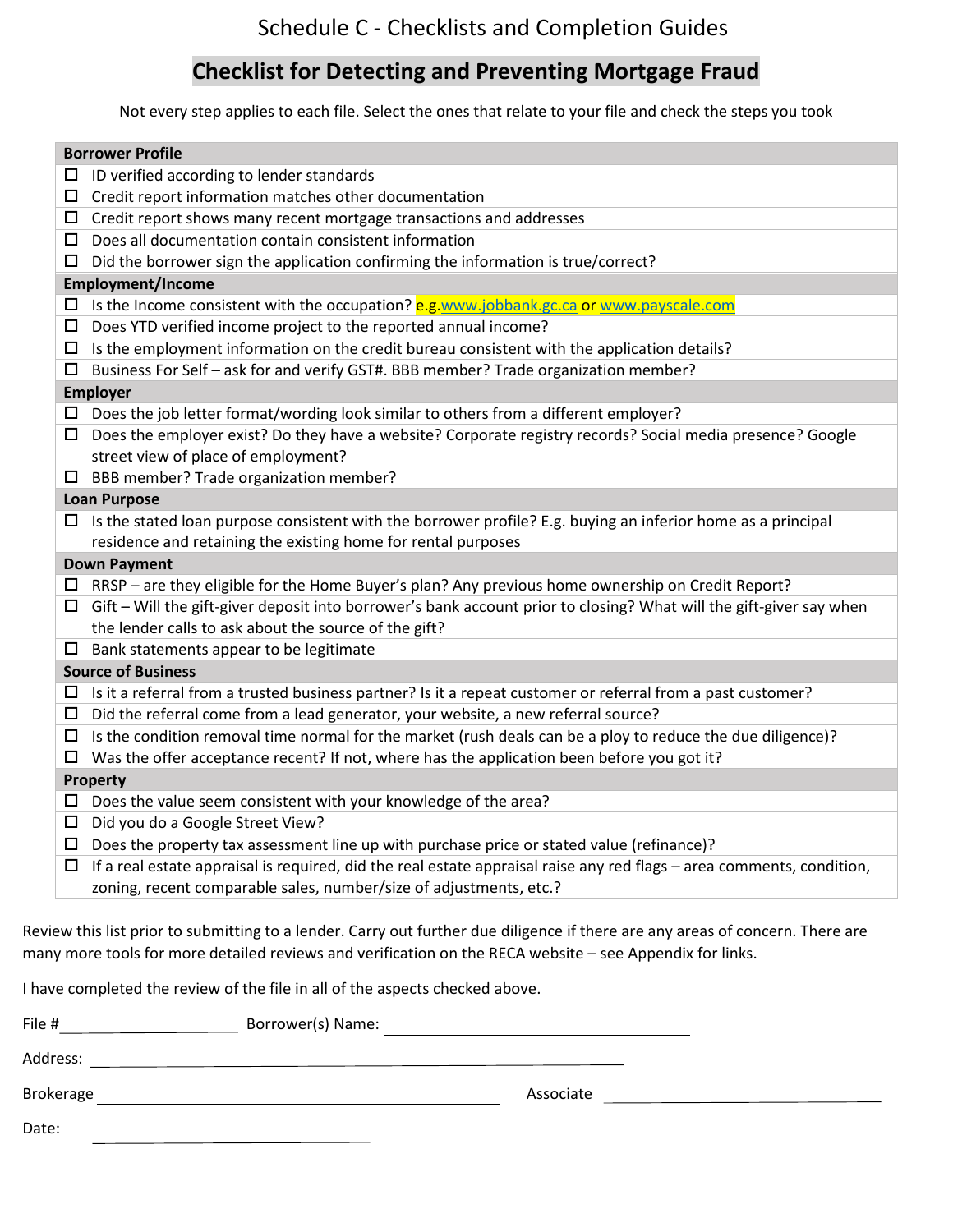# Appendix – Fraud Detection Tools

## Mortgage Brokerage Tools

[Originated Applications Guidelines](http://www.reca.ca/industry/forms/PDF/Guidelines%20for%20MB%20Originated%20Applications.pdf)

[Checklist: Mortgage Fraud Information for Borrowers \(Representing the Borrower\)](http://www.reca.ca/industrytools/pdfs/M-REP%20docs/Checklist%20Mortgage%20Fraud%20Information%20for%20Borrowers%20-%20Representing%20the%20Borrower.pdf)

[Checklist: Mortgage Fraud Information for Borrowers \(Representing the Lender or Acting as](http://www.reca.ca/industrytools/pdfs/M-REP%20docs/Checklist%20Mortgage%20Fraud%20Information%20for%20Borrowers%20-%20Representing%20the%20Lender%20or%20Acting%20as%20Intermediary.pdf)  [Intermediary\)](http://www.reca.ca/industrytools/pdfs/M-REP%20docs/Checklist%20Mortgage%20Fraud%20Information%20for%20Borrowers%20-%20Representing%20the%20Lender%20or%20Acting%20as%20Intermediary.pdf)

[Tip Sheet: Mortgage Fraud Red Flags Indicating Unusual Transactions](http://www.reca.ca/industrytools/pdfs/M-REP%20docs/Tip%20Sheet%20Mortgage%20Fraud%20Red%20Flags%20Indicating%20Unusual%20Transactions.pdf)

[Tip Sheet: Mortgage Fraud Red Flags Regarding Borrower/Buyer](http://www.reca.ca/industrytools/pdfs/M-REP%20docs/Tip%20Sheet%20Mortgage%20Fraud%20Red%20Flags%20Regarding%20Borrower_Buyer.pdf)

[Tip Sheet: Mortgage Fraud Red Flags Regarding Brokerage Operations](http://www.reca.ca/industrytools/pdfs/M-REP%20docs/Tip%20Sheet%20Mortgage%20Fraud%20Red%20Flags%20Regarding%20Brokerage%20Operations.pdf)

[Tip Sheet: Mortgage Fraud Red Flags Regarding Industry Professional Conduct](http://www.reca.ca/industrytools/pdfs/M-REP%20docs/Tip%20Sheet%20Mortgage%20Fraud%20Red%20Flags%20Regarding%20Industry%20Professional%20Conduct.pdf)

[Tip Sheet: Mortgage Fraud Red Flags Regarding Property Value](http://www.reca.ca/industrytools/pdfs/M-REP%20docs/Tip%20Sheet%20Mortgage%20Fraud%20Red%20Flags%20Regarding%20Property%20Value.pdf)

[Tip Sheet: Mortgage Fraud Red Flags Regarding Real Estate Appraisal](http://www.reca.ca/industrytools/pdfs/M-REP%20docs/Tip%20Sheet%20Mortgage%20Fraud%20Red%20Flags%20Regarding%20Real%20Estate%20Appraisal.pdf)

## Consumer Awareness Tools

[Avoiding Mortgage Fraud: What Consumers Need](http://www.reca.ca/consumers/information/avoiding-mortgage-fraud-what-consumers-need-to-know.html) to Know (available in Punjabi & Mandarin)

[Mortgage Fraud: Protect Yourself!](http://www.reca.ca/consumers/information/PDF/Mortgage-fraud-poster.pdf)

[Straw Buyer Fraud](http://www.reca.ca/consumers/information/PDF/straw-buyer-fraud-simple.pdf)

[Debt Rescue Fraud](http://www.reca.ca/consumers/information/PDF/debt-rescue-fraud.pdf)

[Mortgage Fraud FAQs](http://www.reca.ca/consumers/information/mortgage-fraud-FAQ.html)

[Mortgage Fraud Red Flags](http://www.reca.ca/industry/legislation/information-bulletins/mortgage-fraud-red-flags.htm)

• [All industries](http://www.reca.ca/industry/legislation/information-bulletins/mortgage-fraud-red-flags.htm) [\(pdf\)](http://www.reca.ca/industry/legislation/information-bulletins/PDF/Mortgage-Fraud-Red-Flags.pdf)

• [Mortgage Brokerage Professionals](http://www.reca.ca/industry/legislation/information-bulletins/mortgage-fraud-red-flags-mortgage-brokerage.htm) [\(pdf\)](http://www.reca.ca/industry/legislation/information-bulletins/PDF/Mortgage-Fraud-Red-Flags-Mortgage.pdf)

- [Real Estate Appraisal Professionals](http://www.reca.ca/industry/legislation/information-bulletins/mortgage-fraud-red-flags-appraisers.htm) [\(pdf\)](http://www.reca.ca/industry/legislation/information-bulletins/PDF/Mortgage-Fraud-Red-Flags-App.pdf)
- [Real Estate Professionals](http://www.reca.ca/industry/legislation/information-bulletins/mortgage-fraud-red-flags-real-estate.htm) [\(pdf\)](http://www.reca.ca/industry/legislation/information-bulletins/PDF/Mortgage-Fraud-Red-Flags-RE.pdf)

[Checklist: Mortgage Fraud Information for Borrowers \(Representing the Borrower\)](http://www.reca.ca/consumers/publications/PDF/Checklist%20Mortgage%20Fraud%20Information%20for%20Borrowers%20-%20Representing%20the%20Borrower.pdf)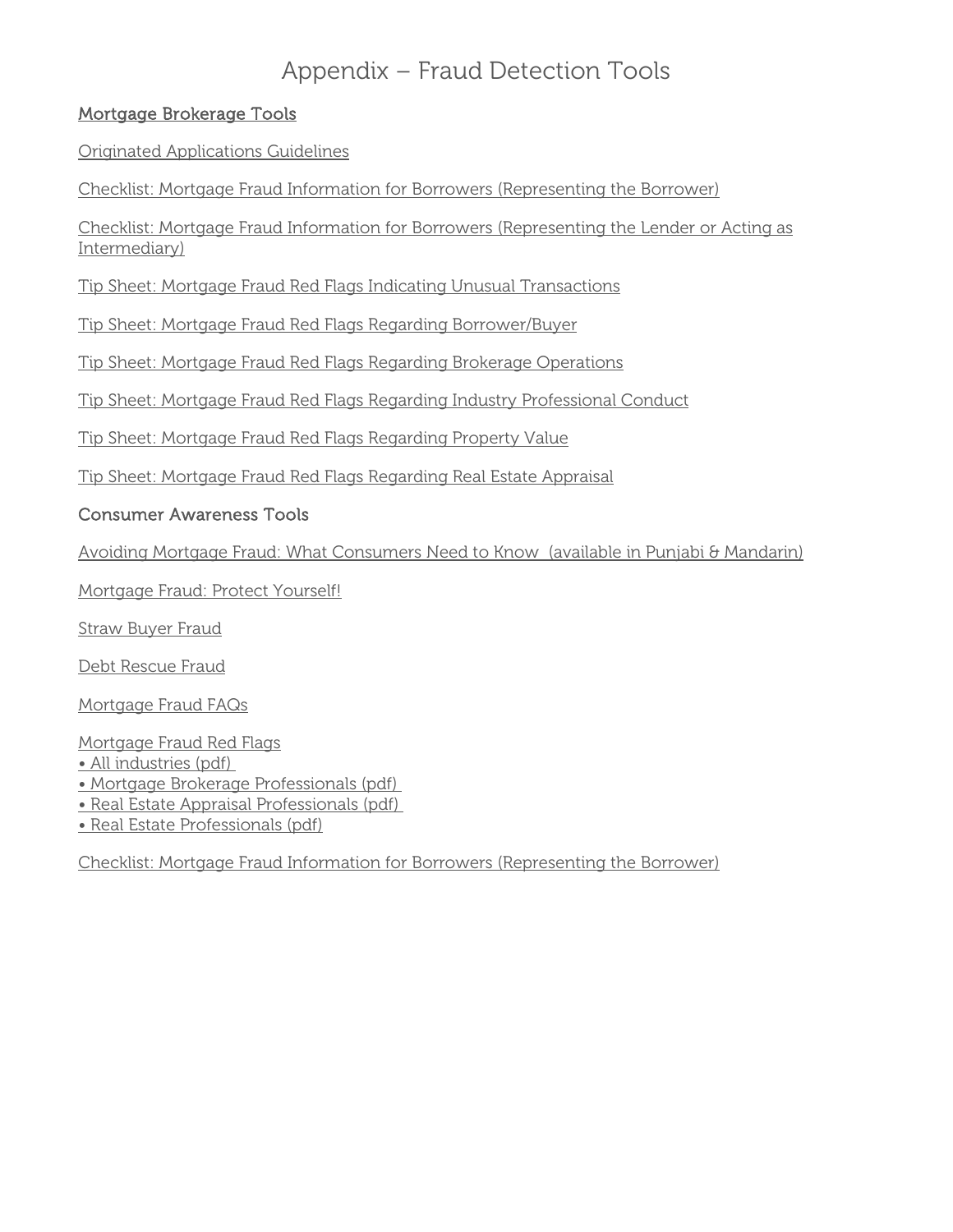## **Completion Guide - Checklist for Detecting and Preventing Mortgage Fraud**

## **General Comments**

- what did you do to verify the authenticity of the documentation?
- lenders expect mortgage brokers to do some reasonable document verification
- the intention of the checklist is not to duplicate lender's processes, but take a few simple steps that could reveal potential inconsistencies or relevant information that the lender will want to know.
- you will do more due diligence if it is a new customer, comes from a new referral source or you sense the applicant is not being truthful
- the checklist is divided into segments that are "quick" checks in areas that are often misrepresented
- not intended for borrower signature it is a method of recording your activity to validate the information before submitting to a lender
- this completed checklist or similar documentation must be retained on each brokerage file
- if fraud is indicated, the brokerage must send the file to RECA [conductreview@reca.ca](mailto:conductreview@reca.ca)

### **Borrower Profile**

- lenders have different standards for ID check best practice is to do some ID verification to save yourself and lender time. There are ways to verify identity even if you don't meet in person (Origination guide – non wallet questions)
- other documents might contain previous addresses, employment, education, etc. does that match the credit report
- many recent mortgage transactions might mean straw buyer activity
- do all other documents show the same information address, former address, employment, telephone numbers, etc.
- did the borrower sign the application certifying it to be true and accurate? *Best practice recommendations:*
- have the borrower sign (or initial) and date the documents provided in support of the application; and/or
- ask the borrower to sign and date the application, and/or
- save the email containing copies of the documents, and the email forwarding the documents to the lender

### **Employment/Income/Employer**

- If you are uncertain about reasonable income for an occupation, check some websites such a[s www.jobbank.gc.ca](http://www.jobbank.gc.ca/)
- do the math does the YTD income project to the reported income?
- do the employment details on the credit report match the income information supplied by the borrower?
- Business for self or unknown company employer ways to verify that the company exists such as member of BBB, Chamber of Commerce, trade organization (do they have some footprint), web presence, corporate registry, GST#
- falsified Letters of employment are often templates with similar wording do you recall another letter that sounded the same but came from a different employer?

### **Down payment**

- RRSP as a down payment must be first time buyer does Credit Report show previous mortgage?
- Some lenders actually call the gift giver do you know what they will say to the lender? Is it repayable?
- bank statements showing savings for the down payment are often falsified check formatting, alignment, inconsistent commas, dollar signs, and item descriptions. Does the math actually add/subtract correctly?

### **Source of Business**

- more due diligence is required if the referral source and /or client is new to you
- an in person meeting with the customer is recommended in these cases

### **Property**

- falsely inflated sales price is common in "fraud for profit" schemes
- you are not an appraiser, but likely have a feel for the market and some checks for value will give an indication if the value is grossly misrepresented e.g. Realtor.ca, city property tax assessment, talk with your appraisal contacts